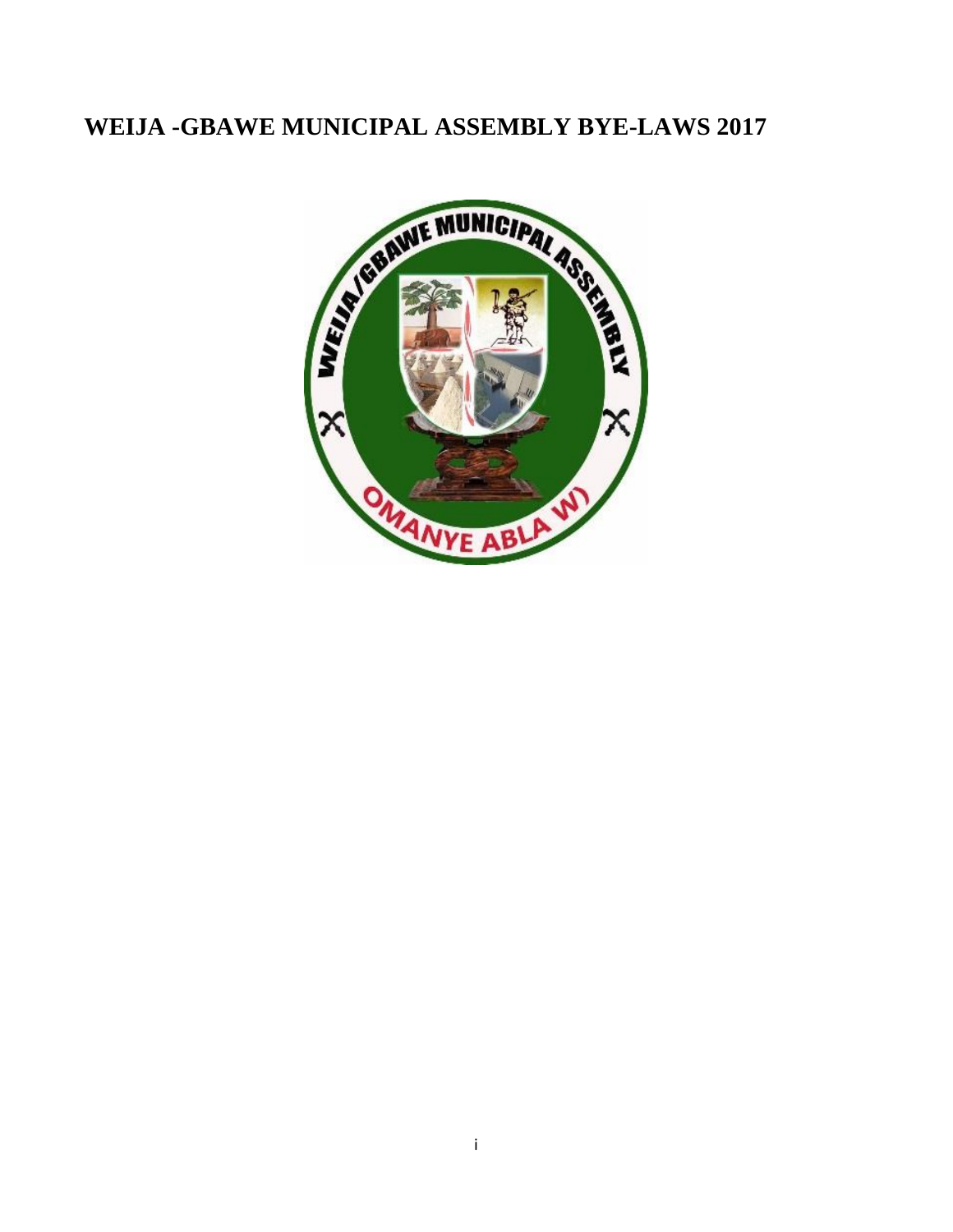## **Table of Contents**

| 1.0 WEIJA - GBAWE MUNICIPAL ASSEMBLY (WGMA) CONTROL OF SWINE, CATTLE,     |
|---------------------------------------------------------------------------|
|                                                                           |
| 2.0 WEIJA - GBAWE MUNICIPAL ASSEMBLY (WGMA) CONTROL OF MILLS BYE-LAWS,    |
|                                                                           |
| 3.0 WEIJA - GBAWE MUNICIPAL ASSEMBLY (WGMA) CONTROL OF POULTRY IN         |
|                                                                           |
| 4.0 WEIJA - GBAWE MUNICIPAL ASSEMBLY (WGMA) CONTROL OF CEMETERIES BYE-    |
|                                                                           |
|                                                                           |
|                                                                           |
| 6.0 WEIJA - GBAWE MUNICIPAL ASSEMBLY(WGMA)ENTERTAINMENT LICENSE BYE-      |
|                                                                           |
| 7.0 WEIJA - GBAWE MUNICIPAL ASSEMBLY (WGMA) BUSINESS OPERATING PERMIT     |
|                                                                           |
| 8.0 WEIJA - GBAWE MUNICIPAL ASSEMBLY (WGMA) HERBALIST BYE-LAWS, 2017 14   |
| 9.0 WEIJA - GBAWE MUNICIPAL ASSEMBLY (WGMA) GROWING AND SALE OF CROP      |
|                                                                           |
| 10. WEIJA - GBAWE MUNICIPAL ASSEMBLY (WGMA) PUBLIC MARKETS BYE-LAWS 2017  |
|                                                                           |
| 11.0 WEIJA - GBAWE MUNICIPAL ASSEMBLY (WGMA) OFFERING FOR SALE FOOD TO    |
|                                                                           |
| 12.0 WEIJA - GBAWE MUNICIPAL ASSEMBLY (WGMA) DRAINAGE OF WASTE WATER      |
|                                                                           |
| 13.0 WEIJA - GBAWE MUNICIPAL ASSEMBLY (WGMA) ENVIRONMENTAL SANITATION     |
| 14.0 WEIJA - GBAWE MUNICIPAL ASSEMBLY (WGMA) SOLID & LIQUID WASTE         |
|                                                                           |
| 15.0 WEIJA - GBAWE MUNICIPAL ASSEMBLY (WGMA) CONTROL OF POLLUTION BYE-    |
|                                                                           |
| 16.0 WEIJA - GBAWE MUNICIPAL ASSEMBLY (WGMA) LICENSING OF WASTE           |
|                                                                           |
| 17.0 WEIJA - GBAWE MUNICIPAL ASSEMBLY (WGMA) DRAINAGE FOR STORM WATER     |
|                                                                           |
|                                                                           |
| 19.0 WEIJA - GBAWE MUNICIPAL ASSEMBLY (WGMA) PENALTIES FOR ON THE SPOT    |
|                                                                           |
| 20.0 WEIJA - GBAWE MUNICIPAL ASSEMBLY (WGMA) EXCAVATION OF ROADS AND      |
|                                                                           |
| 21.0 WEIJA - GBAWE MUNICIPAL ASSEMBLY (WGMA) BEACHES BYE-LAW 2017  Error! |
| <b>Bookmark not defined.</b>                                              |
| 22.0 WEIJA - GBAWE MUNICIPAL ASSEMBLY (WGMA) PROHIBITION ON NUISANCE AND  |
|                                                                           |
|                                                                           |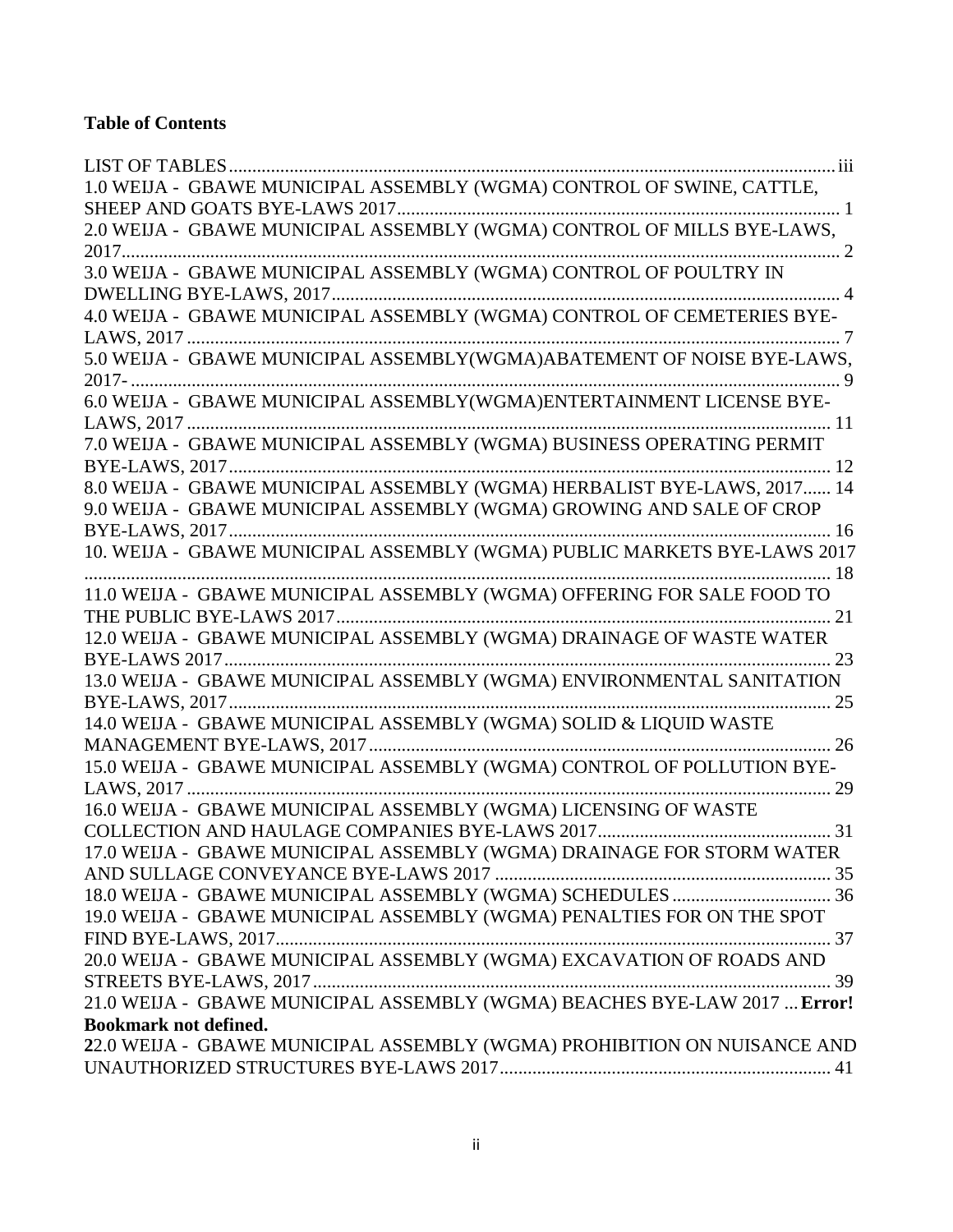| 23.0WEIJA - GBAWE MUNICIPAL ASSEMBLY (WGMA) REGUALTION OF VEHICLE        |
|--------------------------------------------------------------------------|
|                                                                          |
| 24.0 WEIJA - GBAWE MUNICIPAL ASSEMBLY (WGMA) TEMPORARY STRUCTURES BYE-   |
|                                                                          |
| 25.0 WEIJA - GBAWE MUNICIPAL ASSEMBLY (WGMA) WAYSIDE VEHICLE DEALERS     |
|                                                                          |
| 26.0 WEIJA - GBAWE MUNICIPAL ASSEMBLY (WGMA) SALE OF ALCOHOLIC BEVERAGE  |
|                                                                          |
| 27.0 WEIJA - GBAWE MUNICIPAL ASSEMBLY (WGMA) SAND WINNING BYE-LAWS201754 |
| 28.0 WEIJA - GBAWE MUNICIPAL ASSEMBLY, WEIJA (UNIVERSAL SALT IODIZATION) |
|                                                                          |
| 29.0WEIJA - GBAWE MUNICIPAL ASSEMBLY (WGMA) FESTIVE HOOLIGANISM BYE-     |
|                                                                          |
|                                                                          |
|                                                                          |

## <span id="page-2-0"></span>LIST OF TABLES

| Table |  |
|-------|--|
| Table |  |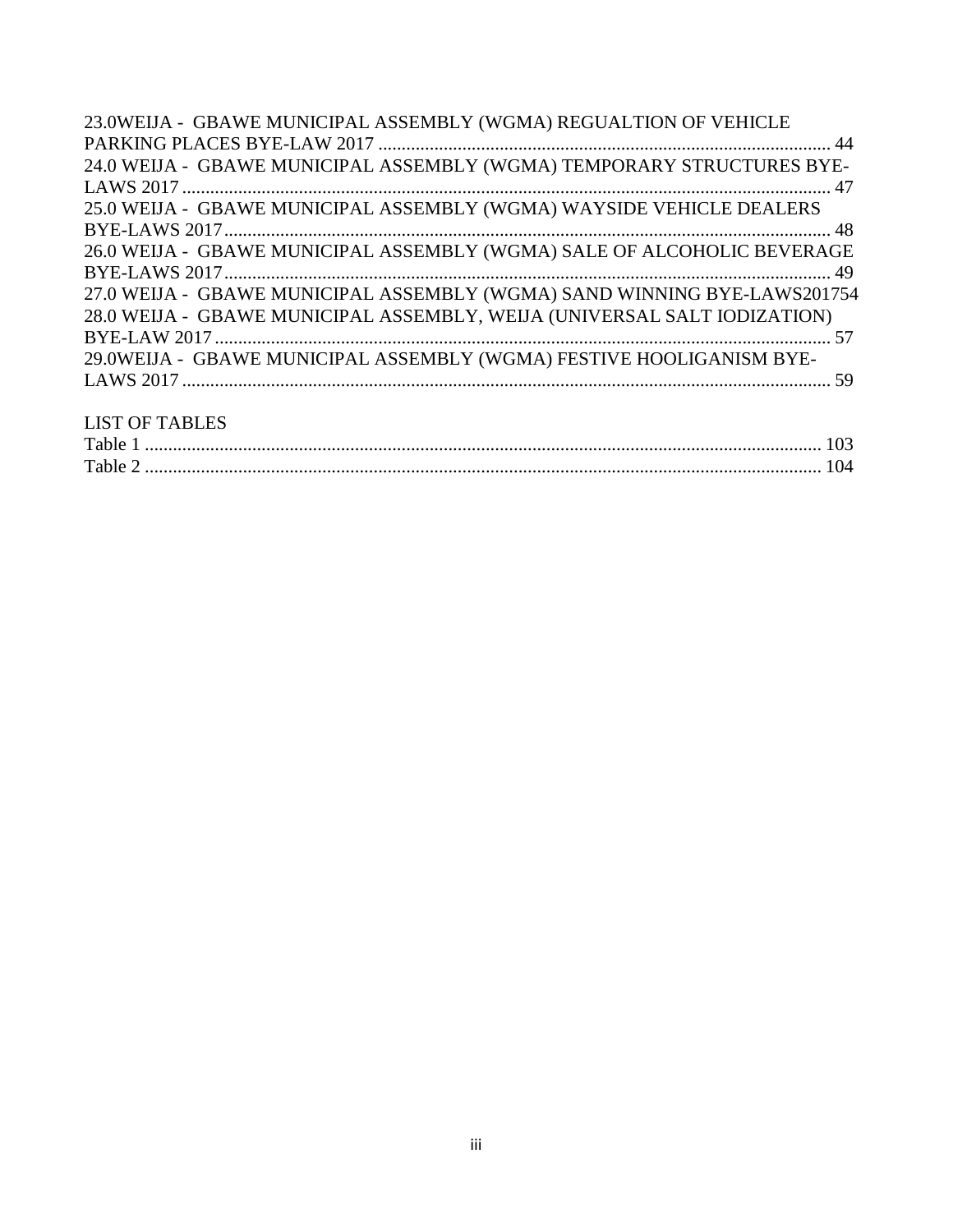#### <span id="page-3-0"></span>**WEIJA -GBAWE MUNICIPAL ASSEMBLY (CONTROL OF SWINE, CATTLE, SHEEP, GOATS AND PIGS) BYE-LAW 2017**

In exercise of the powers conferred on the Weija -Gbawe Municipal Assembly by section 181 of the Local Governance Act, 2016 (Act 936) this Bye-law is hereby made.

#### **1. Swine, Cattle, Sheep, Goats to be kept by Permit**

No person shall keep any swine, cattle sheep or goats within the area of authority of WGMA without permit issued by an authorized officer of WGMA for that purpose upon payment of a fee. The fee shall be determined in accordance with the Fee Fixing Resolution of WGMA.

**2**. notwithstanding paragraph (1) above, a person may keep animals domestic, religious or customary purpose upon the condition that the animals

(a) Are kept in a pen which is well maintained and always kept clean,

(b) Do not constitute any nuisance by stench or noise to neighbours,

(c) Are attended to by veterinary officer or assistants and that owners are to ensure that sanitary rules specified are maintained.

**3**. The number of goats and sheep to be kept in any dwelling house shall not exceed Fifteen (15). Subject to paragraph (2) above, no person shall keep swine and cattle in any premises except at designated places, upon application and approval may by WGMA.

#### **4. Inspection of Premises**

(a) An officer, servant or agent appointed by WGMA may enter any premises from 6 am to 6 pm and inspect any premises where swine, cattle, sheep or goats are kept.

(b) Any animals found in excess of the permitted number may be impounded by the authorized officer, servant or agent appointed under paragraph 4 (a) above.

#### **5. Detention of Animals**

**(a)** Any officer, servant or agent of WGMA appointed under paragraph 4(a) may impound any swine, sheep, cattle or goats found in a public place without any person being in charge of it.

(b) Notwithstanding the provisions of paragraph 5(a) above, any person shall arrest any animal(s) found destroying his/her property. The animals so arrested shall be brought to the WGMA and handed over to the Environmental Health Officer or any Officer designated for safe keeping in the WGMA pond.

#### **6. Auction Sale**

- (a) Animals detained for more than ten (10) days will be auctioned to the public.
- (b) Notice of Action shall be posted conspicuously after five days of arrest at place(s) within the community in which the animal(s) were arrested and copy the Police.
- (c) WGMA will not be liable for any swine, cattle, sheep or goat that may die after it has been impounded

(d) Any owner of any impounded swine, goat or sheep may retrieve it on conditions as may be determined by WGMA.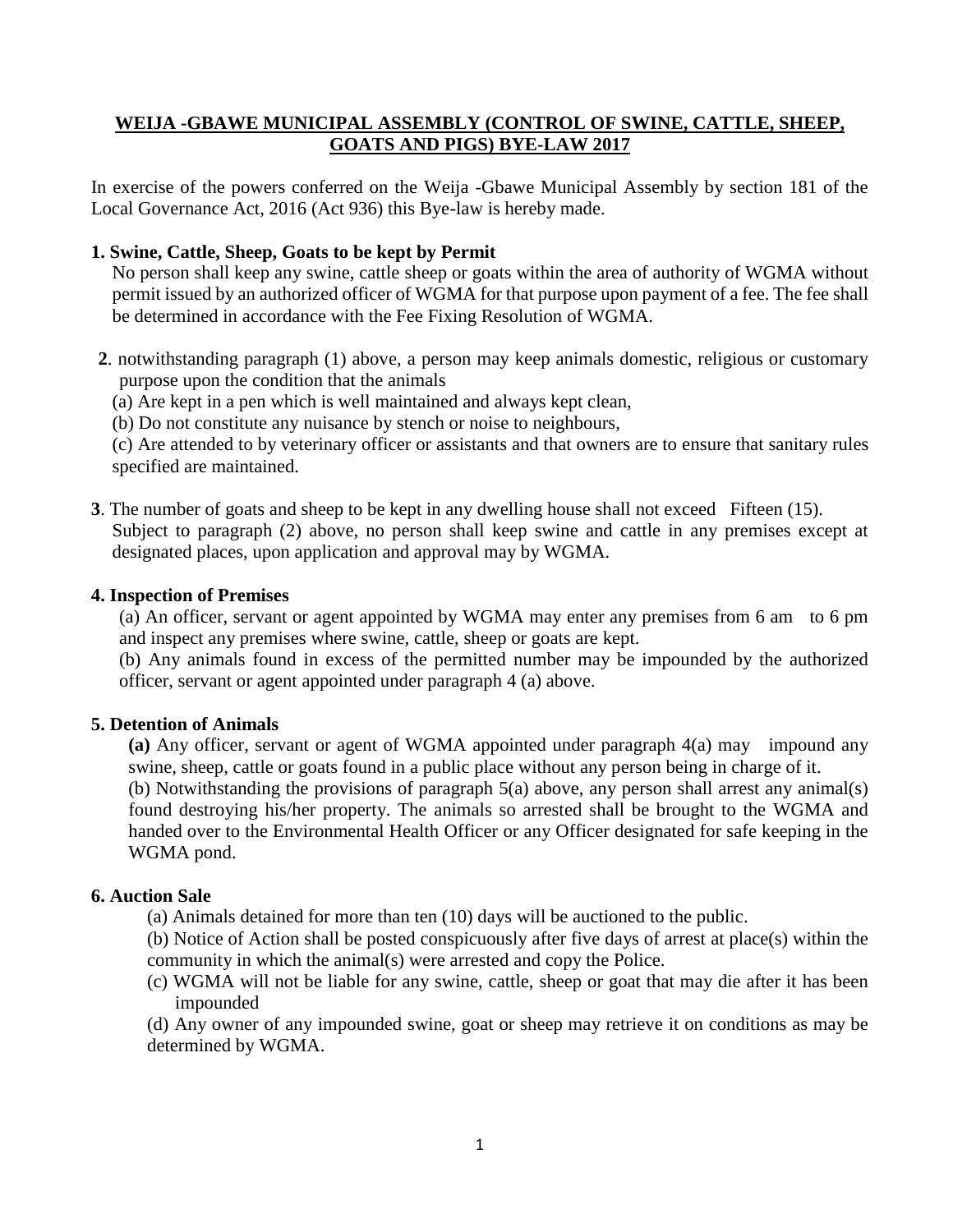#### **7. Swine / Pigs**

(Keeping / rearing of swine/pigs in residential areas of the Assembly is strictly prohibited.

#### **8. Stray Animal**

**(a)** Any animal (s) roaming about without a guide in any community within the jurisdiction of the Assembly is to be regarded as a stray animal.

(b) anyone who allow his/her animal to go astray and destroy any ones farm, garden, flowers etc. shall be made to pay for the cost of the items.

(c) these cost shall be determined by the Department of Agric.

(d) Any swine/pigs roaming about without a guide and where the owner could not be traced shall be shot by the WGMA and the carcass shall be auctioned and the proceeds paid into Assembly's coffers.

#### **9. Failure to pay expenses of stray animals**

When the expenses of keeping the stray animals are not paid by the owner within ten (10) working days after being impounded, the Environmental Health Officer shall sell them by public auction and pay the proceeds to the Finance Officer of WGMA after deducting the expenses incurred for keeping the animal(s).

#### **10. Penalty**

Any person (s) who contravenes any of provisions of this Bye-law commits an offence and shall be liable on conviction to a fine of not less than one hundred penalty units and not more than two hundred and fifty penalty units or to a term of imprisonment not less than six months and not more than twelve months or to both the fine and imprisonment

#### **11. Revocation**

Any bye-law on control of swine, cattle, sheep and goat in force immediately before the coming into force of this Bye-law is hereby revoked.

#### **12. Interpretation**

In this Bye-law, unless the context otherwise requires; "WGMA" means Weija -Gbawe Municipal Assembly.

Made at a meeting of the Weija -Gbawe Municipal Assembly held on ………

#### **PATRICK BAIDOO MERCY QUANSAH PRESIDING MEMBER MUNICIPAL COORDINATING DIRECTOR WEIJA -GBAWE MUNICIPAL ASSEMBLY AND SECRETARY TO WGMA**

<span id="page-4-0"></span>Approved by the Regional Co-ordinating Council, Greater Accra, on behalf of the Ministry of Local Government and Rural Development.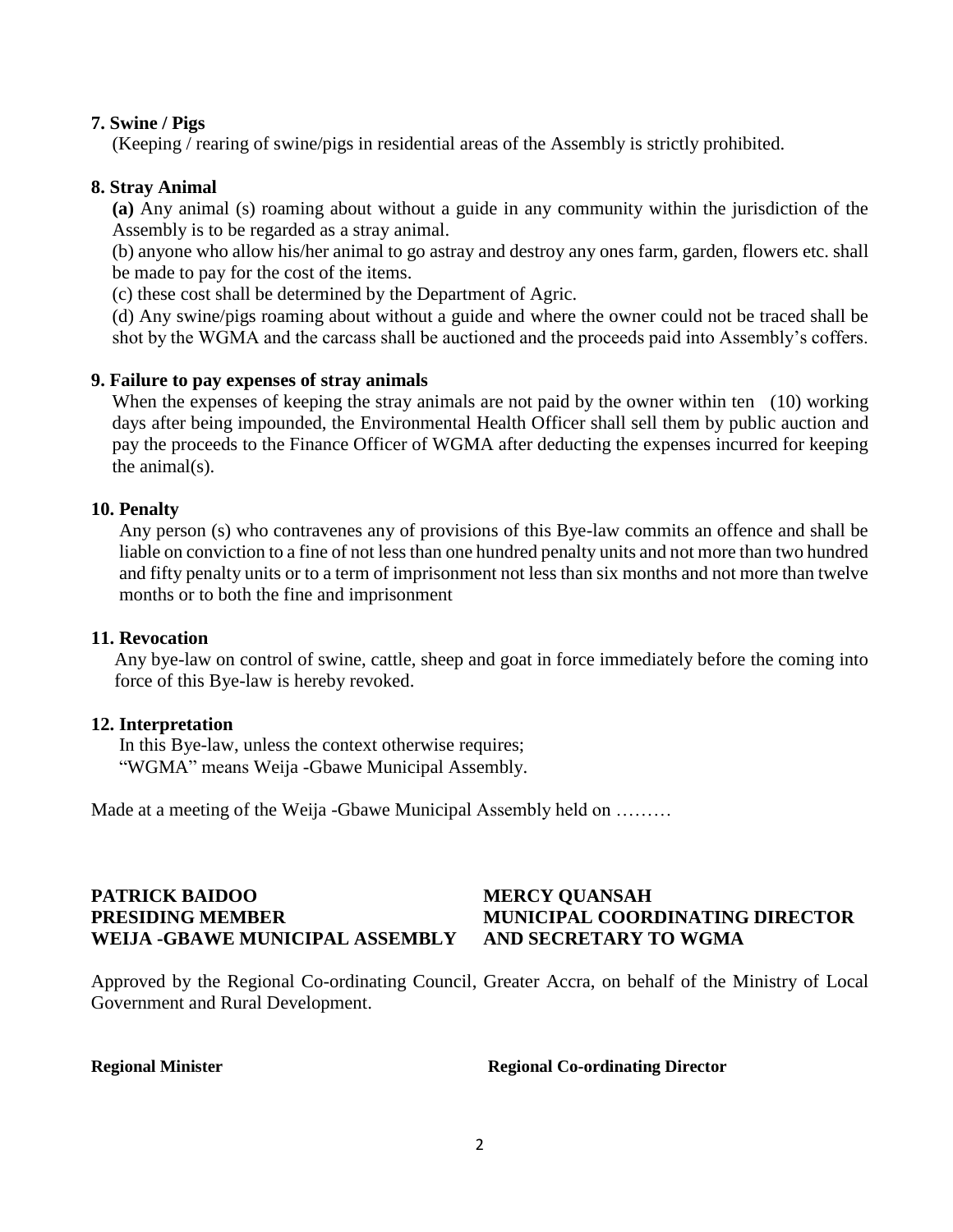### **WEIJA -GBAWE MUNICIPAL ASSEMBLY (CONTROL OF MILLS) BYE-LAW, 2017**

In exercise of the powers conferred on the Weija -Gbawe Municipal Assembly by section 181 of the Local Governance Act, 2016 (Act 936) this Bye-law is hereby made.

### **1. Building and Development permit to be obtained**

No person shall operate a mill within the WGMA area of authority without first obtaining

- (a) a development permit for the site from an authorized person of Town and Country Planning Department of the WGMA, and
- (b) a building permit from an authorized officer of the Works Department of WGMA

### **2. License**

No person shall operate a mill without a license from WGMA.

### **3. License Fee and Duration**

(a) The license fee for operating a mill shall be determined in accordance with the fee fixing resolution of WGMA.

(b) The permit shall expire on  $31<sup>st</sup>$  day of December of the year of issue.

#### **4. Specification for Floor**

No person shall use a room or structure as a Mill if

- (a) The floor is not made of appropriate concrete or other approved impervious material.
- (b) The walls are not fly proof.

### **5. Use of Mill**

No person shall use a mill as a living or bedroom.

#### **6. Times of Operation**

A Mill shall be opened to the public only between the hours of 6.00 a.m. and 8.00 p.m.

### **7. Prohibited Persons**

(a) No proprietor or person in charge of a mill shall allow any person suffering from an infectious disease to be present at his/her mill.

(b) A miller shall subject himself or herself for Medical Screening and to be issued with Health Certificate.

(c) No proprietor or person in charge of a mill shall allow rearing of fowls, dogs, cats, sheep or goat in his/her mill.

### **8. Penalty**

Any person (s) who contravenes any of provisions of this Bye-law commits an offence and shall be liable on conviction to a fine of not less than one hundred penalty units and not more than two hundred and fifty penalty units or to a term of imprisonment not less than six months and not more than twelve months or to both the fine and imprisonment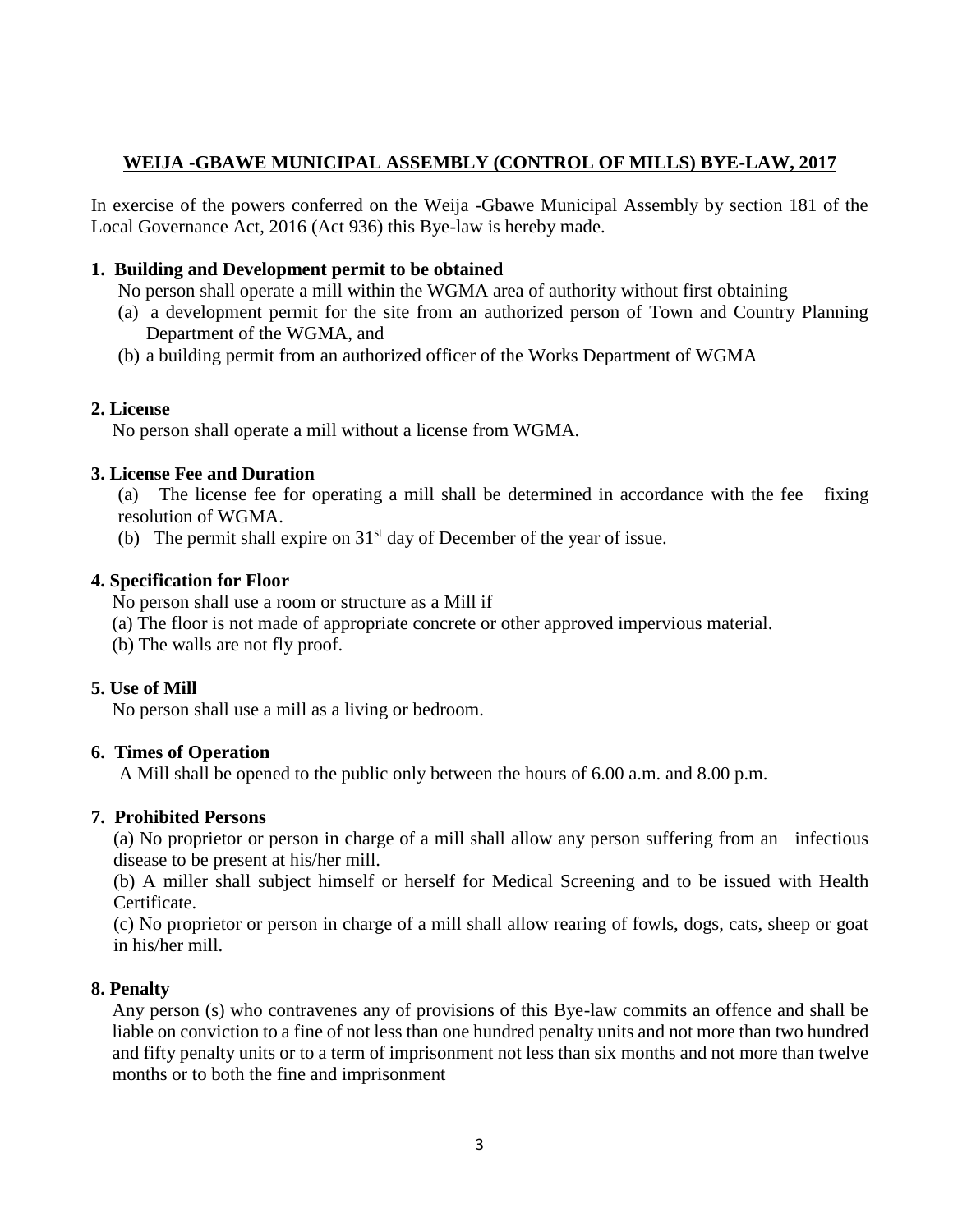#### **9. Interpretation**

In this Bye-law, unless the context otherwise requires; "Mills" means any building or structure with Machinery for grinding corn, pepper, cassava, groundnut, tomatoes or other foodstuff.

#### **10. Revocation**

Any bye-law on operation of mills in force immediately before the coming into force of this Bye-law is hereby revoked.

Made at a meeting of Weija -Gbawe Municipal Assembly dated………

## <span id="page-6-0"></span>PATRICK BAIDOO MERCY QUANSAH **PRESIDING MEMBER MUNICIPAL COORDINATING DIRECTOR WEIJA -GBAWE MUNICIPAL ASSEMBLY AND SECRETARY TO WGMA**

**Approved by the Regional Co-ordinating Council, Greater Accra on behalf of the** Ministry of Local Government and Rural Development.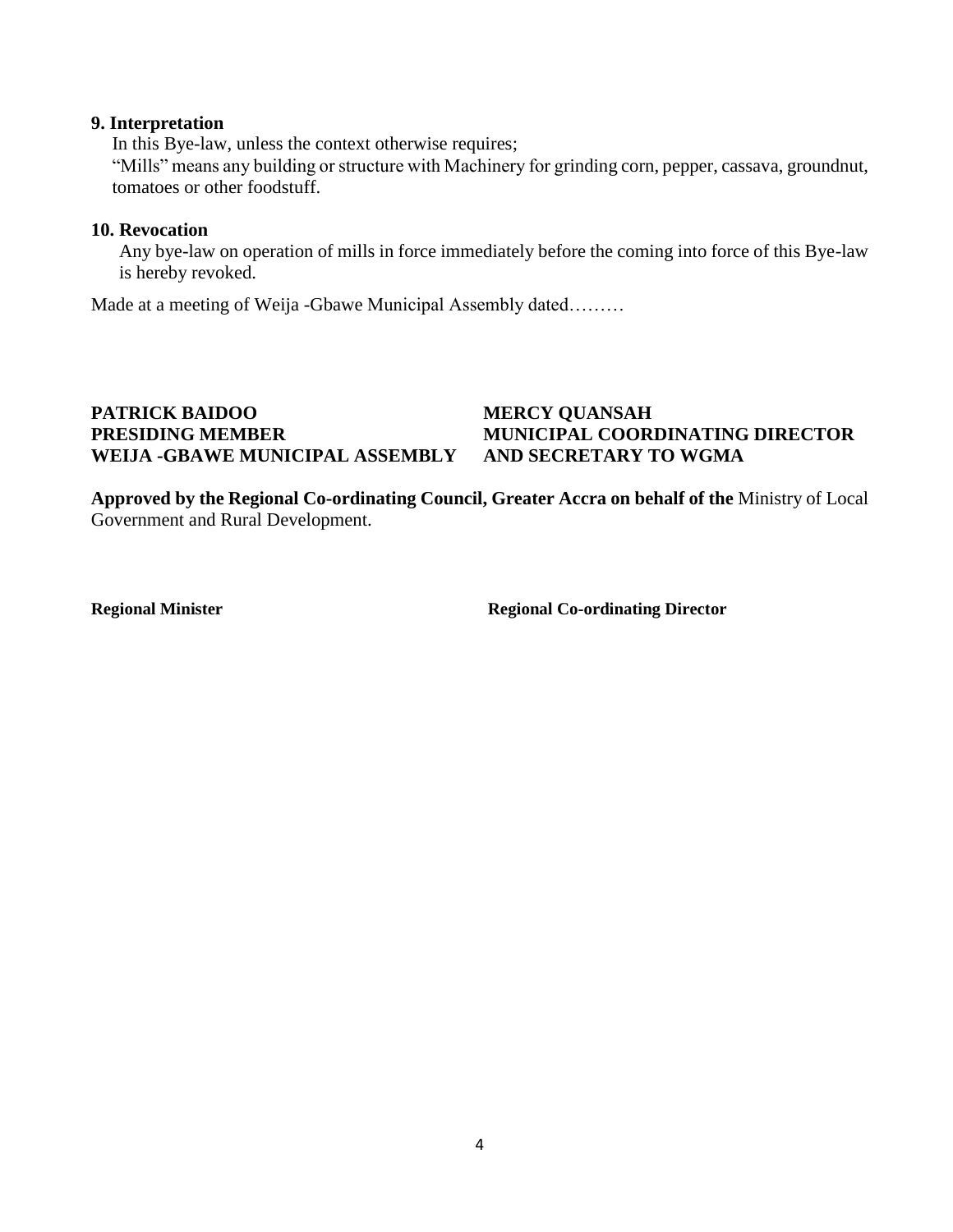#### **WEIJA -GBAWE MUNICIPAL ASSEMBLY (CONTROL OF POULTRY) IN DWELLING HOUSES BYE-LAW, 2017.**

In exercise of the powers conferred on the Weija -Gbawe Municipal Assembly by section 181 of the Local Governance Act, 2016 (Act 936) this Bye-law is hereby made.

#### **1. Limitations of Poultry to be kept in Dwelling Houses**

(a) Subject to the provisions of this Bye-law, the maximum number of poultry that may be kept in a dwelling house within WGMA's area of authority shall not be more than (100) birds.

(b) A dwelling place of poultry should measure 24 metres by …..metres of land to accommodate (100) hundred birds

(c) Whenever the sanitary condition of the poultry causes nuisance to the household or the neighbourhood, WGMA shall order its closure.

#### **2. Impounding of Excess Poultry**

- (a) An officer of WGMA duly authorized to impound excess poultry may at any reasonable time during the day enter and inspect any premises where poultry are kept and may in writing request the owner or keeper of the poultry to dispose of the poultry which is in excess of the permitted number within fourteen days.
- (b) Where the owner or keeper of the poultry fails to dispose of the excess poultry within the stipulated fourteen (14) days after receipt of a written notice, the authorities of WGMA may impound them.

#### **3. Housing for Poultry**

Poultry shall be kept in a deep litter or hatchery case or in any other suitable housing the floor of which shall be strewn with a suitable absorbent material such as sawdust or wood shavings to minimize the smell of droppings.

#### **4. Disposal of Droppings**

Litter or droppings cleared from deep litter or battery cases or any other structure housing poultry shall be disposed of in accordance with any law governing sanitation in WGMA area of authority. Any such litter or droppings shall not be disposed of in a manner that constitutes a nuisance to residents in the area.

#### **5. Stray Poultry**

An owner or keeper of poultry shall not allow his poultry to stray outside the premises owned or occupied by him. An officer of WGMA duly authorized may impound any stray poultry which he finds in a public place.

#### **6. Redemption of Impounded Poultry**

The owner of any impounded stray poultry may redeem them after paying half penalty units per head for each day that the poultry were kept. The penalty may be imposed pursuant to a resolution by the WGMA.

#### **7. Failure to Pay Expenses of Stray Poultry**

(a) When the expenses of keeping the poultry are not paid by the owner within five (5) working days after being impounded, the keeper or other person appointed by the Environmental Health Officer or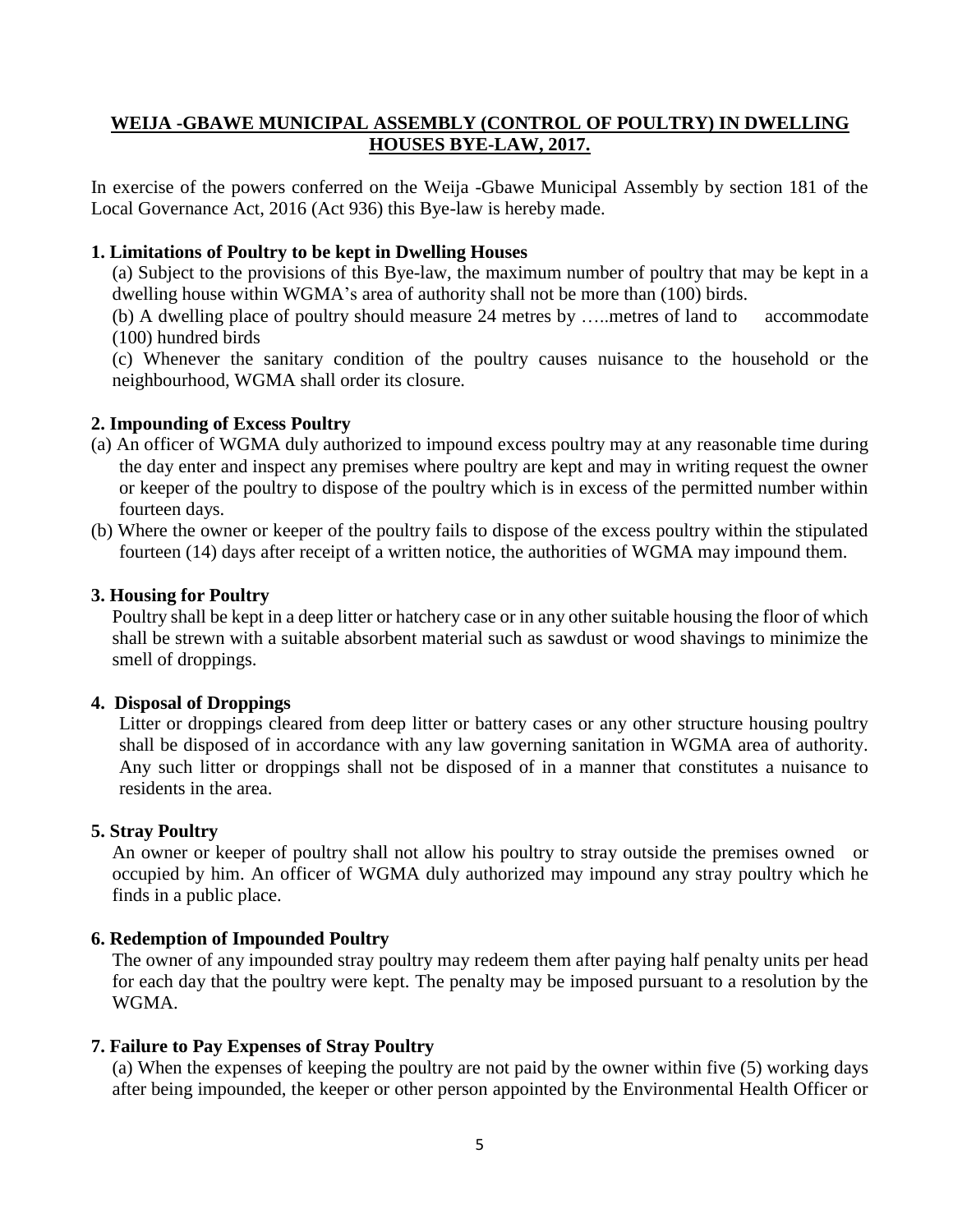Agric Officer shall sell them by public auction and pay the proceeds thereof to the Finance Officer of WGMA after deducting the expenses incurred for keeping the poultry.

(b) The Finance Officer of the WGMA shall pay the owner of the poultry the amount realized from the sale of poultry, less any expenses incurred by the WGMA for keeping and selling the poultry when the poultry owner demands payment for the poultry sold within twelve days after such sale.

#### **8. Power of entering Health Officer& Agric Officer to conduct Inspection**

A duly authorized officer of WGMA or Environmental Health Officer of the Municipal Public Health Directorate, may at any reasonable time during the day, enter any house in which he has reasonable cause to believe that poultry are being kept for the purpose of advising or enforcing any bye-laws relating to sanitation so as to prevent or minimize the spread of livestock disease particularly those communicable to man, or to find out if the conditions under which poultry are being kept meet the requirements of this Bye- Law.

#### **9. Penalty**

Any person (s) who contravenes any of provisions of this Bye-law commits an offence and shall be liable on conviction to a fine of not less than one hundred penalty units and not more than two hundred and fifty penalty units or to a term of imprisonment not less than six months and not more than twelve months or to both the fine and imprisonment

#### **10. Interpretation**

In this Bye-law, unless the context otherwise requires; "WGMA" means Weija -Gbawe Municipal Assembly. "Poultry" includes domestic fowls, turkey, geese, ducks, guinea-fowls, and pigeons.

#### **11. Application.**

This Bye-law is applicable within the jurisdiction of the WGMA.

#### **12. Revocation**

Any bye-law on control of poultry in force immediately before the coming into force of this Bye-law is hereby revoked.

Made at a meeting of Weija -Gbawe Municipal Assembly dated…………..

### **PATRICK BAIDOO MERCY QUANSAH PRESIDING MEMBER MUNICIPAL COORDINATING DIRECTOR WEIJA -GBAWE MUNICIPAL ASSEMBLY AND SECRETARY TO WGMA**

Approved by the Regional Co-ordinating Council, Greater Accra on behalf of the Ministry of Local Government and Rural Development.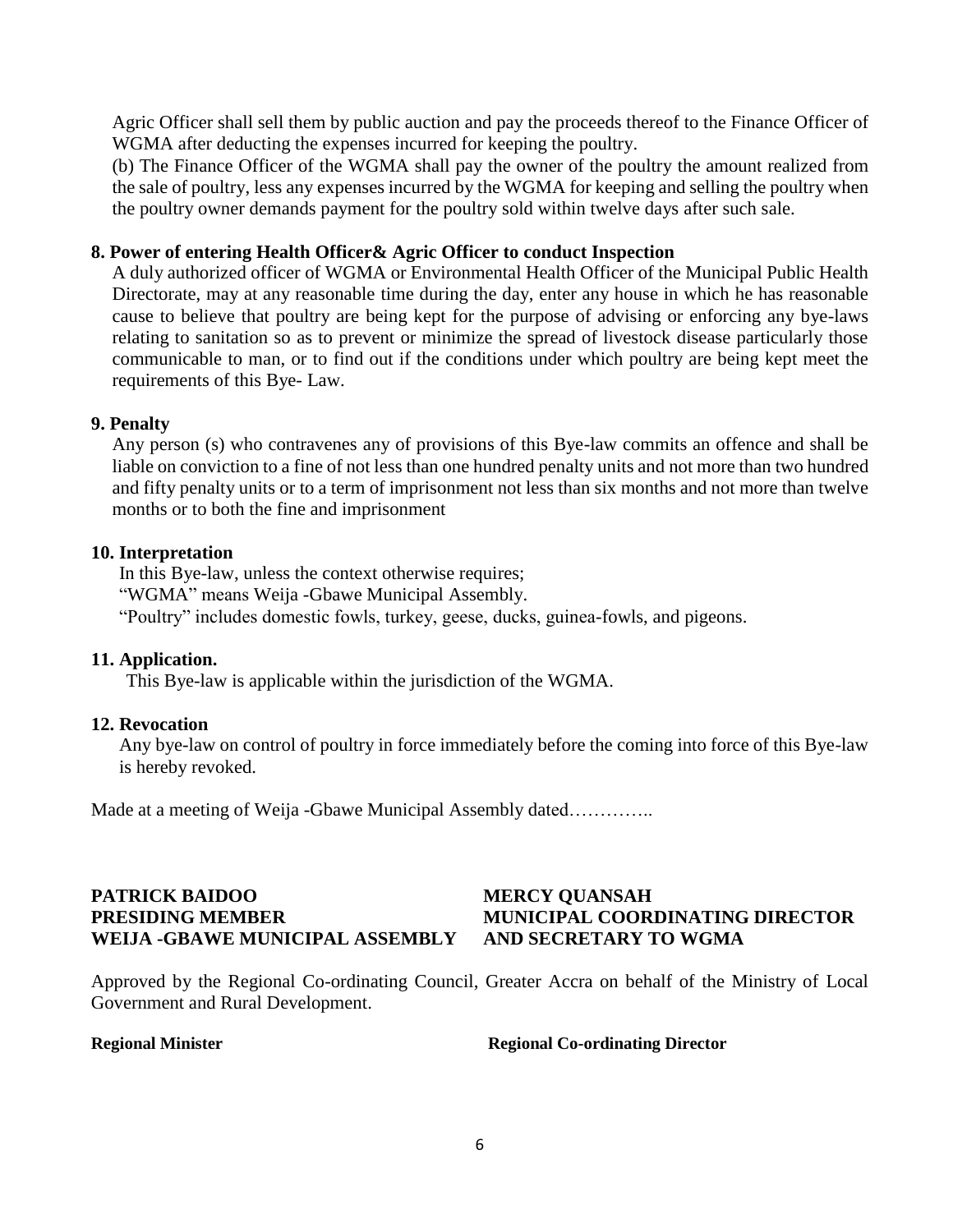### <span id="page-9-0"></span>**WEIJA -GBAWE MUNICIPAL ASSEMBLY (CONTROL OF CEMETERIES) BYE-LAW, 2017.**

In exercise of the powers conferred on the Weija -Gbawe Municipal Assembly by section 181 of the Local Governance Act, 2016 (Act 936) this Bye-law is hereby made.

#### **1. Creation of cemeteries**

Approval shall be given by the WGMA for the creation of all cemeteries.

#### **2. Control of Cemeteries**

The WGMA shall control and manage all cemeteries, including other private cemeteries sited within the area of its authority of the WGMA.

#### **3. Plan of Cemetery**

The WGMA shall cause a plan for each cemetery to be prepared by the Municipal Works Engineer and Town of Country Planning Department and the plan shall delineate the position of all grave spaces and pathways. The plan shall be kept by the WGMA's Works Engineers Department and a copy shall be kept by the sexton in charge of the cemetery.

#### **4. Infant Burial**

Each cemetery may have separate places for infant burials and free burials and each of such grave space shall be 1.2 meters by 0.9 meters.

#### **5. Adult Grave Space**

(a) A grave space in every cemetery shall be 2.4 metres by 1.2 metres

(b) No grave in a cemetery shall be less than 1.2 metres deep.

(c) Each grave space delineated and plotted on the plan under paragraph 6 of this Bye-law shall be consecutively numbered.

#### **6. Headstone**

The foundation of a headstone or other memorial in a cemetery shall not extend more than 0.6 meters below the surface of the ground.

#### **7. Fees**

(a) The WGMA shall in accordance with its fee fixing resolution, stipulate fees payable for graves, grave space and vaults.

(b) No fee free burial for adults shall be allowed without the authority of the Municipal Chief Executive WGMA, except paupers and other special cases.

(c) The authority given under paragraph 10 (b) shall be in writing and the reasons for the fee free burial shall be stated therein.

#### **8. Requirement of a Permit**

(a) No burial shall be allowed without a permit issued by Weija -Gbawe Municipal Assembly's Birth & Deaths Registry and Environmental Health Department.

(b) There shall be an application for a permit for the burial of a person in a stool cemetery or royal mausoleum.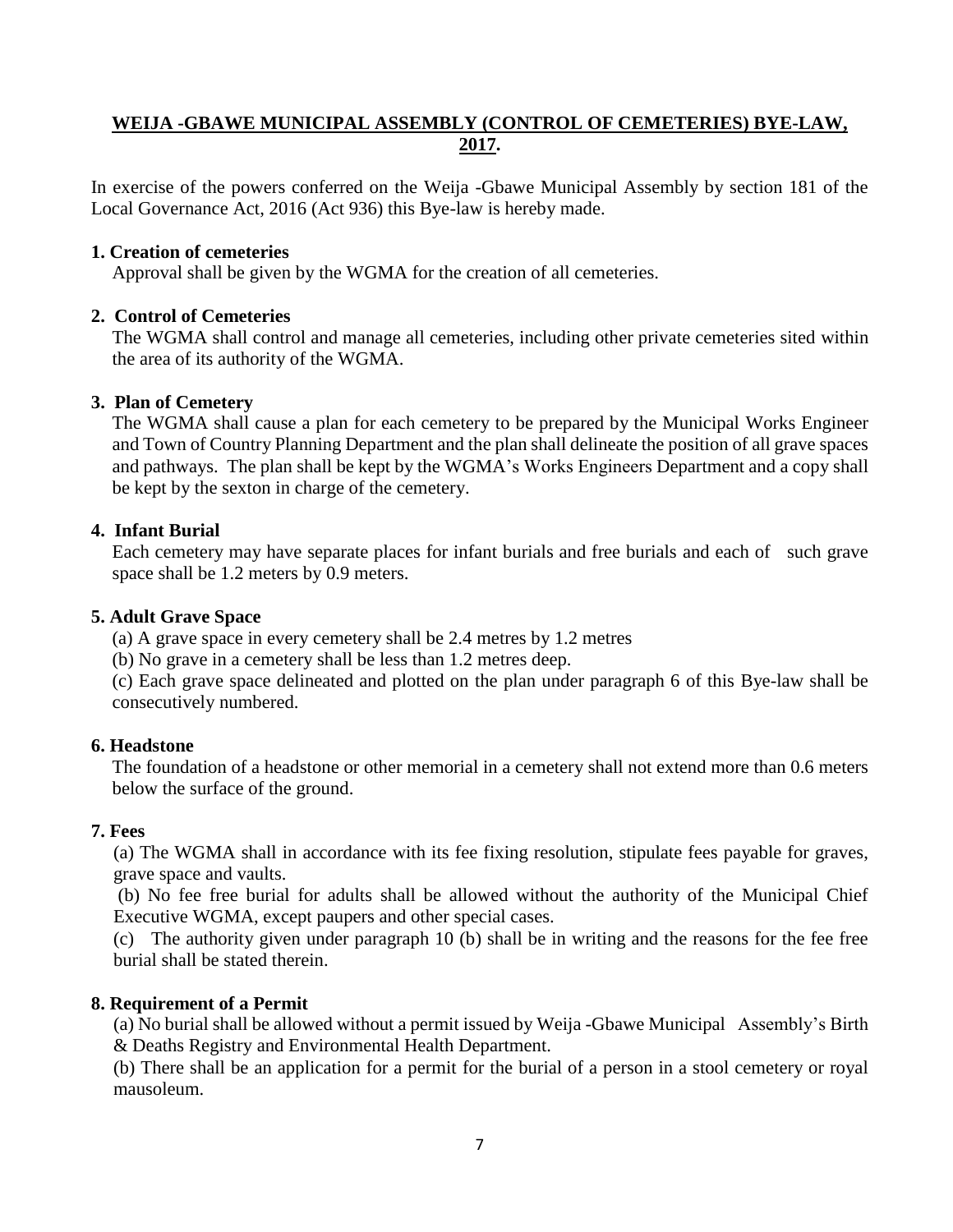(c) Such application shall be accompanied by a written consent of the head of stool or the Head of Royal Family.

(d) No permit shall be issued in respect of sub-paragraph (c) without such consent.

#### **9. Burial Hours**

(a) A burial shall take place in any public cemetery between the hours of eight (8a.m.) in the morning to six (6p.m.) in the evening.

(b) Any burial conducted outside the stipulated hours under sub-paragraph (a) of this paragraph shall be with the written consent of the Municipal Chief Executive.

#### **10. Register of Burial**

The sexton (Environmental Health Officer) in charge of a cemetery shall keep a register of all burials.

#### **11. Nuisance**

No person shall cause any nuisance in the cemetery.

#### **12. Penalty**

Any person (s) who contravenes any of provisions of this Bye-law commits an offence and shall be liable on conviction to a fine of not less than one hundred penalty units and not more than two hundred and fifty penalty units or to a term of imprisonment not less than six months and not more than twelve months or to both the fine and imprisonment

#### **13. Interpretation**

In this Bye-law, unless the context otherwise requires; "Cemetery" includes public and stool cemetery, as well as Royal Mausoleum. "WGMA" means Weija -Gbawe Municipal Assembly "Nuisance" includes dumping of refuse, defecation, shallow burials etc.

#### **14. Revocation**

Any bye-law on control of poultry in force immediately before the coming into force of this Bye law is hereby revoked

### **15. Application**

This Bye-law shall apply to the area of authority of the WGMA.

Made at a meeting of Weija -Gbawe Municipal Assembly on …………

## **PATRICK BAIDOO MERCY QUANSAH PRESIDING MEMBER MUNICIPAL COORDINATING DIRECTOR WEIJA -GBAWE MUNICIPAL ASSEMBLY AND SECRETARY TO WGMA**

Approved by the Regional Co-ordinating Council, Greater Accra on behalf of the Ministry of Local Government and Rural Development.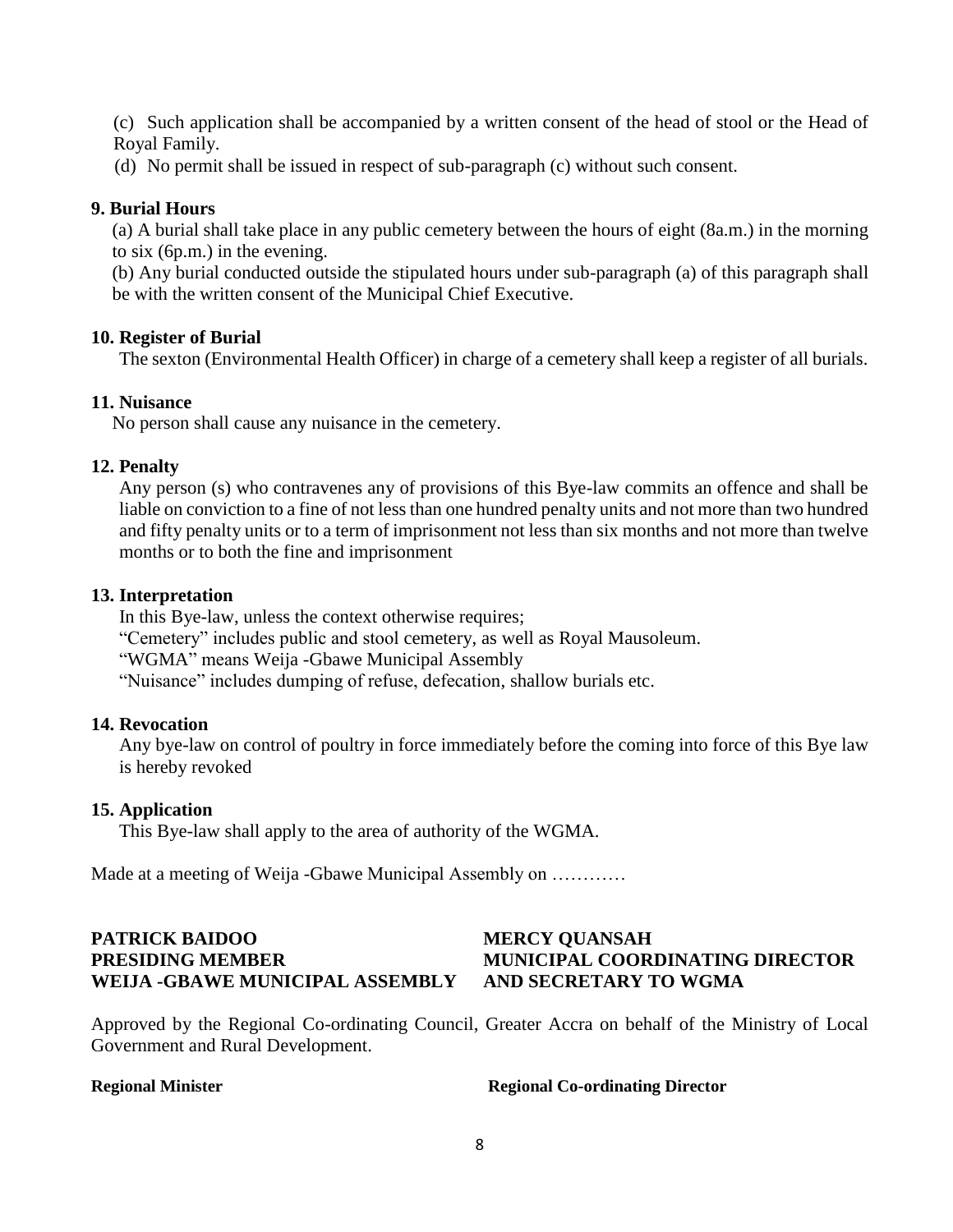#### <span id="page-11-0"></span>**WEIJA -GBAWE MUNICIPAL ASSEMBLY (ABATEMENT OF NOISE) BYE-LAW, 2017**

In exercise of the powers conferred on the Weija -Gbawe Municipal Assembly by section 181 of the Local Governance Act, 2016 (Act 936) this Bye-law is hereby made.

#### **1. Place for Sale of Records**

No person shall use any place for sale of record or other recorded music unless the place has been inspected, approved and licensed by WGMA.

#### **2. Application for License**

- (a) An application for a license shall be made in writing to WGMA
- (b) A license may be issued subject to conditions as may be prescribed by WGMA.

#### **3. Duration and Validity of License**

A license issued under paragraph 2 shall be an annual license and shall be effective from the day on which it is issued.

#### **4. Withdrawal of License**

WGMA may withdraw a license where the owner of the premises –

- (a) makes an unauthorized alteration to any sound-proof design for listening; or
- (b) is convicted of any offence under this Bye-law or any existing bye-laws still in force.

#### **5. Music for Advertisement**

No person shall play or cause to be played any recorded music in public for advertising purposes so as to cause a nuisance to the public.

#### **6. Music Played in Entertainment Spots**

(a) No proprietor or person in charge of a night club, restaurant or drinking bar or other place of refreshment or entertainment, shall play music at the place so as to cause a nuisance to the public or residents in the area.

(b) Any music played in any place under sub-paragraph (a) of this paragraph shall be played in such a way that it be heard only within the confines of that place.

(c) The permissible noise levels that is accepted within residential areas during the day is 55dB and during the night is 48 dB.

#### **7. Music that can be played up to 10 pm**

A person may play music at a reasonable pitch up to midnight with permission from Police and WGMA when a wake is being kept or a party is being organized.

#### **8. Religious Institutions**

(a) A person conducting a religious service shall not play or cause music to be played so loudly so as to cause a nuisance to the public and residents in the area.

(b) A person may play music in a religious institution or in an entertainment hall or make an address through a public address system so as to be heard only within the confines of the institution or entertainment hall.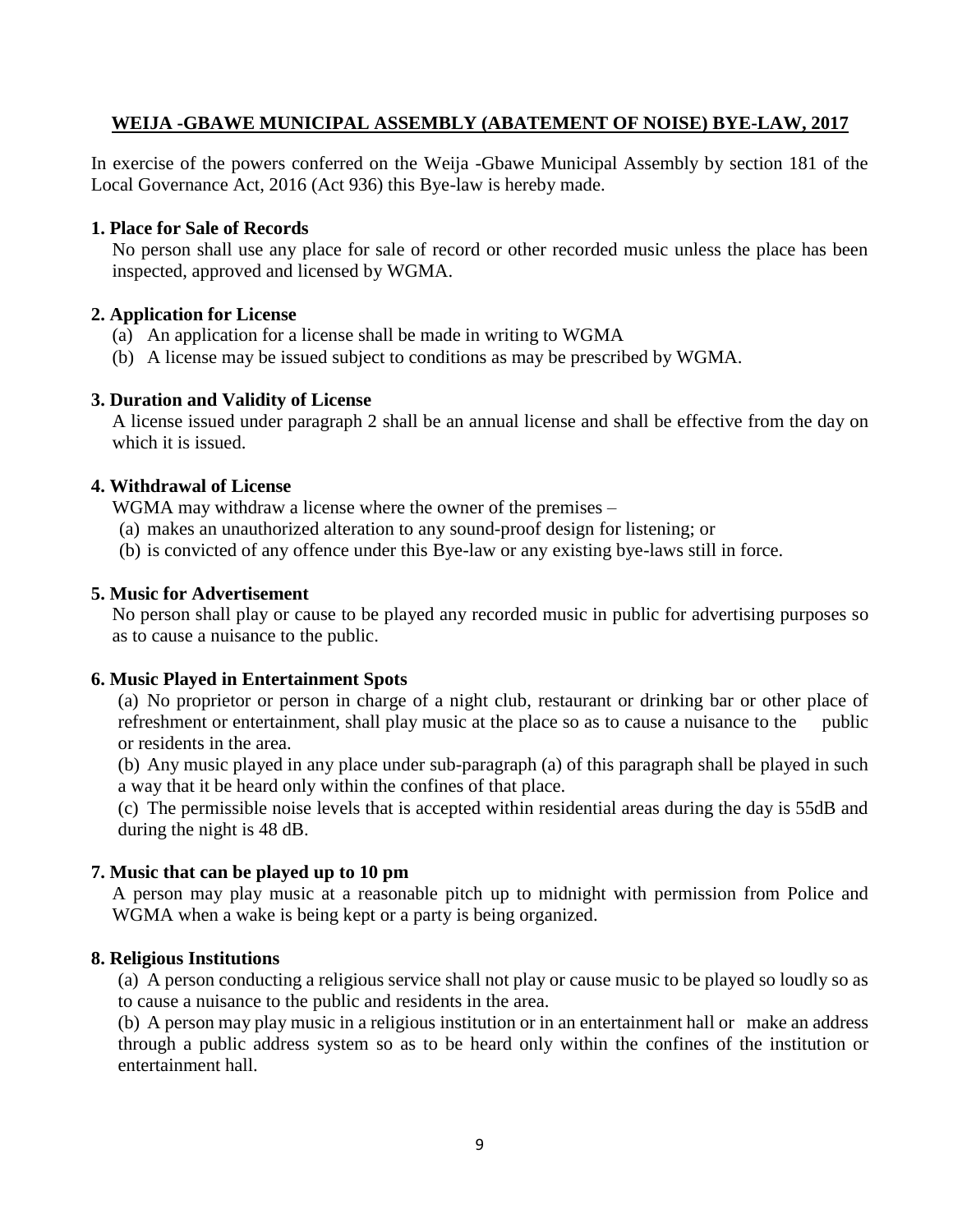(c) A person conducting a religious service where music is to be played before 6 a.m. or after 10 p.m. shall seek permission from WGMA in writing to the Municipal Chief Executive and the Municipal Police Commander.

(d) Any form of noise made by individuals or religious bodies shall not exceed 55 dB during the day and 48dB during the night in residential areas.

(e) Any person or group of persons who intends to establish a religious group or church or healing centre or mosque within the jurisdiction of WGMA shall register with the WGMA.

#### **9. Power Generator**

A person using a power generator on premises shall muffle the noise emanating from the engine so as to prevent it from constituting a nuisance to neighbours.

#### **10. Penalty**

Any person (s) who contravenes any of provisions of this Bye-law commits an offence and shall be liable on conviction to a fine of not less than one hundred penalty units and not more than two hundred and fifty penalty units or to a term of imprisonment not less than six months and not more than twelve months or to both the fine and imprisonment

(b) In the case of continuing offence the offender is liable to additional fine of one penalty unit in respect of each day on which the offence continues.

#### **11. Interpretation**

In this Bye-law, unless the context otherwise requires; "WGMA" means Weija -Gbawe Municipal Assembly

#### **14. Revocation**

Any bye-law on abatement of noise in force immediately before the coming into force of this Byelaw is hereby revoked

#### **15. Application**

This Bye-law shall apply to the area of authority of the WGMA.

Made at a meeting of Weija -Gbawe Municipal Assembly on ………

## **PATRICK BAIDOO MERCY QUANSAH WEIJA -GBAWE MUNICIPAL ASSEMBLY AND SECRETARY TO WGMA**

# **PRESIDING MEMBER MUNICIPAL COORDINATING DIRECTOR**

Approved by the Regional Co-ordinating Council, Greater Accra on behalf of the Ministry of Local Government and Rural Development.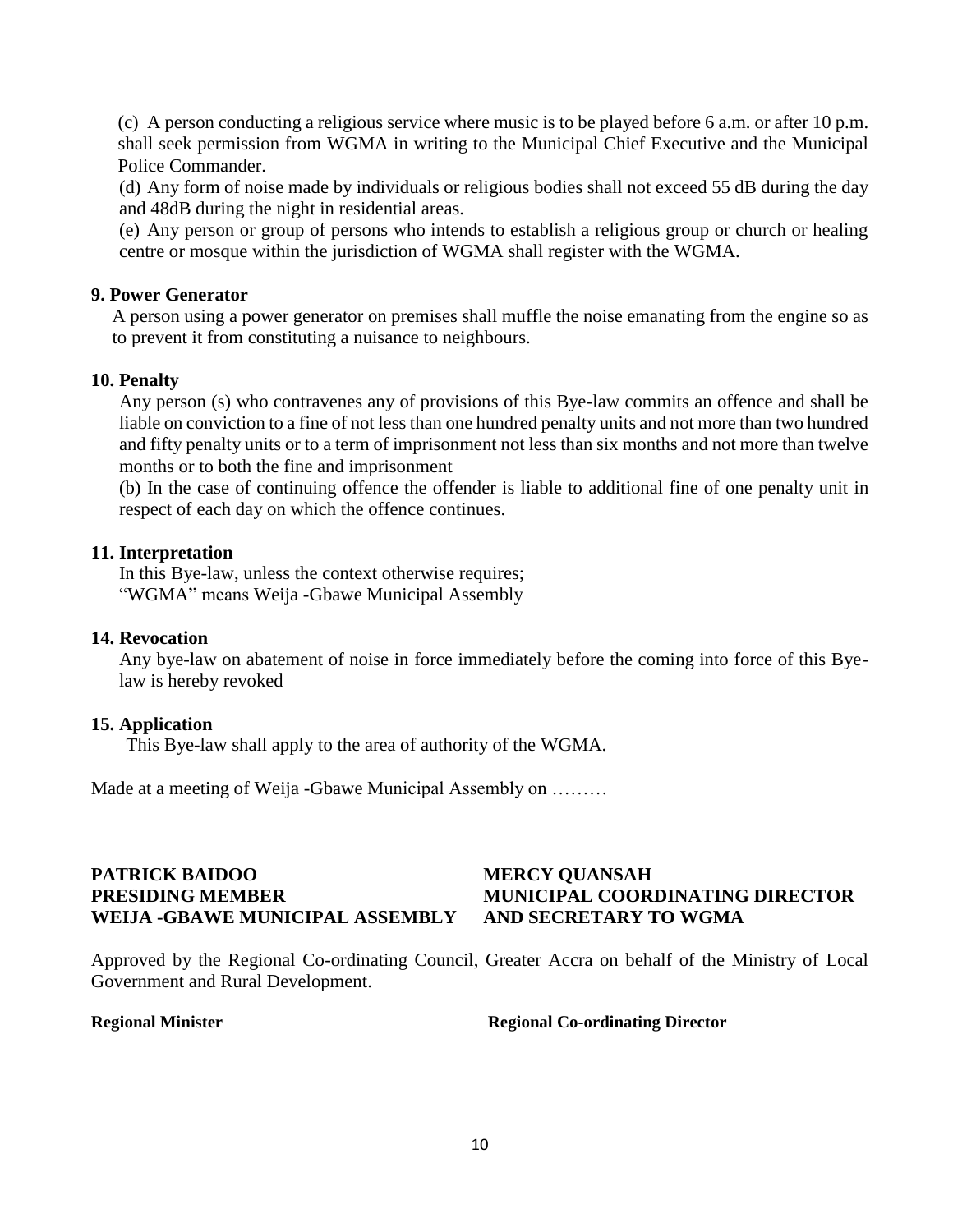#### <span id="page-13-0"></span>**WEIJA -GBAWE MUNICIPAL ASSEMBLY (ENTERTAINMENT LICENSE) BYE-LAW, 2017**

In exercise of the powers conferred on the Weija -Gbawe Municipal Assembly by section 181 of the Local Governance Act, 2016 (Act 936) this Bye-law is hereby made.

#### **1. Entertainment License**

(a) No person shall organize any form of entertainment within the area of authority of the WGMA without first obtaining a license for that purpose, after the payment of the appropriate fee.

(b) Not withstanding sub-paragraph (a) above, no license shall be required for entertainment devoted for charity and entertainment for which no fees are charged.

(c) A license issued under sub-paragraph (a) of this paragraph shall not be transferable and shall be valid only for the day or year in which it is issued

#### **2. Activities for which License can be obtained**

The WGMA shall issue a license for;

- (a) concerts,
- (b) theatre performance,
- (c) video shows,
- (d) night clubs,
- (e) Pubs,
- (f) cinemas,
- (g) discotheque,

(h) Horseracing, soccer and lawn tennis, unless these activities are being devoted to charity, and

(i) other entertainment to which money or reward is given.

#### **3. Hours of Operating**

(a) Any license issued under this Bye-law shall permit any activity for which the license was issued to take place between 2 p.m. and midnight on a specified day.

(b) The WGMA may by a resolution grant an exception from the payment of fees as it may consider appropriate.

#### **4. Right of Entry**

(a) An officer of Weija -Gbawe Municipal Assembly duly authorized, shall have the right of entry to any premises of entertainment for purpose of inspection.

(b) No person shall obstruct or prevent an officer acting under sub-paragraph (a) of paragraph 4 of this Bye-law.

#### **5. Illicit drugs**

No illicit drugs should be sold in and around the entertainment area.

#### **6. Power to Revoke License**

The Weija -Gbawe Municipal Assembly may revoke an entertainment license if the licensee is convicted of an offence against any of the provisions of this Bye-law.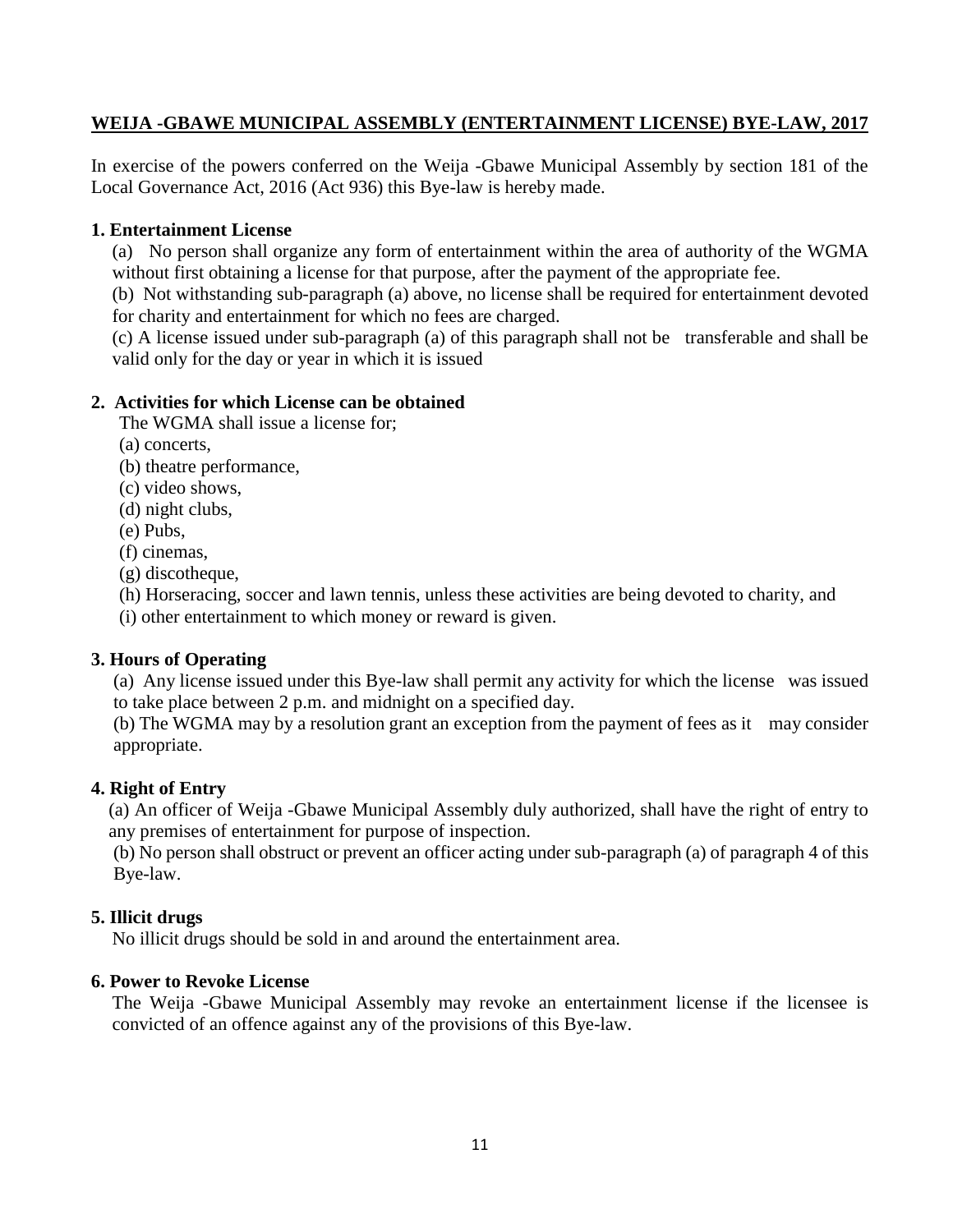#### **7. Penalty**

.

Any person (s) who contravenes any of provisions of this Bye-law commits an offence and shall be liable on conviction to a fine of not less than one hundred penalty units and not more than two hundred and fifty penalty units or to a term of imprisonment not less than six months and not more than twelve months or to both the fine and imprisonment

#### **8. Interpretation**

In this Bye-law, unless the context otherwise requires; "WGMA" means Weija -Gbawe Municipal Assembly

#### **9. Revocation**

Any bye-law on entertainment license in force immediately before the coming into force of this Byelaw is hereby revoked.

#### **10. Application**

This Bye-law shall apply to the area of authority of the WGMA.

Made at a meeting of Weija -Gbawe Municipal Assembly on ……….

### **PATRICK BAIDOO MERCY QUANSAH PRESIDING MEMBER MUNICIPAL COORDINATING DIRECTOR WEIJA - GBAWE MUNICIPAL ASSEMBLY AND SECRETARY TO WGMA**

<span id="page-14-0"></span>Approved by the Regional Co-ordinating Council, Greater Accra on behalf of the Ministry of Local Government and Rural Development.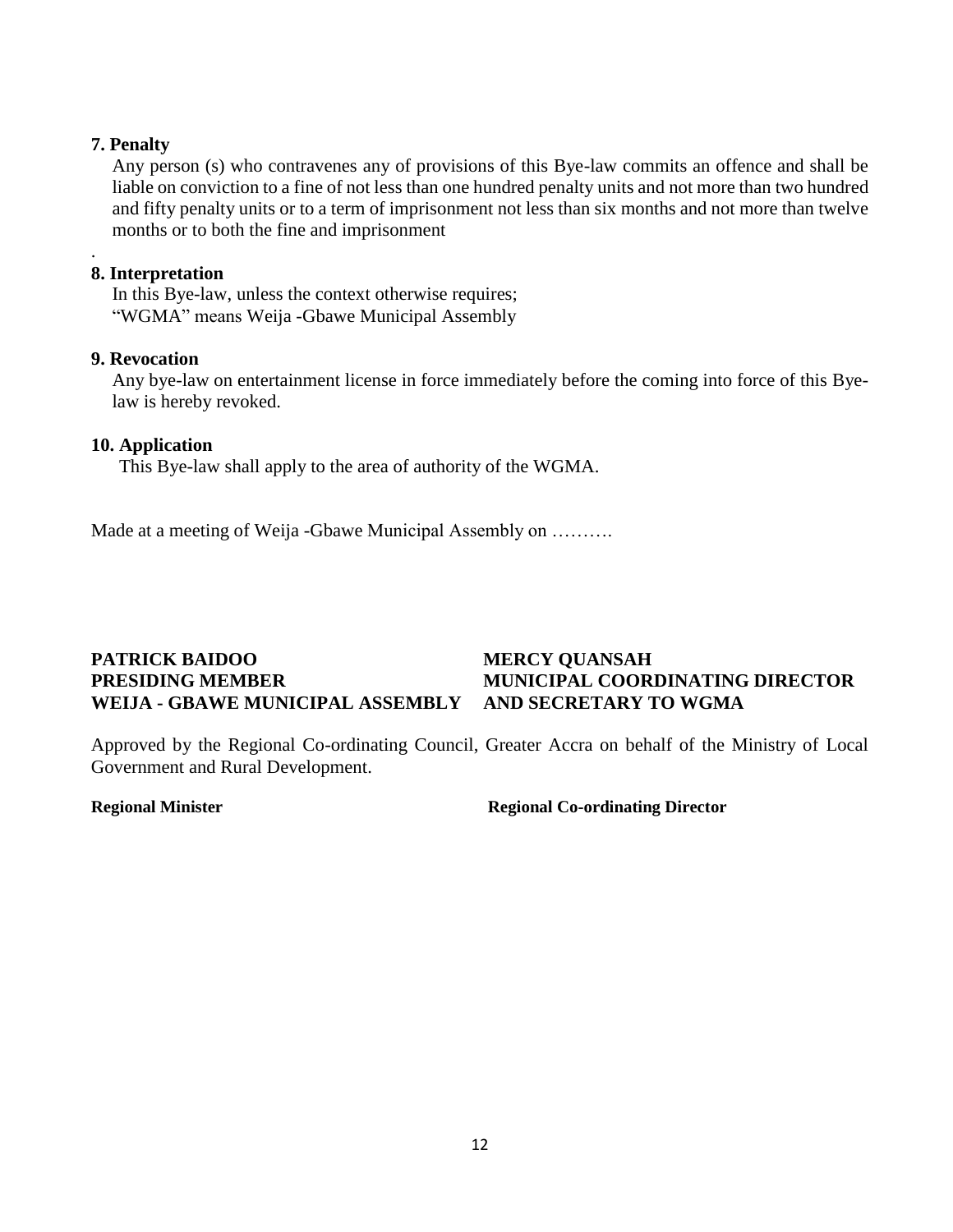### **WEIJA -GBAWE MUNICIPAL ASSEMBLY (BUSINESS OPERATING PERMIT) BYE-LAW, 2017**

In exercise of the powers conferred on the Weija -Gbawe Municipal Assembly by section 181 of the Local Governance Act, 2016 (Act 936) this Bye-law is hereby made.

#### **1. Permit**

No person shall carry on any business, in or upon any premises within the area of authority of the WGMA without a Business Operating Permit duly granted by the WGMA.

#### **2. Period of validity**

A business operating permit granted under this Bye-law shall expire on the 31<sup>st</sup> day of December of each year.

#### **3. Permit not Transferable**

A business permit granted under this Bye-law is not transferable.

#### **4. Display of permit**

A business permit granted under this Bye-law shall be displayed in a conspicuous part of the premises on which the business is operated.

#### **5. Fee**

There shall be a fee charged for every Business permit granted under this Bye-law as shall be prescribed by the WGMA in accordance with its Fee fixing resolution.

#### **6. Liability to pay Property rate**

An owner of a ratable permanent or temporary property who is required to pay property rate under any existing law shall in addition be required to apply for a business permit under this Bye-law.

### **7. Powers of entry**

(a) Subject to the provisions of this Bye-law, any officer or person duly authorized by the WGMA may, during business hours enter into or upon any building, premises or land within the area of authority of the WGMA for the purpose of inspection, enquiry or any other duties authorized by the WGMA.

(b) No person shall obstruct or interfere with any officer or person authorized by the WGMA in performance of any duties assigned to him under this Bye-law.

### **8. Withdrawal of Permit and Closure of business**

(a) WGMA may withdraw or revoke a permit granted under this Bye-law, if any alterations are effected on premises or building for which the permit was granted without a written authority of the WGMA or if the person granted the business permit contravenes any provision of this Bye-law.

(b) WGMA may close down any business or suspend its activities until the permit fee is paid for the operation of the business.

### **9. Winding up**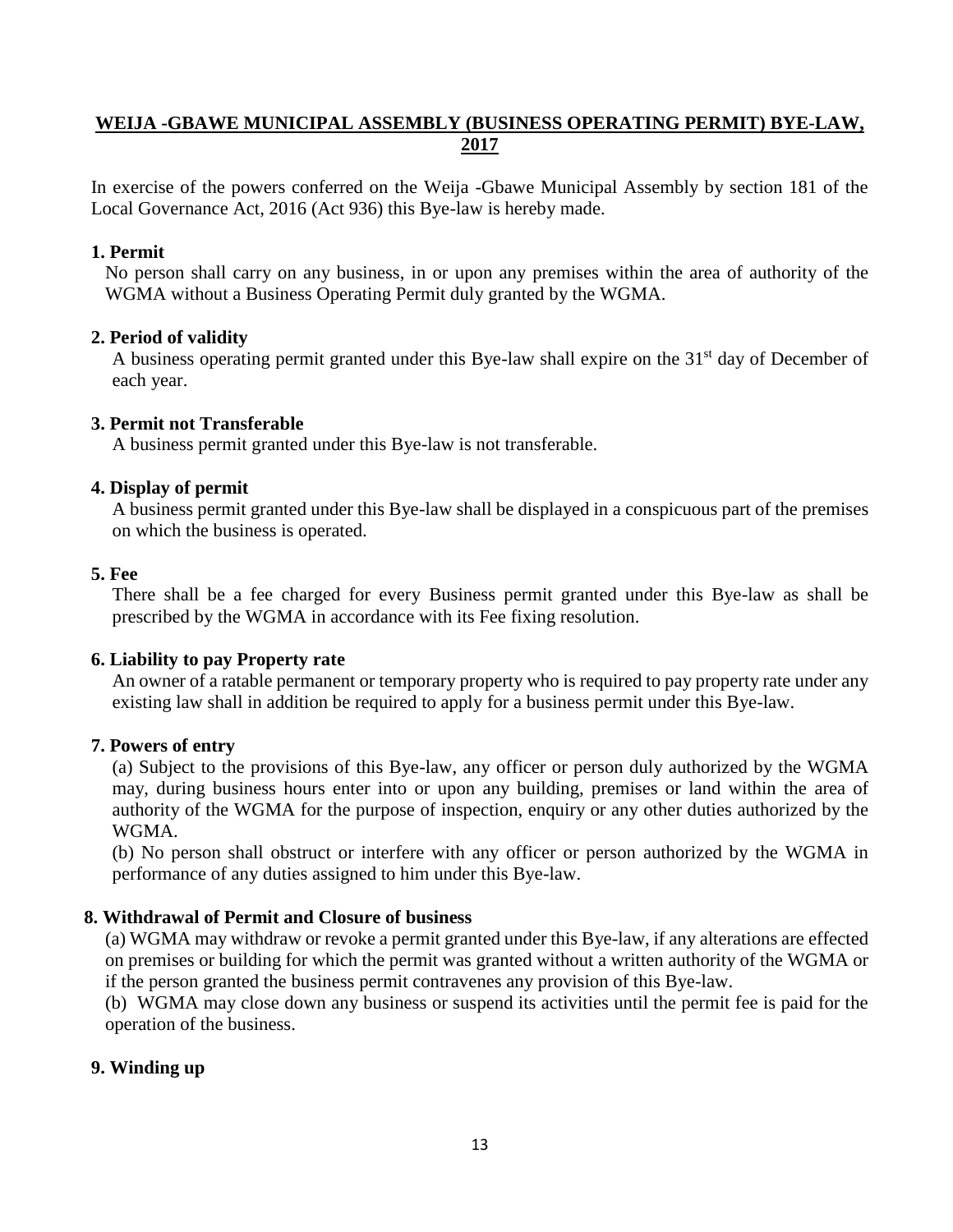(a)Where for any reason a company winds up its business entirely or suspends its operations, the WGMA shall be informed immediately about such a closure or suspension of business activities. (b)A company that fails to comply with the preceding paragraph of this Bye-law shall continue to be billed by the WGMA for its fees for the business permit.

#### **10. Failure to pay Business Operating Permit fee**

A person who fails to pay business operating permit fee at the prescribed time shall pay the outstanding fees plus 30% interest at current bank rate with effect from the day of default up to and including the day of the final payment of the fee.

#### **11. Penalty**

Any person (s) who contravenes any of provisions of this Bye-law commits an offence and shall be liable on conviction to a fine of not less than one hundred penalty units and not more than two hundred and fifty penalty units or to a term of imprisonment not less than six months and not more than twelve months or to both the fine and imprisonment

#### **12. Interpretation**

In this Bye-law, unless the context otherwise requires; "WGMA" means Weija - Gbawe Municipal Assembly. "Business" includes occupation, profession or trade.

#### **13. Revocation**

Any bye-law on business operating permit in force immediately before the coming into force of this Bye-law is hereby revoked.

#### **14. Application**

This Bye-law shall apply to the area of authority of the WGMA.

Made at a meeting of Weija -Gbawe Municipal Assembly on ………..

# **PATRICK BAIDOO MERCY QUANSAH WEIJA -GBAWE MUNICIPAL ASSEMBLY AND SECRETARY TO WGMA**

# **PRESIDING MEMBER MUNICIPAL COORDINATING DIRECTOR**

<span id="page-16-0"></span>Approved by the Regional Co-ordinating Council, Greater Accra on behalf of the Ministry of Local Government and Rural Development.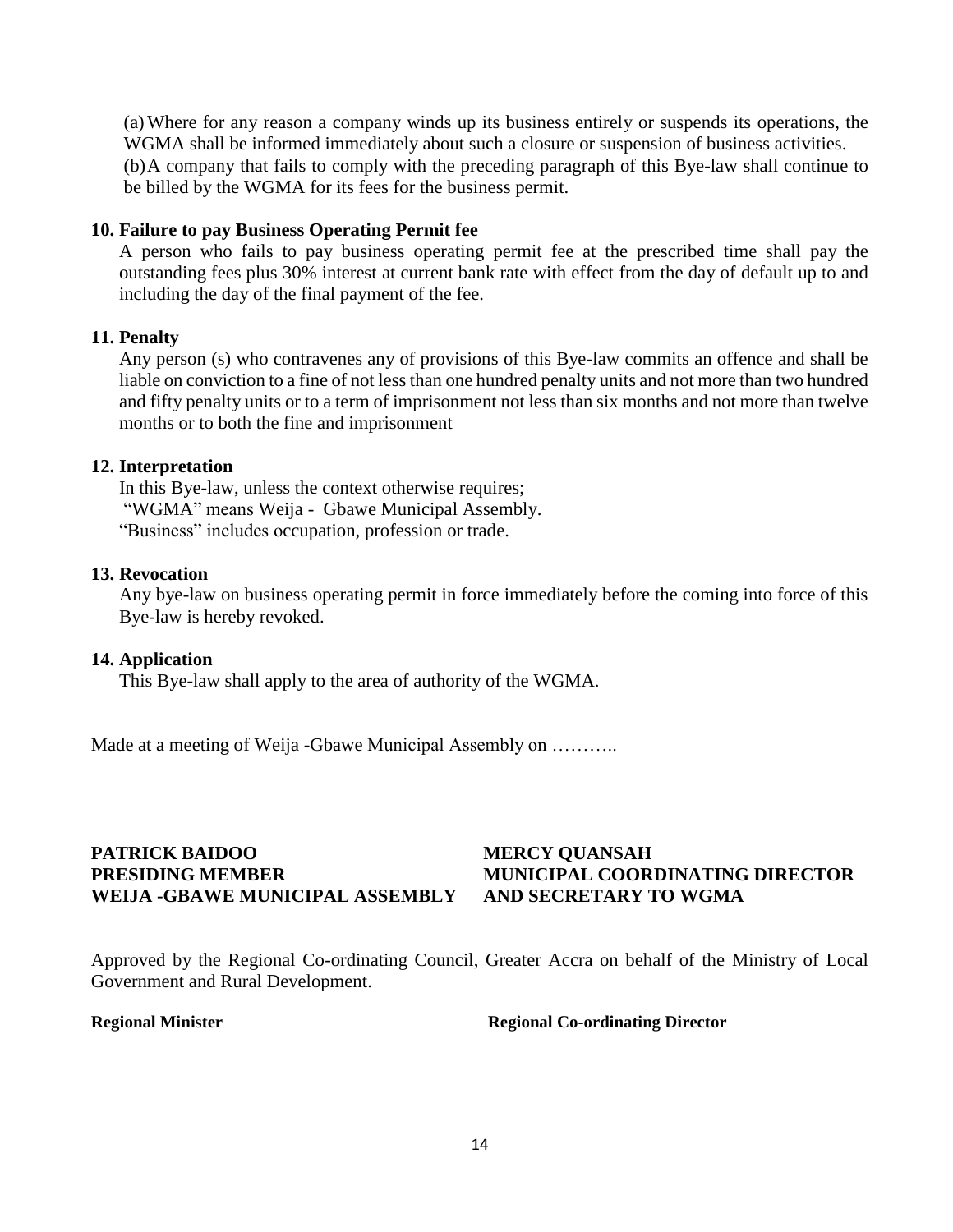#### **WEIJA -GBAWE MUNICIPAL ASSEMBLY (HERBALISTS) BYE-LAW, 2017**

In exercise of the powers conferred on the Weija -Gbawe Municipal Assembly by section 181 of the Local Governance Act, 2016 (Act 936) this Bye-law is hereby made.

#### **License**

1. No person shall practice as a herbalist within area of authority of the WGMA, unless the person registered with the Ghana Psychic and Traditional Healers Association and has obtain a permit and certificate from WGMA.

#### **2. Herbalist permit.**

A permit issued under this Bye-law, shall be valid for a period of one (1) year from the date issued and a fee determined in accordance with the fee fixing resolution of the WGMA shall be paid by the licensee.

#### **3. Sanitary conditions of Herbalist Premises**.

- A Herbalist shall
- (a) Keep his premises and surroundings clean.

(b) Remove all filth from the premises from time to time and as often as may be necessary to maintain the premises in a state of cleanliness.

- (c) Keep his stock under hygienic conditions.
- (d)Take all reasonable precautions in cases of infectious and contagious diseases.
- (e) Refer cases beyond his competence to a hospital with reasonable dispatch.

#### **4. Inspection of Premises by the WGMA officials**

An officer duly authorized by the WGMA shall enter and inspect the sanitary conditions of an herbalist premises and may request him to produce his license for inspection.

#### **5. Revocation of License**

WGMA may revoke the license of a herbalist

(a) Where he has been convicted on two occasions of an offence involving dishonesty or improper conduct as a herbalist.

(b) Where he repeatedly fails to maintain good sanitary conditions in his premises.

#### **6. Penalty**

Any person (s) who contravenes any of provisions of this Bye-law commits an offence and shall be liable on conviction to a fine of not less than one hundred penalty units and not more than two hundred and fifty penalty units or to a term of imprisonment not less than six months and not more than twelve months or to both the fine and imprisonment

#### **7. Interpretation**

In this Bye-law, unless the context otherwise requires

"WGMA'' means Weija -Gbawe Municipal Assembly.

"Herbalist" means a person who holds him/herself out as practicing therapeutics originating in any part of Africa or Asia.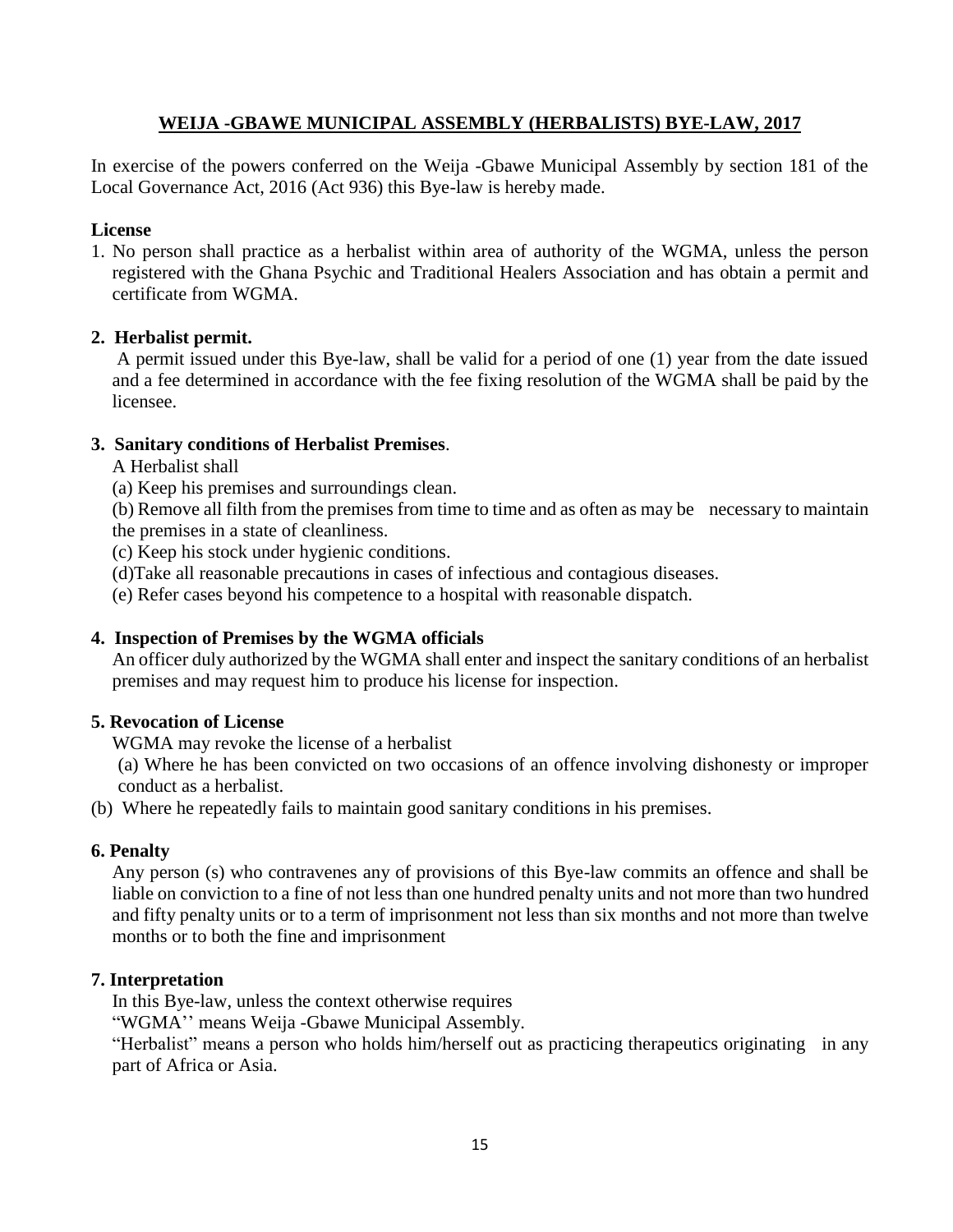#### **8. Revocation**

Any bye-law on herbalists in force immediately before the coming into force of this Bye-law is hereby revoked.

#### **9. Application**

This Bye-law shall apply to the area of authority of the WGMA.

Made at a meeting of Weija -Gbawe Municipal Assembly on ………..

## <span id="page-18-0"></span>**PATRICK BAIDOO MERCY QUANSAH WEIJA -GBAWE MUNICIPAL ASSEMBLY AND SECRETARY TO WGMA**

# **PRESIDING MEMBER MUNICIPAL COORDINATING DIRECTOR**

Approved by the Regional Co-ordinating Council, Greater Accra on behalf of the Ministry of Local Government and Rural Development.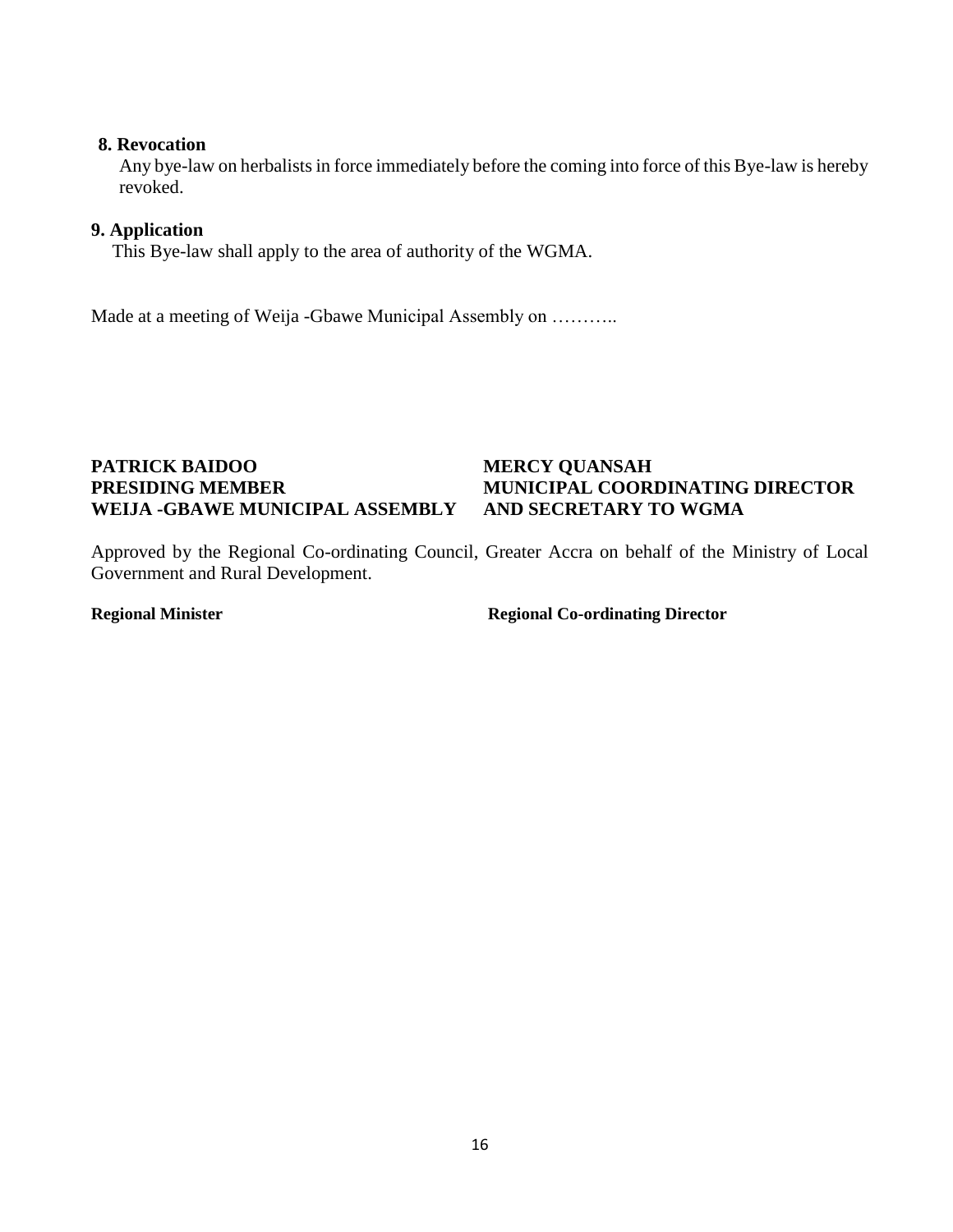## **WEIJA -GBAWE MUNICIPAL ASSEMBLY (GROWING AND SALE OF CROP) BYE-LAW, 2017**

In exercise of the powers conferred on the Weija -Gbawe Municipal Assembly by section 181 of the Local Governance Act, 2016 (Act 936) this Bye-law is hereby made.

#### **1. Requirements and Registration**

All persons who grow crops within the WGMA area of authority shall register with the Department of Agriculture of the WGMA.

#### **2. Watering & Irrigation**

No crops shall be watered or irrigated by effluent from a drain from any premises or any surface water from a drain which is fed by water from a street drainage.

#### **3. Infected persons**

No person who has a discharging wound or sore or the symptoms of any infectious disease shall take part in the growing or sale of crops.

#### **4. Sale of crops**

(a) No crops shall be sold, offered or displayed for sale at any other place than in a market, stall, store or kiosk.

(b) No crops shall be displayed for sale on a road, pavement or sidewalk.

#### **5. Crops unfit for sale**

All crops offered for sale should be wholesome and safe for human consumption.

#### **6. Penalty**

Any person (s) who contravenes any of provisions of this Bye-law commits an offence and shall be liable on conviction to a fine of not less than one hundred penalty units and not more than two hundred and fifty penalty units or to a term of imprisonment not less than six months and not more than twelve months or to both the fine and imprisonment

#### **7. Interpretation**

In this Bye-law, unless the context otherwise requires

"crops" includes lettuce, tomatoes, onions, cucumber, water melon, oranges, bananas, nkontomire or any other agriculture produce likely to be eaten in an uncooked state.

#### **8. Revocation**

Any bye-law on growing and sale of crop bye-law in force immediately before the coming into force of this Bye-law is hereby revoked.

#### **9. Application**

This Bye-law shall apply to the area of authority of the WGMA.

Made at a meeting of Weija -Gbawe Municipal Assembly on……..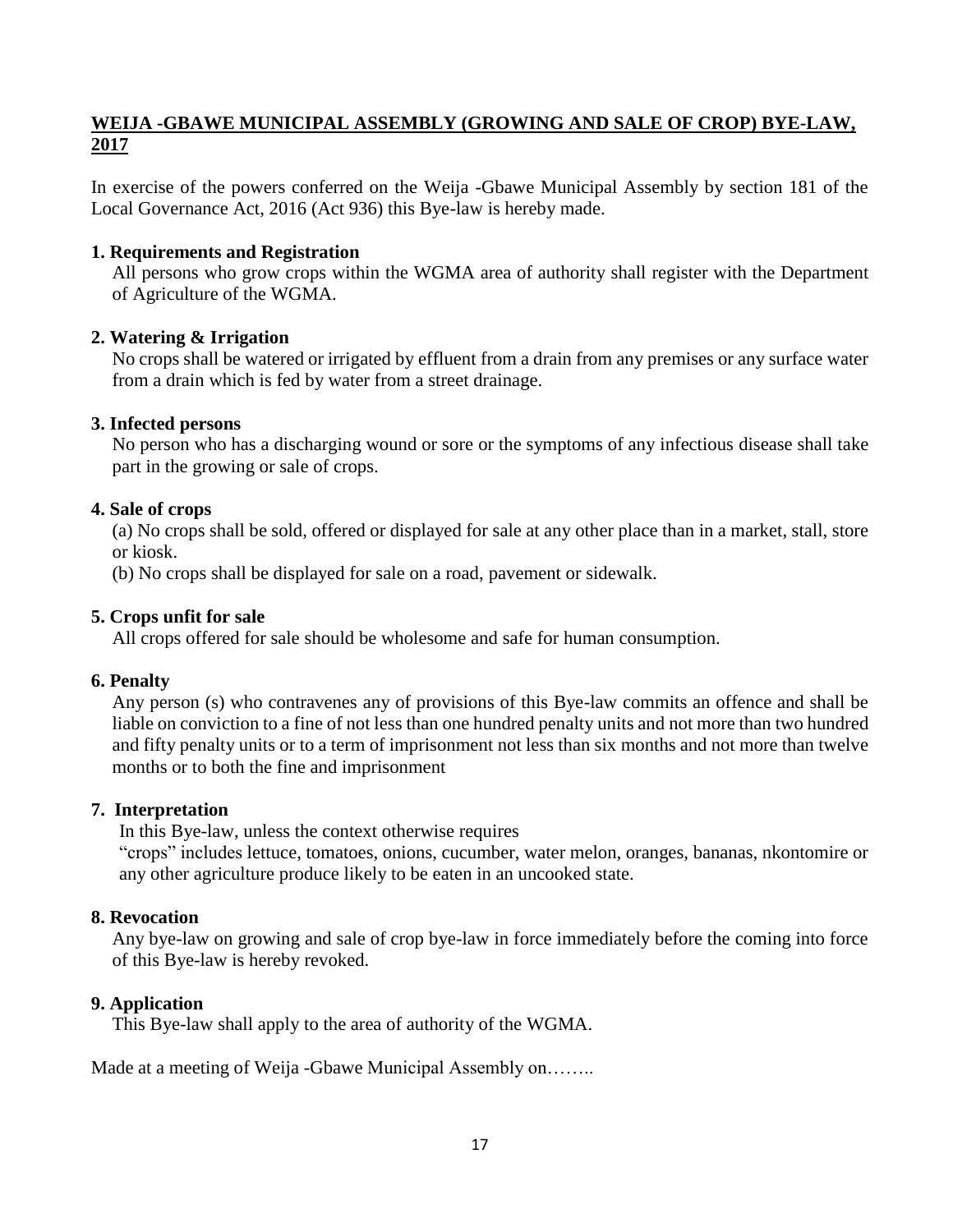## <span id="page-20-0"></span>**PATRICK BAIDOO MERCY QUANSAH WEIJA -GBAWE MUNICIPAL ASSEMBLY AND SECRETARY TO WGMA**

# **PRESIDING MEMBER MUNICIPAL COORDINATING DIRECTOR**

Approved by the Regional Co-ordinating Council, Greater Accra on behalf of the Ministry of Local Government and Rural Development.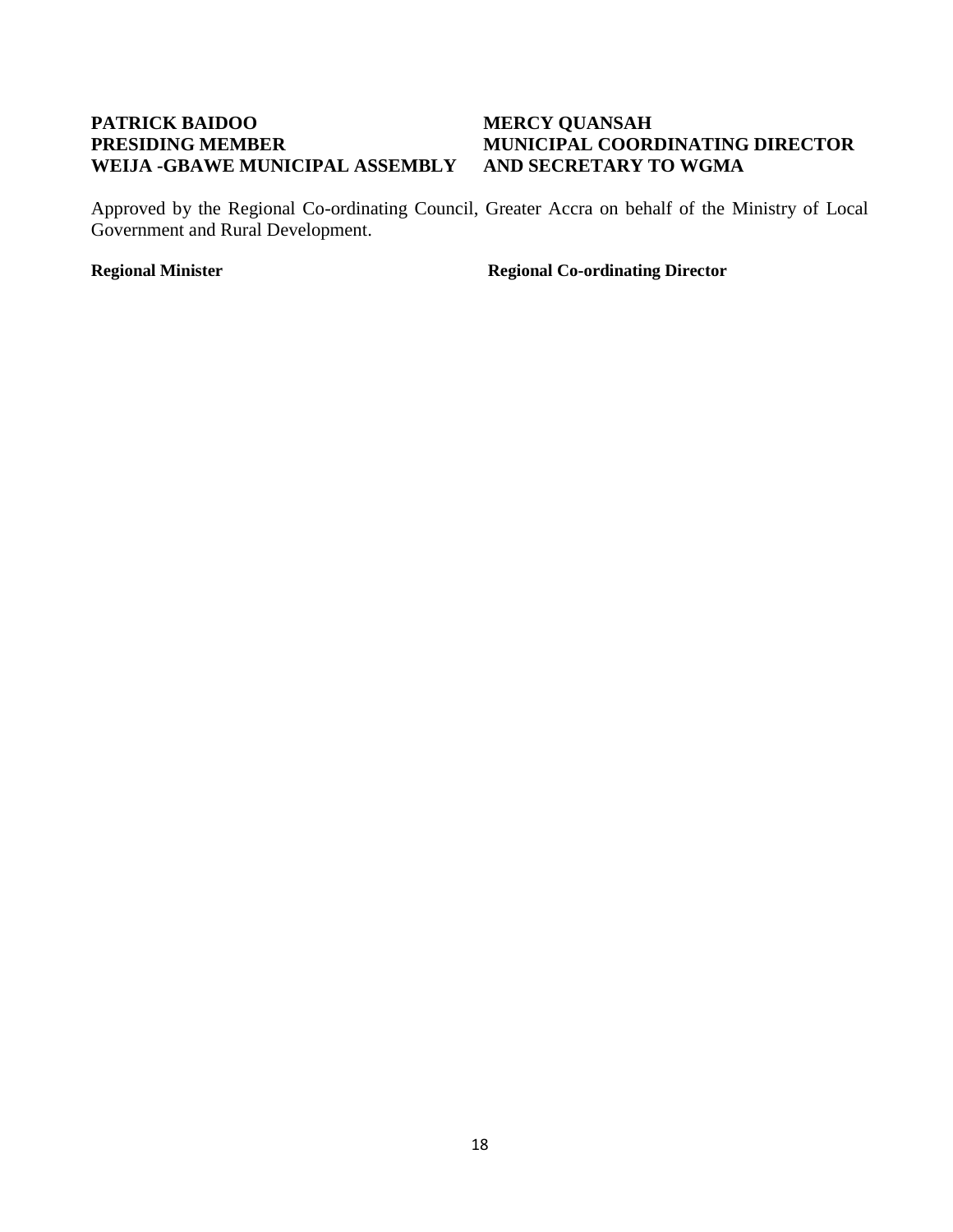#### **WEIJA -GBAWE MUNICIPAL ASSEMBLY (PUBLIC MARKETS) BYE-LAW 2017**

In exercise of the powers conferred on the Weija -Gbawe Municipal Assembly by section 181 of the Local Governance Act, 2016 (Act 936) this Bye-law is hereby made.

#### **1. Hours of operation**

(a) All markets shall be opened to the public every day of the week that is from Monday to Saturday, from 6 O'clock in the morning to 6 O'clock in evening and on Sunday from 6 O'clock in the morning until 4 O'clock in the evening.

(b) WGMA shall enter into a tenancy agreement with all successful applicants for a store in any market.

#### **2. Allotment of stalls**

(a) Stores shall be allotted to people for sale of items or articles as the WGMA may from time to time direct.

(b) Application for the use of stores shall be made to the Head of Markets or to such other officer as the Municipal Chief Executive may for that purpose appoint.

- (c) The period of allotment shall be on such terms and conditions as WGMA may determine.
- (d) The grant of all stores shall be made by (WGMA).

#### **3. Discontinuing of Occupancy**

(a) Where the rent of any store in a market is payable monthly, the occupier of that store shall give notice of his intention to discontinue its use at least seven (7) days before the last day of the month for which rent has been paid, otherwise he/she shall be liable for rent for the succeeding months.

(b) Where the rent of any store in a market is payable quarterly, the occupier of that store shall give notice of his intention to discontinue the use at least fourteen days before the last day of the period for which rent has been paid, otherwise he shall be liable for rent for a period of one month in addition to the period of his occupancy.

#### **4. Rent**

(a) The Rent for a store in the market shall be as specified by a resolution of the WGMA to be published annually.

(b) All rents shall be paid in advance and where the rent is payable monthly or quarterly any part of a month or quarter shall count as entire month or quarter.

(c) Whenever rent is paid a counterfoil receipt shall be issued in respect of the payment and any such receipt shall be accepted as proof of allotment for the period for which it is issued.

#### **5. Assembly under no Liability for Loss or Damage**

(a) The Assembly shall not be under any liability for any loss or damage to the property of any occupier of any store in a matter which is due to fire, theft, burglary or any other cause whatsoever. (b) All WGMA tenants at the markets shall insure their properties against fire, theft, burglary or any foreseeable contingencies.

#### **6. Sub-Letting Stores**

No occupier of any store, in a market shall sublet or share such store with any other person, except with the written consent of the Assembly.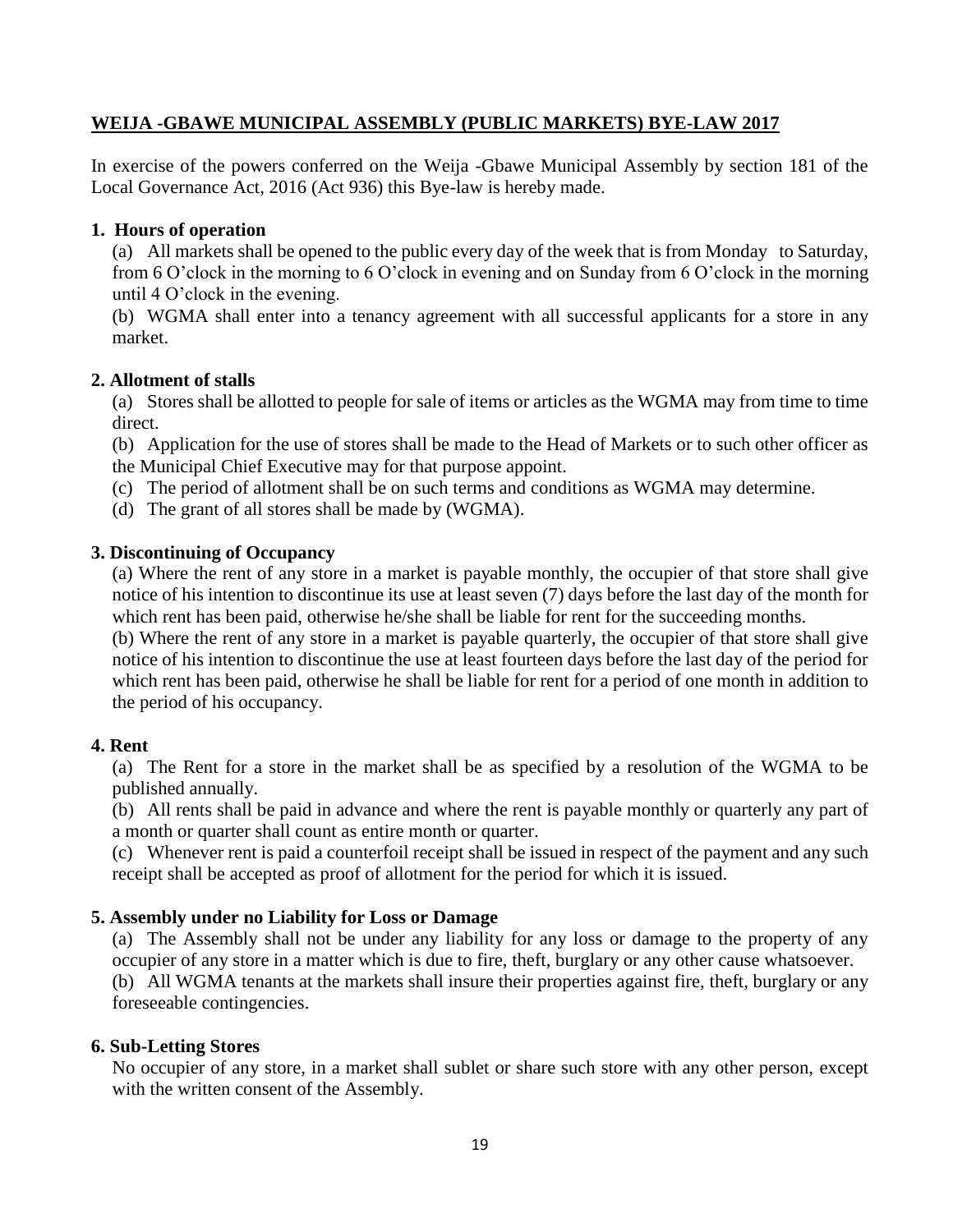#### **7. Sale restricted to allotted stores**

No person shall sell at any place in the market other than at the store allotted to him or her.

#### **8 Cleaning of Stores**

An occupier of a store in a market shall be responsible for the cleanliness of his/her store at all times.

#### **9. Articles of food to be raised from the ground**

No occupier of any store in a market shall expose for sale of bread, meat, fish, fruits vegetables, prepared grain food, or any other articles of food unless the items are placed on a table or on a support raised at least one and half metres from the ground.

#### **10. Food to be protected**

(a) No article which is likely to be used for human consumption in the state in which it is exposed for sale shall be sold without adequate protection from dust, flies or other insects.

(b) No seller shall place any box, basket or other container in any pathway or avenue of a market.

#### **11. Prohibited Persons**

The WGMA shall refuse a right of entry into a market to any person who has previously been guilty of misconduct.

#### **12 Designated areas for Sale of goods in the Market**

No person shall sell any articles, animals or any other goods in any place in a market unless the place has been designated by the WGMA for that purpose.

#### **13. Orders**

(a) Every person using a market shall obey all reasonable directions, instructions and request of the officers of the WGMA or Police Officers given for the preservation of cleanliness, order and regularity in the market.

(b)The Assembly may suspend for such period as it may decide and determine the tenancy of any seller who willfully disobeys any of the provisions of this Bye-law.

#### **14. Interpretations**

In this Bye-law, unless the context otherwise requires –

"WGMA" means the Weija -Gbawe Municipal Assembly.

"Market" means public market within the Municipality of Weija -Gbawe where items are sold. "Store" includes selling sites, stalls, space and places as shall be designated by WGMA to be used for selling and buying purposes.

#### **15. Revocation**

Any bye-law on public markets in force immediately before the coming into force of this Bye-law is hereby revoked.

#### **16. Application**

This Bye-law shall apply to the area of authority of the WGMA.

Made at a meeting of Weija -Gbawe Municipal Assembly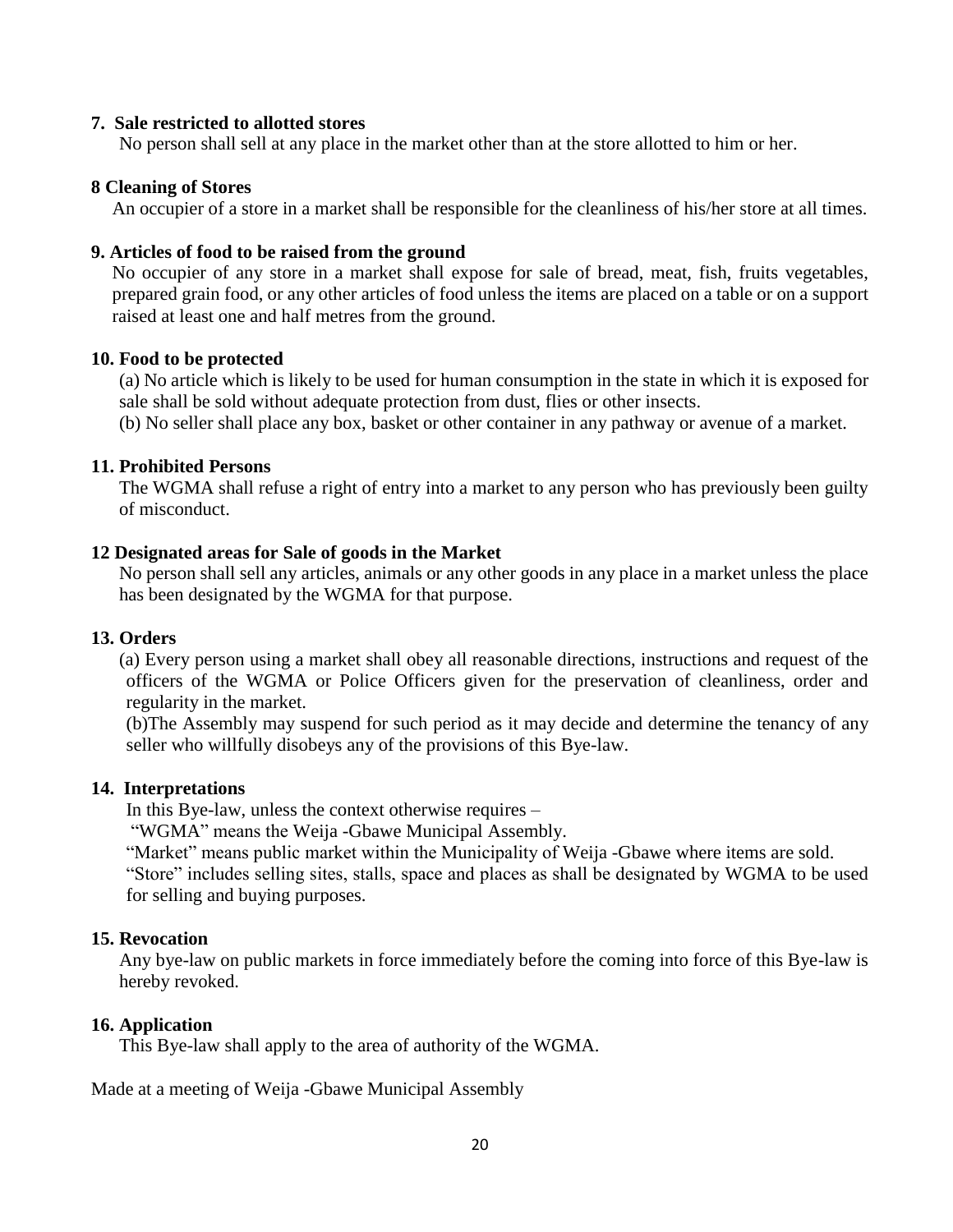# <span id="page-23-0"></span>**PATRICK BAIDOO MERCY QUANSAH<br>
PRESIDING MEMBER MUNICIPAL COOR WEIJA -GBAWE MUNICIPAL ASSEMBLY**

# **MUNICIPAL COORDINATING DIRECTOR<br>AND SECRETARY TO WGMA**

Approved by the Regional Co-ordinating Council, Greater Accra on behalf of the Ministry of Local Government and Rural Development.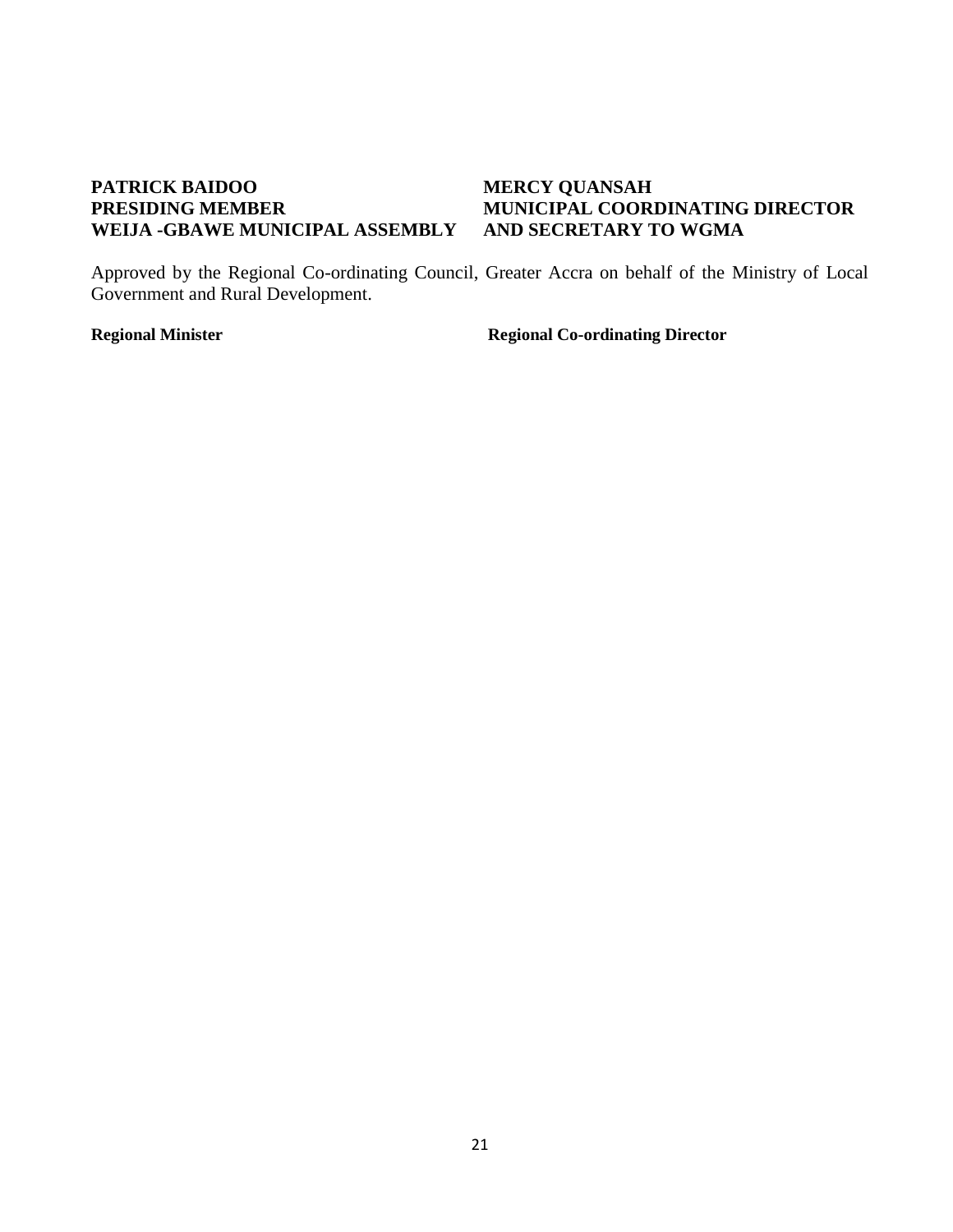### **WEIJA -GBAWE MUNICIPAL ASSEMBLY (SALE OF FOOD) TO THE PUBLIC BYE- LAW 2017**

In exercise of the powers conferred on the Weija -Gbawe Municipal Assembly by section 181 of the Local Governance Act, 2016 (Act 936) this Bye-law is hereby made.

#### **1. Selling at unauthorized place**

No person shall offer for sale any prepared food at a place not approved by the WGMA.

#### **2. Food protection**

Food being offered for sale should be in a show case or sieve.

#### **3. Selling of unwholesome Food**

Any person who sells or offers for sale food, beverages, drugs, water which is unfit for human consumption commits an offence.

#### **4. Medical screening**

All food vendors shall undergo laboratory screening and submit their report to the Medical Officer of WGMA for recommendation before issuance of Health Certificate by Environmental Health Officer Authority.

#### **5. Health Certificate**

Environmental Health Officers shall to enter into food and regulated premises and hospitality industries to inspect health certificates of workers to ensure the compliance of the medical screening mentioned in the preceding paragraph.

#### **6. Operating/Selling without Health Certificate for workers**

Whoever produces or offers for sale any food and drink for public consumption or works in a hotel, chop bar, restaurant or in a school without Health Certificate commits an offence.

#### **7. Hand washing Facility (Veronica Bucket)**

All food vendors/handlers shall provide hand washing facilities (Veronica Bucket) at vantage points in the premises under running water with soap for proper hand washing.

#### **8. Noxious trade**

(a) Whoever carries on any trade which is likely to be noxious to the health of the people commits an offence.

(b) Whoever offers for sale any can food that is dented, rusted, blown or expired to the general public commits an offence.

#### **9. Corrupts or fouls**

Whoever fouls water of any public well, tank, spring and reservoir used or intended for supplying water for human consumption or for domestic purpose commits an offence

#### **10. Rodents**

Any hospitality industry infested with rodents commits an offence.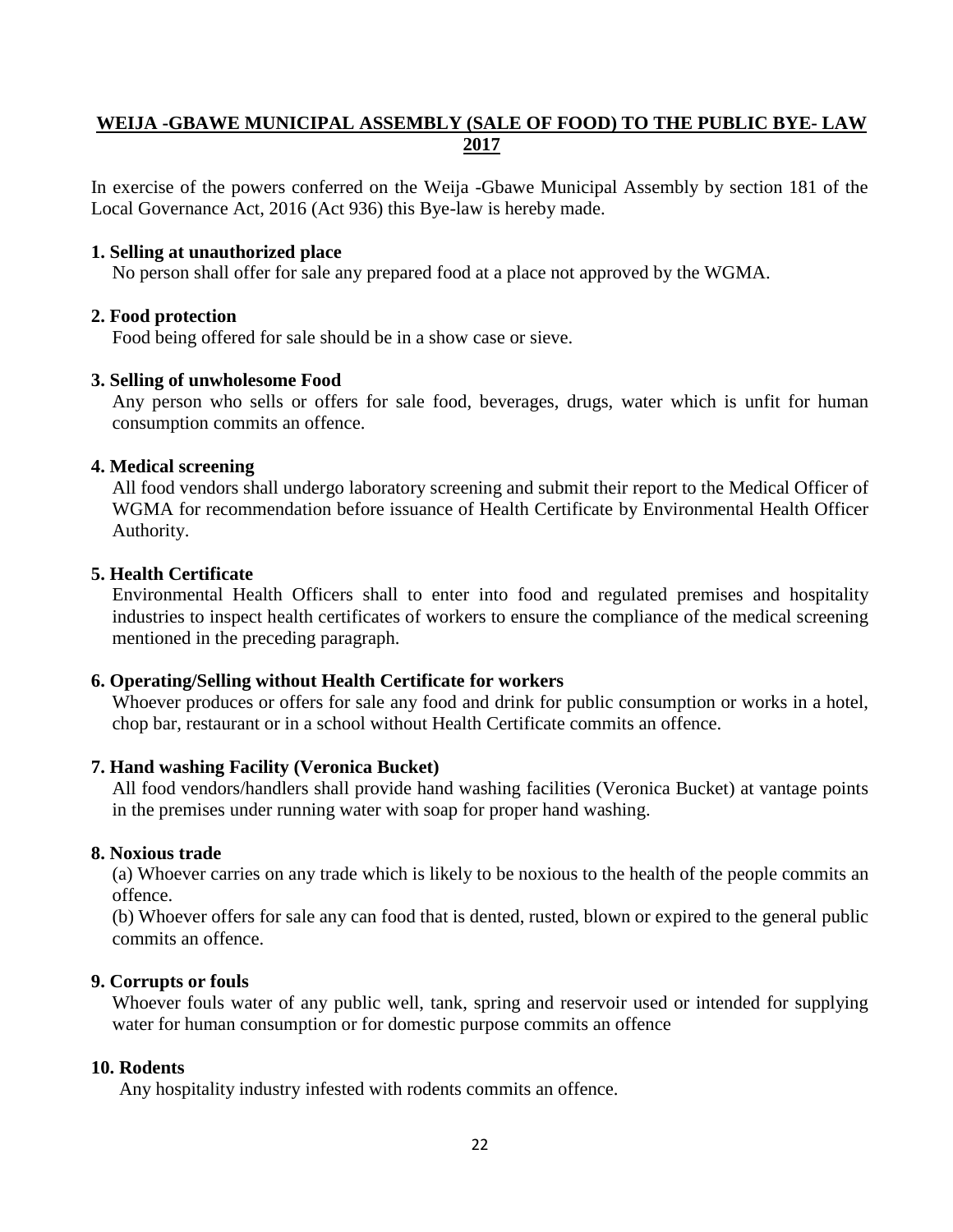#### **11. Penalty**

Any person (s) who contravenes any of provisions of this Bye-law commits an offence and shall be liable on conviction to a fine of not less than one hundred penalty units and not more than two hundred and fifty penalty units or to a term of imprisonment not less than six months and not more than twelve months or to both the fine and imprisonment

#### **12. Interpretation**

In this Bye-law, unless the context otherwise requires – "Business" includes any trade, manufacture, work, business or occupation carried on for gain. "WGMA" means the Weija -Gbawe Municipal Assembly

#### **13. Revocation**

Any bye-law on sale of food in force immediately before the coming into force of this Bye-law is hereby revoked.

#### **14. Application**

This Bye-law shall apply to the area of authority of the WGMA.

Made at a meeting of Weija -Gbawe Municipal Assembly on…………

## **PATRICK BAIDOO MERCY QUANSAH WEIJA -GBAWE MUNICIPAL ASSEMBLY AND SECRETARY TO WGMA**

# <span id="page-25-0"></span>**PRESIDING MEMBER MUNICIPAL COORDINATING DIRECTOR**

Approved by the Regional Co-ordinating Council, Greater Accra on behalf of the Ministry of Local Government and Rural Development.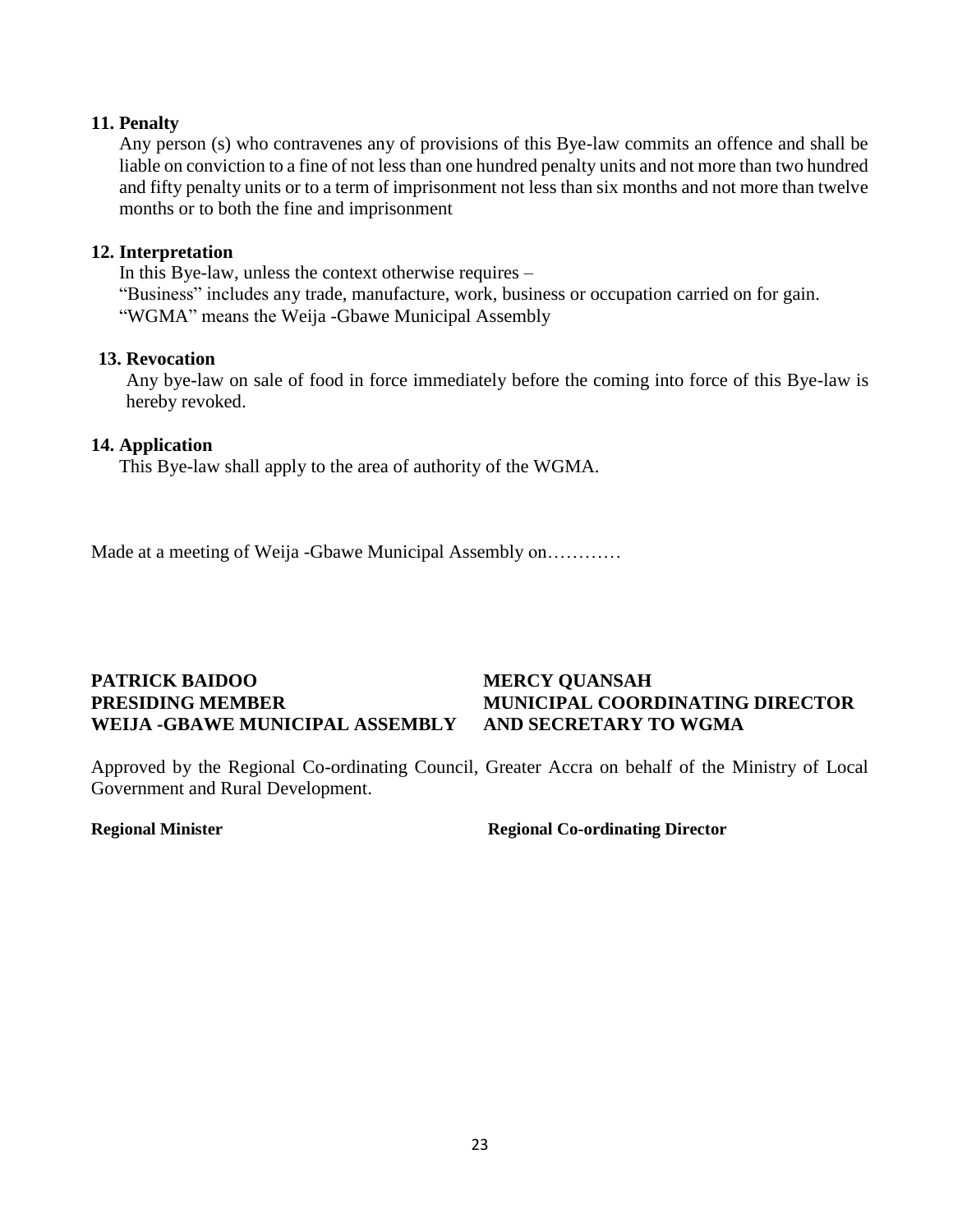### **WEIJA -GBAWE MUNICIPAL ASSEMBLY (DRAINAGE OF WASTE WATER) BYE- LAW 2017**

In exercise of the powers conferred on the Weija -Gbawe Municipal Assembly by section 181 of the Local Governance Act, 2016 (Act 936) this Bye-law is hereby made.

#### **1. Duty to provide Linkage drain**

Every household, owner or occupier of premises shall connect a linkage of waste water except sewerage, to the main drain or culvert wherever available.

#### **2. Linkage drain**

The linkage drain shall be made of concrete and shall also be covered.

#### **3. Exception**

Any household, owner, or occupier of premises shall build a soak-away pit to take care of waste water where a drain or culvert is not available.

#### **4. Nuisances**

(a) Any household that accumulates refuse on bare ground or burns refuse commits an offence.

(b) Any household that leaves grass to grow tall on or outside his or her premises commits an offence.

(c) Any vacant plot that owners or caretakers allow grass to grow without taking care of it commits an offence.

(d) Any person who accumulate water or any stagnation of water on premises breeding mosquito larvae commits an offence.

(e) Occupiers of residential or business premises who neglect to silt drains in front of their residential or business premises commit an offence.

(f) Any household which uses pan or pit latrine commits an offence

### **5. Penalty**

Any person (s) who contravenes any of provisions of this Bye-law commits an offence and shall be liable on conviction to a fine of not less than one hundred penalty units and not more than two hundred and fifty penalty units or to a term of imprisonment not less than six months and not more than twelve months or to both the fine and imprisonment

### **6. Interpretation**

In this Bye-law, unless the context otherwise requires – "WGMA" means the Weija -Gbawe Municipal Assembly

### **7. Revocation**

Any bye-law drainage of waste water in force immediately before the coming into force of this Byelaw is hereby revoked.

### **8. Application**

This Bye-law apply to premises such as dwelling houses, industrial or commercial houses, structures or sheds whether or not permanently occupied within the area of authority the WGMA.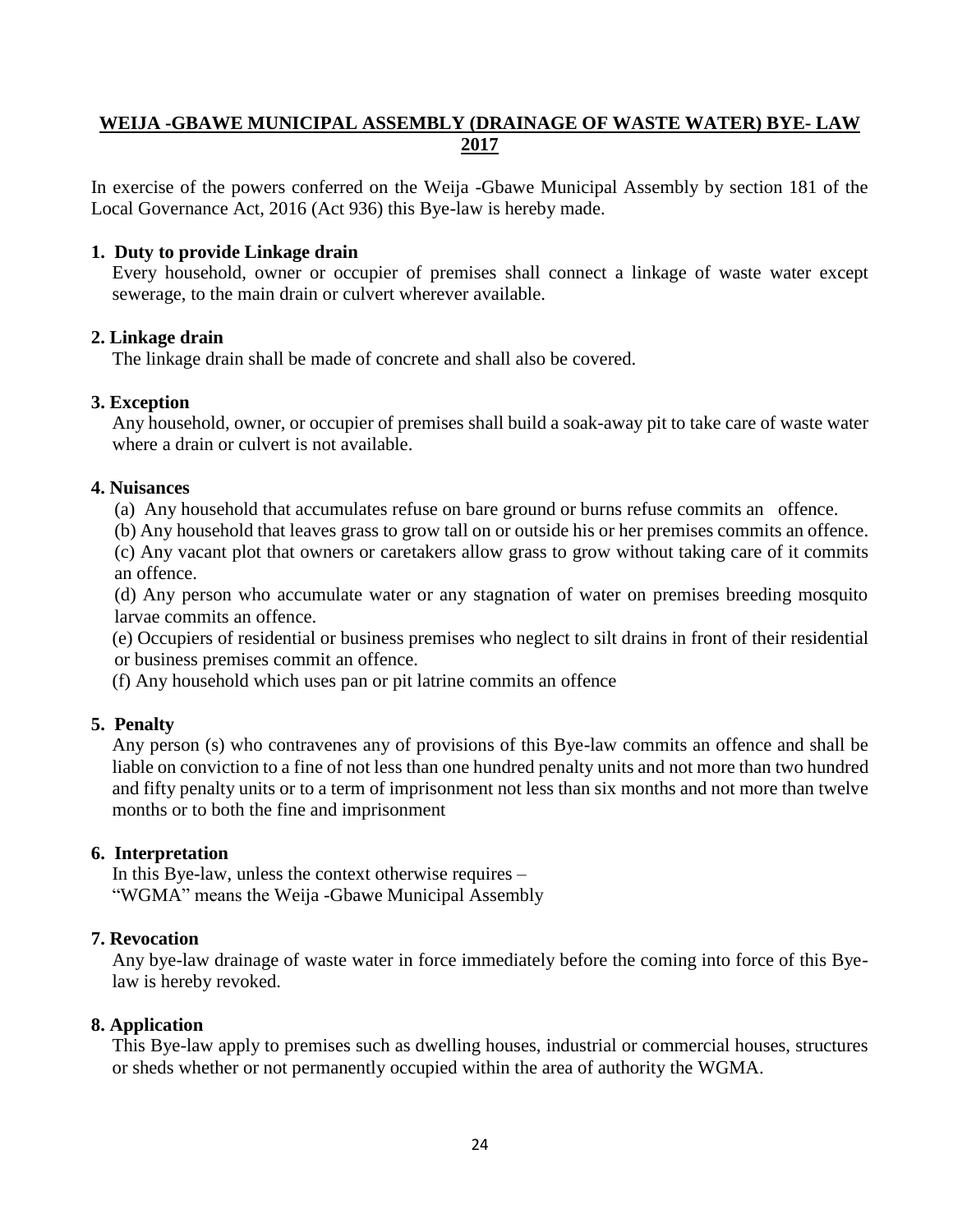Made at a meeting of Weija -Gbawe Municipal Assembly on ………

## <span id="page-27-0"></span>**PATRICK BAIDOO MERCY QUANSAH WEIJA -GBAWE MUNICIPAL ASSEMBLY AND SECRETARY TO WGMA**

# **PRESIDING MEMBER MUNICIPAL COORDINATING DIRECTOR**

Approved by the Regional Co-ordinating Council, Greater Accra on behalf of the Ministry of Local Government and Rural Development.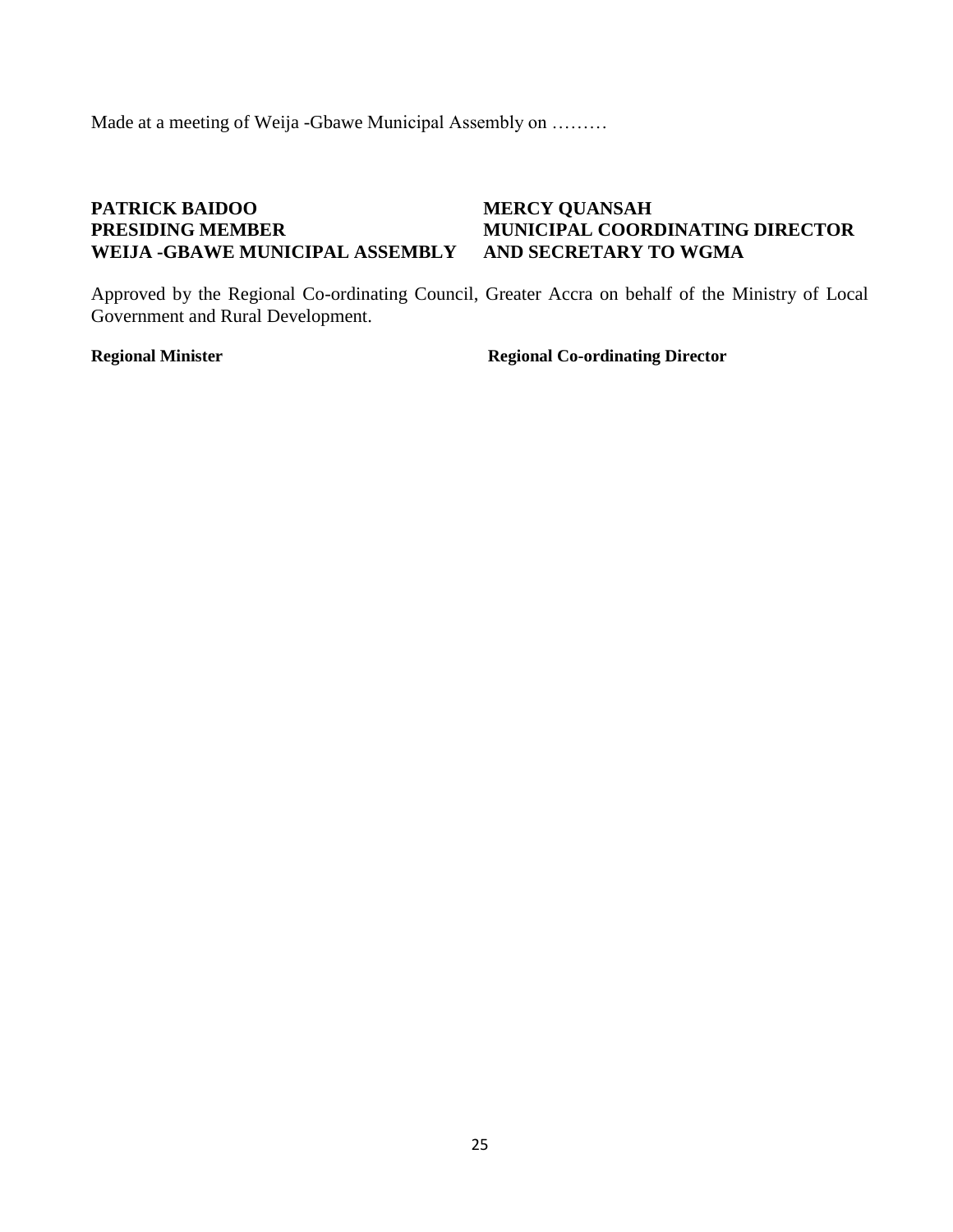### <span id="page-28-0"></span>**WEIJA -GBAWE MUNICIPAL ASSEMBLY (SOLID & LIQUID WASTE MANAGEMENT) BYE-LAW, 2017**

In exercise of the powers conferred on the Weija -Gbawe Municipal Assembly by section 181 of the Local Governance Act, 2016 (Act 936) this Bye-law is hereby made.

#### **1. Vested Responsibility in Management of Waste**

The WGMA has vested interest in the management of all waste and the WGMA or its registered agents or contractors shall be exclusively responsible for the management of both solid and liquid waste within the entire area of the WGMA's jurisdiction.

#### **2. Liquid and solid Waste to be made**

Every household, industry, factory, workplace, office and any other premises shall make its solid and liquid wastes available to the WGMA or its authorized agents or contractors for appropriate handling and disposal.

#### **3. Waste Disposal & Charges**

(a) Solid and Liquid wastes made available by owners and occupiers of premises shall be collected, treated and disposed of at designated sites, only by the WGMA or its authorized agents or contractors. (b) The discharge of all types of waste at an WGMA treatment and/or disposal plants shall attract a charge which may be included in any charge payable for the removal of waste or charged separately by the WGMA or its contractors or agents.

#### **4. Liaison with the Assembly's Agents or Contractors**

a. All occupiers or owners of business and industrial premises with the exception of household premises shall designate a member of their staff to be directly responsible in all matters relating to waste management to liaise with the WGMA or its contractors or agents for effective management and disposal of solid or liquid waste generated.

#### **5. Registration of Premises with pit Latrine**

(a) The use of pit latrines is hereby declared banned throughout the area of jurisdiction of Assembly, except in the areas specified in Schedule (6) appendix

(b) An owner or occupier of premises where pan latrine exists or in use after the gazzetting of this Bye-law shall inform the WGMA the existence of such facility and to take steps to replace them with WC according to the specifications provided by the WGMA.

#### **6. Approved Household Sanitation facilities**

Any owner/occupier of any premises shall use the sanitation facility approved for the purpose by the WGMA within the areas of authority of the WGMA

#### **7. Compulsory Acquisition of Sanitary (Liter) Bins**

(a) All households within the jurisdiction of the WGMA shall use a sanitary (Liter) bin prescribed by the WGMA for storage of waste.

(b) The WGMA in conjunction with relevant organizations shall provide sanitary liter bins for all households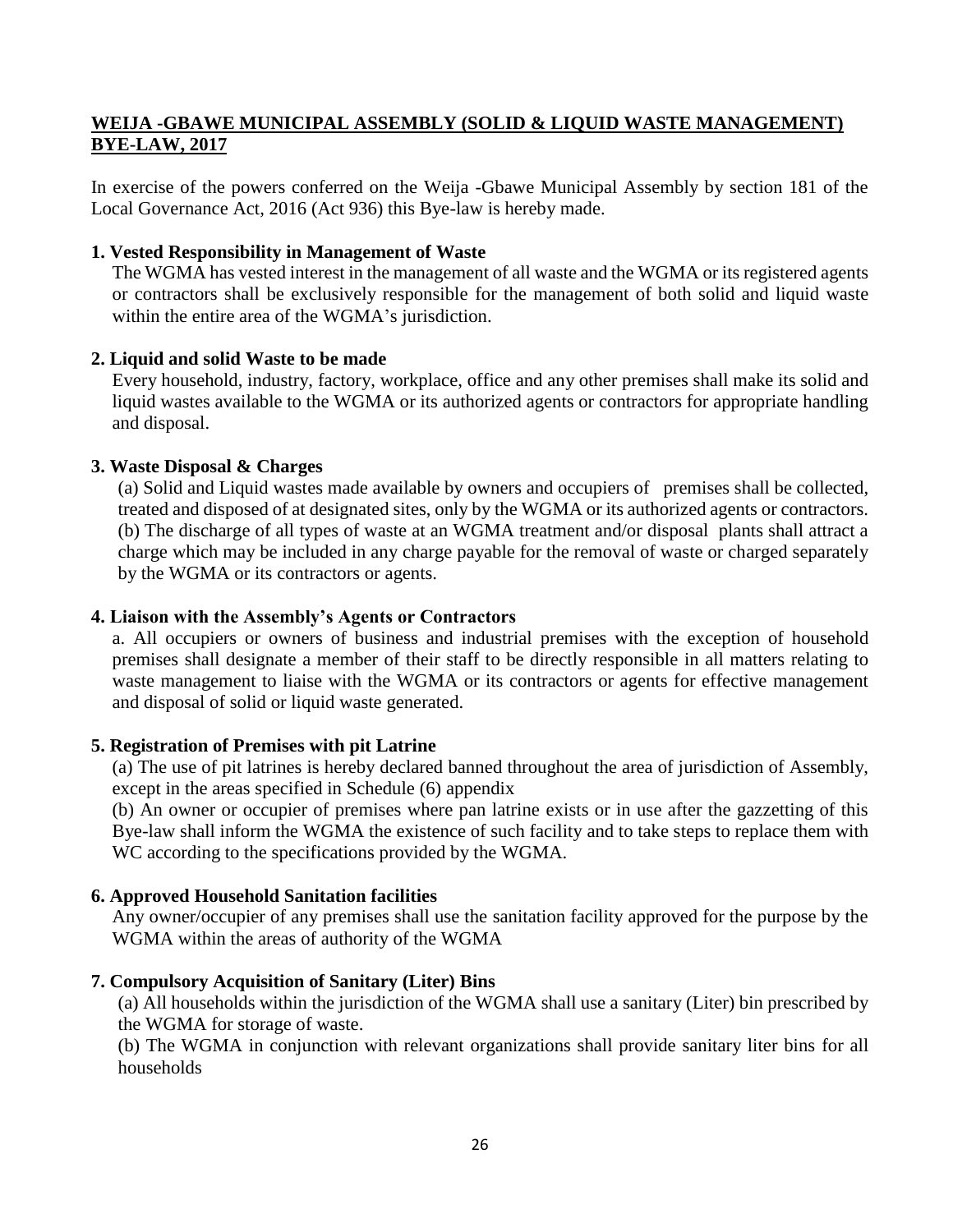(c) The households so provided with the sanitary bins shall pay by installment the cost of the sanitary liter bin.

(d) The Assembly shall be the sole authority acting in conjunction with either relevant government agencies, to approve the technology of any sanitation facility for use in the area of authority of the Assembly.

### **8. Sewer Connection and Payment**

(a) Any premises within the area of authority of the Assembly where underground sewerage network exists shall be required to have its sanitation facility connected to the underground sewage network. (b) Connections to such sewerage networks shall be on application to the WGMA and plumbing contractors approved by the Assembly shall undertake the connection upon payment of fees as approved by the Assembly.

#### **9. Fees to be charged**

The WGMA shall impose fees as approved by resolution on an owner or occupier of premises where services are rendered for the disposal of liquid or solid waste.

#### **10. Offences**

A person commits an offence, if he or she

- (a) Fails to inform the Assembly and register the use of a pit latrine in any premises.
- (b) Fails to provide a standard container for solid or liquid waste as approved by the Assembly.
- (c) Deals with unauthorized persons.
- (d) Uses unauthorized containers for solid waste or liquid waste for its disposal.

(e) Prevents/prohibits the WGMA or its authorized agents or contractors to collect solid or liquid waste from one's premises.

(f) Indiscriminately dumps solid waste in open spaces, drains, gutters, behind walls or open spaces or any space not designated for that purpose.

- (g) Burns solid waste in one's compound.
- (h) Indiscriminately urinates or defecates in any unauthorized place.
- (i) Fails to provide an approved toilet or sanitation facility on the premises which they occupy.
- (j) Use a sanitation facility not approved by the Assembly.
- (k) Connects effluent onto public assess way or any drain.

(l) Connects to the sewerage network without prior approval from the WGMA and failure to pay the connection fees.

(m) Fails to connect sanitation facility to the sewage network.

#### **11. Penalty**

Any person (s) who contravenes any of provisions of this Bye-law commits an offence and shall be liable on conviction to a fine of not less than one hundred penalty units and not more than two hundred and fifty penalty units or to a term of imprisonment not less than six months and not more than twelve months or to both the fine and imprisonment

#### **12. Interpretation**

In this Bye-law, unless the context otherwise requires – "WGMA" means the Weija -Gbawe Municipal Assembly.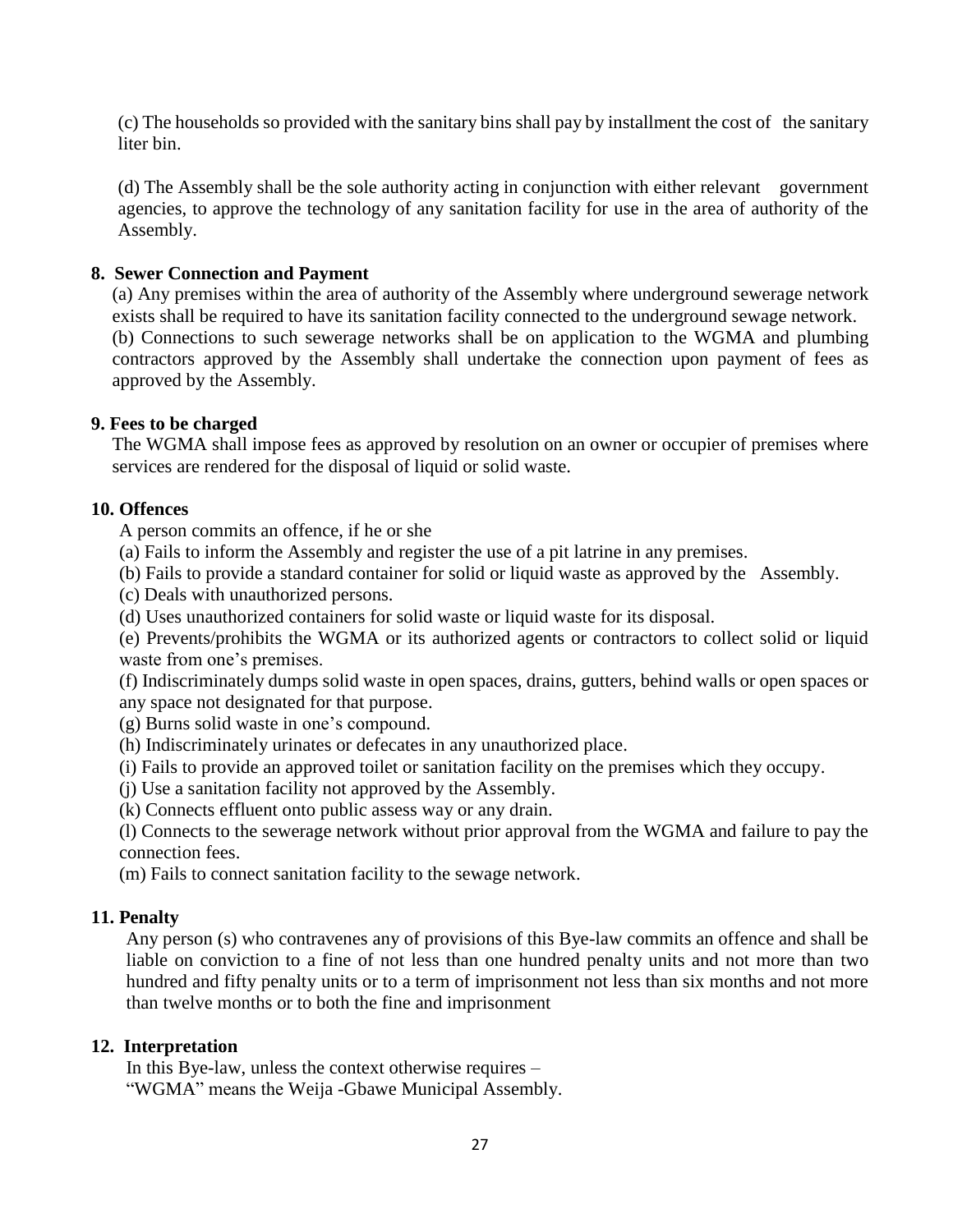#### **13. Revocation**

Any bye-law on liquid and solid waste management in force immediately before the coming into force of this Bye-law is hereby revoked.

#### **14. Application**

This Bye-law applies to the area of authority of the WGMA.

Approved by Weija -Gbawe Municipal Assembly on------------------------

#### **PATRICK BAIDOO MERCY QUANSAH PRESIDING MEMBER MUNICIPAL COORDINATING DIRECTOR WEIJA -GBAWE MUNICIPAL ASSEMBLY AND SECRETARY TO WGMA**

Approved by the Regional Co-ordinating Council, Greater Accra on behalf of the Ministry of Local Government and Rural Development.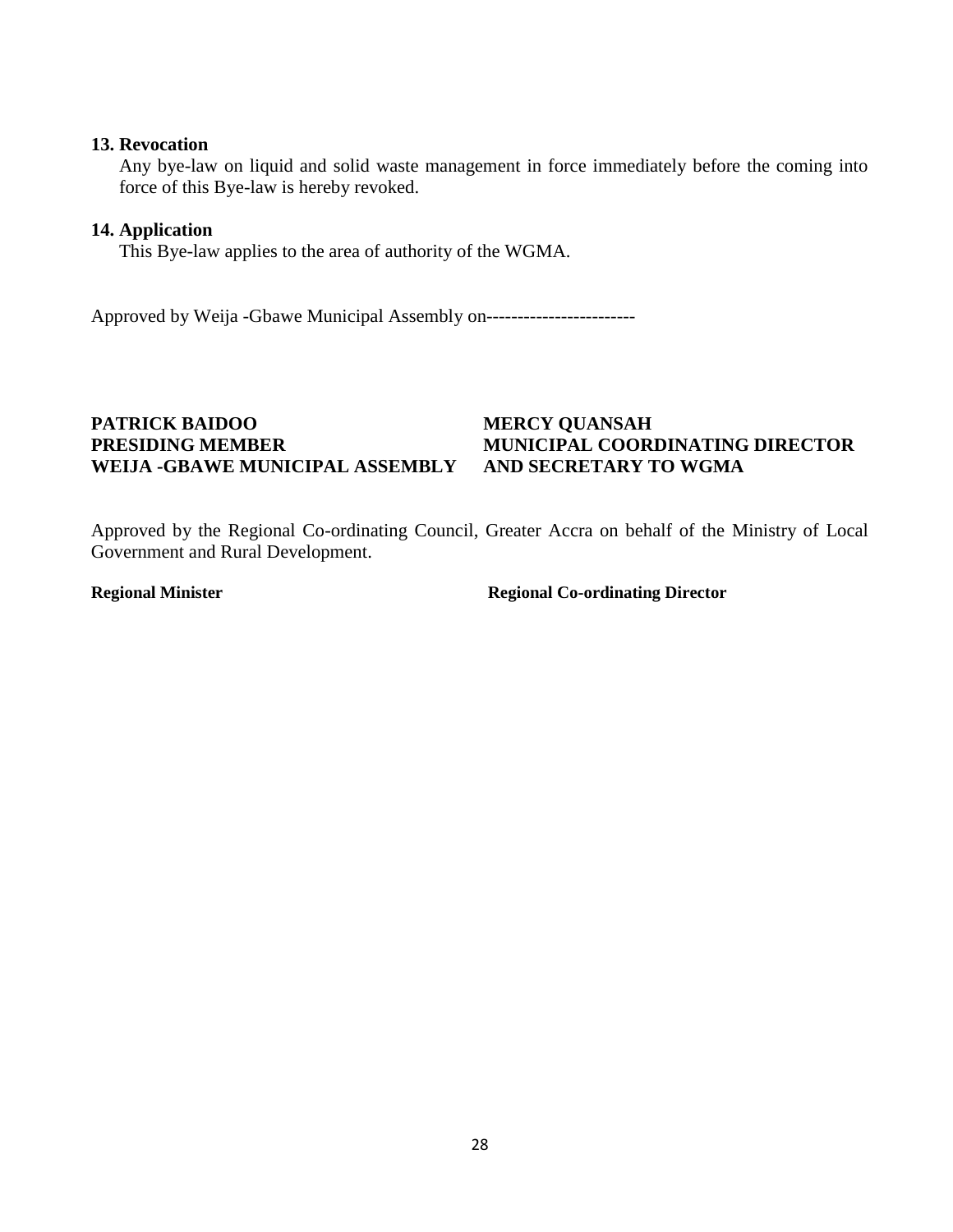## <span id="page-31-0"></span>**WEIJA -GBAWE MUNICIPAL ASSEMBLY (CONTROL OF POLLUTION) BYE-LAW, 2017**

In exercise of the powers conferred on the Weija -Gbawe Municipal Assembly by section 181 of the Local Governance Act, 2016 (Act 936) this Bye-law is hereby made.

#### **1. Disposal of Solid Waste**

Where the WGMA has set aside any place for the purpose of waste disposal, no person shall place or permit to be placed any carrion, filth, dirt, refuse or rubbish or any offensive or unwholesome matter, on a street, yard, enclosure or open space except at such place set aside by the WGMA.

#### **2. Littering of Public Places**

No one shall place or cause to be placed any offensive or unwholesome matter at any public place except at approved installations as may be provided for that purpose by the WGMA.

#### **3. Removal of Weeds and Other Offensive Material**

The occupiers of premises shall clear and keep free from all dirt, underbrush, underwood, weeds, high grass, rubbish, rags, broken bottles, reuse, and all offensive mater (filling up all holes with stones, gravel or other material) the streets or roads at the front, back and side thereof, with the drains, gutters and channels thereon, provided that where there are two plots of land contiguous to any street, road, drain, gutter or channel and facing each other, the occupier of each plot shall be responsible for keeping clean only the half of the street, road, drain, gutter or channel nearest to their own plot.

#### **4. Recycling of Wastes in Residential Area**

The occupier in a residential area may, with the prior approval of the WGMA, recycle such solid waste generated by him as he may determine, such as backyard composting of kitchen wastes.

#### **5. Burial of Dead Bodies**

Where the WGMA has in its jurisdiction set aside any place for use as cemetery or where a cemetery has otherwise been lawfully provided, no person shall bury or cause to be buried at or in any area, premises or location the body of any deceased person except at such cemetery.

#### **6. Offences**

It is an offence under this Bye-Law to

- (a) Refuse to give one's name on demand by any Waste Management /Environmental Health Officer on the investigating of any nuisance;
- (b) Deposit or place or leave or cause or permit to be deposited, placed or left in any dustbin provided for the reception of domestic solid waste and liquid waste;
- (c) Cause a nuisance as defined in section paragraph 10 of this Bye-law, or contravene or fail to comply with any of the provision of sections of this Bye-law.
- (d) Denies entry into his/her premises to any waste management officer or government agent or any person authorized in writing by the Health Officer or Government agent, together with any assistants bearing an official badge at any time between the hours of 6.00 a.m. and 6.00 p.m. for the purpose of examining the existence or continuance of nuisance therein or of abating any nuisance.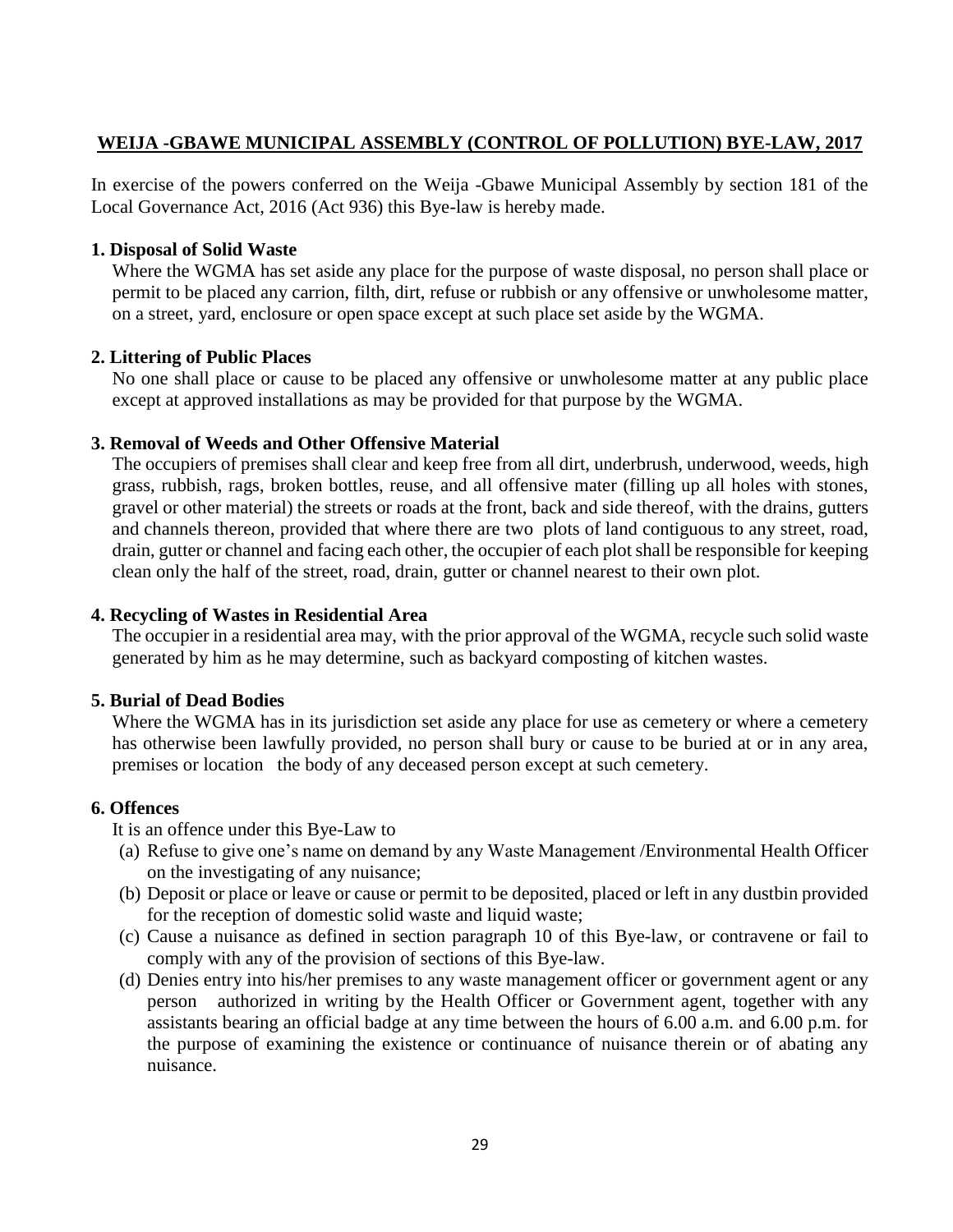#### **7. Where an offence under this section is committed by a body of persons**

Where the body of persons is a corporate body other than a partnership, every member of the governing corporate body and every director, manager, secretary or similar officer of that corporate body shall also be guilty of that offence. Where the body of persons is a partnership, every partner shall also be guilty of the offence.

#### **8. Penalties**

Any person (s) who contravenes any of provisions of this Bye-law commits an offence and shall be liable on conviction to a fine of not less than one hundred penalty units and not more than two hundred and fifty penalty units or to a term of imprisonment not less than six months and not more than twelve months or to both the fine and imprisonment

#### **9. Citation**

This Bye-Law shall be cited as the Weija -Gbawe Municipal Assembly (Control of Pollution) Bye-Laws 2016 and shall apply to the Assembly's entire area of jurisdiction.

#### **10. Interpretation**

In this Bye-Law, unless the context requires;

"Nuisance" includes:-

a). Any animal so kept as to be a nuisance or injurious to health.

b). Any pool, ditch, gutter, eaves-gutter, water course, well hole, pond, tank, privy, urinal, cesspool, drain or catch pit which is in such condition as to be offensive or injurious to health, or likely to be so.

c). Any premises in such a state of disrepair as to be a nuisance or dangerous or injurious to health. d). Any accumulation or deposit of excreta or urine or articles or things which are or are likely to be injurious to health.

e). Any growth of weeds or kind of weeds, prickly-pear, long grass or wild bush or any sort

f). The keeping and harbouring of animals on any premises constructed or situated as to cause, or likely to cause such keeping or harbouring to be injurious or hazardous to health or hazard to health of inmates.

g). Any work, manufacturing, trade or business injurious to the health of neighbours or dangerous to or so conducted as to be dangerous or injurious to health

h). Any well, pond or tank, the water of which is tainted with impurities or unwholesome material such as to be injurious to the health of the person using it.

i). Any rat-infested premises or house not in actual occupation

"Occupier" shall, where the building is not in occupation include the owner thereof.

### **11. Revocation**

Any bye-law in force on control of pollution immediately after the coming into force of this Bye-law is hereby revoked.

Approved by Weija -Gbawe Municipal Assembly on ………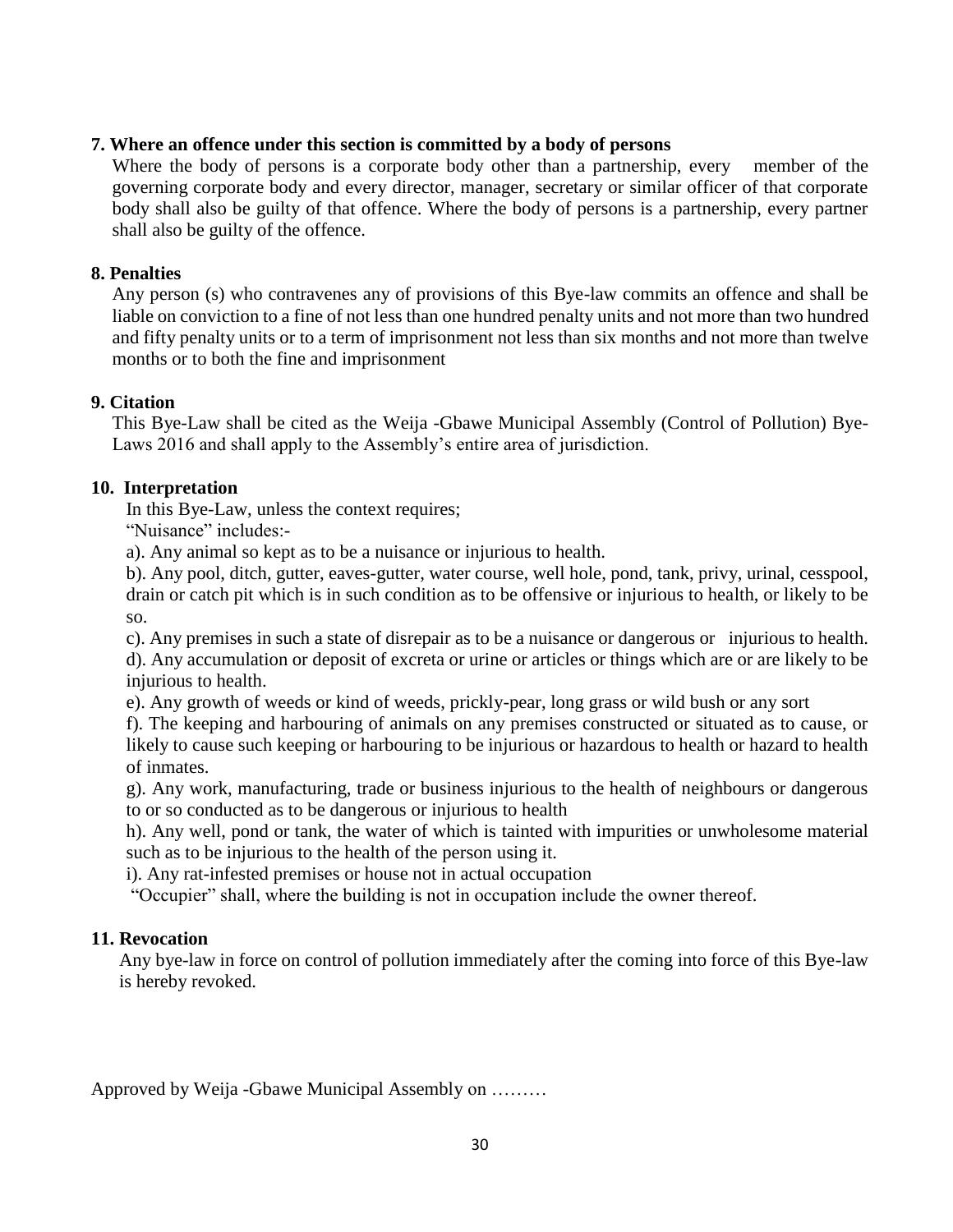## <span id="page-33-0"></span>**PATRICK BAIDOO MERCY QUANSAH WEIJA -GBAWE MUNICIPAL ASSEMBLY AND SECRETARY TO WGMA**

# **PRESIDING MEMBER MUNICIPAL COORDINATING DIRECTOR**

Approved by the Regional Co-ordinating Council, Greater Accra on behalf of the Ministry of Local Government and Rural Development.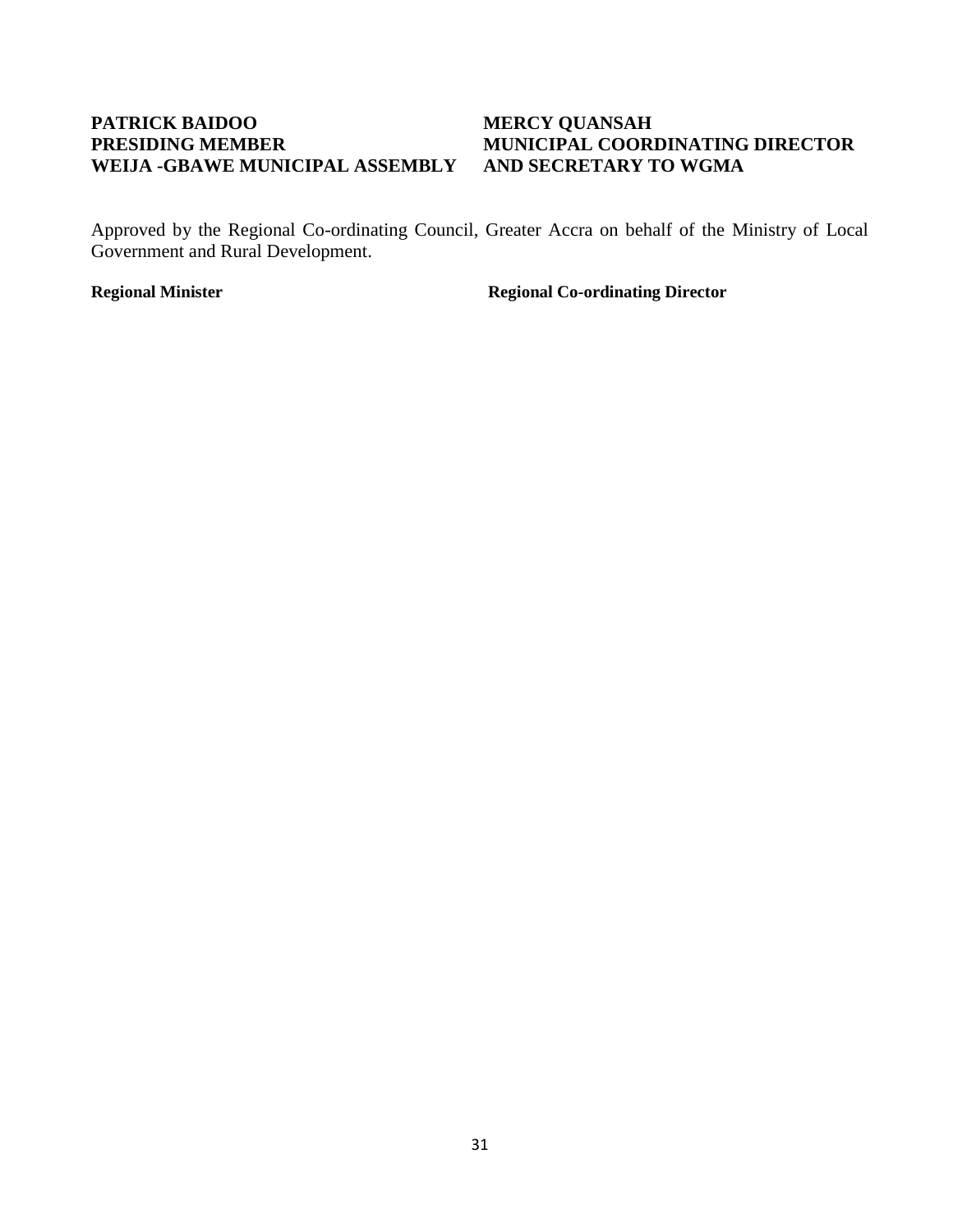### **WEIJA -GBAWE MUNICIPAL ASSEMBLY (LICENSING OF WASTE COLLECTION AND HAULAGE COMPANIES) BYE-LAW, 2017**

In exercise of the powers conferred on the Weija -Gbawe Municipal Assembly by section 181 of the Local Governance Act, 2016 (Act 936) this Bye-law is hereby made.

#### **1. Categories of solid and liquid wastes**

- In the following categories of waste shall be covered under these Bye-Laws:
- (a) Household Solid Waste as described and set out in Schedule 1
- (b) Industrial Solid Waste as described and set out in Schedule 2
- (c) Commercial Solid Waste as described and set out in Schedule 3
- (d) Hazardous Waste as described and set out in Schedule 4
- (e) Bio-medical waste as described and set out in Schedule 5
- (f) Liquid Waste as described and set out in Schedule 6

#### **2. Licensing for Collection of Waste**

The WGMA has the obligation to license waste handling companies and contractors for collection and disposal of any of the above categories waste as it may direct.

#### **3. Unlicensed Collection of Waste prohibited**

Except by regulation, no person shall engage in the collection and disposal of waste as business without license from the WGMA.

#### **4. Collection and Disposal of Hazardous or Bio Medical Waste**

(a) A Licensed contractor shall not collect any hazardous or bio-medical waste from any place unless such collection has been approved by the WGMA.

(b) The WGMA shall determine the manner of disposal of all hazardous or bio-medical waste within its jurisdiction.

#### **5. Certificate of Plant Equipment**

Private operators, agents or contractors licensed by the WGMA to handle waste shall cause their vehicles, plants and equipment for the collection and haulage of waste to be inspected for appropriateness and suitability. A certificate shall be issued by an authorizing officer of the WGMA.

#### **6. Categories of Licensed Private Operators**

(a) Licensed operators shall be categorized as large, medium or small scale according to the collection service prescribed by the WGMA and the vehicles, plant and equipment required for the service

.(b) The categories of private operators shall be defined according to the Schedule to this Bye-Law.

(c) Licensing requirements for private operators shall be defined in guidelines issued by the WGMA.

### **7. Monitoring Private Operators**

All licensed operators shall at all times allow access to the WGMA staff or designated agents to their premises, equipment or records relating to the services licensed.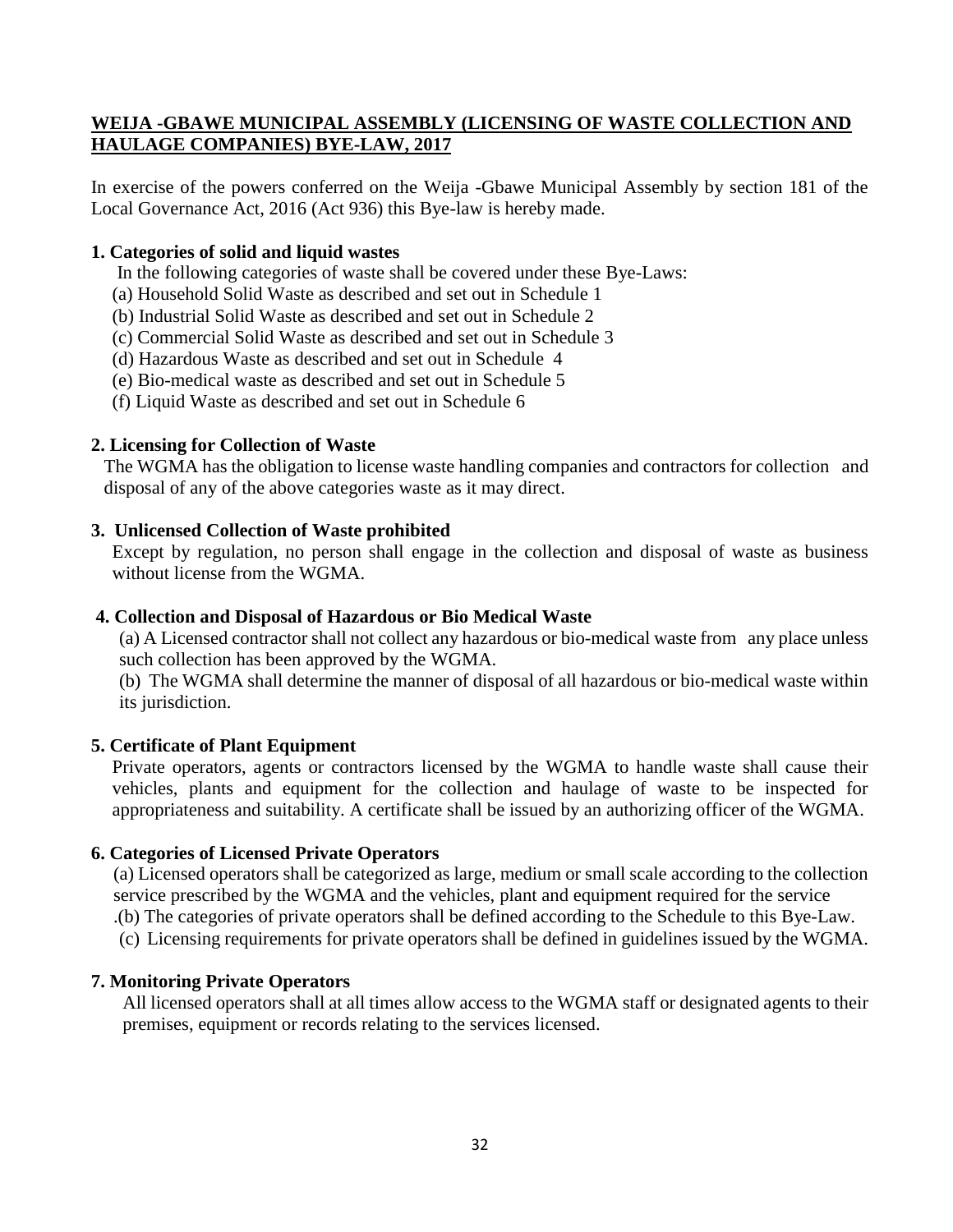#### **8. Storage of Waste for Collection**

Any occupier/owner of any premises within a solid waste collection service area shall be required to register with the WGMA or its authorized agents or contractors and to place the container for collection of the solid waste as may be directed by the WGMA or its authorized agents or contractors.

#### **9. Private Collectors**

(a) Any owner or occupier of a premises within a solid waste collection service area may, notwithstanding the other provisions of this Bye-Law, engage a licensed collector or collect wastes generated by him, subject to the approval of the Assembly.

(b) Schedule 9 of this Bye-Law specifies the areas designated for particular collection services and days.

#### **10. Prohibition of Unlicensed and Indiscriminate Disposal of waste**

No person shall place or deposit or dispose of any waste on any land, or cause or knowingly allow waste to be placed on any land, or use any vehicle, plant or equipment, for the purpose of disposing of waste unless the land on which the waste is placed is so designated by the WGMA for the purpose of waste disposal and the person is licensed by the WGMA to place the waste at such designated disposal site.

#### **11. Fees to be charged for disposal of Waste**

(a) The collection of any type of waste as set out in Schedules of this Bye-Law shall attract the payment of fees as approved by the WGMA.

(b) The WGMA reserves the right to charge tipping or Discharge Fees for the placement of prescribed waste by its licensed operators at any designated disposal site for solid or liquid waste as approved by the WGMA. Schedule 10 of this Bye-Law indicates the type of waste acceptable at the WGMA's designated disposal sites.

#### **12. Offences**

A person commits an offence if he/she

(a) engages in the collection of waste without license from the WGMA;

(b) being licensed, fails to obtain an inspection certificate from the WGMA for the vehicle, plant and equipment used for waste collection;

(c) fails to provide for the premises with the approved containers for storage of waste;

(d) places or deposits any waste at an unauthorized disposal site;

(e) fails to pay for waste collection or tipping or discharge fee

(f) dumps or deposits at any designated disposal site any waste not acceptable at the disposal site as indicated in Schedule 10;

(g) recycles any waste without the prior approval of the WGMA;

(h) dumps solid waste in a drain, sewer, open land, quarry, river channel, swamp or other place not designated by the Assembly.

#### **13. Penalties**

Any person (s) who contravenes any of provisions of this Bye-law commits an offence and shall be liable on conviction to a fine of not less than one hundred penalty units and not more than two hundred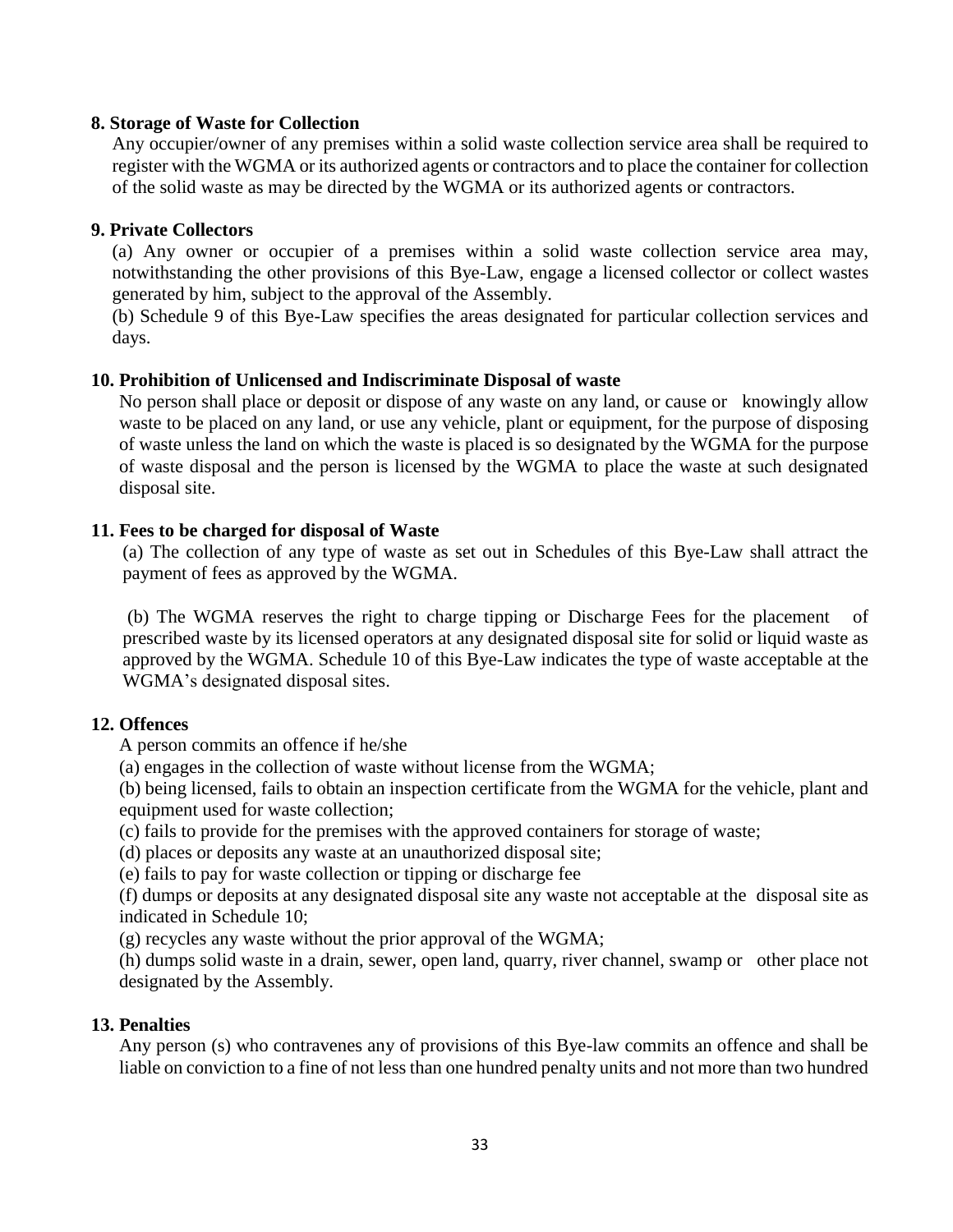and fifty penalty units or to a term of imprisonment not less than six months and not more than twelve months or to both the fine and imprisonment

### **14. Citation**

This Bye-Law shall be cited as the WEIJA -GBAWE MUNICIPAL ASSEMBLY (Licensing of Waste Collection & Haulage Companies) Bye-Law, 2016.

### **15. Interpretation**

In this Bye-Law, unless the context requires; "WGMA" means the Weija -Gbawe Municipal Assembly.

### **16. Revocation**

Any bye-law in force on Licensing of Waste Collection & Haulage Companies immediately before the coming into force of this Bye-law is hereby revoked.

Approved by Weija -Gbawe Municipal Assembly on………

### **PATRICK BAIDOO MERCY QUANSAH PRESIDING MEMBER MUNICIPAL COORDINATING DIRECTOR WEIJA -GBAWE MUNICIPAL ASSEMBLY AND SECRETARY TO WGMA**

Approved by the Regional Co-ordinating Council, Greater Accra on behalf of the Ministry of Local Government and Rural Development.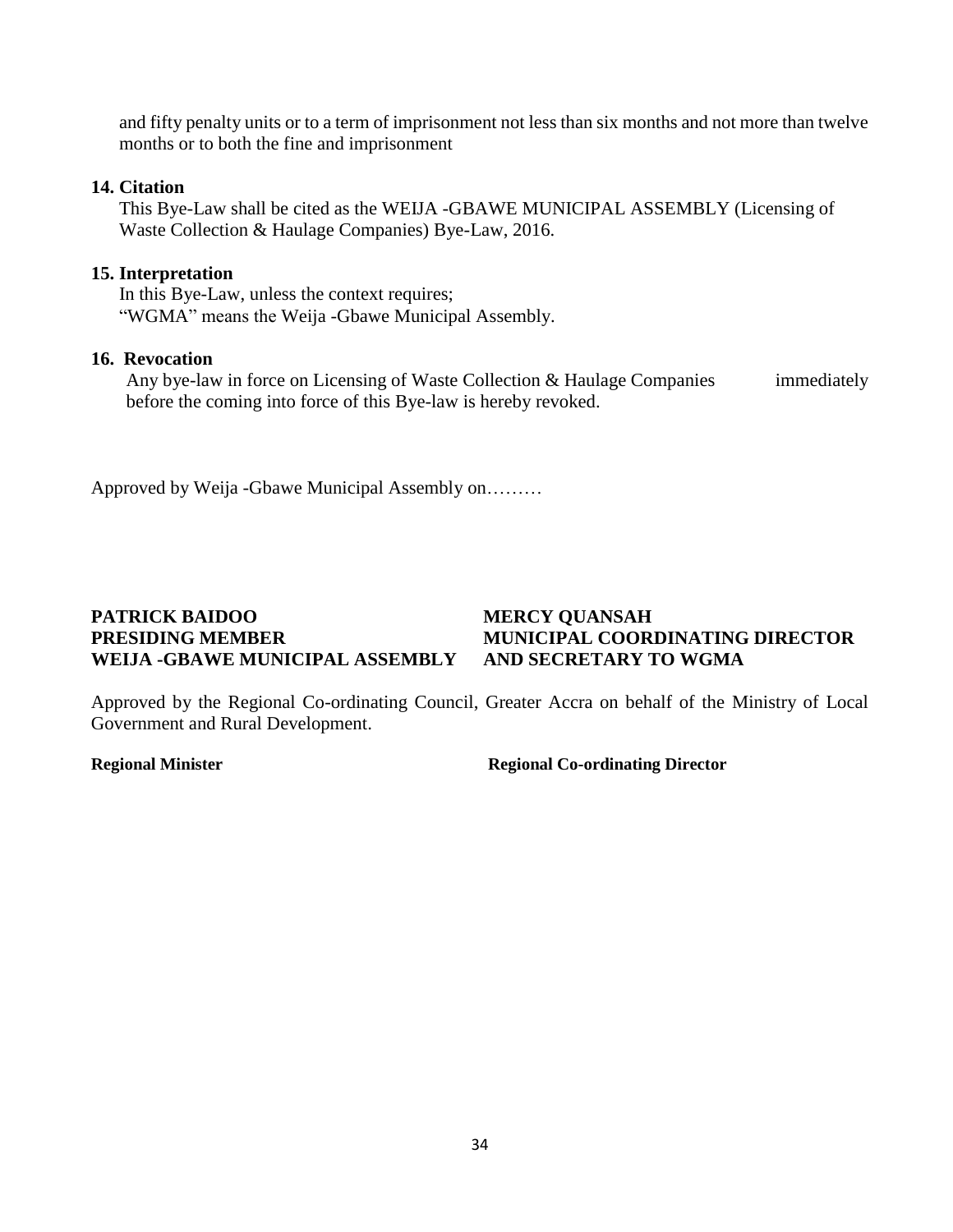### **WEIJA -GBAWE MUNICIPAL ASSEMBLY (DRAINAGE FOR STORM WATER AND SULLAGE CONVEYANCE) BYE-LAW 2017.**

In exercise of the powers conferred on the Weija -Gbawe Municipal Assembly by section 181 of the Local Governance Act, 2016 (Act 936) this Bye-law is hereby made.

### **1. Connections and Usage**

**(a)** All drains shall be for the public good in the maintenance of environmental sanitation, the protection of investments in roads, investments in roads infrastructure and sullage and rain water conveyance for disposal.

(b) All premises shall be connected by the owner or occupier to the nearest available public drain in a manner to be specified by the WGMA such that there is no damage to the facility or impediment to flow

### **2. Maintenance of Drains**

(a) The WGMA shall undertake the repair and maintenance of all primary and secondary drain within its area of authority, while the cost for tertiary or residential drains shall be borne by the occupier of premises in a manner prescribed by the WGMA.

(b) It shall be the responsibility of the occupier of premises to ensure that tertiary /residential drains are free from any impediments and clean at all times for the free flow of waste water unless otherwise determined by the WGMA

### **3. Drainage Reservations**

(a) The drainage reservations shall be as defined in schedule 11 of these bye-laws

(a) No development shall be permitted within any drainage reservation so as to facilitate the efficient and effective manner of the drain.

(b) Connections to such sewerage networks shall be on application to the WGMA or plumbing contractors approved by the Assembly. Connection shall be undertaken upon the payment of fees as shall be approved by the Assembly in its fees fixing resolution.

### **4. Offences**

(1) A person who:

(a) abuses or interrupts any drain by making non-permissible discharge into it;

(b) disposes solid waste;

(c) develops any structure or carries on any activity, commercial or otherwise, within the drainage reservation, including vegetable gardening and any farming activity

(d) connects drains from his premises to a public drain without prior authorization by the WGMA; or

(e) causes blockage of flow in a public drain resulting in stagnation of the flow commits an offence.

(2) Where an offence under this section committed by a corporate body other than a Partnership, every member of the governing body of that corporate body and every director, manager, secretary or similar officer of that body shall also be guilty of that offence; and

(b) Where the offence is committed by a Partnership, every partner shall also be guilty of the offence.

### **5. Penalty**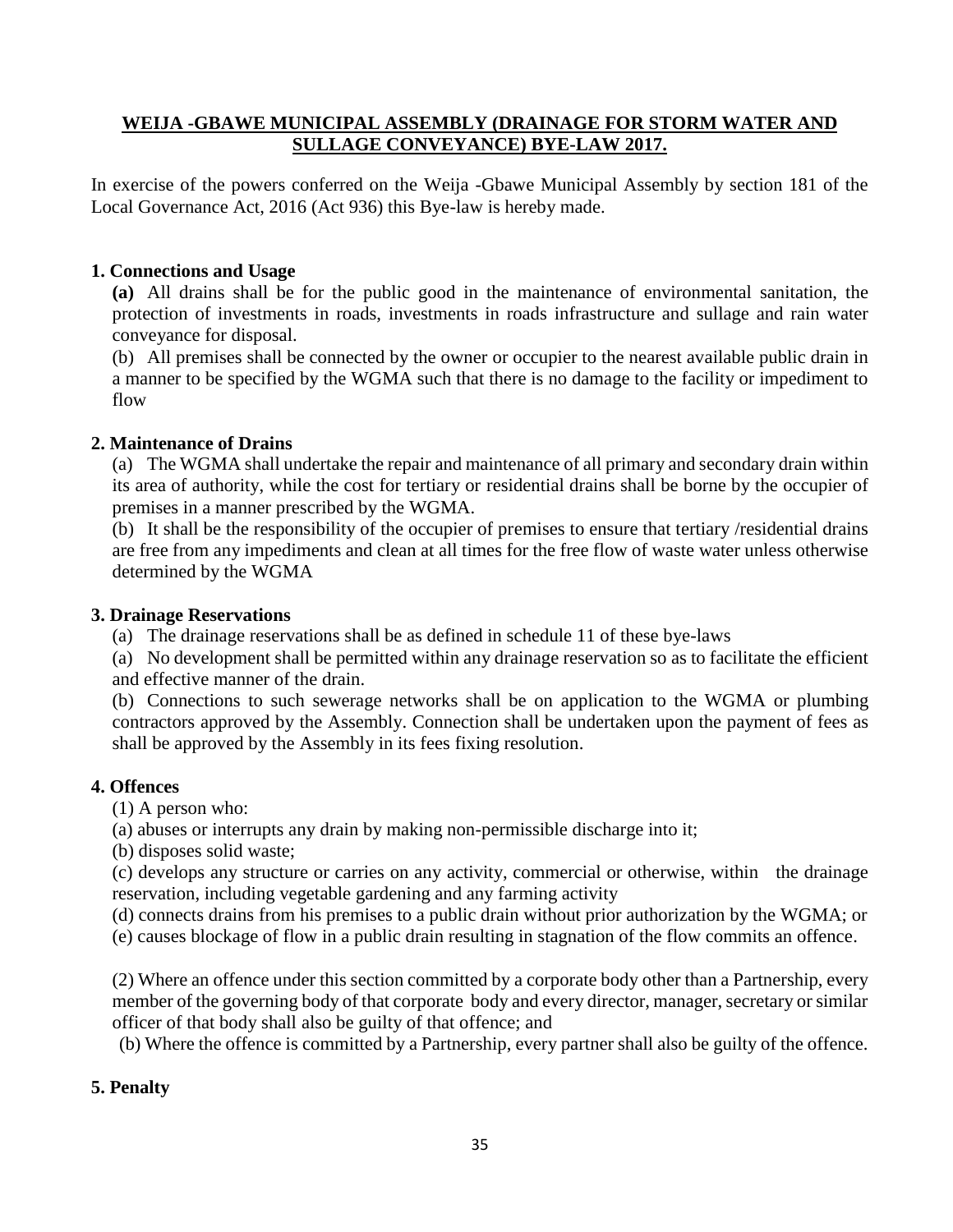Any person (s) who contravenes any of provisions of this Bye-law commits an offence and shall be liable on conviction to a fine of not less than one hundred penalty units and not more than two hundred and fifty penalty units or to a term of imprisonment not less than six months and not more than twelve months or to both the fine and imprisonment

### **6. Interpretation**

In this Bye-Law, unless the context requires; "WGMA" means the Weija -Gbawe Municipal Assembly.

### **7. Revocation**

Any bye-law in force on Drainage for Storm water and sullage conveyance immediately the coming into force of this Bye-law is hereby revoked.

Approved by Weija -Gbawe Municipal Assembly………..

## **PATRICK BAIDOO MERCY QUANSAH PRESIDING MEMBER MUNICIPAL COORDINATING DIRECTOR WEIJA -GBAWE MUNICIPAL ASSEMBLY AND SECRETARY TO WGMA**

Approved by the Regional Co-ordinating Council, Greater Accra on behalf of the Ministry of Local Government and Rural Development.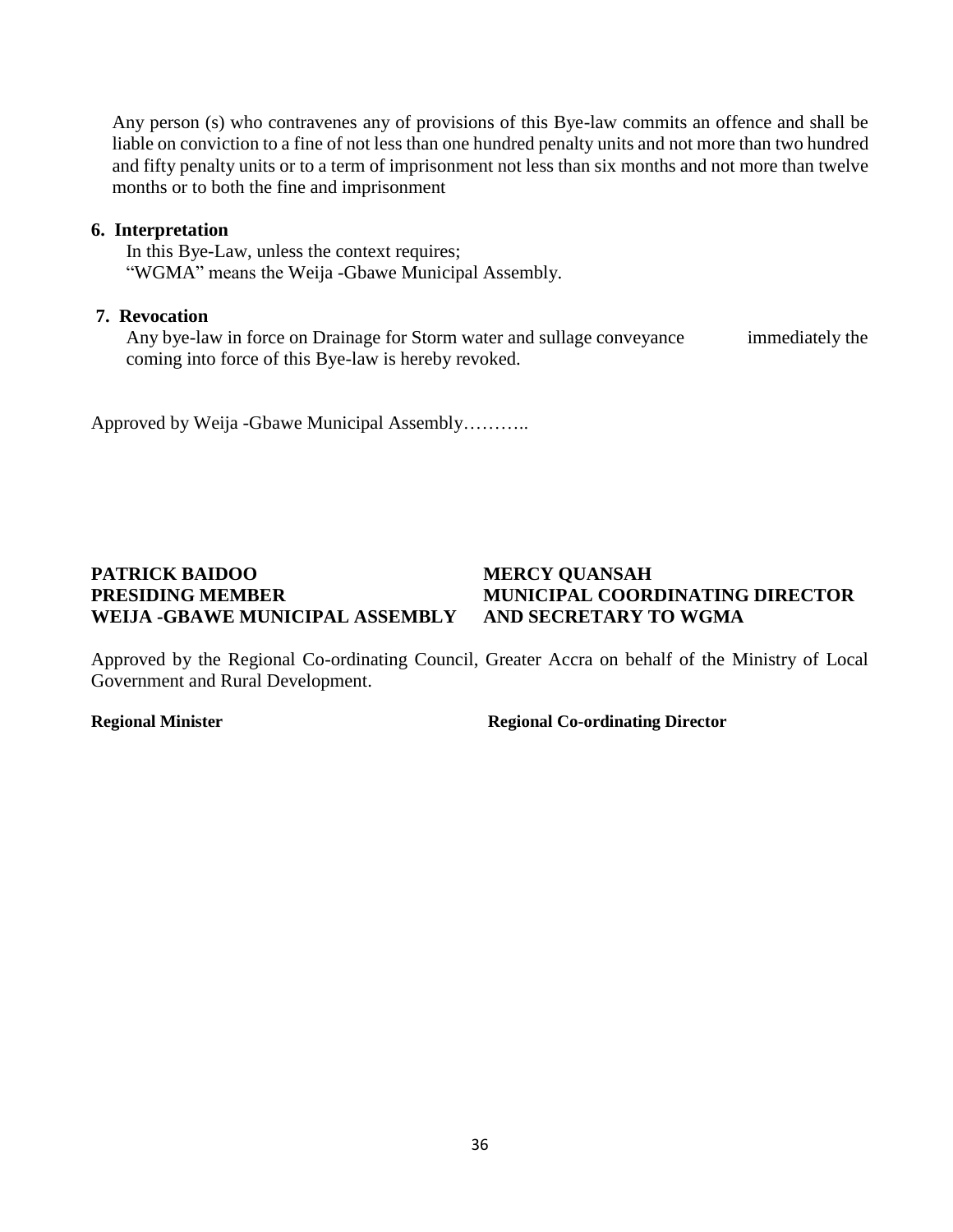### **WEIJA -GBAWE MUNICIPAL ASSEMBLY (PENALTIES FOR ON THE SPOT FINE) BYE-LAW, 2017.**

In exercise of the powers conferred on the Weija -Gbawe Municipal Assembly by section 181 of the Local Governance Act, 2016 (Act 936) this Bye-law is hereby made.

### **1. Spot Fines**

Any person who commits any of the offences indicated below shall be liable to a spot fine as:

- 1. Preparation and sale of food without Medical Certificate Twenty (20) penalty units
- 2. Preparation and Sale of food by or on insanitary drain Twenty (20) penalty units
- 3. Slaughtering elsewhere (Pigs, Goats, Cattle, Sheep) Fifteen (15) penalty units
- 4. Sale of unprotected food Fifteen (15) penalty units
- 5. Slaughtering without permit (Pigs, Goats, Cattle, Sheep) Fifteen (15) penalty units
- 6. Failure to provide latrine for households–Twenty (20) penalty units
- 7. The use of unauthorized latrine Twenty (20) penalty units
- 8. Indecent micturition (Urinating) elsewhere Twenty (20)
- 9. Defecating elsewhere Fifteen (15) penalty units
- 10. Construction of soak away pit on walkways or road Twenty (20) penalty units
- 11. Selling and hawking on pavements Five (5) penalty units
- 12. Indiscriminate burning of all manner of waste Twenty (20) penalty units.
- 13. Animals straying Ten (10) penalty units per an animal.
- 14. Excessive noise from the sale of VCDs CDs Cassettes and all other recordable materials Twenty-Five (25) penalty units.
- 15. Excessive noise from machines of bakeries(s), beverage and water preparation in residential areas. - Twenty-Five (25) penalty units.
- 16. Excessive noise from block-making machine(s) in residential areas Twenty-Five (25) penalty units.
- 17. Channeling of grey water on Public way Twenty (20) penalty units
- 18. Accumulation of waste in drains not less than 1meter away from a business or a residential premises - Twenty (20 penalty units

### **2. Powers of entry**

(a) Subject to the provisions of this Bye-law any Environmental Health Officer duly authorized by WGMA may, during business hours enter into or upon any building, premises or land within the area of authority of WGMA for the purpose of inspection, enquiry or any other duties authorized by WGMA.

(b) No person shall obstruct or interfere with any officer or person authorized by WGMA in performance of any duties assigned to him under this bye-law.

## **3. Interpretation**

In this Bye-Law, unless the context requires; "WGMA" means the Weija -Gbawe Municipal Assembly.

### **4. Revocation**

Any bye-law in force on penalties for on the spot fine immediately before the coming into force of this Bye-law is hereby revoked.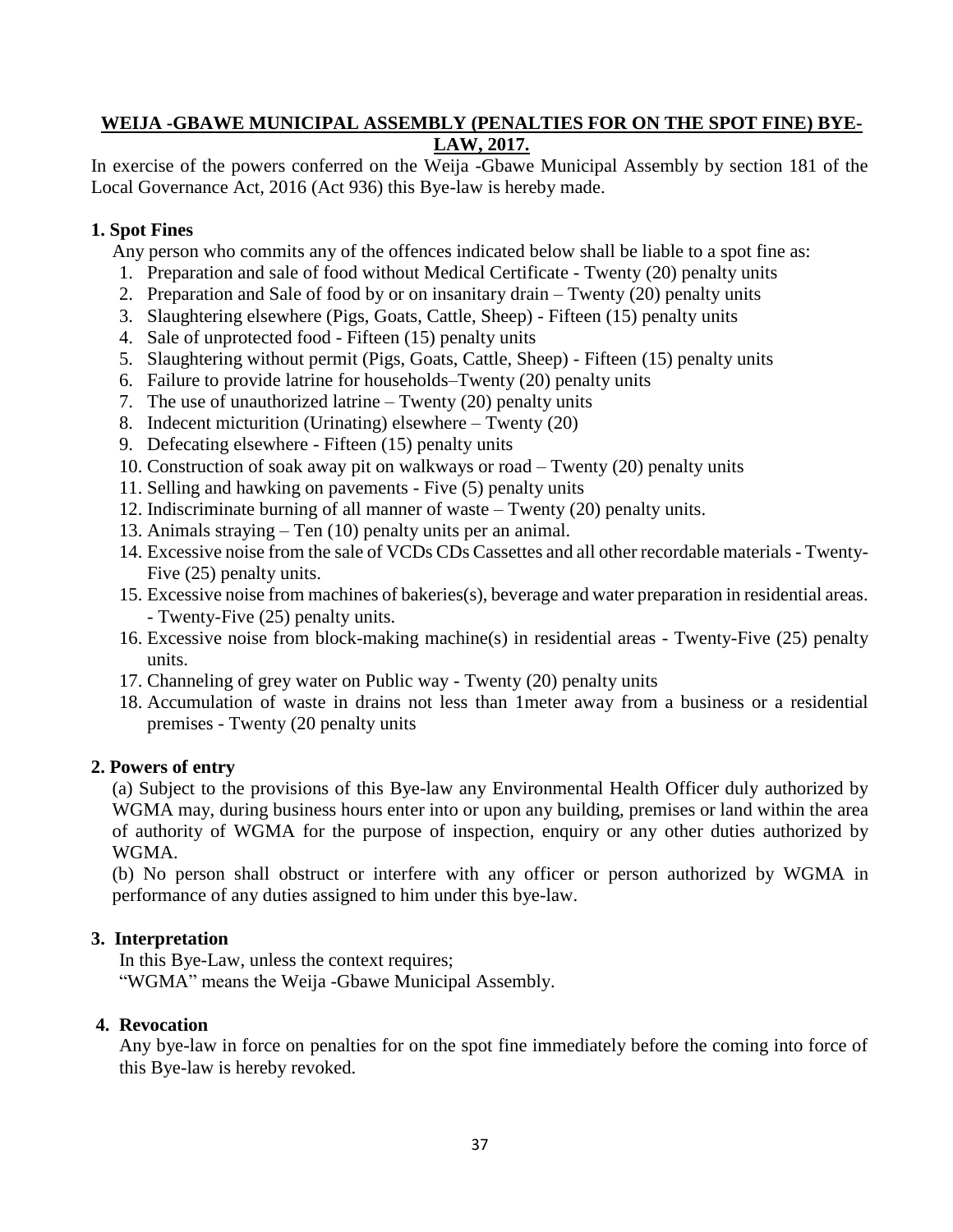Approved by Weija -Gbawe Municipal Assembly…………

## **ATRICK BAIDOO MERCY QUANSAH WEIJA -GBAWE MUNICIPAL ASSEMBLY AND SECRETARY TO WGMA**

# **PRESIDING MEMBER MUNICIPAL COORDINATING DIRECTOR**

Approved by the Regional Co-ordinating Council, Greater Accra on behalf of the Ministry of Local Government and Rural Development.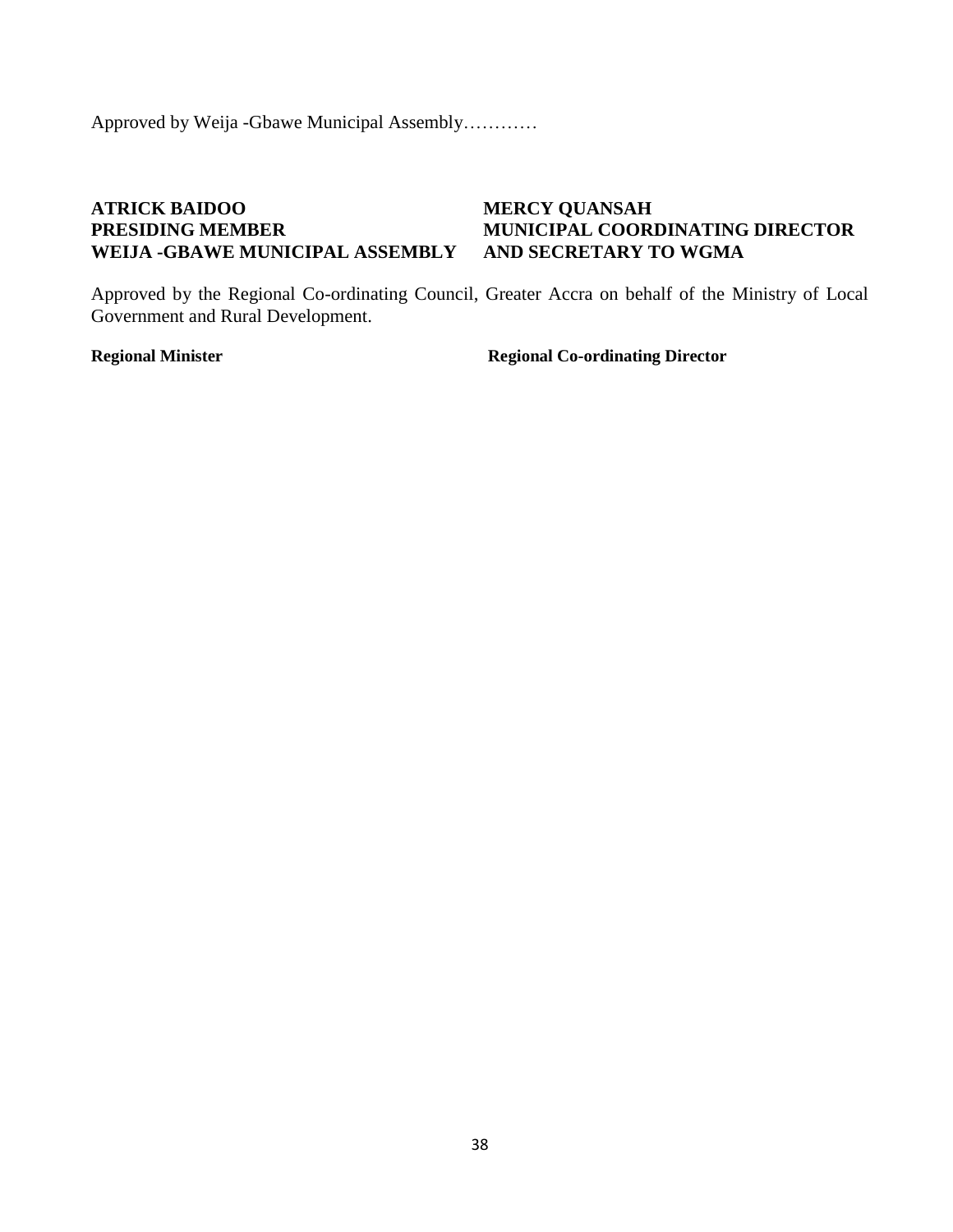### **WEIJA -GBAWE MUNICIPAL ASSEMBLY (EXCAVATION OF ROADS AND STREETS) BYE-LAW, 2017**

In exercise of the powers conferred on the Weija -Gbawe Municipal Assembly by section 181 of the Local Governance Act, 2016 (Act 936) this Bye-law is hereby made.

### **1. Requirement for Permit**

A person shall not undertake excavation work on a road or street without a permit obtained from the WGMA.

### **2**. **Application for Permit**

(a) An application for a permit to carry out excavation works on a road or street shall be made in writing to the Municipal Works Engineer of the WGMA.

(b) The Municipal Works Engineer shall approve and sign the permit after the applicant has paid the prescribed fees.

(c) A Permit issued under this Bye-Law shall be subject to public safety and public order.

(d) A Permit issued is valid only for the length and location for the excavation and is not transferable

### **3. Permit Fee**

.

A Permit fee is to be paid at the time of issue of the permit as prescribed in the fee fixing resolution of the WGMA.

### **4. Requirement for Carrying out Excavation work**

Where a person undertakes excavation work on a road or street, the person shall:

(a) fence off the excavation area

(b) maintain sufficient light or a reflective device at the place of excavation throughout the duration of the excavation work.

- (c) refill the excavated area within a period of time that the WGMA may by resolution specify, and
- (d) not create a condition that is likely to cause a nuisance or injury to the public.

### **5. Non-Compliance with Conditions**

The WGMA may fulfill the conditions and surcharge the person with any expenses the WGMA incurs, where a person fails to comply with any of the conditions specified in paragraph four (4) above

### **6. Permanent Reinstatement Fee**

(a) The WGMA is responsible for the permanent reinstatement of excavation works undertaken in the Municipality.

(b) The WGMA shall charge a person who undertakes excavation work, a reinstatement fee.

(c) The WGMA shall take into consideration materials used and the extent of work done in charging the reinstatement fees.

### **7. Non Liability of WGMA**

The WGMA is not liable for any damage or injury sustained by a person or animal in the course of excavation works. It is the duty of the company/ person undertaking the excavation works to provide safety measures at the site.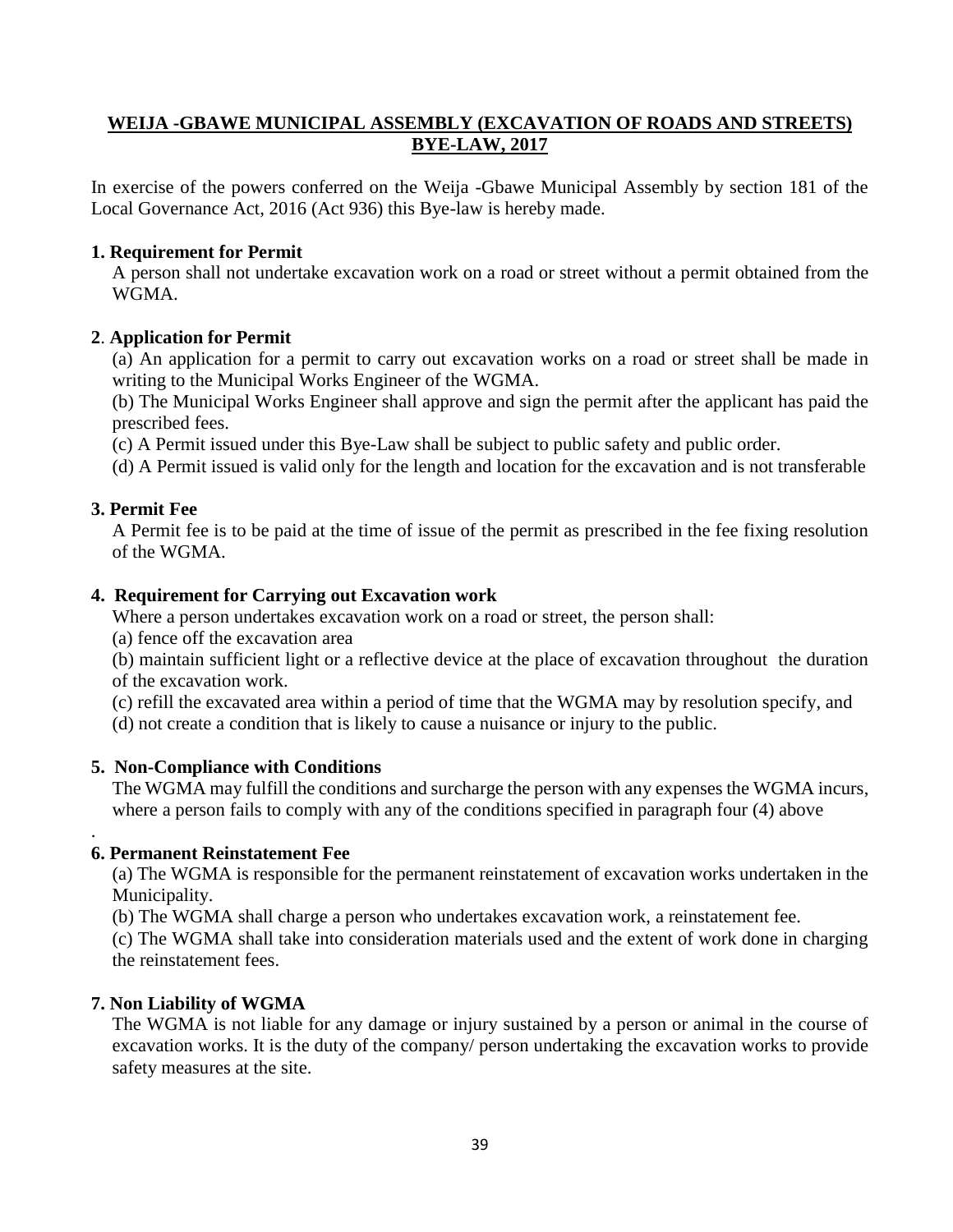### **8. Penalty**

Any person (s) who contravenes any of provisions of this Bye-law commits an offence and shall be liable on conviction to a fine of not less than one hundred penalty units and not more than two hundred and fifty penalty units or to a term of imprisonment not less than six months and not more than twelve months or to both the fine and imprisonment

### **9. Interpretation**

In this Bye-Law, unless the context requires; "WGMA" means the Weija -Gbawe Municipal Assembly.

### **10. Revocation**

Any bye-law in force on excavation on roads and streets immediately before the coming into force of this Bye-law is hereby revoked.

Made at meeting of the Weija -Gbawe Municipal Assembly on ………..

# **PATRICK BAIDOO MERCY QUANSAH**

## **PRESIDING MEMBER MUNICIPAL COORDINATING DIRECTOR WEIJA -GBAWE MUNICIPAL ASSEMBLY AND SECRETARY TO WGMA**

Approved by the Regional Co-ordinating Council, Greater Accra on behalf of the Ministry of Local Government and Rural Development.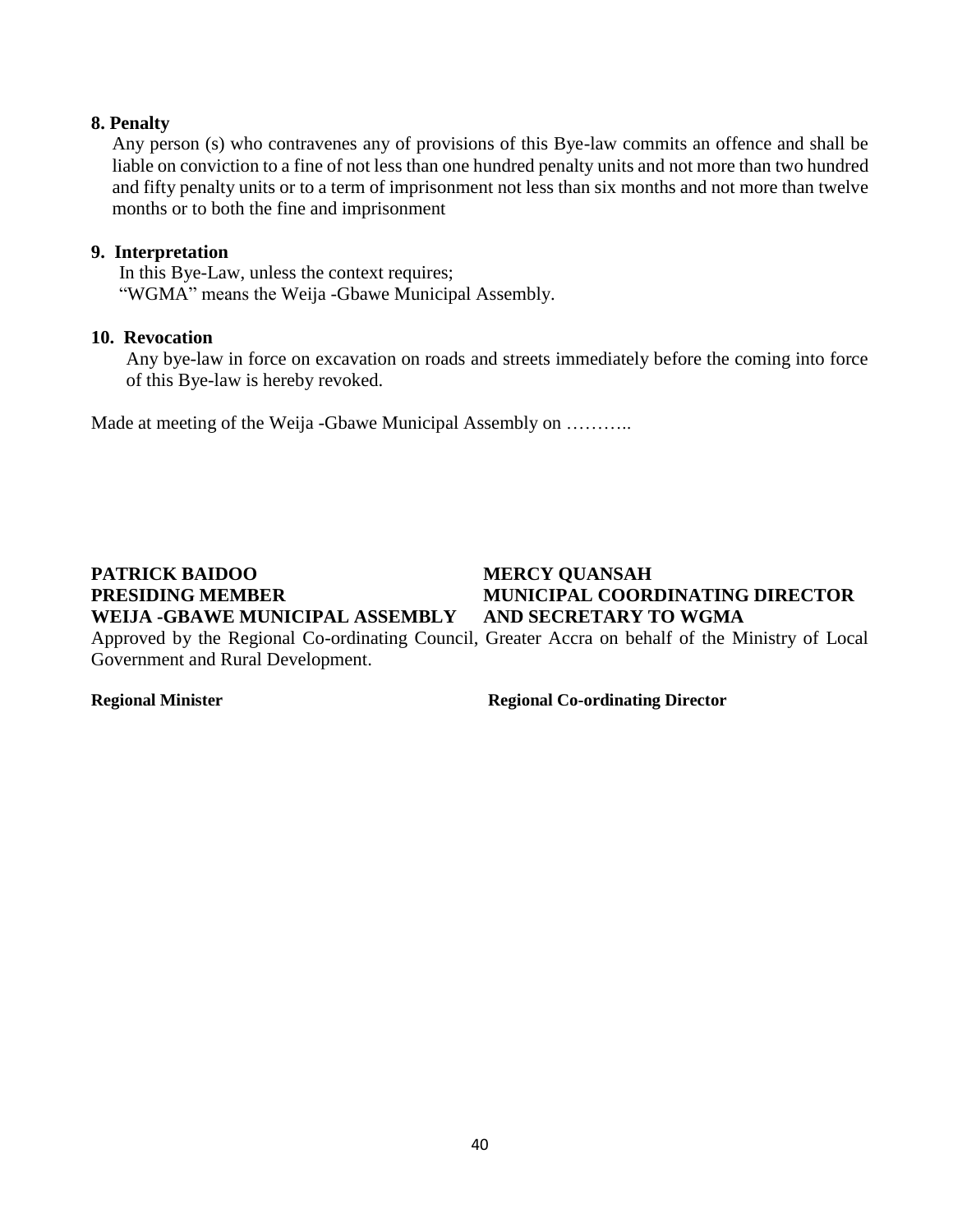### **WEIJA -GBAWE MUNICIPAL ASSEMBLY (PROHIBITION OF NUISANCE AND UNAUTHORIZED STRUCTURES) BYE-LAW 2017**

In exercise of the powers conferred on the Weija -Gbawe Municipal Assembly by section 181 of the Local Governance Act, 2016 (Act 936) this Bye-law is hereby made.

### **1. Removal or destruction of unauthorized structures**

- (a). A person shall not put up a structure within the area authority of the WGMA without the Authority of the Assembly in writing.
- (b) The Assembly may order the removal or destruction of an unauthorized structure

### **2. Removal of articles creating obstruction or danger**

Where articles are arranged in front of a building in a manner that causes obstruction to the public or provides accommodation to a person or animal, the WGMA shall remove those articles without notice to the owner.

### **3. Parking of vehicles and stacking of goods in public pathways**

A person shall not a park a vehicle or stack goods in a public pathway or pavement.

### **4. Pasting of advertising posters**

- (a) A person shall not paste advertising posters or fixtures on a wall or a tree.
- (b) Despite sub-paragraph (i) a person may paste advertising posters
- (i) on spaces approved by the Assembly
- (ii) on property owned by the person pasting the poster ,or
- (iii) where the advertisement is in respect of national elections or notices by the Government.

### **5. Prohibition of throwing of Refuse in a gutter**

A person shall not dump refuse in a gutter.

### **6. Frontage of commercial or Industrial building**

An owner of commercial establishment shall solidify the frontage of the commercial or industrial building by concrete or concrete slabs, pavement blocks or cementing the floor. The Assembly may undertake the works and surcharge the owner of the establishment with all cost where the person fails to undertake the works.

### **7. Cleaning of fronting of Commercial or industrial building**

(a) A person who carries a commercial activity at a place is responsible for the cleaning of the frontage of the place of the commercial activity.

(b) Where a person who carries on commercial activity at a place fails to clean his frontage, the WGMA may in writing draw the attention of the person to the filth and request the person to clean up the filth within three days.

(c) The Assembly may undertake the clean up the place and surcharge the owner of the business the commercial rate for the clean-up where the person fails to do so.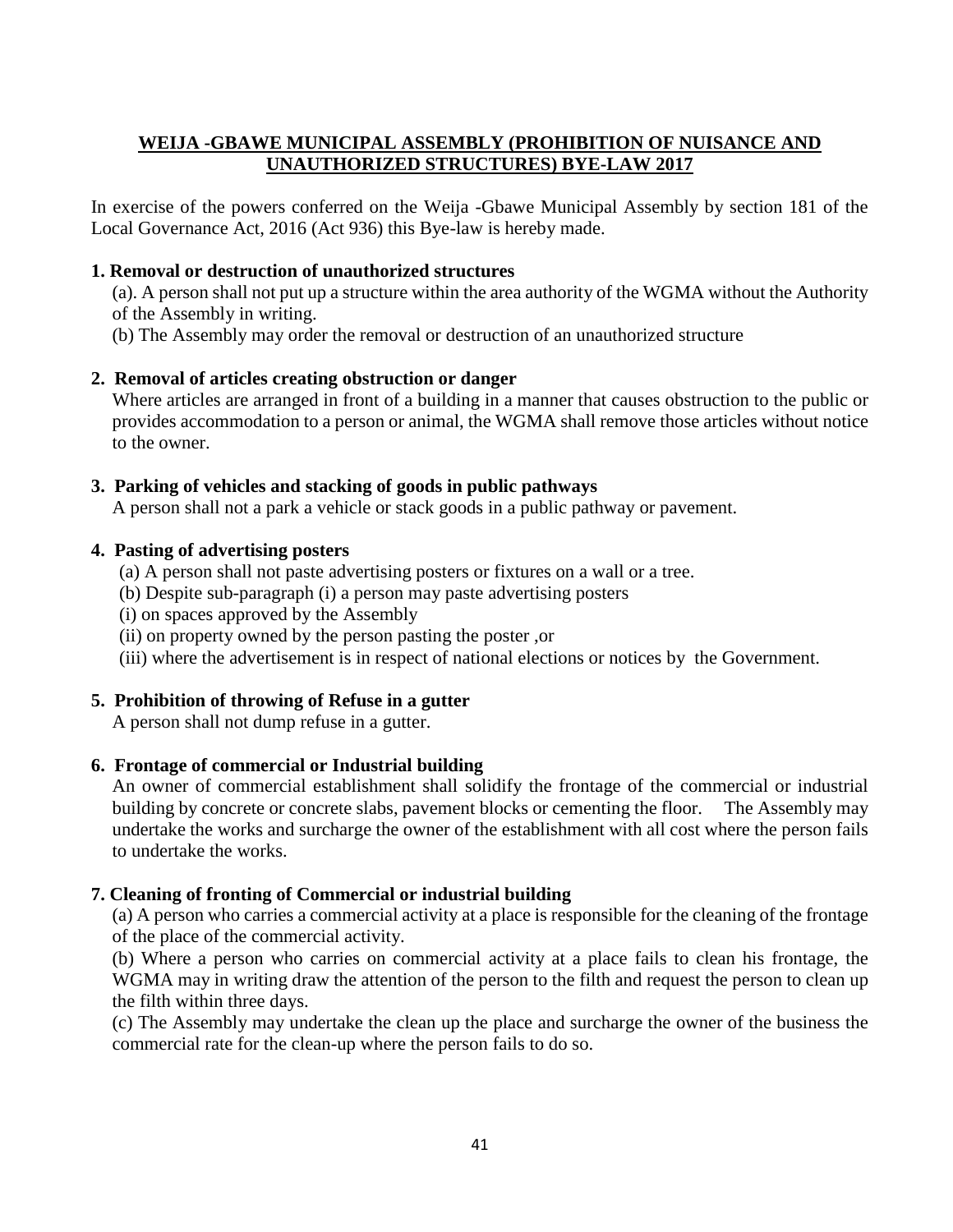### **8. Cleaning of shops**

(a) An occupier of a shop, stall or market place shall keep the floors of the shop, stall or market place clean.

(b) Where an occupier of a shop or stall permits another person to use the frontage of the shop or stall the occupier and that person are jointly liable for non-compliance of sub paragraph (a) above.

### **9. Health Observance Day**

The Assembly may by resolution designate a day to be a Health Observance Day.

### **10**. **Obstruction**

No person shall obstruct a teacher, a pupil or a person authorized to clean an area on a Health Observance day .A person who contravenes provision commits an offence and is liable on summary conviction to a fine of not more than ten (10) penalty units or to a term of imprisonment of not more than fourteen (14) days or to both.

### **11. Prohibition of stacking of Articles**

A person shall not stack empty cases, vehicles spare parts, unserviceable vehicles or other articles in a manner that may obstruct the smooth flow of traffic be an eyesore or unpleasant to other road users.

### **12. Nuisance**

A person shall while undertaking a trade, vocation or business, take precautions against causing stench to be nuisance to the public.

### **13. Protection against liability**

A person authorized to remove or destroy an article under this Bye-Law is not liable for any loss sustained by the owner of the article.

### **14. Penalty**

Any person (s) who contravenes any of provisions of this Bye-law commits an offence and shall be liable on conviction to a fine of not less than one hundred penalty units and not more than two hundred and fifty penalty units or to a term of imprisonment not less than six months and not more than twelve months or to both the fine and imprisonment

### **15. Interpretation**

In this Bye-Law, unless the context requires; "WGMA" means the Weija -Gbawe Municipal Assembly.

### **16. Revocation**

Any bye-law in force on prohibition of nuisance and unauthorized structures immediately before the coming into force of this Bye-law is hereby revoked.

Made at a meeting of Weija -Gbawe Municipal Assembly on…………..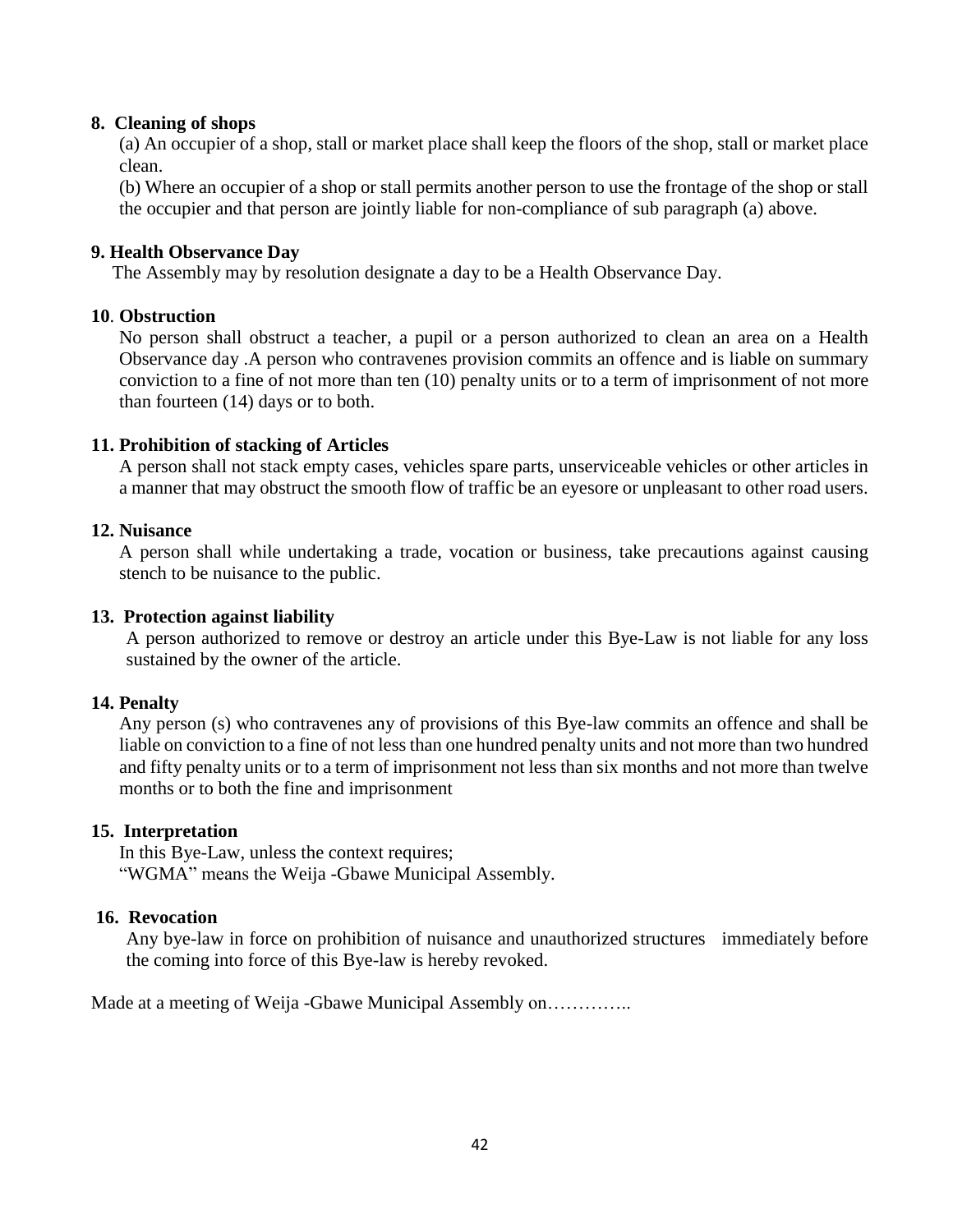## **PATRICK BAIDOO MERCY QUANSAH WEIJA -GBAWE MUNICIPAL ASSEMBLY AND SECRETARY TO WGMA**

# **PRESIDING MEMBER MUNICIPAL COORDINATING DIRECTOR**

Approved by the Regional Co-ordinating Council, Greater Accra on behalf of the Ministry of Local Government and Rural Development.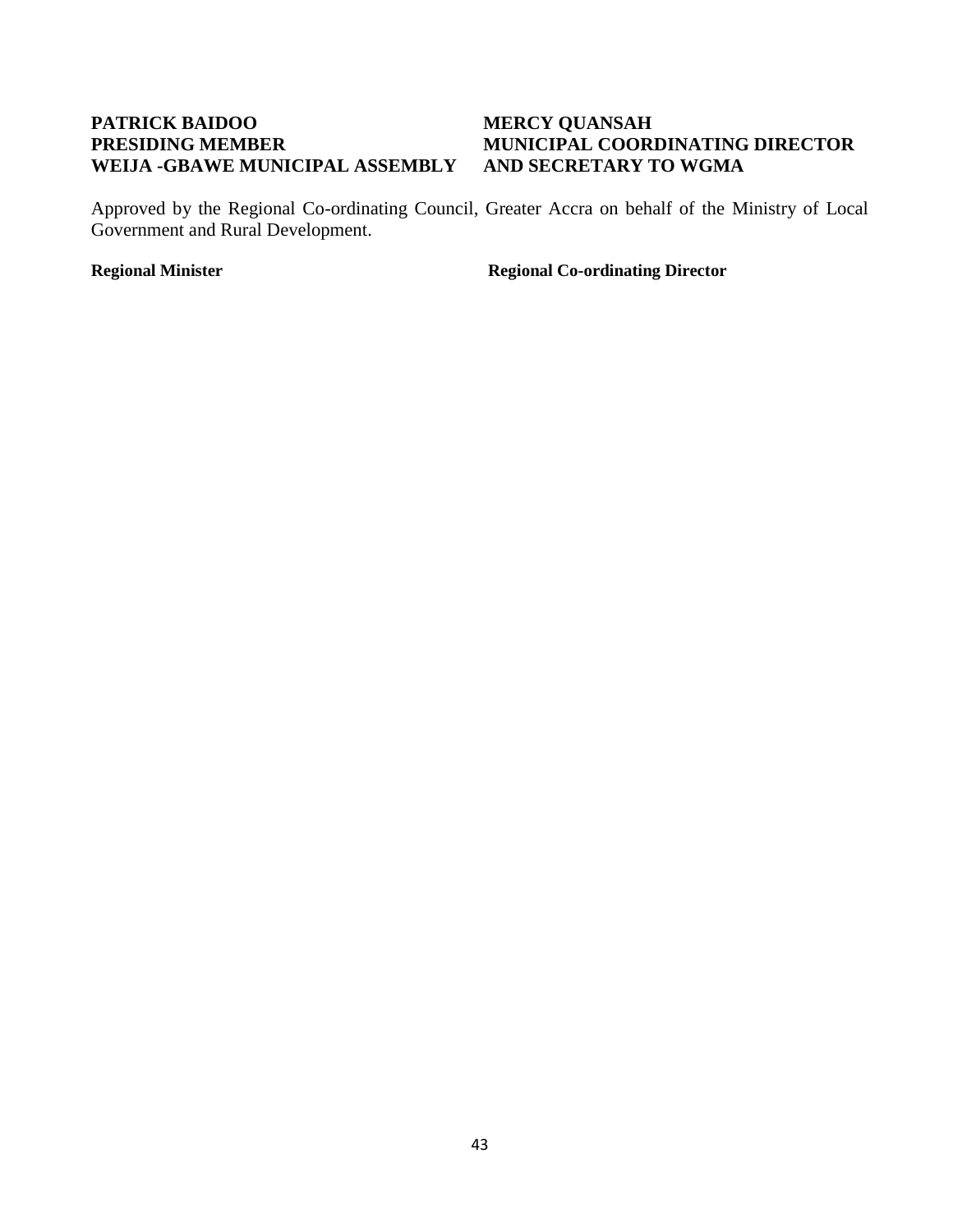### **WEIJA -GBAWE MUNICIPAL ASSEMBLY (REGUALTION OF VEHICLE PARKING PLACES) BYE-LAW 2017**

In exercise of the powers conferred on the Weija -Gbawe Municipal Assembly by section 181 of the Local Governance Act, 2016 (Act 936) this Bye-law is hereby made.

### **1. Fees to be paid to Assembly**

(a) A person who parks vehicles at a parking place designated by the Assembly shall pay a parking fee to the Assembly for the use of a parking place in respect of each motor vehicle.

(b) The Assembly shall by resolution determine the fees to be paid at parking places.

(c) A driver of a motor vehicle shall pay the prescribed fee to the person designated by the Assembly for the collection of parking fees.

(d) A collector shall issue a ticket in respect of each payment specifying the amount paid the date of issue and the registration number of the vehicle.

(e) A ticket issued is valid only for the vehicle whose number is indicated on the ticket.

(f) The ticket issued by the collector of parking fees is valid from the time the vehicle is parked till the time the vehicle is moved away.

(g) The person issued with a receipt shall produce the receipt on demand by an officer authorized by the WGMA to demand and inspect the receipt.

(h) A driver who fails to produce a ticket commits an offence and is liable to a spot fine of not less than two (2) penalty units and not more than five (5) penalty units.

(i) Where the driver fails to pay the fine, the WGMA shall take custody of the vehicle until the spot fine is paid.

(j) The Assembly is not liable for any damage caused to a vehicle taken into its custody in furtherance of subparagraph (i) above.

## **2. Extra fees**

A person who parks a motor vehicle at a parking place beyond the prescribed duration shall pay an extra fee as determined by the Assembly.

### **3. Time of operation**

These provisions of the Bye-law are operational from 7.00am to 6.00pm each day except Sundays and Public Holidays.

### **4. Parking Lot**

(a) A driver of a vehicle using a parking place shall park the vehicle in the space indicated to drivers by the collector of parking fees.

(b) Ensure that the parked vehicle is stationery by applying the handbrake or by other effective means.

- (c) Ensure that all the locks of the vehicle have been locked up
- (d) Ensure that the wheel covers are tightly screwed on the tyre.

(e) Not to permit the execution of any substantial repairs or work on the vehicle unless the repairs or work is very necessary.

(f) The WGMA is not liable for any damage caused to a vehicle or items stolen from or on the vehicle

## **5. Unauthorized parking**

A person shall not park or leave a vehicle at a place not designated by the WGMA as a parking lot.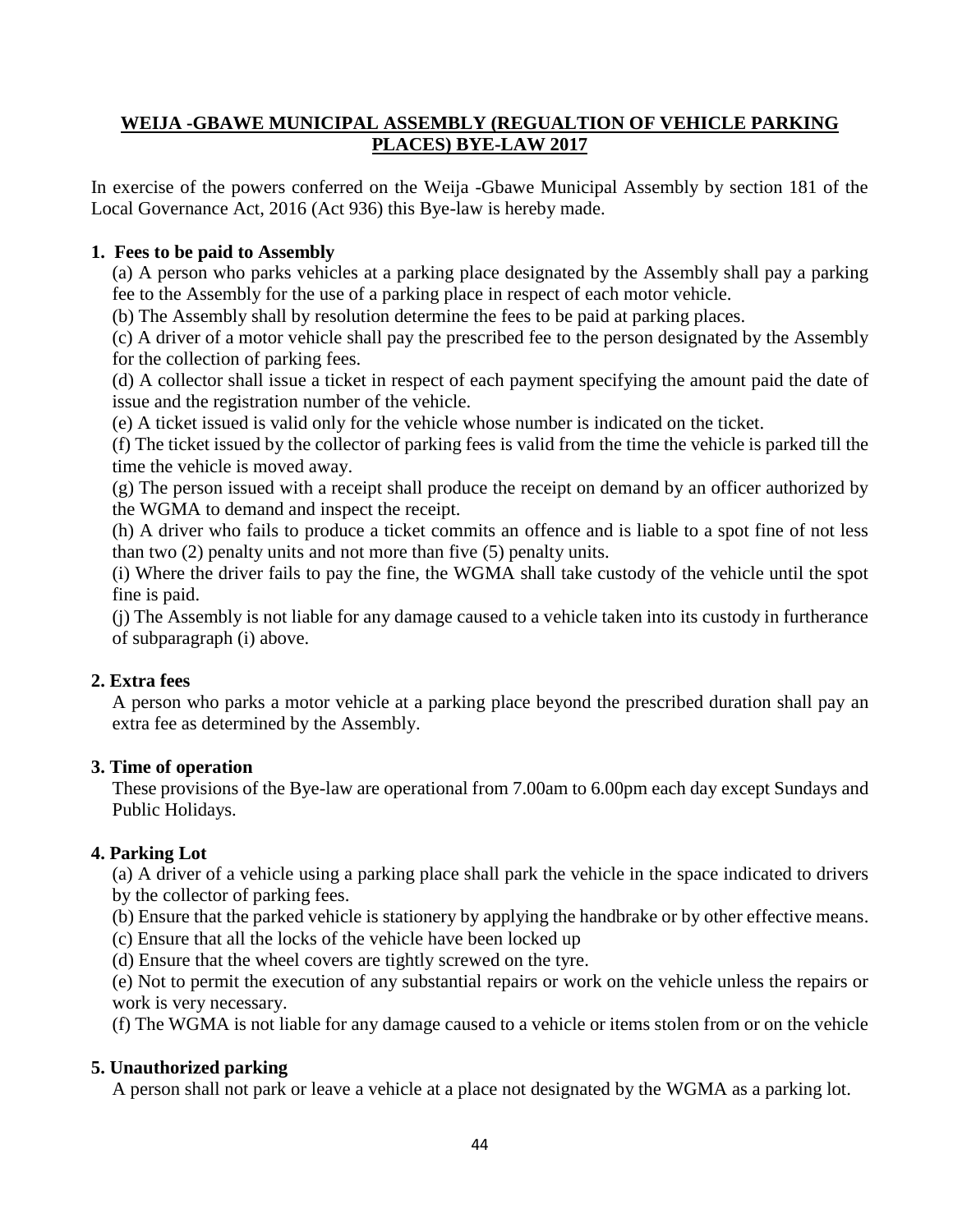### **6. Nuisance**

A driver or a person in charge of a vehicle shall not park a vehicle at any place in a manner that will constitute a nuisance to the public.

### **7. Access to premises**

A person shall not park a vehicle at place in a manner that will prevent others to have access to their premises.

### **8. Clamping of vehicles**

(a) Authorized agents of the WGMA shall clamp vehicles parked at a place in contravention of the provisions of this Bye-law

(b) An owner of a clamped vehicle shall pay a spot fine prescribed by the WGMA before its release to the owner.

### **9. Towing of vehicle**

Authorized agents of the WGMA shall tow any vehicle parked at an unauthorized place upon the conditions that

(a) the vehicle being towed is deposited at a place determined by the WGMA,

(b) the driver or the person in charge of a towed vehicle is released to the driver, and

(c) the WGMA is not responsible for a damage caused to a vehicle being towed or for the loss of an article during or after the towing.

### **10. Application**

Paragraphs 1-5 of this Bye-Law apply to streets, avenues and other spaces that may be specified by the WGMA.

### **11. Penalty**

Any person (s) who contravenes any of provisions of this Bye-law commits an offence and shall be liable on conviction to a fine of not less than one hundred penalty units and not more than two hundred and fifty penalty units or to a term of imprisonment not less than six months and not more than twelve months or to both the fine and imprisonment

### **12. Interpretation**

In this Bye-law unless the content otherwise requires;

"Motor vehicle" means any mechanically propelled vehicle intended or adopted for use on roads.

"Place" means intended street pathway, pavement or an open space designated for similar purpose. "WGMA" means the Weija -Gbawe Municipal Assembly.

### **13. Revocation**

Any bye-law on regulation of vehicle parking spaces immediately before the coming into force of this Bye-law is hereby revoked.

Made at a meeting of Weija -Gbawe Municipal Assembly on………..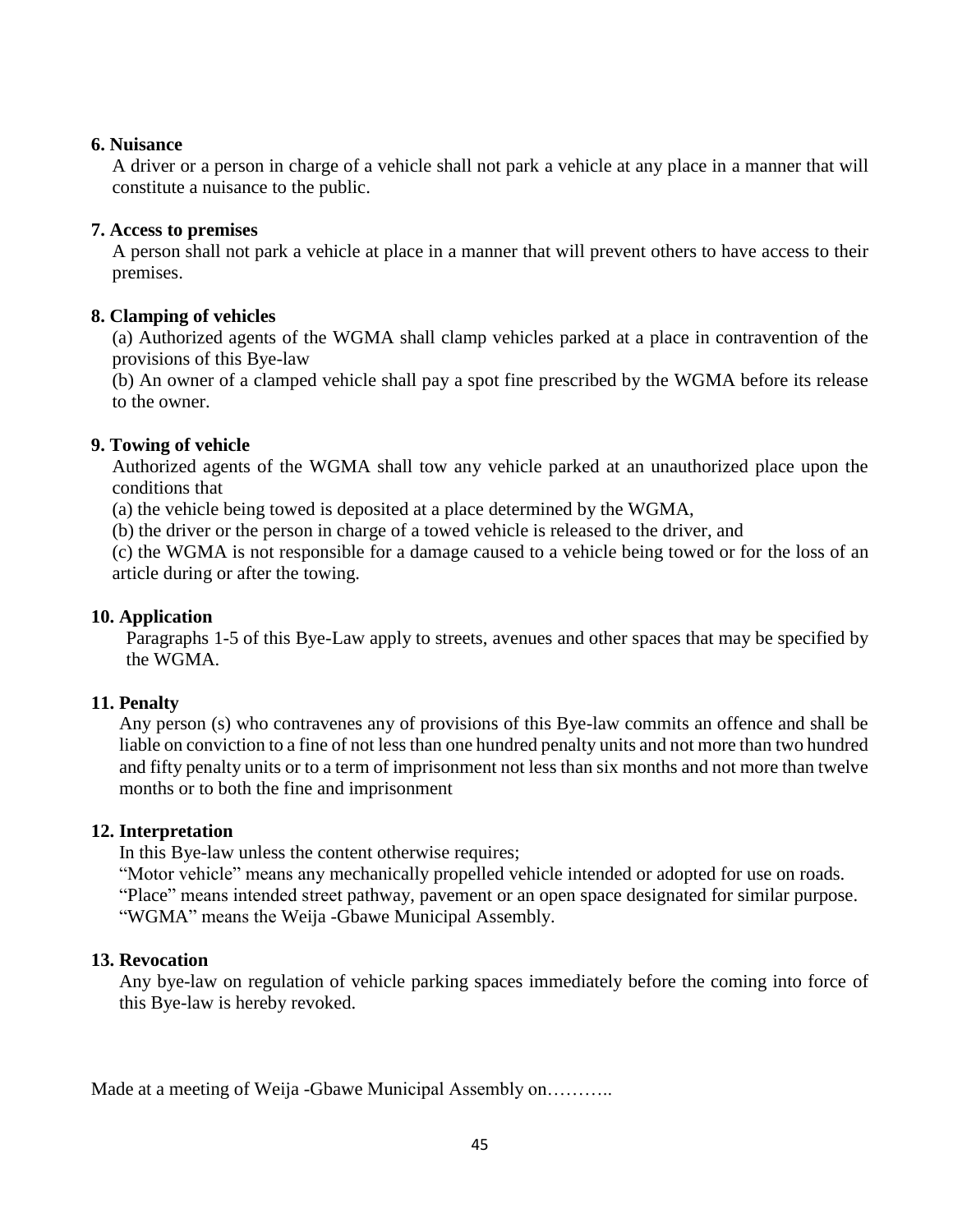## **PATRICK BAIDOO MERCY QUANSAH WEIJA -GBAWE MUNICIPAL ASSEMBLY AND SECRETARY TO WGMA**

# **PRESIDING MEMBER MUNICIPAL COORDINATING DIRECTOR**

Approved by the Regional Co-ordinating Council, Greater Accra on behalf of the Ministry of Local Government and Rural Development.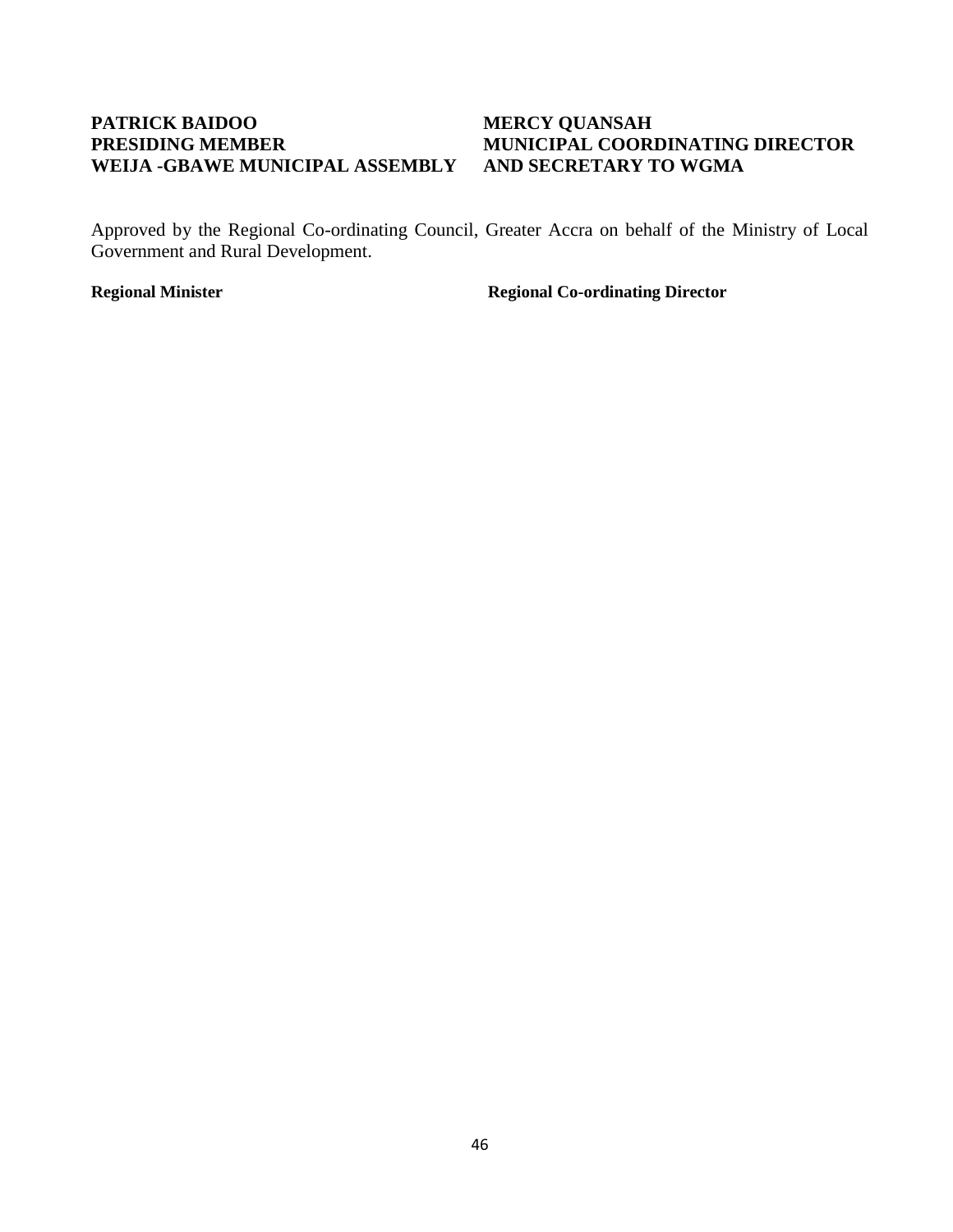### **WEIJA -GBAWE MUNICIPAL ASSEMBLY (TEMPORARY STRUCTURES) BYE-LAW, 2017**

In exercise of the powers conferred on the Weija -Gbawe Municipal Assembly by section 181 of the Local Governance Act, 2016 (Act 936) this Bye-law is hereby made.

### **1. Temporary structure Permit**

(a) A person shall not mount a temporary structure without a permit.

(b) In this Bye-Law, a temporary structure includes a kiosk, a container and any structure the WGMA may classify as temporary.

### **2. Validity of permit**

Except where indicated by the WGMA a permit shall be valid for one (1) year and shall be renewable on expiration.

### **3. Revocation of permit**

The WGMA may revoke a permit upon giving the holder of the permit a twenty-one (21) days' notice.

### **4. Temporary structure in public right of way**

(a) The WGMA may remove or demolish a temporary structure upon giving the owner or the occupier where appropriate a four (4) days' notice, where in the opinion of the WGMA the structure to obstructs the public right of way, or is dangerous to life and property.

(b) The WGMA may surcharge the owner or the occupier of the structure with the cost of the removal or demolition of the structure.

(c) Where the WGMA removes the structure and deposits it at a safe place, the WGMA may impose a fine of not less than twenty (20) penalty units on the owner or the occupier.

(d) Where the WGMA demolishes the structure, it may impose upon the owner or the occupier of the said structure a fine not less than forty (40) penalty units.

### **5. Interpretation**

In this Bye-law unless the content otherwise requires; "WGMA" means the Weija -Gbawe Municipal Assembly.

### **6. Revocation**

Any bye-law on temporary structures immediately before the coming into force of this Bye-law is hereby revoked.

Made at a meeting of Weija -Gbawe Municipal Assembly on…………

## **PATRICK BAIDOO MERCY QUANSAH PRESIDING MEMBER MUNICIPAL COORDINATING DIRECTOR WEIJA -GBAWE MUNICIPAL ASSEMBLY AND SECRETARY TO WGMA**

Approved by the Regional Co-ordinating Council, Greater Accra on behalf of the Ministry of Local Government and Rural Development.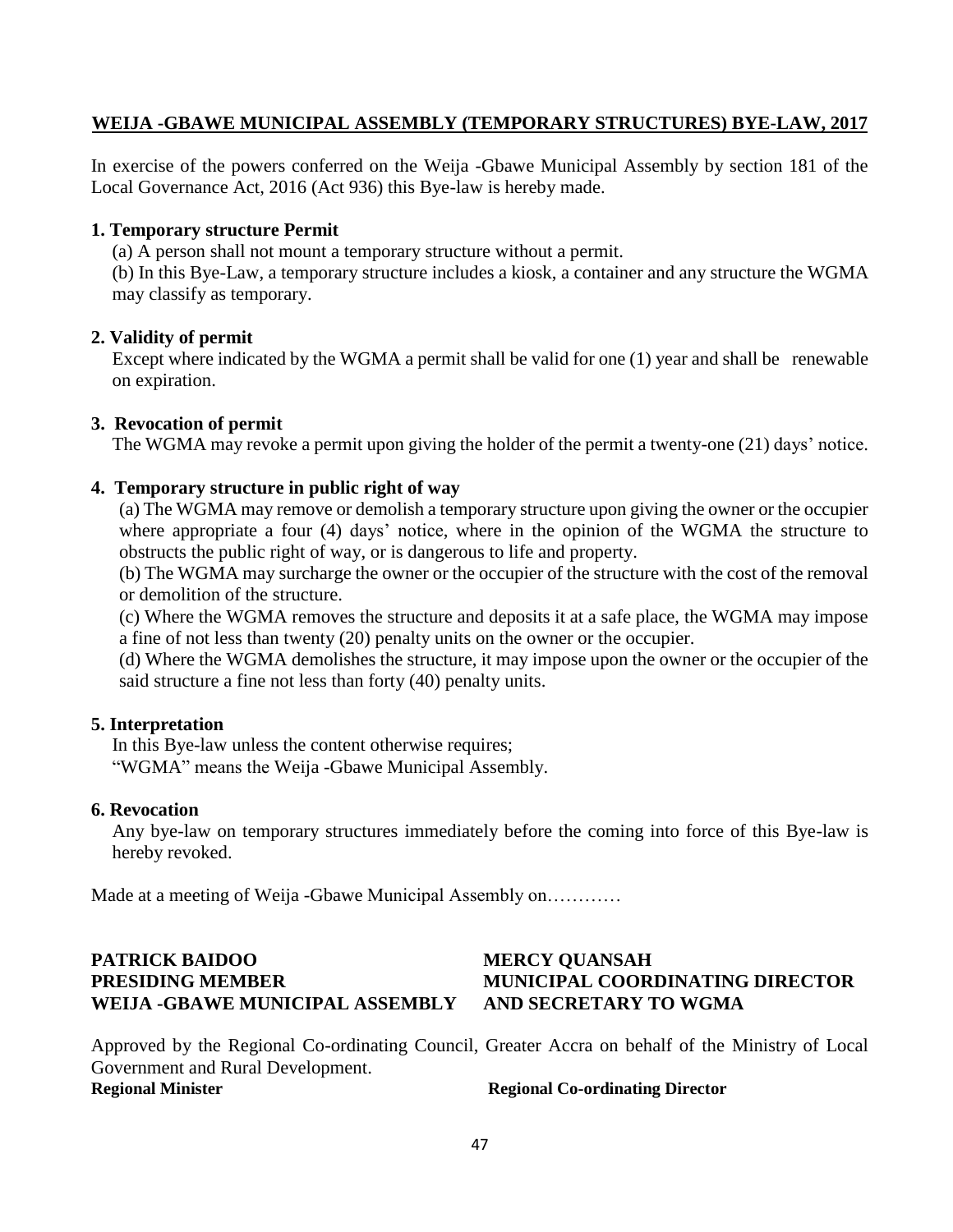## **WEIJA -GBAWE MUNICIPAL ASSEMBLY (WAYSIDE VEHICLE DEALERS) BYE-LAW, 2017**

In exercise of the powers conferred on the Weija -Gbawe Municipal Assembly by section 181 of the Local Governance Act, 2016 (Act 936) this Bye-law is hereby made.

### **1. Requirement of permit**

A person shall not deal in vehicles in an enclosure or open space without a permit from the WGMA.

### **2. Conditions for a permit**

(a) A person shall be granted a permit if the person has

(i) a suitably fenced premises on which the vehicles are displayed

(ii) a signboard placed at the conspicuous place advertising the sale of the vehicle, and

(iii) equipped the premises on which the vehicles are displayed with adequate firefighting mechanisms

(b) An application for permit shall be accompanied by three (3) copies of site plans of the premises where the vehicles are to be displayed.

### **3. Grant of license and fee**

The WGMA shall, within two (2) weeks after the receipt of the application, grant the permit to the applicant, if the WGMA is satisfied that the applicant has satisfied the conditions required for a permit and has paid the necessary fees.

### **4. Non-transferability of permit**

A permit granted under this Bye-Law is not transferable.

### **5. Measurement of vehicle Sales Park**

A site for the display and sale of vehicle shall not be less than sixty-one (61) meters in length and thirty meters in breadth.

### **6. Conditions Revocation of permit**

The WGMA may revoke the permit of a vehicle dealer on giving the dealer, a thirty (30) day notice, if the dealer

(a) is in breadth of this Bye-Law

(b) cease to deal in vehicles continuously for six (6) months

(c) transfer the permit to another person without the consent of the WGMA and applies the permit for purposes other than that for which the permit was granted.

### **7. Renewal of permit**

A permit granted under this Bye-law is renewable annually.

### **8. Offence and penalty**

Any person (s) who contravenes any of provisions of this Bye-law commits an offence and shall be liable on conviction to a fine of not less than one hundred penalty units and not more than two hundred and fifty penalty units or to a term of imprisonment not less than six months and not more than twelve months or to both the fine and imprisonment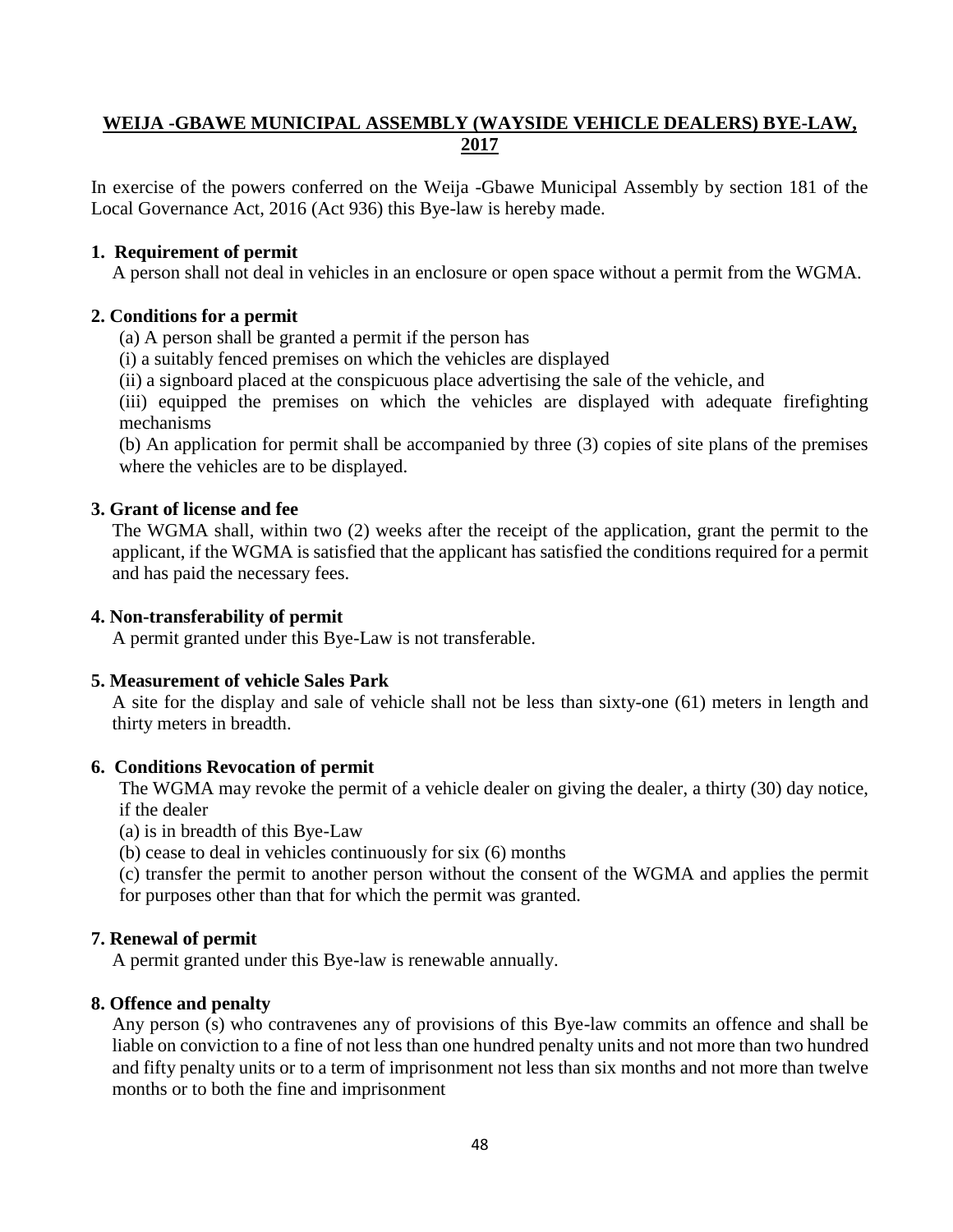### **9. Interpretation**

In this Bye-law unless the content otherwise requires; "WGMA" means the Weija -Gbawe Municipal Assembly.

### **10. Revocation**

Any bye-law on wayside vehicle dealers immediately before the coming into force of this Bye-law is hereby revoked.

Made at a meeting of Weija -Gbawe Municipal Assembly on……………

## **PATRICK BAIDOO MERCY QUANSAH WEIJA -GBAWE MUNICIPAL ASSEMBLY AND SECRETARY TO WGMA**

# **PRESIDING MEMBER MUNICIPAL COORDINATING DIRECTOR**

Approved by the Regional Co-ordinating Council, Greater Accra on behalf of the Ministry of Local Government and Rural Development.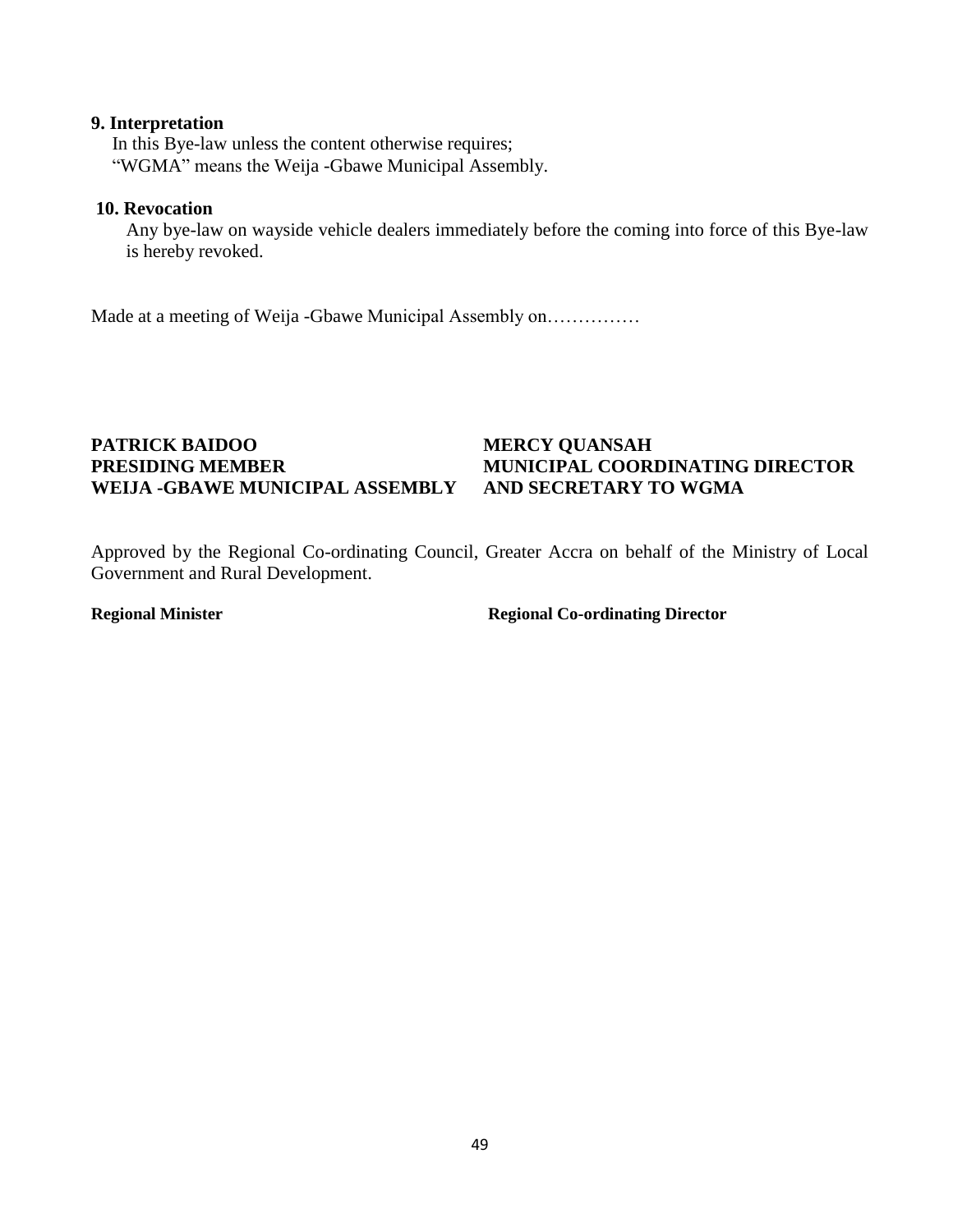### **WEIJA -GBAWE MUNICIPAL ASSEMBLY (CONTROL OF CHILD DELIQUENCY) BYE LAW, 2017.**

In the exercise of the powers conferred on the Weija -Gbawe Municipal Assembly by section 181 of the Local Governance Act, 2016 (Act 936) this Bye-law is hereby made.

### **1. Under-aged person(s) less than 18 years**

(a) Under-aged person(s) shall not be allowed to patronize night clubs, pubs, drinking bars, betting centers, wake-keeping.

(b) Any under-aged person (s) shall not be made to sell or offer for sale or used alcohol, cigarette or any substance suspected to be narcotics.

- (c) No person (s) shall engage under-aged person (s) to engage in prostitution.
- (d) No under-aged person (s) shall engage in prostitution.

### **2. Offence and penalty**

Any person (s) who contravenes any of provisions of this Bye-law commits an offence and shall be liable on conviction to a fine of not less than one hundred penalty units and not more than two hundred and fifty penalty units or to a term of imprisonment not less than six months and not more than twelve months or to both the fine and imprisonment

### **15. Interpretation**

In this Bye-Law unless the context otherwise requires "WGMA" means Weija -Gbawe Municipal Assembly. "Prostitution" means commercial sex, lesbianism, gayism.

Made at a meeting of Weija -Gbawe Municipal Assembly on………….

## **PATRICK BAIDOO MERCY QUANSAH PRESIDING MEMBER MUNICIPAL COORDINATING DIRECTOR WEIJA -GBAWE MUNICIPAL ASSEMBLY AND SECRETARY TO WGMA**

Approved by the Regional Co-ordinating Council, Greater Accra on behalf of the Ministry of Local Government and Rural Development.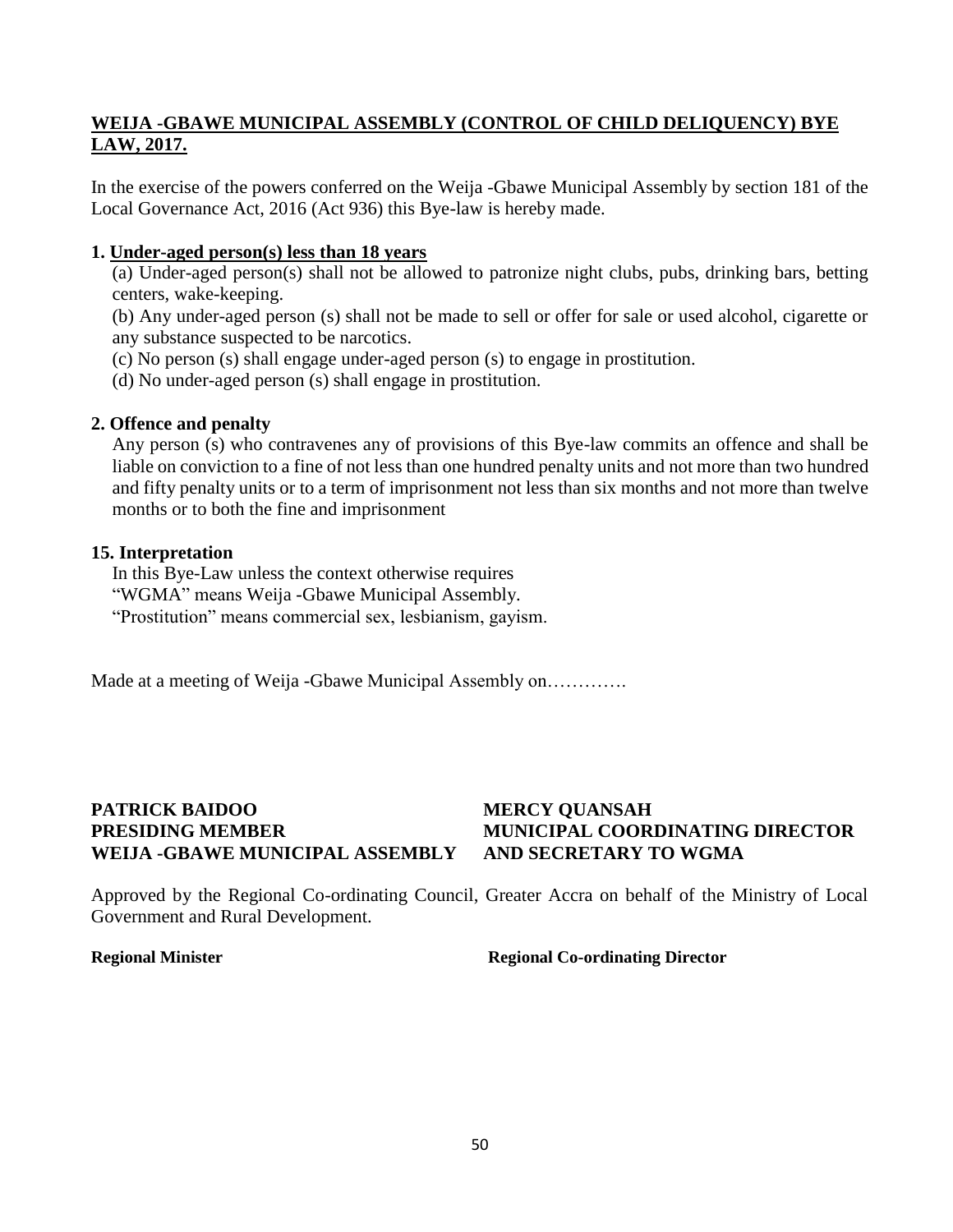## **WEIJA -GBAWE MUNICIPAL ASSEMBLY (SALE OF ALCOHOLIC BEVERAGE) BYE LAW, 2017.**

In the exercise of the powers conferred on the Weija -Gbawe Municipal Assembly by section 181 of the Local Governance Act, 2016 (Act 936) this Bye-law is hereby made.

### **1. Requirement of License**

A person shall not sell alcoholic beverage without a license

### **2. Application for license**

An application for license shall be made in writing to the WGMA.

### **3. Conditions for grant of License**

The WGMA shall only grant a licence if the following conditions are satisfied:

- a. The applicant is a fit and proper person to be entrusted to sell intoxicating liquor
- b. No licence shall be issued to any person who is under 18 years of age

### **4. Grant of License**

The WGMA shall within two (2) months of the receipt of the application, grant the license to the applicant if the WGMA is satisfied that the applicant has satisfied the conditions required for license and has paid the prescribed fee.

### **5. Conditions for revocationof license**

The Assembly may revoke a license where

(a) a person in charge of premises for the sale of alcoholic beverage is in breach of any the provisions of this Bye-Law or any laws relating to the sale of alcoholic beverage, or has made alterations to the premises for which license has been granted.

### **6. Duration of license**

A license issued under this Bye-Law is valid for one year.

### **7. Premises to be used**

The premises required to be used for the sale of alcoholic beverage shall

- (a) have floors made of concrete or other impervious materials
- (b) have walls capable of being washed
- (c) have adequate lighting and ventilation
- (d) not be used as a bedroom or living room
- (e) not open directly into a bedroom, living room, bathroom kitchen or toilet
- (f) have fly proof place for the stock not in immediate use
- (g) have shelves for the display of drinks, and
- (h) have chairs/tables for the use of customers.

### **8. Prohibited persons**

A person in-charge of premises for the sale of alcoholic beverage shall not employ

a person of unsound mind or a person suffering from a communicable disease to be in charge of or serve drinks.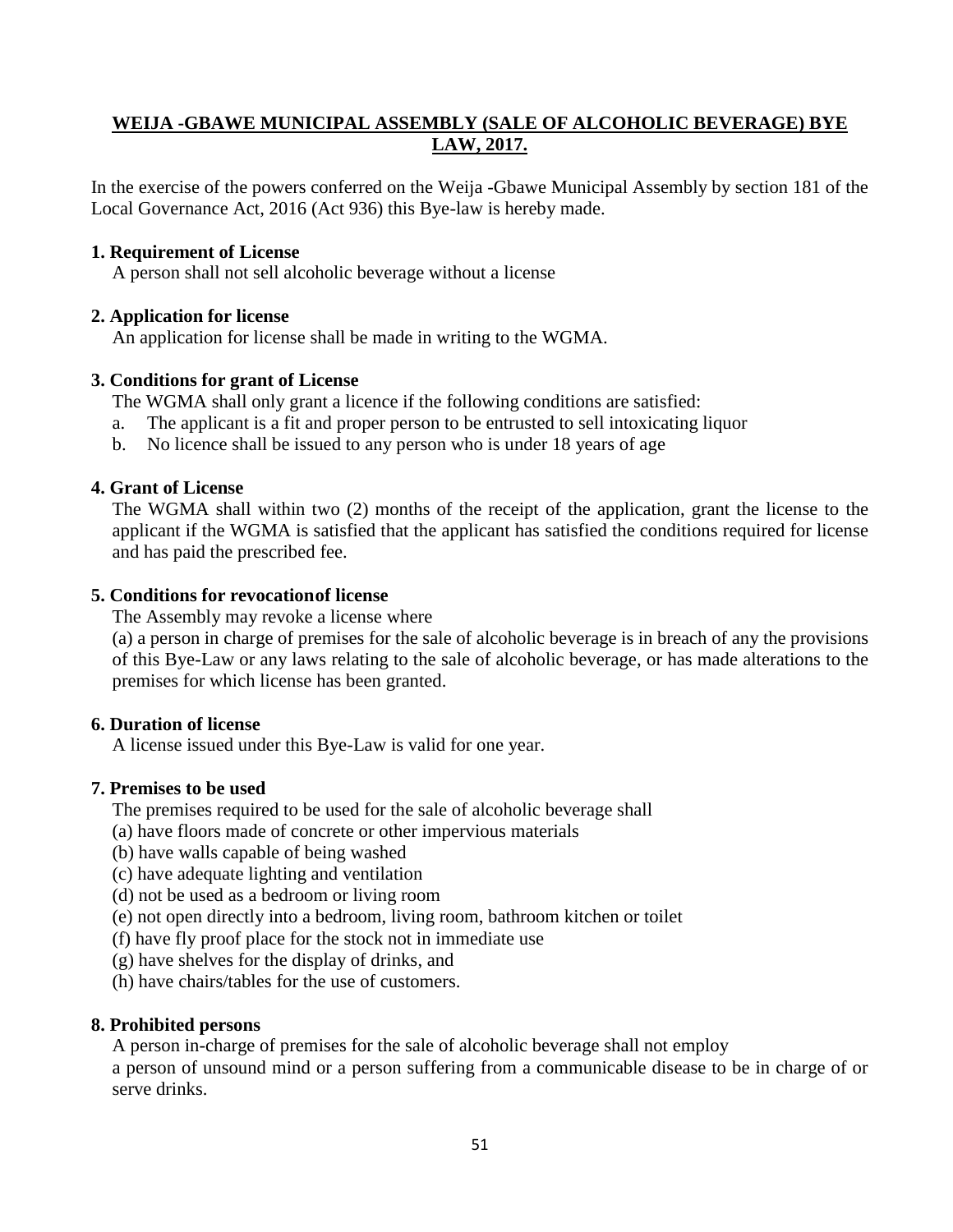### **9. Maintenance of good standard of sanitation**

1. A person in charge of premises for the sale of alcoholic beverage shall maintain a high standard of sanitation for

(i) the cleaning of glasses

(ii) cleaning of utensils for the preparation of drinks, and

(iii) storage for the utensils.

2. A person in charge of premises for the sale of alcoholic beverage shall with the approval of the WGMA provide places of convenience for customers.

### **10. Prohibition of sale at or near Lorry Park**

A person shall not sell alcoholic beverage at a lorry park or within a distance of three hundred meters from a lorry park.

### **11. Inspectors and power of entry**

(a) The WGMA may appoint inspectors to carry out the functions of the WGMA under this Bye-Law. (b) An inspector authorized by the WGMA may enter any premises or a place used or suspected to be used for the sale of alcoholic beverages at reasonable times to investigate activities and submit a report to the WGMA.

(c) The authorized officer may inspect the license, the premises and the facilities in the premises.

### **12. Obstruction of officers in the performance of duty**

A person shall not obstruct an authorized officer of the WGMA in the discharge of official duties under this Bye-Law.

### **13. Display of signboard**

A person in charge of premises licensed for the sale of alcoholic beverage shall erect a signboard in front of the premises with the person's name, the license number and the words **"LICENSED TO SELL ALCOHOLIC BEVERAGE"**

### **14. Offence and penalty**

Any person (s) who contravenes any of provisions of this Bye-law commits an offence and shall be liable on conviction to a fine of not less than one hundred penalty units and not more than two hundred and fifty penalty units or to a term of imprisonment not less than six months and not more than twelve months or to both the fine and imprisonment

### **15. Interpretation**

In this Bye-Law unless the context otherwise requires

"Alcoholic beverage "includes palm wine, corn beer and akpeteshie.

"Lorry park" includes places where vehicles converge to Provide commercial transportation to the public.

"WGMA" means Weija -Gbawe Municipal Assembly.

### **10. Revocation**

Any bye-law on sale of alcoholic beverages immediately before the coming into force of this Byelaw is hereby revoked.

Made at a meeting of Weija - Gbawe Municipal Assembly on………….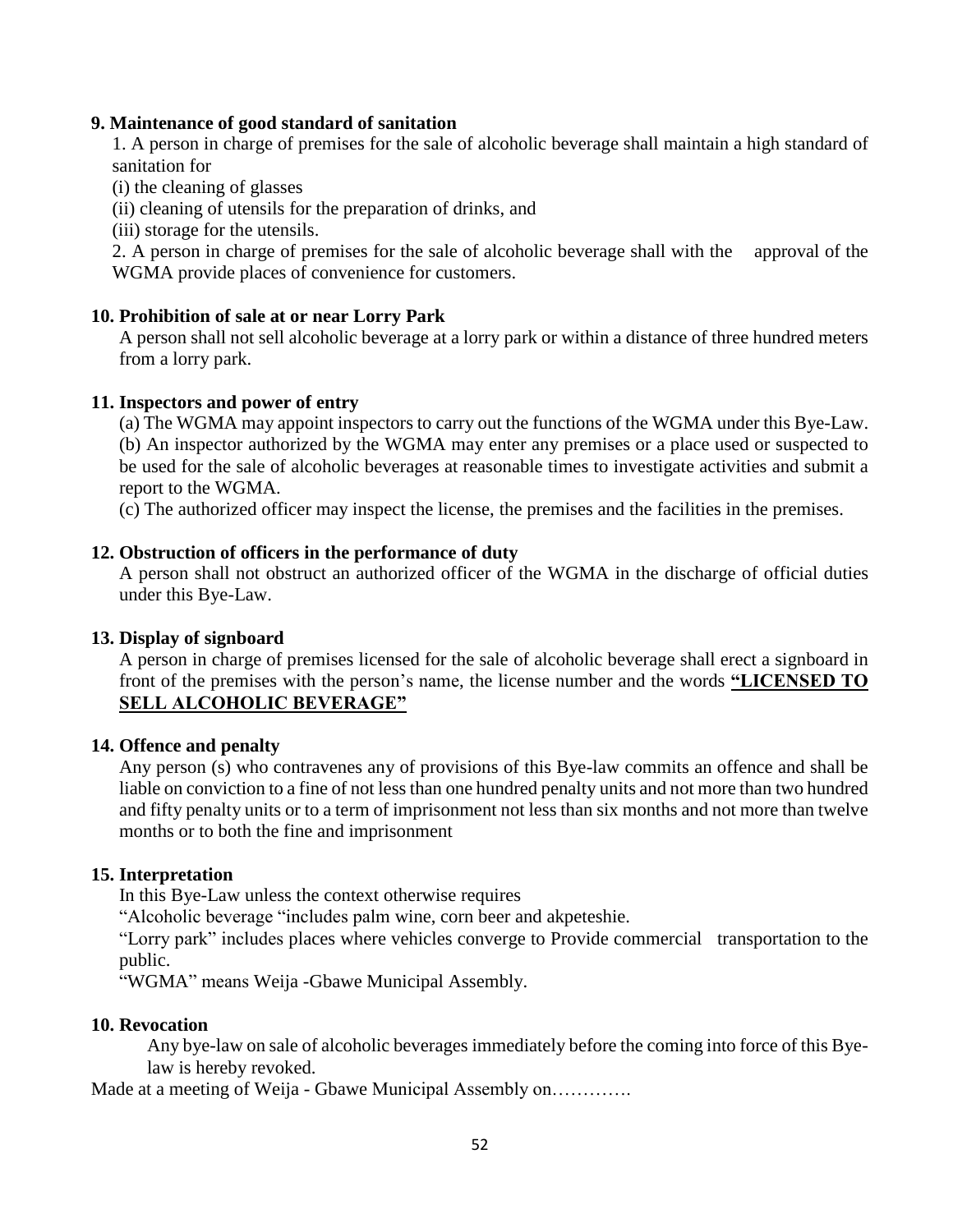## **PATRICK BAIDOO MERCY QUANSAH WEIJA -GBAWE MUNICIPAL ASSEMBLY AND SECRETARY TO WGMA**

# **PRESIDING MEMBER MUNICIPAL COORDINATING DIRECTOR**

Approved by the Regional Co-ordinating Council, Greater Accra on behalf of the Ministry of Local Government and Rural Development.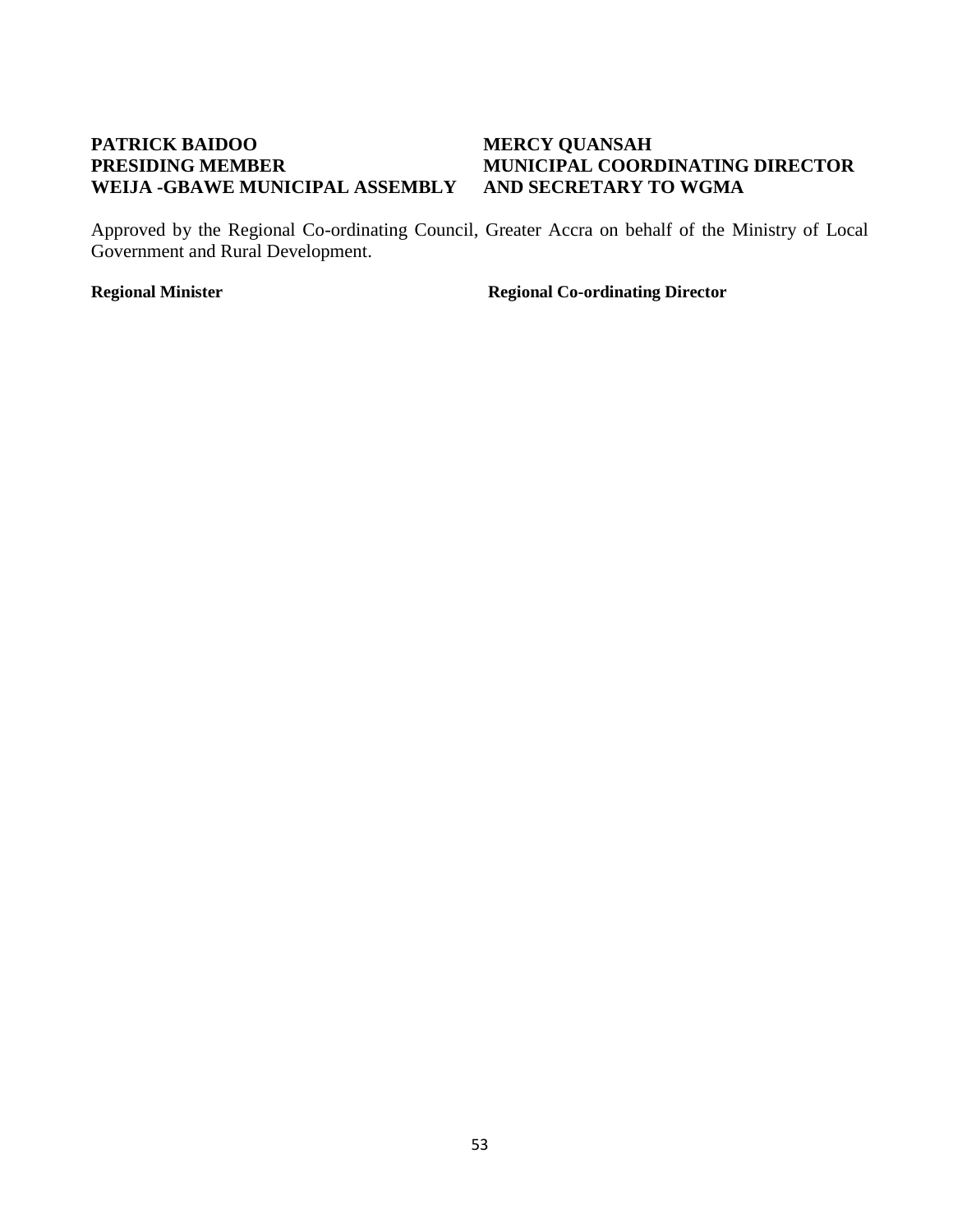### **WEIJA -GBAWE MUNICIPAL ASSEMBLY (SAND WINNING) BYE-LAW, 2017**

In exercise of the powers conferred on the Weija -Gbawe Municipal Assembly by section 181 of the Local Governance Act, 2016 (Act 936) this Bye-law is hereby made.

### **1. Permit to win sand**

(a) A person shall not win sand, stone and gravel within the Jurisdiction of the WGMA without a permit from the WGMA.

(b) A person who wins sand, stone and gravel without a permit commits an offence and is liable on conviction to a fine of not more than two hundred (200) penalty units and not exceeding five hundred (500) penalty units or to a term of imprisonment not more than six (6) months or to both.

## **2. Application for permit**

In an application for a permit to win sand, stone or gravel, the applicant shall

- (a) state the name of applicant
- (b) state whether the winning will be excavation by mechanical or manual means
- (c) state the duration of the winning
- (d) ensure the application is counter signed by the Assembly member of the area, and
- (e) be accompanied with a site plan of the area intended for the winning.
- (f) attach evidence of notice to affected communities

## **3. Grant of permit**

(a)The WGMA may on recommendation by its Planning Committee issue the permit to the applicant.

- (b) The permit shall state
	- (i) the name and address of the operator
	- (ii) The permitted hours of operation of 4am to 6pm
	- (iii) Permitted area of operation
	- (iv) Duration of permit, and
	- (v) Prescribed fees

### **4**. **Production of permit**

A holder of permit shall produce the permit on demand by an authorized officer of the WGMA at the site.

## **5**. **Transfer of permit**

(a) A person shall not transfer a permit granted by the WGMA to another person without the consent of the WGMA.

(b) The WGMA shall revoke a permit and blacklist a holder where the permit holder transfers the permit to another person without the consent of the WGMA.

## **6. Rent/Conveyance fee**

The WGMA shall determine the rent/conveyance fee for Winning operations within its jurisdiction.

## **7. Receipt**

The WGMA shall issue a receipt upon payment of rent/conveyance fee, and the receipt for rent/conveyance fee shall be produced on demand.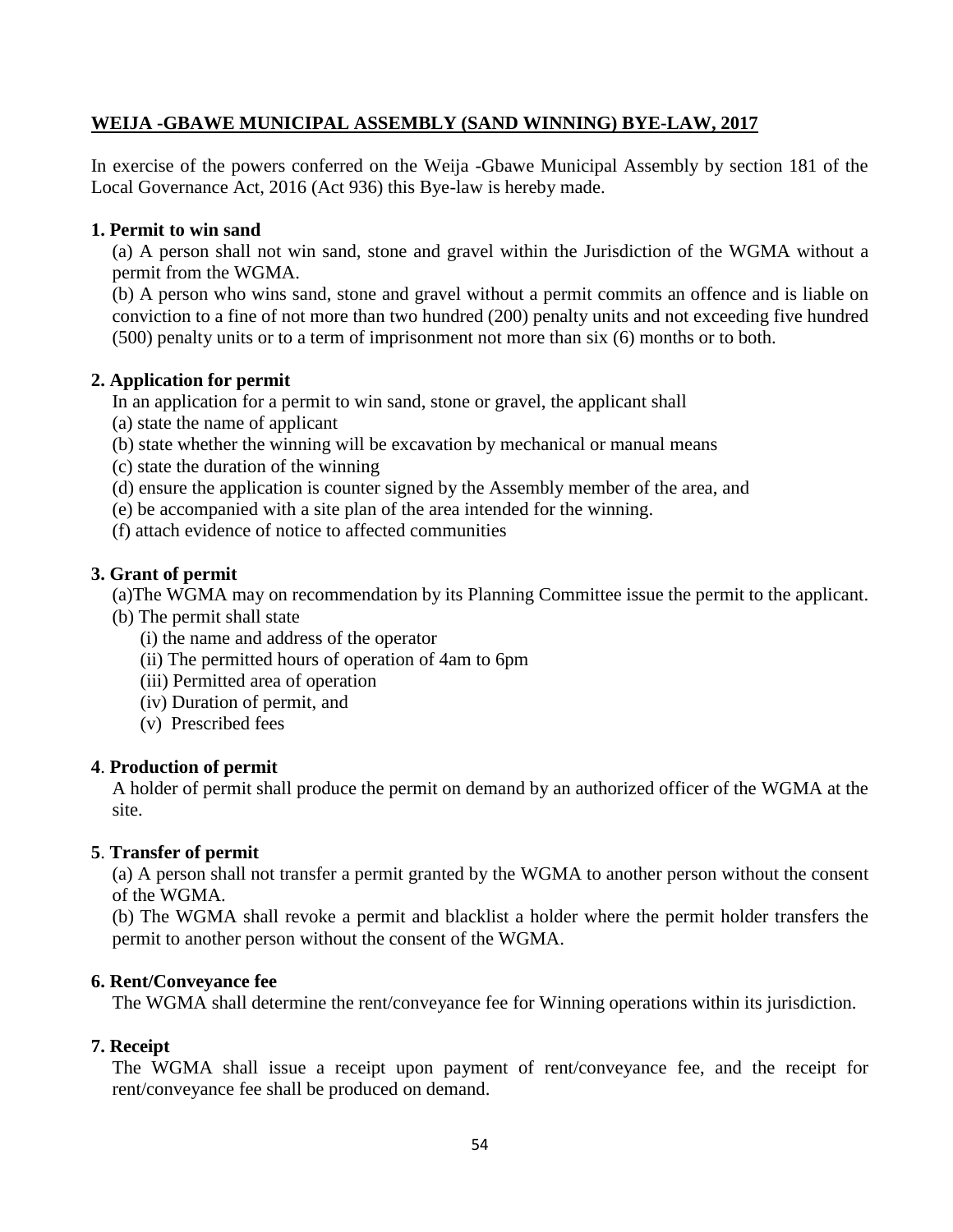### **8. Offences**

(a) Any person (s) who contravenes any of provisions of this Bye-law commits an offence and shall be liable on conviction to a fine of not less than one hundred penalty units and not more than two hundred and fifty penalty units or to a term of imprisonment not less than six months and not more than twelve months or to both the fine and imprisonment

(b) A person who fails to produce a rent/conveyance receipt upon demand by an authorized officer of WGMA, commits an offence and is liable on conviction to a fine of not less than one hundred penalty units.

(c) In furtherance of sub paragraphs (a) and (2) the WGMA may confiscate the sand/stone/gravel and the truck.

### **9. Winning in an unauthorized pit**

(a) A person shall not win sand/stone/gravel in an unauthorized pit

(b) A person who wins sand/stone/gravel in an unauthorized pit commits an offence and is liable to a spot fine of ten (10) penalty units

(c) The WGMA may in furtherance of sub paragraph (a) and (b) impound the truck being used to carry the sand/stone/gravel until the payment of the fine.

(d) The Assembly shall confiscate, the sand, stone or gravel loaded outside the authorized hours of operation

(e) The driver of a truck being used to carry sand/stone or gravel outside the authorized hours of operation is liable to a spot fine of one hundred penalty units.

### **10. Deposit for reclamation**

(a) A holder of sand winning permit shall deposit money to be determined by the Planning Committee of the WGMA for the reclamation of the land.

(b) The WGMA may refund 50% of the deposit to the permit holder on completion of the winning activity and upon satisfying all requirements under this Bye-Law.

### **11. Reclamation of land**

(a) A person shall reclaim the land including restoration of destroyed environmental and physical structures upon ceasing operations.

(b) The WGMA may forfeit the deposit paid and also black-list the person who fails to reclaim the land on which that person has won sand, gravel and stone.

### **12**. **No Liability**

The WGMA shall not be liable for damage to a sand winning site or loss of sand as a result of a breach of this Bye-Law or any cause.

### **14. Interpretation**

In this Bye-Law unless the context otherwise requires; "WGMA" means Weija -Gbawe Municipal Assembly.

### **10. Revocation**

Any bye-law on sand winning immediately before the coming into force of this Bye-law is hereby revoked.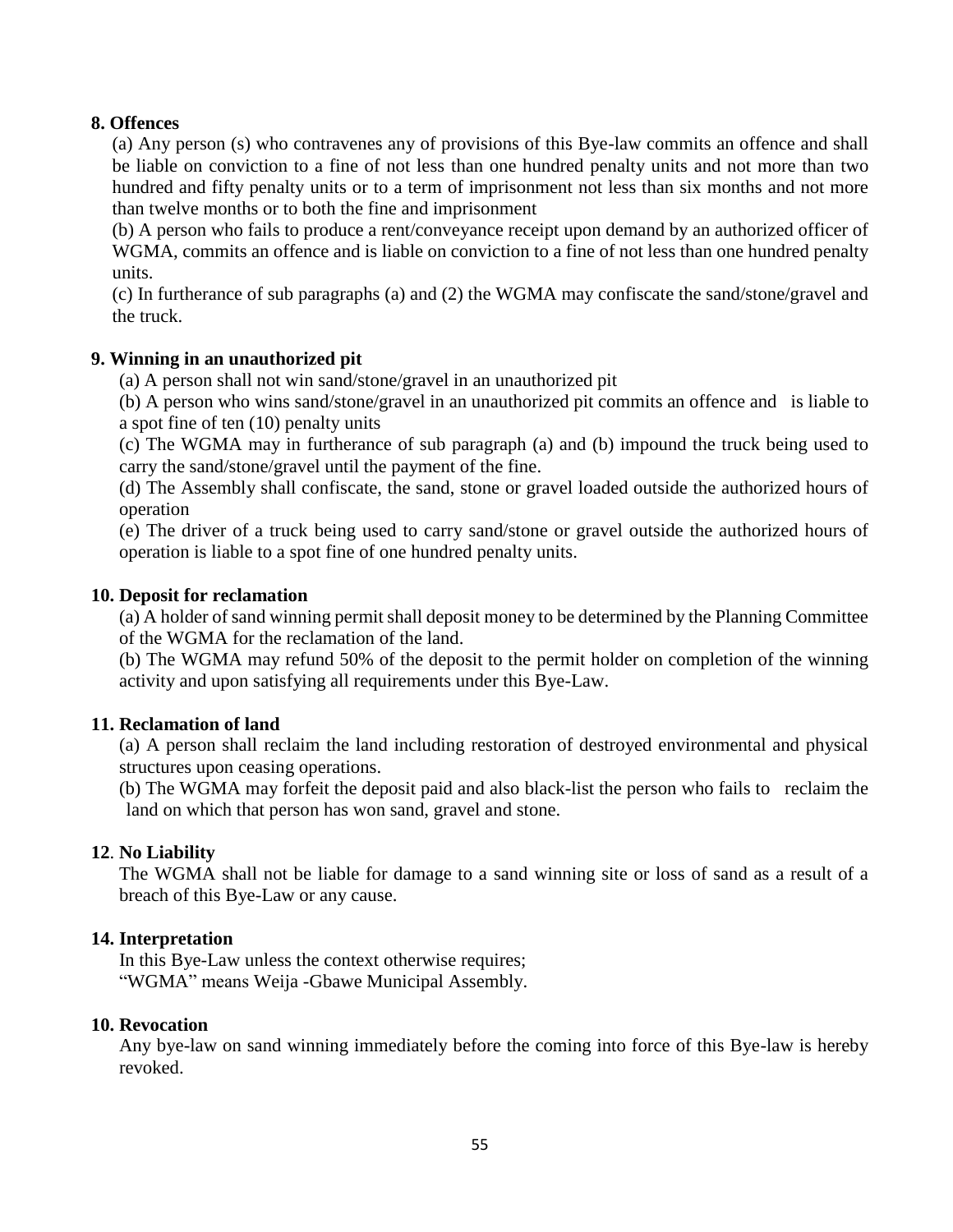Made at a meeting of Weija -Gbawe Municipal Assembly on ………….

### **PATRICK BAIDOO MERCY QUANSAH PRESIDING MEMBER MUNICIPAL COORDINATING DIRECTOR WEIJA -GBAWE MUNICIPAL ASSEMBLY AND SECRETARY TO WGMA**

Approved by the Regional Co-ordinating Council, Greater Accra on behalf of the Ministry of Local Government and Rural Development.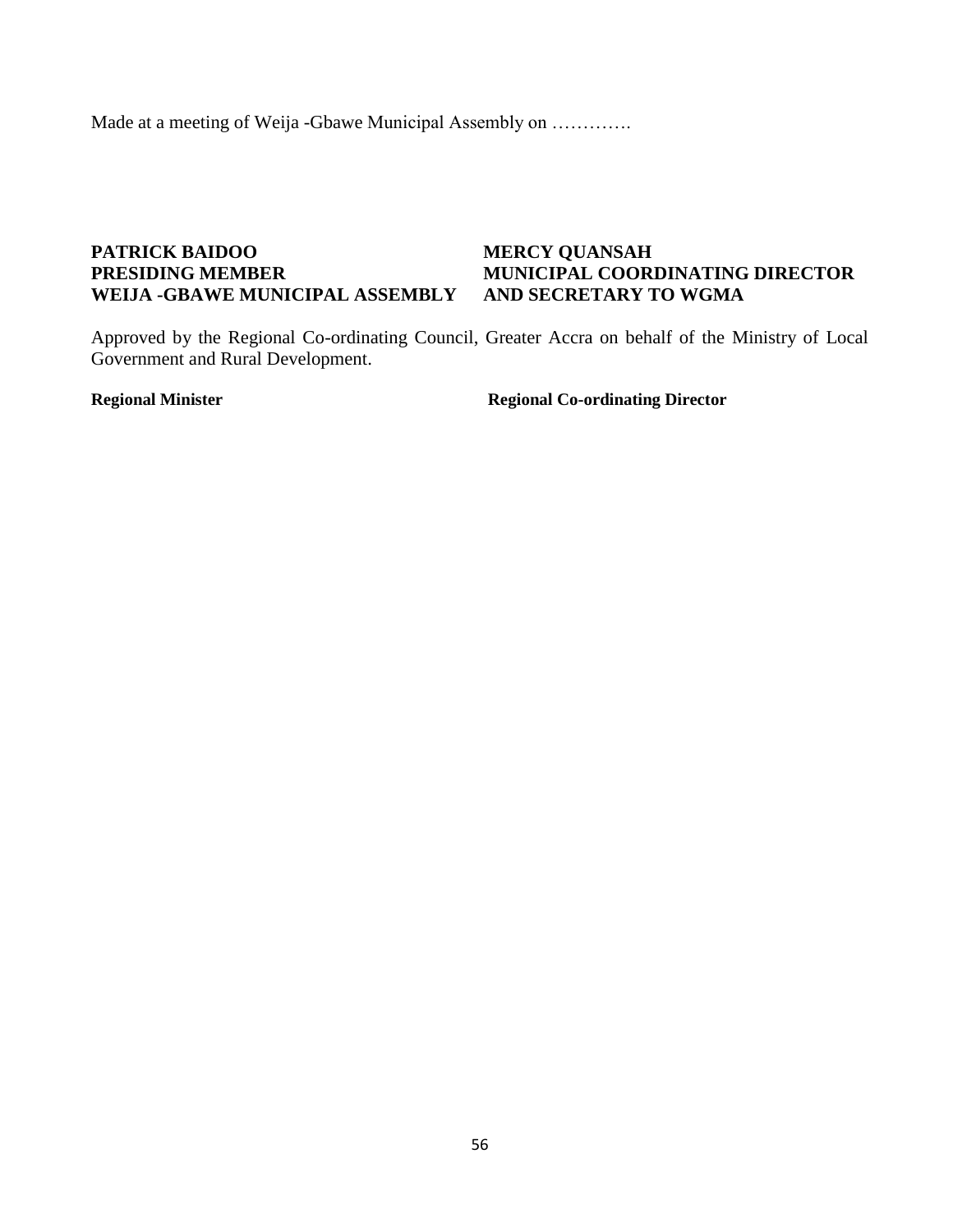## **WEIJA -GBAWE MUNICIPAL ASSEMBLY, WEIJA (UNIVERSAL SALT IODIZATION) BYE-LAW, 2017**

In exercise of the powers conferred on the Weija -Gbawe Municipal Assembly by section 181 of the Local Governance Act, 2016 (Act 936) this Bye-law is hereby made.

### **1. Mandatory fortification of salt**

(1) A person shall not import, manufacture, package, label, advertise, store, deliver, distribute, trade, sell or export food for human or animal consumption that is not fortified in accordance with this Part, the Regulations or Guidelines.

(2) Food is fortified where it has additives such as potassium iodate, protein, essential amino acids, vitamins, minerals, essential fatty acids or any other nutritional substance added to it to enhance its nutritional value.

(3) The Food and Drugs Authority shall prescribe and implement the standards for the fortification of food.

(4) A person shall not label, package for sale or advertise food in a manner that is likely to be mistaken for food of the prescribed standard.

(5) This section does not apply to salt for industrial purposes.

- (6) Salt for industrial purposes shall
	- *(a)* be labelled clearly to that effect,
	- *(b)* be stored and displayed separately from salt intended for human or animal consumption, and
	- *(c)* not be transported unless covered by a permit issued by the WGMA.

(7) Any individual(s), group(s) and companies involved in the mining, refinery, distribution or packaging of salt shall regularize their operations with the local government under whose jurisdiction the concession lie in accordance with the Local Government's business operation codes. Production or commerce in salt without proof of approval by the WGMA is prohibited. A certificate attesting to approval to conduct business shall be made available for inspection at all times.

(8) This operational approval certificate issued by the appropriate Local Government does not absolve any business entity from any regulatory requirement of the Food and Drugs Board.

(9) In the interest of public health and safety, all dealers in salt are to comply with this bye-law. Any individual, group of individuals or company that is found doing business in salt that does not conform to this Bye-law commits an offence.

### **28.2 To support implementation of the Mandatory fortification of salt**

(1) The WGMA designates the Environmental Health Officer to ensure compliance with this Byelaw.

(2) The Environmental Health Officer or any designated officer of the WGMA is authorized to enter any establishment engaged in the production, storage, distribution and sale of salt and inspect any consignment of salt for compliance to this Bye-law.

(3) No person shall obstruct or resist any Environmental Health Officer or any other officer designated by the WGMA who is acting in the performance of their duties relating to this Bye-law.

(4) Any establishment involved in the production or commerce in salt, which does not conform to the requirements of this Bye-law, commits an offence.

(5) The WGMA may, on recommendations of an Environmental Health Officer may withdraw registration of establishment for non-compliance with this Bye-Laws.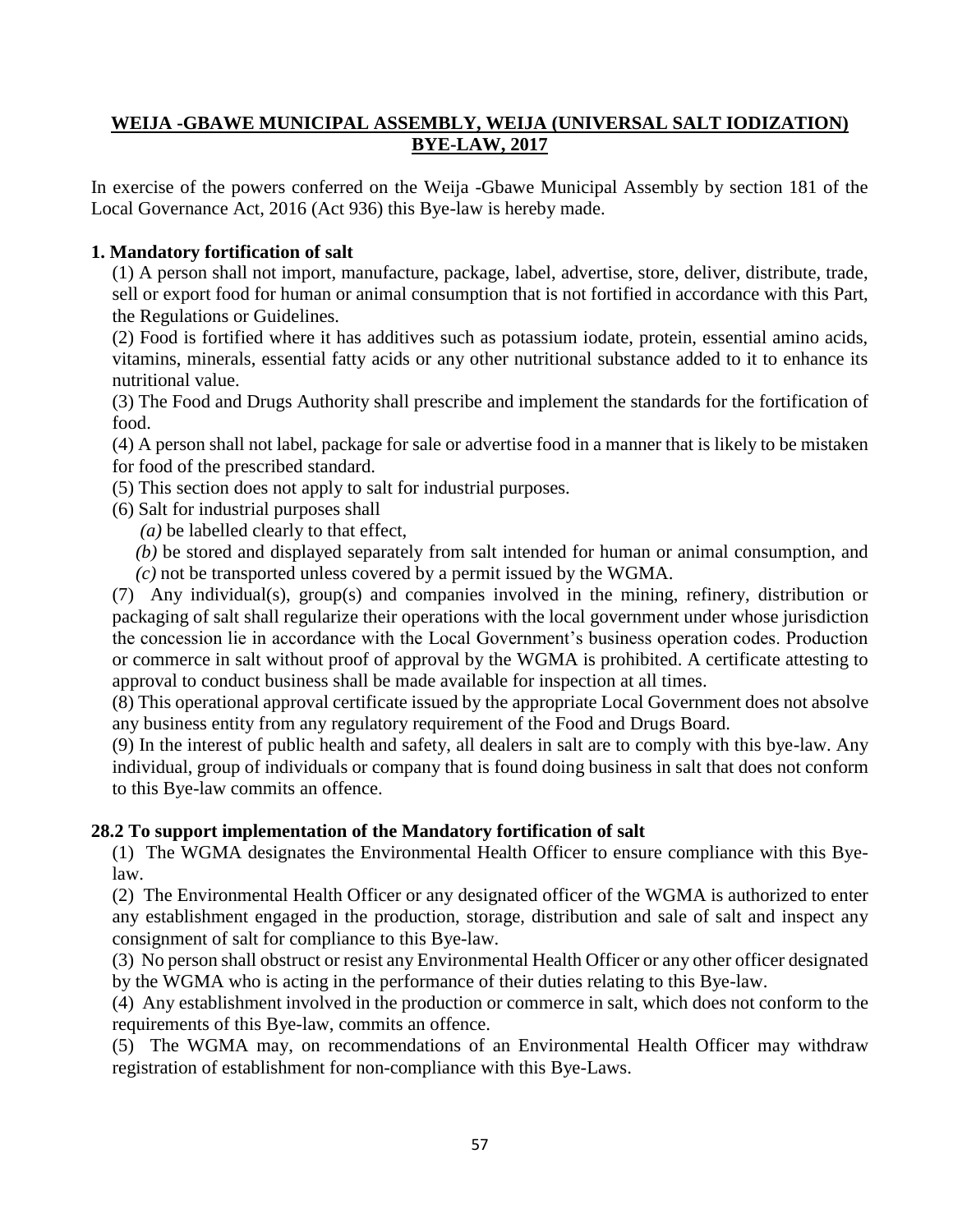### **3. Offences**

Any person (s) who contravenes any of provisions of this Bye-law commits an offence and shall be liable on conviction to a fine of not less than one hundred penalty units and not more than two hundred and fifty penalty units or to a term of imprisonment not less than six months and not more than twelve months or to both the fine and imprisonment

### **4. Interpretation**

In this Bye-Law unless the context otherwise requires; "WGMA" means Weija -Gbawe Municipal Assembly.

### **5. Revocation**

Any bye-law on universal salt iodisation immediately before the coming into force of this Bye-law is hereby revoked.

Made at a meeting of Weija -Gbawe Municipal Assembly on…………….

## **PATRICK BAIDOO MERCY QUANSAH PRESIDING MEMBER MUNICIPAL COORDINATING DIRECTOR WEIJA -GBAWE MUNICIPAL ASSEMBLY AND SECRETARY TO WGMA**

Approved by the Regional Co-ordinating Council, Greater Accra on behalf of the Ministry of Local Government and Rural Development.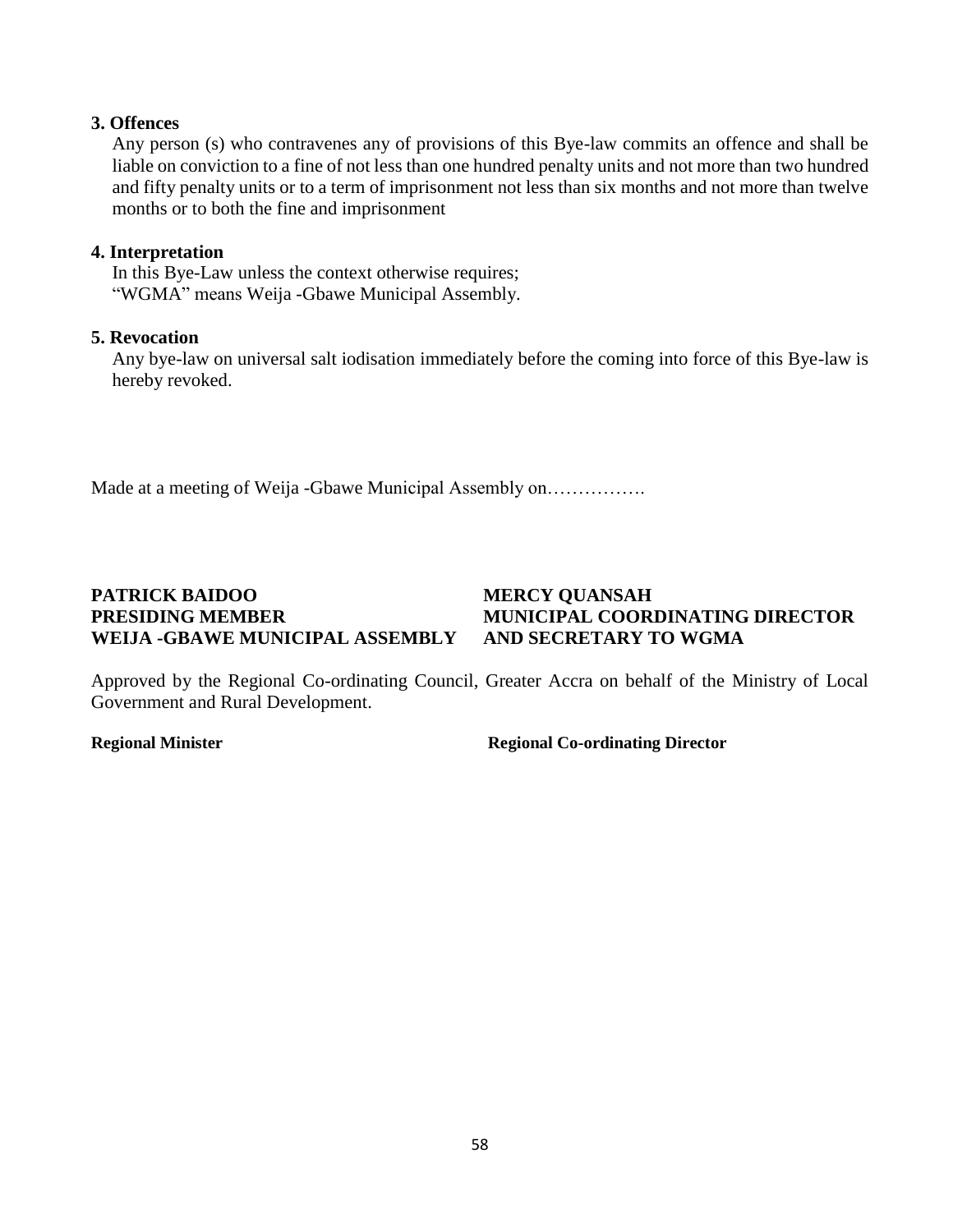### **WEIJA -GBAWE MUNICIPAL ASSEMBLY (FESTIVE HOOLIGANISM) BYE-LAW, 2017**

In exercise of the powers conferred on the Weija -Gbawe Municipal Assembly by section 181 of the Local Governance Act, 2016 (Act 936) this Bye-law is hereby made.

### **1. Insecure seating of passengers**

Any person in charge of a motor vehicle who on the pretext of a funeral celebration carries passengers outside a vehicle in a manner which endangers the lives of the passengers commits an offence.

### **2. Over-speeding and dangerous activity**

1. Any person in charge of a motor vehicle who on the pretext of a funeral, a festival or after football matches indulges in a celebration or any other activity that may be considered as over-speeding, and drives in a manner which endangers the lives of pedestrians, or the tooting of the horns of the vehicle continuously to disturb the public peace, commits an offence.

### **3. Illegal road blocks**

1. A person shall not block any commercial road or street to restrict free movement of traffic or pedestrians without written authorization from the WGMA.

2. For the avoidance of doubt, the head of the family celebrating the funeral or function shall be held responsible for the breach of paragraph 3 (1) above.

### **4. Offence and penalty**

Any person (s) who contravenes any of provisions of this Bye-law commits an offence and shall be liable on conviction to a fine of not less than one hundred penalty units and not more than two hundred and fifty penalty units or to a term of imprisonment not less than six months and not more than twelve months or to both the fine and imprisonment

### **5. Interpretation**

In this Bye-Law unless the context otherwise requires;

"WGMA" means Weija -Gbawe Municipal Assembly.

"Motor vehicle" means a wheeled self-propelled road or off road vehicle other than trains or trams used for the transportation of passengers and property

### **6. Revocation**

Any bye-law on festive hooliganism immediately before the coming into force of this Bye-law is hereby revoked.

Made at a meeting of Weija -Gbawe Municipal Assembly on…………..

## **PATRICK BAIDOO MERCY QUANSAH PRESIDING MEMBER MUNICIPAL COORDINATING DIRECTOR WEIJA -GBAWE MUNICIPAL ASSEMBLY AND SECRETARY TO WGMA**

Approved by the Regional Co-ordinating Council, Greater Accra on behalf of the Ministry of Local Government and Rural Development.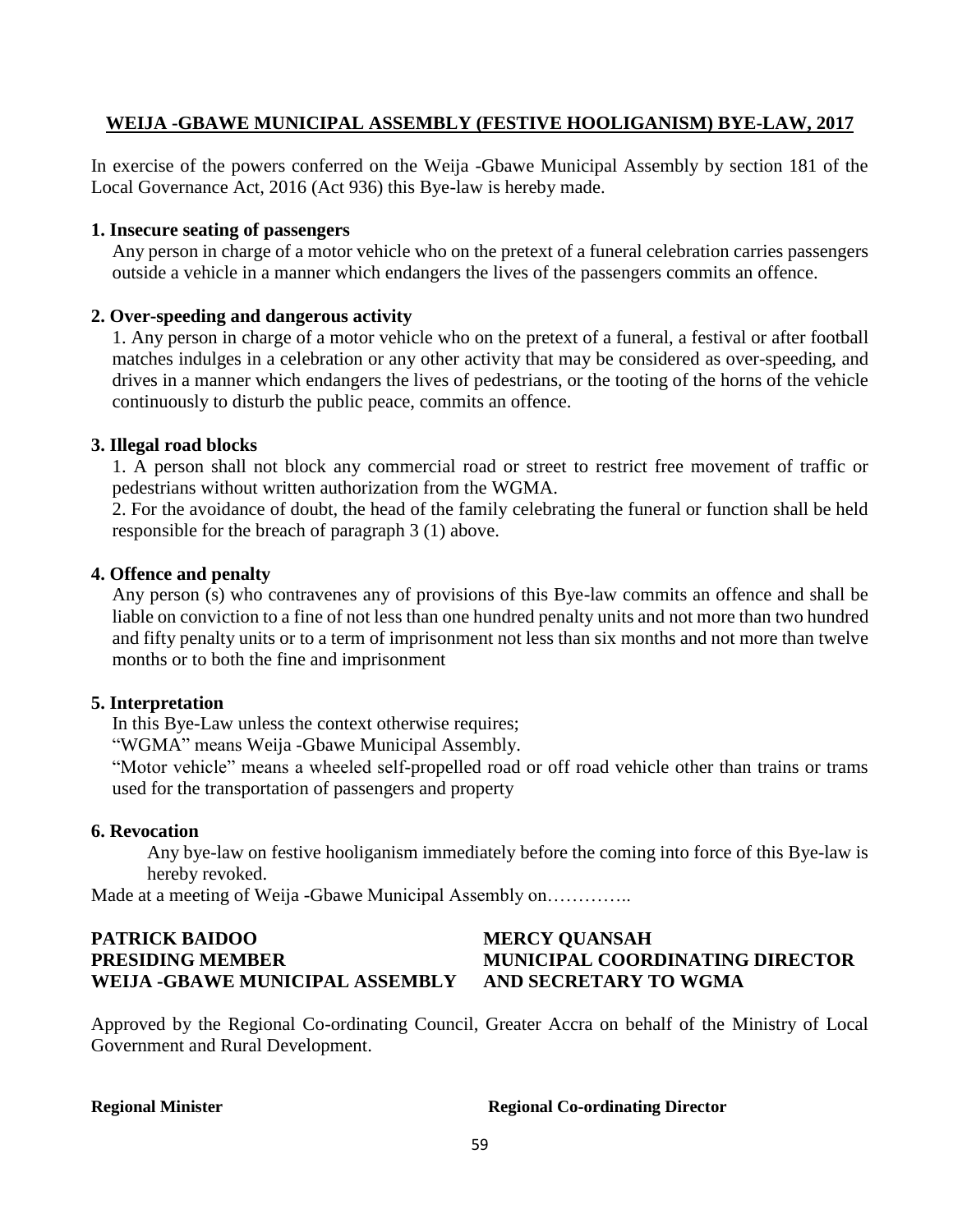### **WEIJA -GBAWE MUNICIPAL ASSEMBLY (CONTROL OF SLAUGHTER-HOUSES/SLAB) BYE-LAW, 2017**

In exercise of the powers conferred on the Weija -Gbawe Municipal Assembly by section 181 of the Local Governance Act, 2016 (Act 936) this Bye-law is hereby made.

### **1. Use of public slaughter house/slab**

(1) A person shall not slaughter an animal for human consumption within the jurisdiction of the Assembly other than in the public slaughter- house/slab or other places appointed for that purpose by the WGMA.

(2) A person shall not sell or offer or expose for sale within the jurisdiction of the WGMA, the flesh of domestic animals not killed in a slaughter-house or other places appointed for the slaughter of animals.

### **2. Not to cause pain or harm to animals for slaughter**

(1) The person in charge of animal(s) awaiting slaughter shall provide it with sufficient food and water, and protect it from being harassed by insects and from any act that turns to unnecessarily cause it pain or harm.

(2) All animals slaughtered shall be killed by cutting the throat after stunning, or by means of a "captive bolt" pistol (the latter to be used only by a person authorized by the Municipal Environmental Health Officer).

(3) An animal shall not be slaughtered within the sight of another living animal.

(4) Subject to the provisions of the foregoing paragraph of this Bye-law, an Environmental Health Officer or any person employed by the WGMA to exercise control over a slaughter-house or other places designated for the slaughter of animals shall have power to direct the manner in which an animal shall be slaughtered so as to prevent unnecessary cruelty.

### **3. Cleaning of slaughter-house after use**

A person who slaughters an animal in a slaughter-house or other places approved for the slaughter of animals shall keep the slaughter-house or the place clean and shall, before leaving, clean blood and wash the slaughter-house or the place to the satisfaction of the Environmental Health Officer or any person employed by the WGMA to exercise control over slaughter-houses or other places approved for the slaughter of animals.

### **4. Fee for using slaughter house/slab**

The WGMA shall charge fees as shall be fixed by a resolution for the use of the slaughter house.

### **5. Interpretation**

In these bye-laws unless the context otherwise requires' "WGMA" means the Weija -Gbawe Municipal Assembly;

### **6. Revocation**

Any bye-law on control of slaughter houses/slab immediately before the coming into force of this Byelaw is hereby revoked.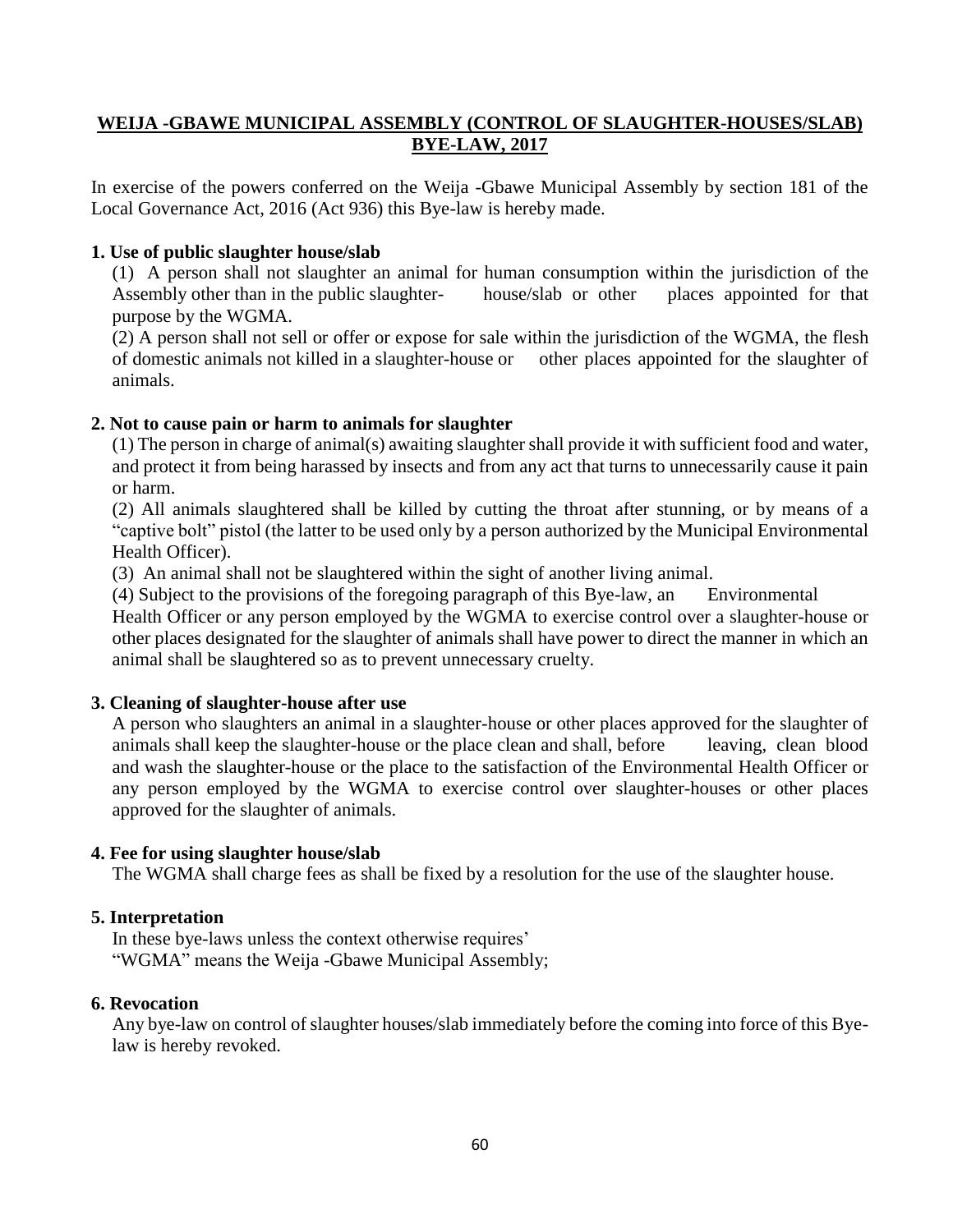Made at a meeting of Weija -Gbawe Municipal Assembly on…………..

### **PATRICK BAIDOO MERCY QUANSAH PRESIDING MEMBER MUNICIPAL COORDINATING DIRECTOR WEIJA -GBAWE MUNICIPAL ASSEMBLY AND SECRETARY TO WGMA**

Approved by the Regional Co-ordinating Council, Greater Accra on behalf of the Ministry of Local Government and Rural Development.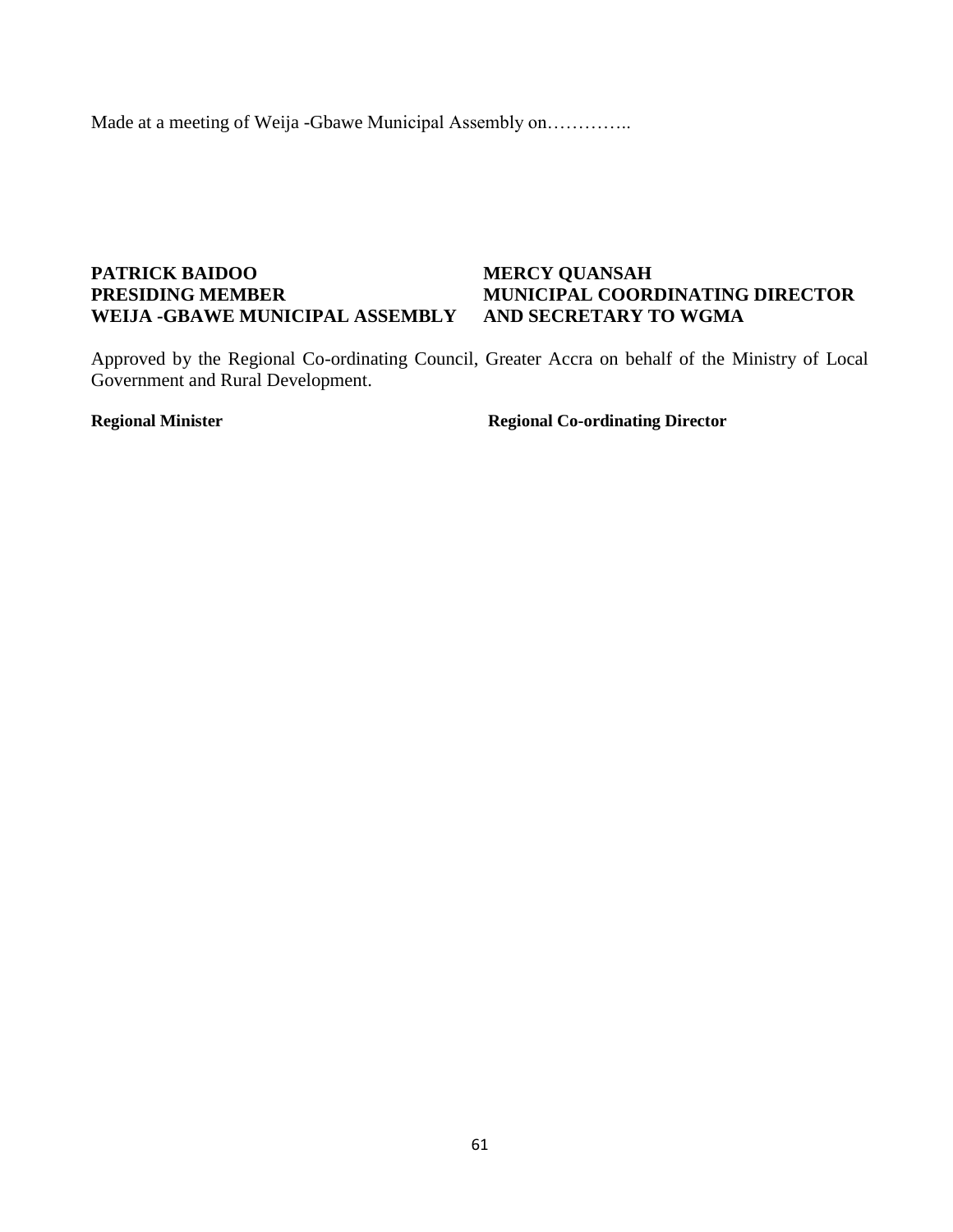### **WEIJA -GBAWE MUNICIPAL ASSEMBLY (RESTAURANTS AND EATING HOUSES) BYE-LAW, 2017**

In exercise of the powers conferred on the Weija -Gbawe Municipal Assembly by section 181 of the Local Governance Act, 2016 (Act 936) this Bye-law is hereby made.

### **1. Licensing of eating places**

Every premises where food is prepared or cooked or refreshment offered for sale to the public for consumption shall be considered to be a restaurant or eating-house for the purpose of this Bye-law, and shall be approved and licensed by the WGMA.

### **2. Set-up of premises for cooking and or selling food**

In a premises for the cooking and selling of food, a separate room which shall be used solely as a public eating room or restaurant and a separate room shall be used a kitchen which shall be used solely for cooking and for the preparation of food and liquid refreshments for use in the restaurant.

### **3. Dimension of eating rooms**

(1) A public eating-room in any restaurant or eating-house shall not be less than 15 feet long and 12 feet wide.

(2) The floor of every public eating-room shall be of concrete or other impervious materials and the walls shall be capable of being washed.

(3) There shall be provided in every public eating-room, adequate lighting and ventilation.

(4) In every public eating-room or restaurant, shelves or cupboards shall be provided for the storage of plates and other utensils, and suitable tables and chairs or benches shall be provided.

(5) A public eating-room or a restaurant shall not be a living or sleeping-room and a living or sleeping room shall not open directly into a restaurant or a public eating room.

### **5. Structure of kitchen**

(1) Each kitchen in a restaurant or eating-house shall be the approved type with a concrete floor, and in every such kitchen, suitable fly-proof storage for foodstuffs shall be provided, together with one or more tables for the preparation of food.

(2) Each kitchen shall be adequately provided with receptacle for the disposal of refuse and shall be maintained by the operator of the restaurant.

(3) An operator of a restaurant or eating-house shall provide suitable washing plates and utensils.

### **6. Hygiene of eating-houses**

(1) A proprietor of a restaurant or eating-house or person in charge shall not allow a person suffering from an infectious or contagious disease to take part in the preparation or serving of food in the restaurant or eating-house.

(2) No animal or fowl likely to cause a nuisance shall be kept in the compound of any restaurant or eating-house.

### **7. No alteration after approval**

The WGMA may withdraw a permit granted under this Bye-law if an alteration is made to any premises after the permit has been granted.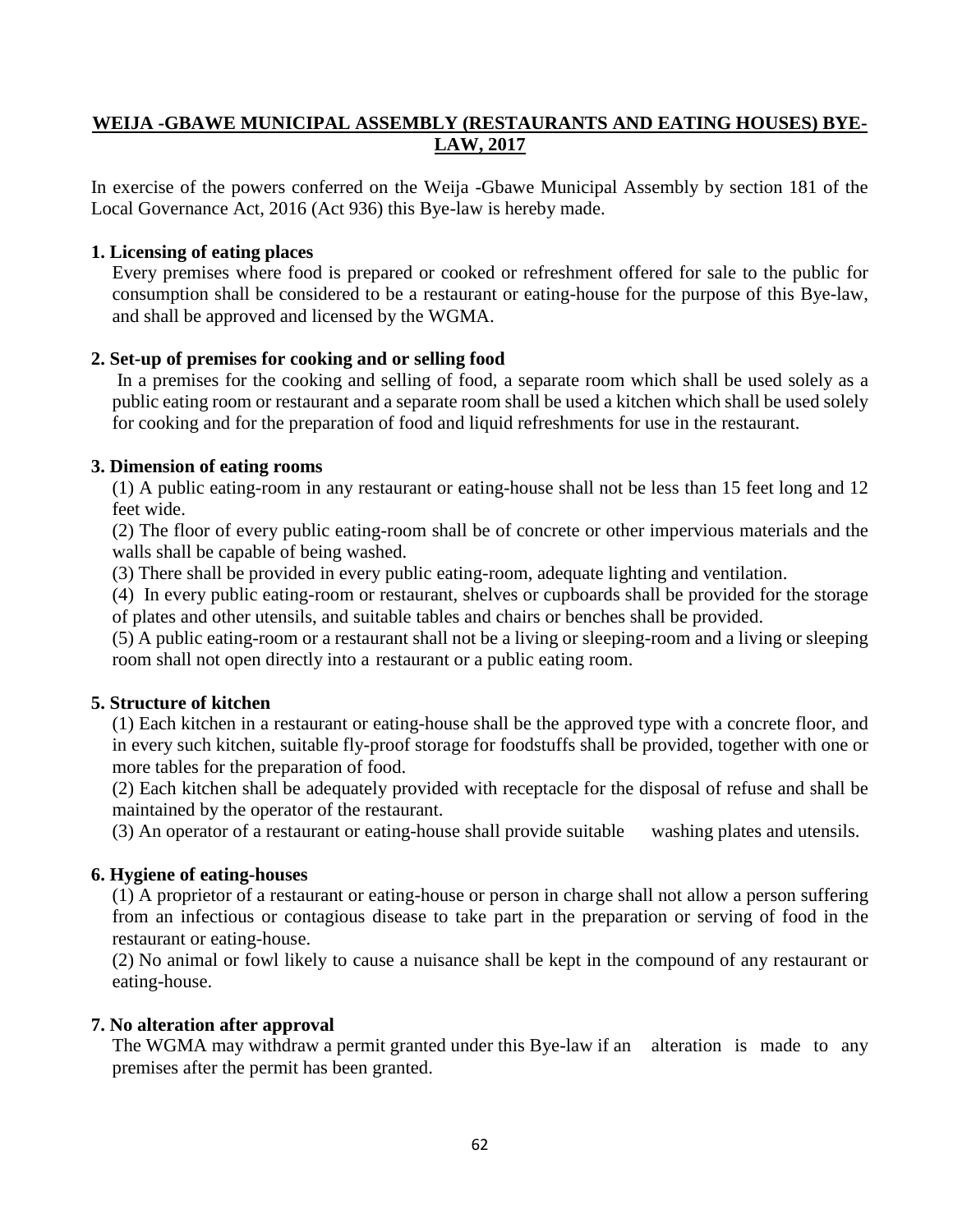### **8. Penalty**

Any person (s) who contravenes any of provisions of this Bye-law commits an offence and shall be liable on conviction to a fine of not less than one hundred penalty units and not more than two hundred and fifty penalty units or to a term of imprisonment not less than six months and not more than twelve months or to both the fine and imprisonment

### **9. Interpretation**

In this Bye-law, unless the context otherwise requires; "Assembly" means the Weija -Gbawe Municipal Assembly;

### **10. Revocation**

Any bye-law on control of restaurant and eating houses immediately before the coming into force of this Bye-law is hereby revoked.

Made at a meeting of Weija -Gbawe Municipal Assembly on…………..

## **PATRICK BAIDOO MERCY QUANSAH PRESIDING MEMBER MUNICIPAL COORDINATING DIRECTOR WEIJA -GBAWE MUNICIPAL ASSEMBLY AND SECRETARY TO WGMA**

Approved by the Regional Co-ordinating Council, Greater Accra on behalf of the Ministry of Local Government and Rural Development.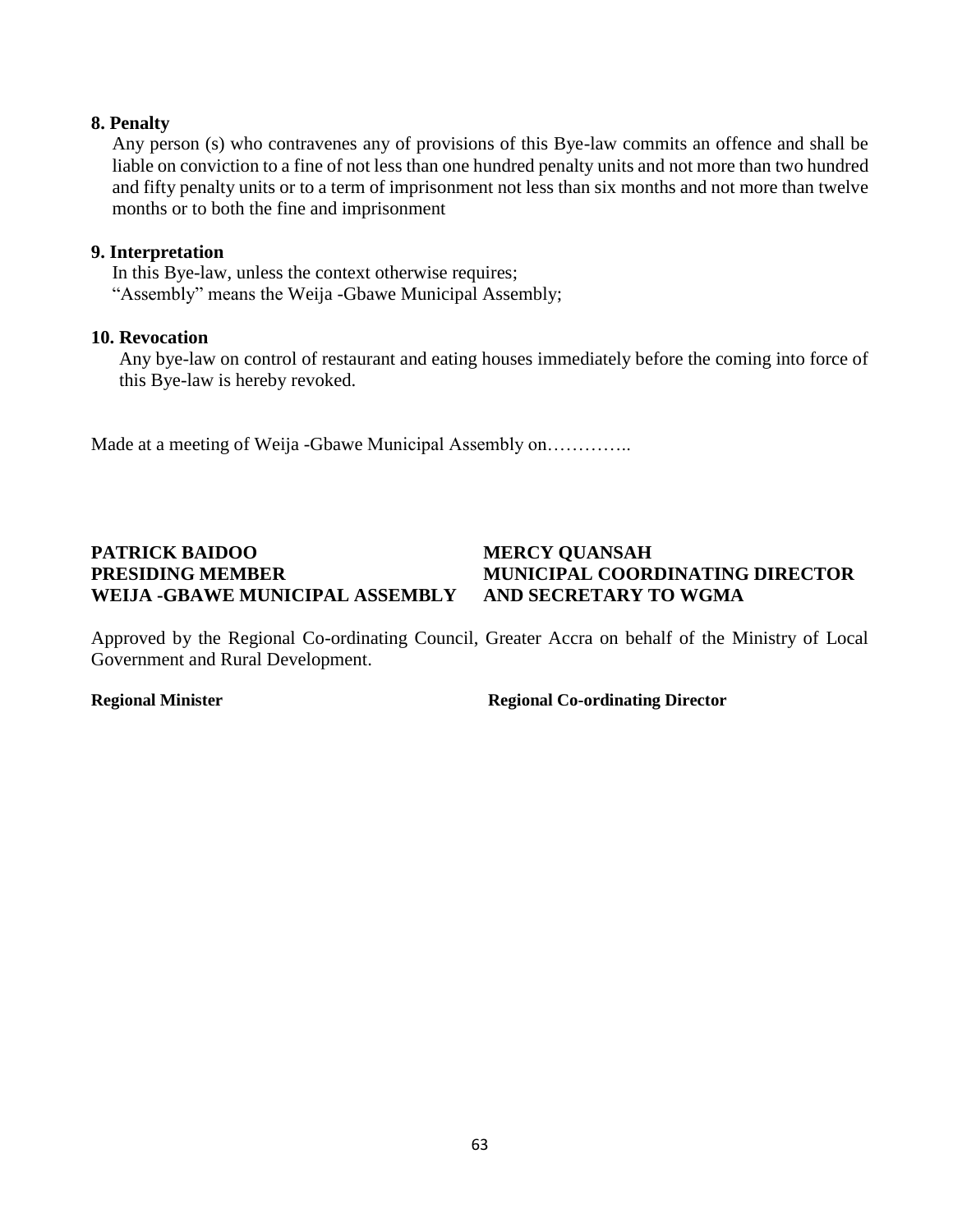### **WEIJA -GBAWE MUNICIPAL ASSEMBLY (CONTROL OF SAWMILL AND SALE OF LUMBER) BYE-LAW, 2017**

In exercise of the powers conferred on the Weija -Gbawe Municipal Assembly by section 181 of the Local Governance Act, 2016 (Act 936) this Bye-law is hereby made.

### **1. Permit to operate Sawmill/Lumber**

(1) Any person who intends to engage in sawmill operations shall apply to the WGMA for a permit. (2) Any person who intends to engage in the sale of lumber shall apply in writing to the WGMA for a permit.

### **2. Offence**

(1) It is an offence to site and operate a sawmill in a built up residential area.

(2) No person shall sell lumber at a place other than a site approved by WGMA.

### 3. **Penalty**

A person who contravenes any provision of this Bye-law commits an offence and is liable on summary conviction, to pay a fine not less than a fine of not less than one hundred penalty units and not more than two hundred and fifty penalty units. Forty per cent (40%) of the fine imposed shall, on payment, be ceded to the WGMA.

### **9. Interpretation**

In this Bye-law, unless the context otherwise requires;

"Assembly" means the Weija -Gbawe Municipal Assembly;

### **10. Revocation**

Any bye-law on control of sawmills and control of lumber immediately before the coming into force of this Bye-law is hereby revoked.

Made at a meeting of Weija -Gbawe Municipal Assembly on...............

### **PATRICK BAIDOO MERCY QUANSAH PRESIDING MEMBER MUNICIPAL COORDINATING DIRECTOR WEIJA -GBAWE MUNICIPAL ASSEMBLY AND SECRETARY TO WGMA**

Approved by the Regional Co-ordinating Council, Greater Accra on behalf of the Ministry of Local Government and Rural Development.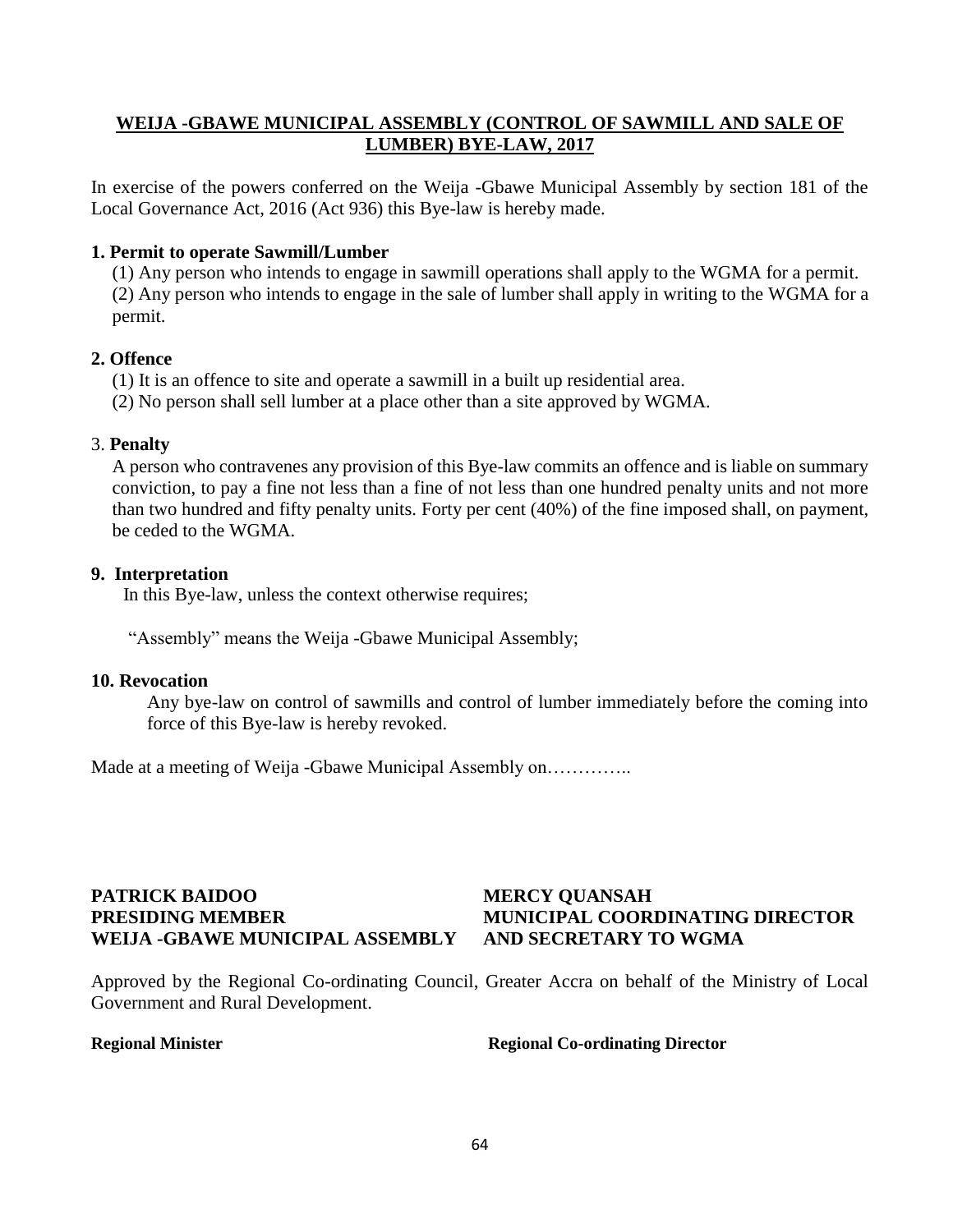### **WEIJA -GBAWE MUNICIPAL ASSEMBLY (ENCROACHMENT) BYE-LAW, 2017**

In exercise of the powers conferred on the Weija -Gbawe Municipal Assembly by section 181 of the Local Governance Act, 2016 (Act 936) this Bye-law is hereby made.

### **1. Encroachment on Public Places**

(1) No person shall place or course to be placed any structure, or construct any building, wooden kiosk, metal containers or any other object which impedes or is likely to impede the use of access road, lane, pavement, road reservation and medians.

(2) No person shall site or build or reclaim a portion of an officially designated Ramseyer sites, the Weija Lake buffer zones and caped dumped sites.

(3) No person shall place or cause to be placed any of the above items listed in paragraph (1) above at any site set aside by the WGMA for sanitary purposes.

(4) No person (s) shall rent or cause to rent any walkway, pavement, road reservation or any other plot of land earmarked by the WGMA for development.

### **2. Penalty**

A person who contravenes any of the provisions of this Bye-law commits an offence and shall be liable on summery conviction to a fine of not less than Fifty(50) penalty units and not more One hundred (100)penalty units. Forty per cent (40%) of the fine imposed shall, on payment, be ceded to the Assembly.

### **3. Interpretation**

In this Bye-law, unless the context otherwise requires; "Assembly" means the Weija -Gbawe Municipal Assembly;

### **4. Revocation**

Any bye-law on encroachment immediately before the coming into force of this Bye-law is hereby revoked.

Made at a meeting of Weija -Gbawe Municipal Assembly on…………..

### **PATRICK BAIDOO MERCY QUANSAH PRESIDING MEMBER MUNICIPAL COORDINATING DIRECTOR WEIJA -GBAWE MUNICIPAL ASSEMBLY AND SECRETARY TO WGMA**

Approved by the Regional Co-ordinating Council, Greater Accra on behalf of the Ministry of Local Government and Rural Development.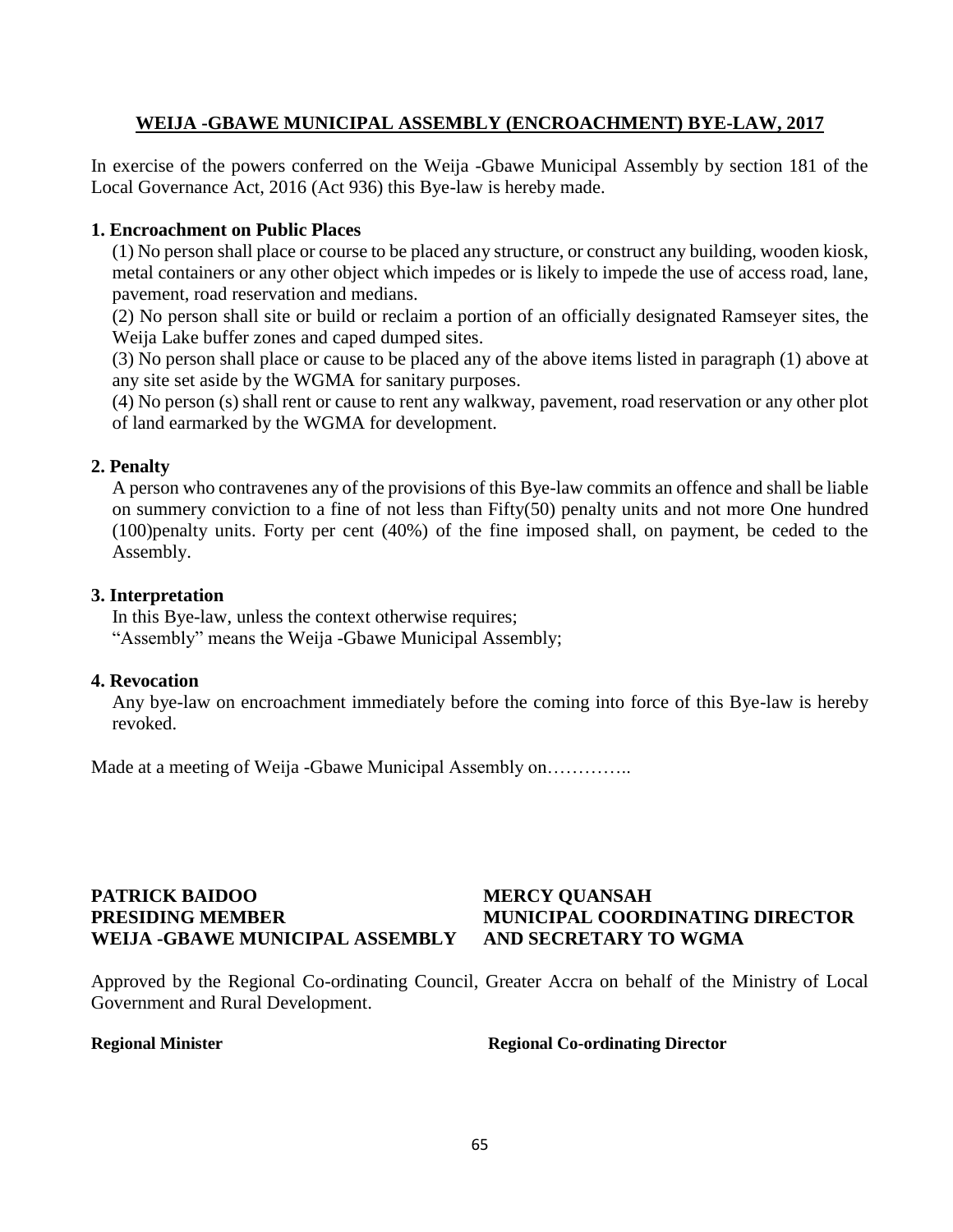### **WEIJA -GBAWE MUNICIPAL ASSEMBLY (COMPENSATION ON COURT FINES) BYE-LAW 2017**

In exercise of the powers conferred on the Weija -Gbawe Municipal Assembly by section 181 of the Local Governance Act, 2016 (Act 936), this Bye-law is hereby made.

### **1. Court fines**

Except where specifically stated in the Bye-laws of the WGMA, thirty (30%) percent of all court fines imposed on accused persons out of all prosecutions initiated and handled by personnel of WGMA shall be paid to the WGMA upon payment of such fines.

### **2. Interpretation**

In this Bye-law, unless the context otherwise requires; "WGMA" means the Weija -Gbawe Municipal Assembly;

### **3. Revocation**

Any bye-law on compensation on court fines immediately before the coming into force of this Byelaw is hereby revoked.

Made at a meeting of Weija - Gbawe Municipal Assembly on…………..

### **PATRICK BAIDOO MERCY QUANSAH PRESIDING MEMBER MUNICIPAL COORDINATING DIRECTOR WEIJA -GBAWE MUNICIPAL ASSEMBLY AND SECRETARY TO WGMA**

Approved by the Regional Co-ordinating Council, Greater Accra on behalf of the Ministry of Local Government and Rural Development.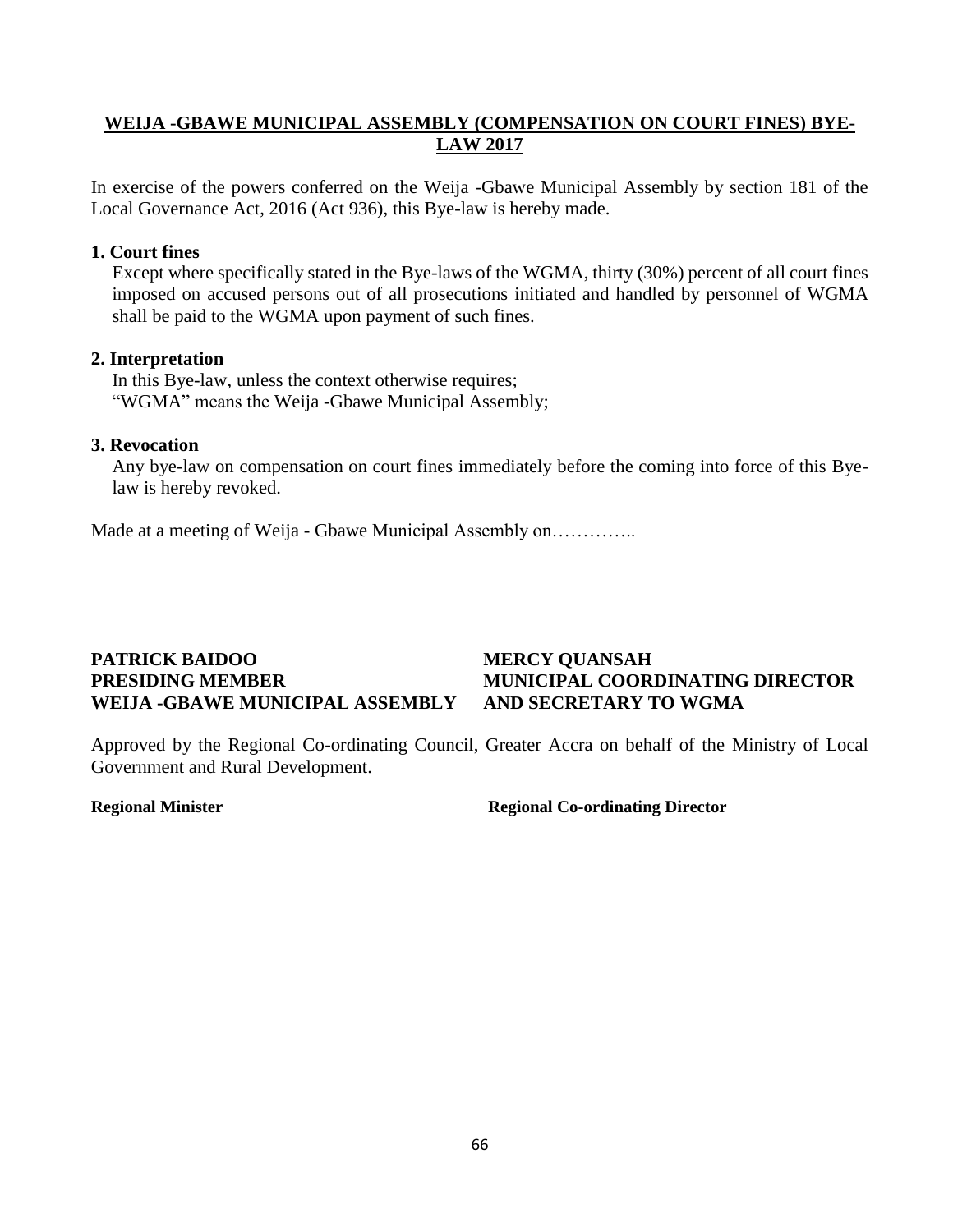### **WEIJA -GBAWE MUNICIPAL ASSEMBLY (BEACHES) BYE-LAW 2017**

In exercise of the powers conferred on the Weija -Gbawe Municipal Assembly by section 181 of the Local Governance Act, 2016 (Act 936), this Bye-law is hereby made.

### **1. Minimum distance to be observed**

i. A person shall not Construct a building or any structure or undertake any works within Sixteen (16) metres of the shore line.

ii. Where a person constructs a building or undertakes any works within Sixteen (16) metres of the shore line the WGMA shall demolish the building or order the person to stop undertaking the works. iii. The WGMA shall surcharge the developer or owner of a building/structure demolished by the WGMA with the cost of the demolition.

### **2. Vegetation at Beaches**

A person shall not uproot, cut, fell or remove trees or vegetation growing at the beaches without the consent of the WGMA.

### **3. Permit for construction**

A person cannot construct a building /structure or carry out any works without a permit from the Assembly.

### **4. Sand winning at Beaches**

No person shall win sand at the beach.

### **5. No open defecation at the beach**

No person shall openly defecate at the beach.

### **6. Penalty**

Any person who contravenes any or all of the above provisions of this Bye-law commits an offence and is liable on summery conviction to a fine of not less than a fine of not less than one hundred penalty units and not more than two hundred and fifty penalty units or to a term of three (3) months imprisonment or to both. Forty per cent (40%) of the fine imposed shall, on payment, be ceded to the Assembly.

### **7. Interpretation**

In this Bye-law, unless the context otherwise requires; "WGMA" means the Weija -Gbawe Municipal Assembly;

### **8. Revocation**

Any bye-law on beaches immediately before the coming into force of this Bye-law is hereby revoked.

Made at a meeting of Weija -Gbawe Municipal Assembly on…………..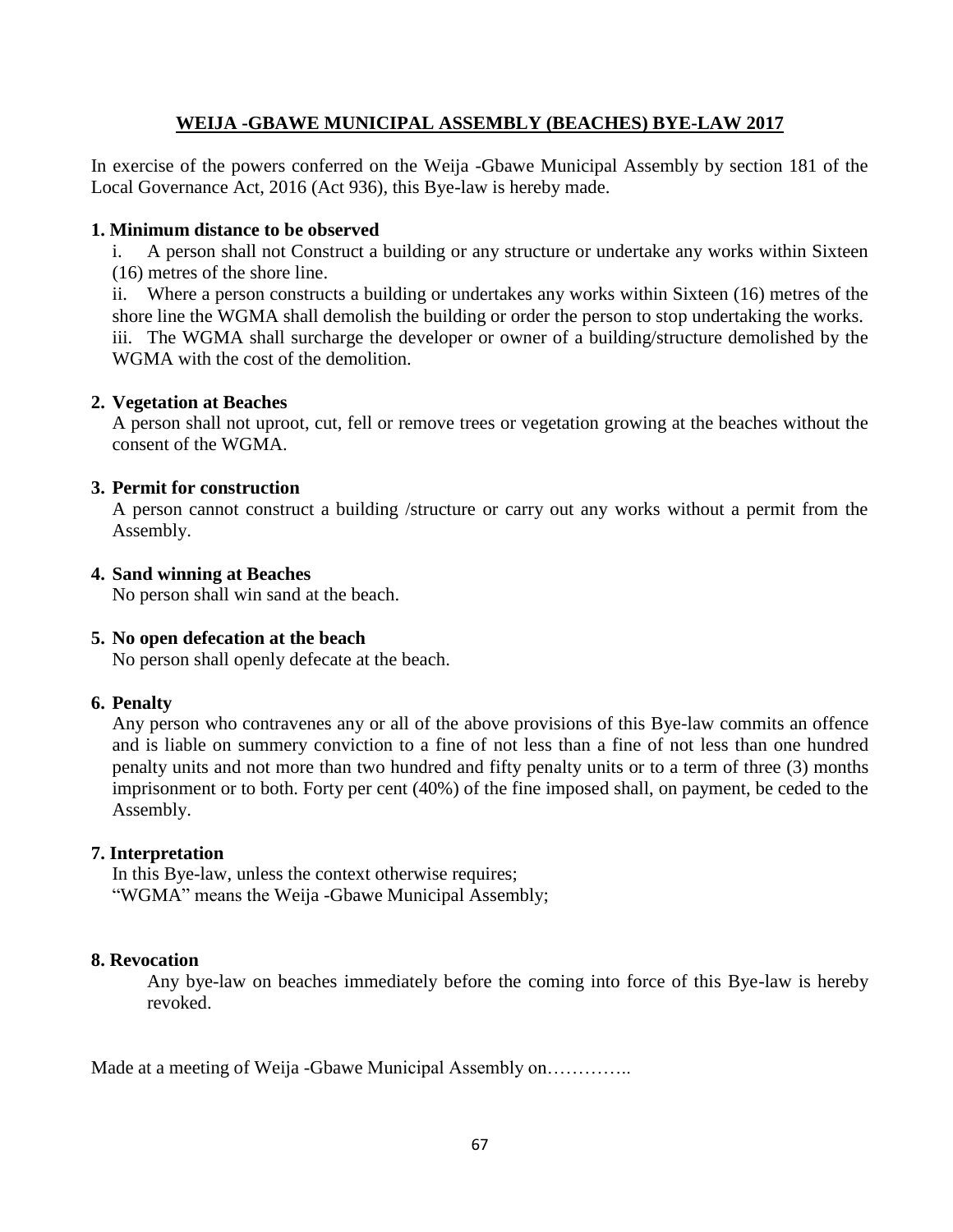## **PATRICK BAIDOO MERCY QUANSAH WEIJA -GBAWE MUNICIPAL ASSEMBLY AND SECRETARY TO WGMA**

# **PRESIDING MEMBER MUNICIPAL COORDINATING DIRECTOR**

Approved by the Regional Co-ordinating Council, Greater Accra on behalf of the Ministry of Local Government and Rural Development.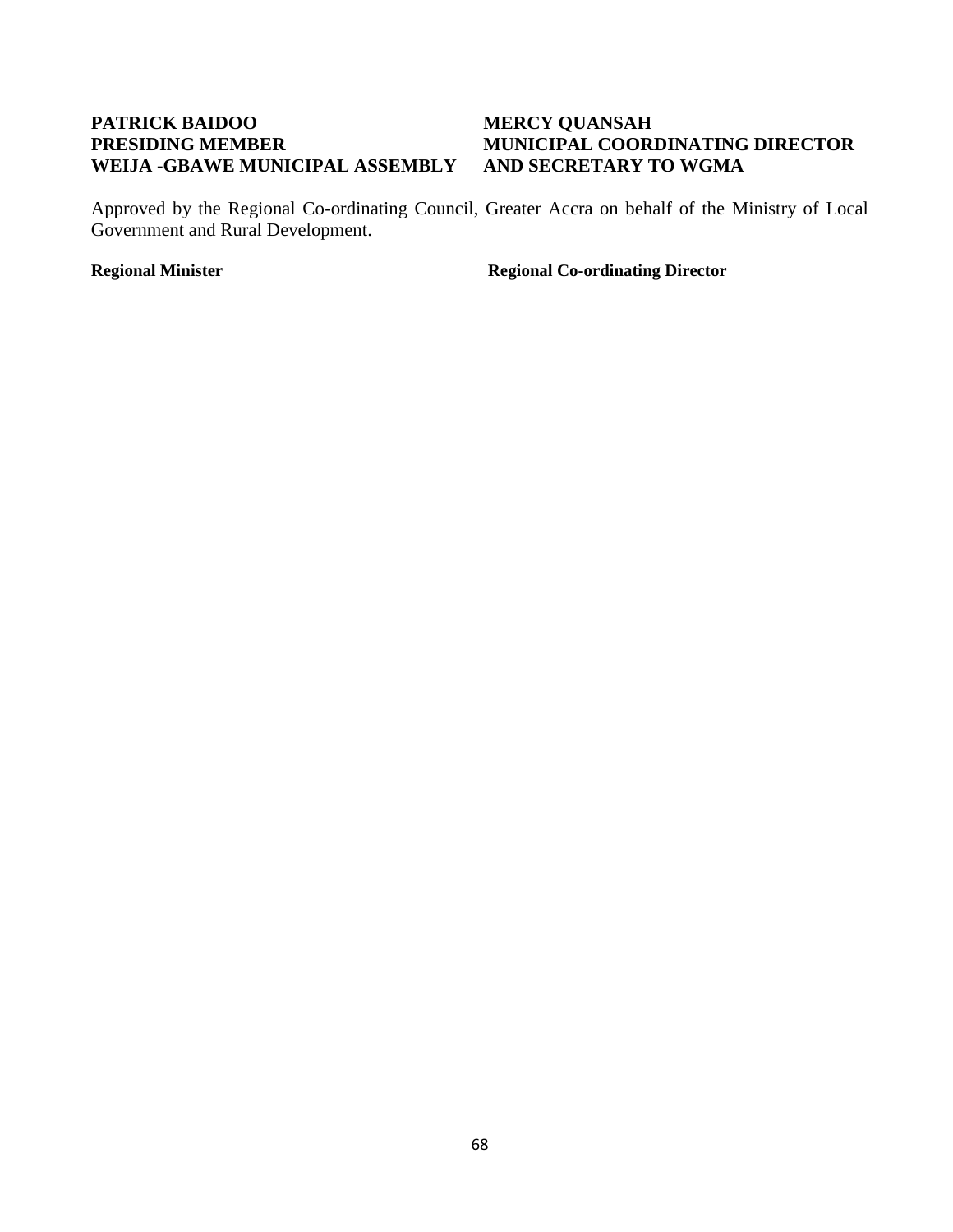### **WEIJA -GBAWE MUNICIPAL ASSEMBLY (NON-COMPLIANCE TO STATUTORY NOTICE) BYE-LAW, 2017**

In exercise of the powers conferred on the Weija -Gbawe Municipal Assembly by section 181 of the Local Governance Act, 2016 (Act 936), this Bye-law is hereby made.

### **1. Written instructions**

Any person who fails to adhere to written instructions given within a specified period by an Environmental Health Officer or any officer assigned by the WGMA to carry out a specific task commits an offence.

### **2. Penalty**

A person who contravenes any of this bye-law commits an offence and shall be liable on summery conviction to a fine of not less than one hundred penalty units and not more than two hundred and fifty penalty units.

### **3. Interpretation**

In this Bye-law, unless the context otherwise requires; "WGMA" means the Weija -Gbawe Municipal Assembly;

### **4. Revocation**

Any bye-law on non-compliance to statutory notice immediately before the coming into force of this Bye-law is hereby revoked.

Made at a meeting of Weija -Gbawe Municipal Assembly on…………..

## **PATRICK BAIDOO MERCY QUANSAH PRESIDING MEMBER MUNICIPAL COORDINATING DIRECTOR WEIJA -GBAWE MUNICIPAL ASSEMBLY AND SECRETARY TO WGMA**

Approved by the Regional Co-ordinating Council, Greater Accra on behalf of the Ministry of Local Government and Rural Development.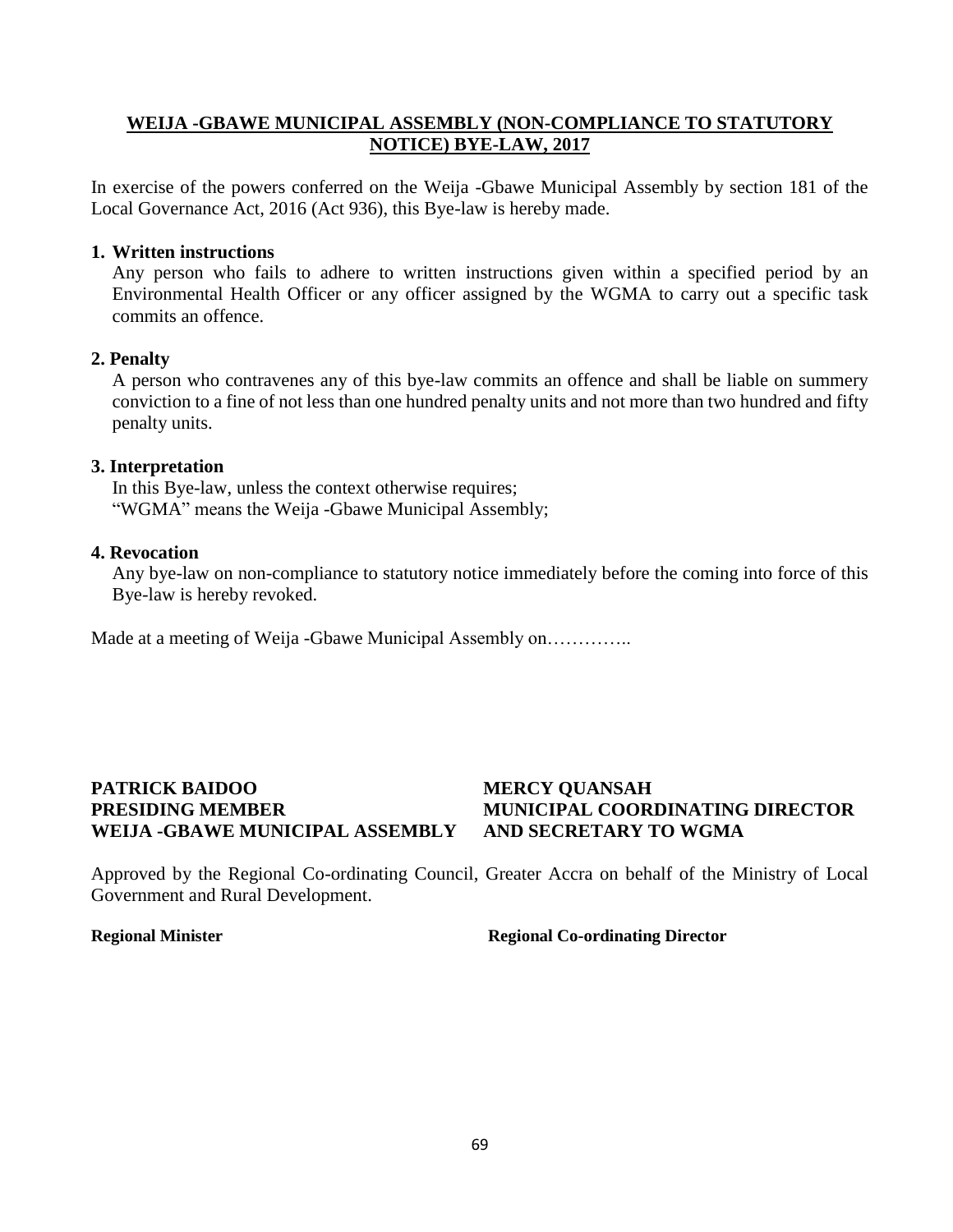#### **WEIJA -GBAWE MUNICIPAL ASSEMBLY (OBSTRUCTION) BYE-LAWS, 2017**

In exercise of the powers conferred on the Weija -Gbawe Municipal Assembly by section 181 of the Local Governance Act, 2016 (Act 936), this Bye-law is hereby made.

#### **1. Obstruction**

Any person who shall engage in hooting, insulting, assaulting, embarrassing or preventing, or cause the insulting, assaulting, embarrassment or prevention of any Environmental Health Officer or any other Officer appointed by the WGMA in the course of carrying out his/her lawful duties commits an offence.

#### **2. Penalty**

Any person who contravenes the provision of this Bye-Law commits an offence and shall be liable on summery conviction to a fine of not less than one hundred penalty units and not more than two hundred and fifty penalty units or in default to a term of imprisonment not exceeding six month or to both

#### **3. Interpretation**

In this Bye-law, unless the context otherwise requires; "WGMA" means the Weija -Gbawe Municipal Assembly;

#### **4. Revocation**

Any bye-law on obstruction immediately before the coming into force of this Bye-law is hereby revoked.

Made at a meeting of Weija -Gbawe Municipal Assembly on…………..

## **PATRICK BAIDOO MERCY QUANSAH PRESIDING MEMBER MUNICIPAL COORDINATING DIRECTOR WEIJA -GBAWE MUNICIPAL ASSEMBLY AND SECRETARY TO WGMA**

Approved by the Regional Co-ordinating Council, Greater Accra on behalf of the Ministry of Local Government and Rural Development.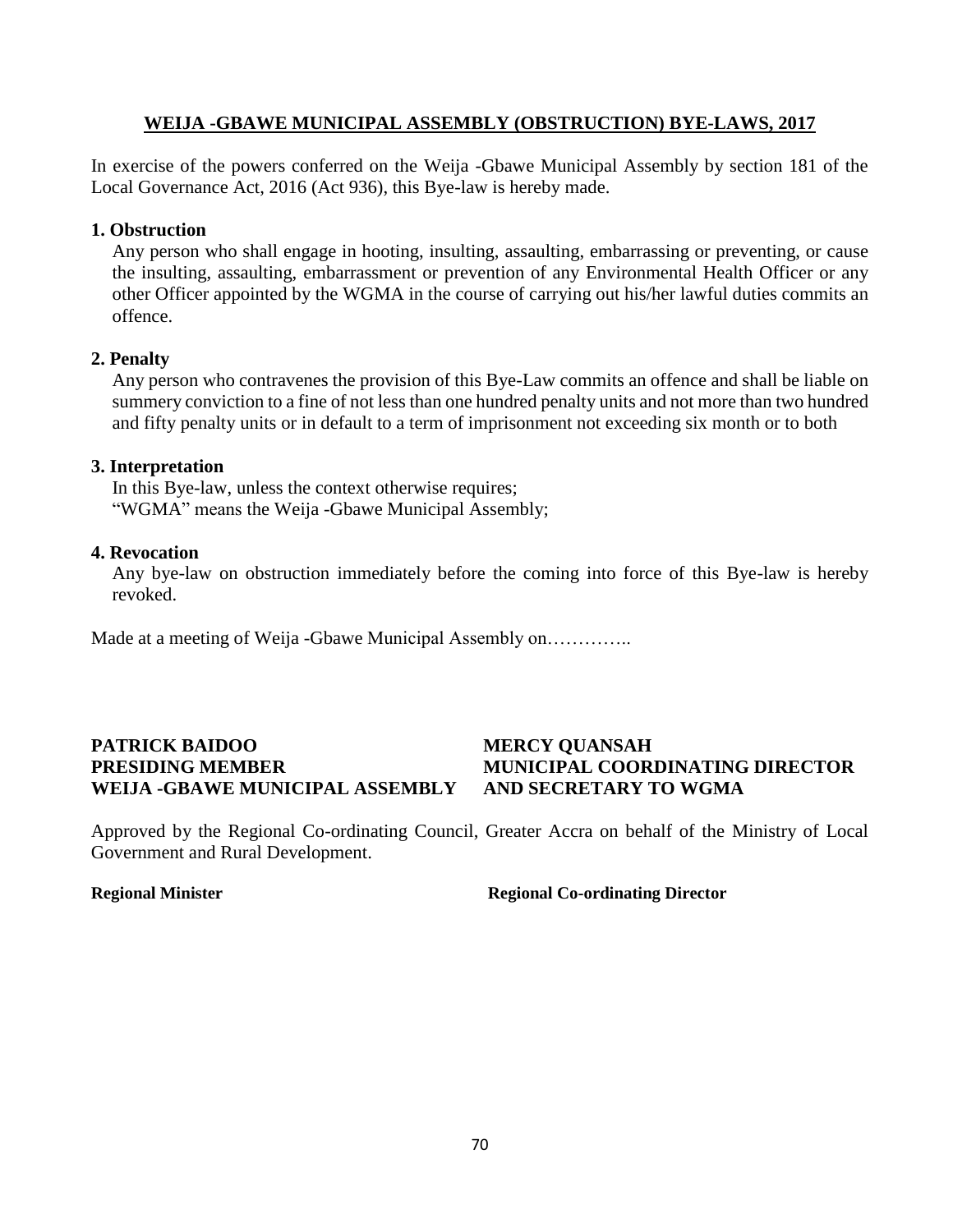#### **WEIJA -GBAWE MUNICIPAL ASSEMBLY (ROAD BARRIER) BYE-LAW, 2017**

In exercise of the powers conferred on the Weija -Gbawe Municipal Assembly by section 181 of the Local Governance Act, 2016 (Act 936), this Bye-law is hereby made.

#### **1. Barriers**

The Assembly may mount barriers in roads within its jurisdiction to check and monitor the activities of vehicles in its jurisdiction as and when appropriate.

#### **2. Tolls**

(a) A person shall not be permitted to convey goods on his vehicle to cross any barrier unless that person paid to an authorized officer of the WGMA in-charge of the barrier the appropriate toll and obtained a receipt.

(b) No person shall mount a road barrier or block any road within the Jurisdiction of the WGMA for the purposes of ceremonies or any other form of activity without taking a permit from the WGMA.

#### **3. Duration of permit**

A permit so granted in respect of item  $2(2)$  above shall last for the period indicated in the permit.

#### **4. Prohibitions**

(a) A person shall not burn or cause to be burnt tyres or any form of material on the road within the jurisdiction of the Assembly.

(b) A person shall not destroy or do any damage to a duly authorised barrier.

#### **5. Damage to authorised barrier**

A person in-charge of a vehicle which destroys or causes damage to a barrier shall be responsible for the repairs of the damage caused.

#### **6. Penalty**

(a) Any person who contravenes any of the provisions of this Bye-law commits an offence and shall on conviction, be liable to a fine of not less than one hundred penalty units and not more than two hundred and fifty penalty units, forty per cent (40%) of which fine shall, on payment, be ceded to the WGMA.

(b) The offender is further liable to the payment of the cost of any damage caused.

#### **7. Interpretation**

In these bye-laws unless the context otherwise requires "WGMA" means the Weija -Gbawe Municipal Assembly;

#### **8. Revocation**

Any bye-law on road barrier immediately before the coming into force of this Bye-law is hereby revoked.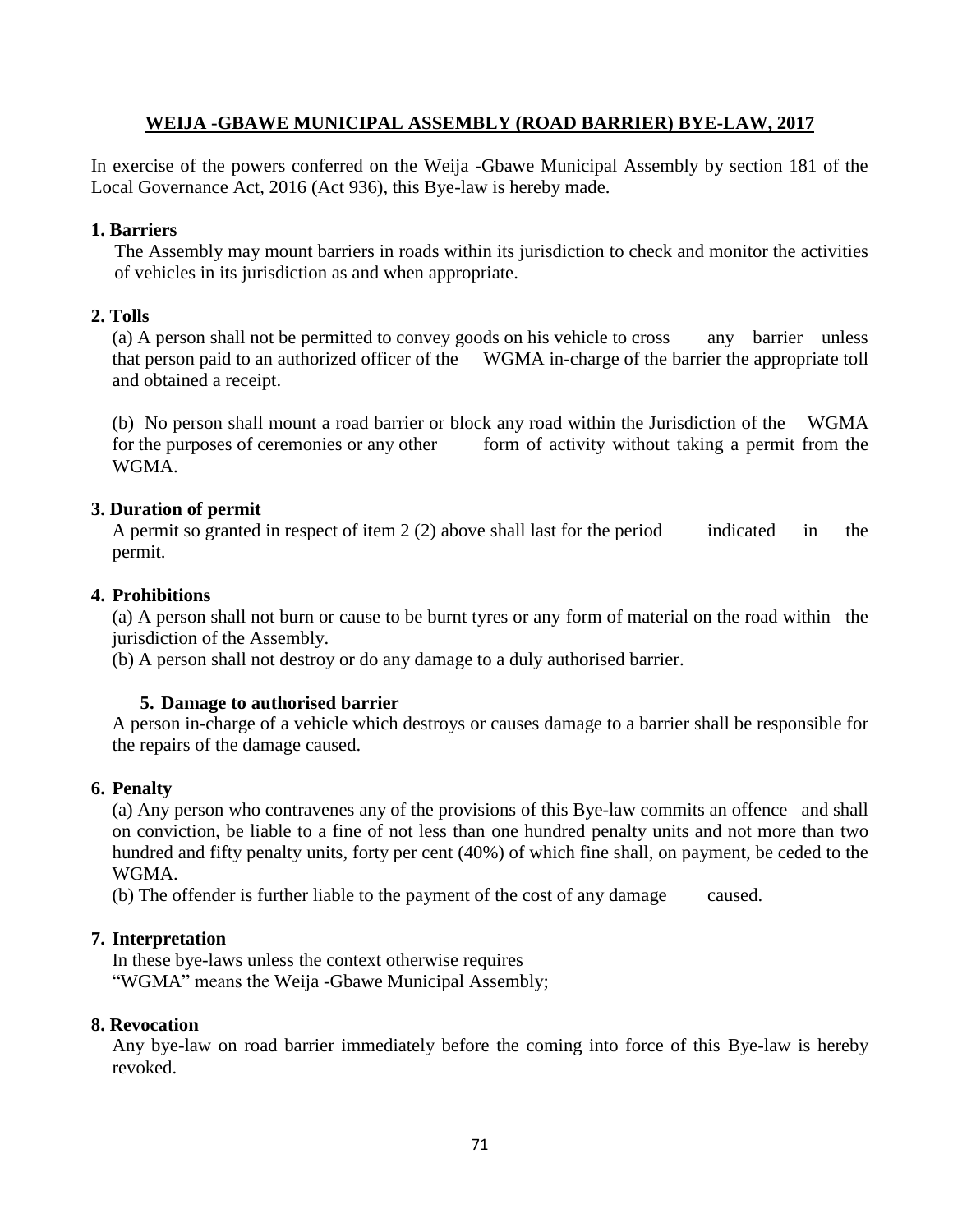Made at a meeting of Weija -Gbawe Municipal Assembly on…………..

#### **PATRICK BAIDOO MERCY QUANSAH PRESIDING MEMBER MUNICIPAL COORDINATING DIRECTOR WEIJA -GBAWE MUNICIPAL ASSEMBLY AND SECRETARY TO WGMA**

Approved by the Regional Co-ordinating Council, Greater Accra on behalf of the Ministry of Local Government and Rural Development.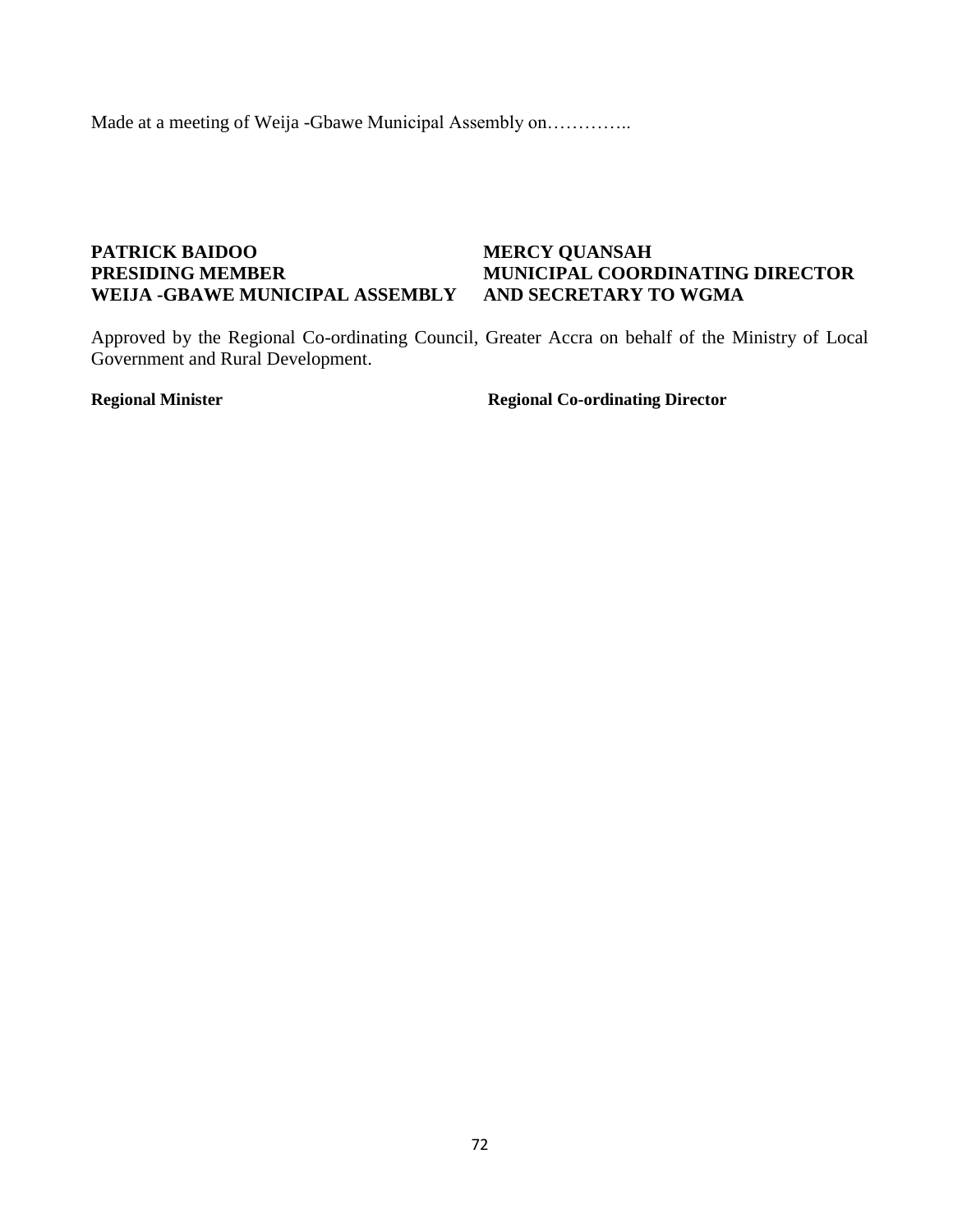#### **WEIJA -GBAWE MUNICIPAL ASSEMBLY (WETLANDS PROTECTION) BYE-LAW, 2017**

In exercise of the powers conferred on the Weija -Gbawe Municipal Assembly by section 181 of the Local Governance Act, 2016 (Act 936), this Bye-law is hereby made.

#### **1. Establishment of Wetlands**

(1) This Wetlands Protection Bye-law shall protect the wetlands, water resources, and adjoining land areas under the jurisdiction of the WGMA.

(2) For purposes of this Bye-law, the WGMA shall collaborate with the Town and Country Planning, the Lands Commission, Environmental Protection Agency and Water Resources Commission in the Greater Accra Region to collect the data on wetlands, water resources and its adjoining lands.

(3) Upon ascertaining the areas the WGMA shall proceed to publish in a paper that circulates in the municipality, the electronic and print media all the areas concerned and inform the general public that no development shall take place in the designated area.

(4) The WGMA shall also erect a sign post at the site showing the demarcation of the area on the sign post.

(5) The WGMA shall indicate on this sign post that under no circumstances shall any person or company undertake any exercise to change the condition of the resource area subject to protection under this Bye-law.

(6) Examples of alteration or change include, but are not limited to,

i) The changing of pre-existing drainage characteristics, flushing characteristics, sedimentation patterns, flow patterns and flood retention areas;

ii) Undertaking an activity that raises or lowers the water level or water table;

iii) The destruction of vegetation;

iv) Reclaiming a wetland for purposes of putting up a structure or undertaking any development in the designated area.

### **2. Discussions with traditional authority**

The WGMA shall after ascertaining the various wetlands and displaying the areas, discuss this Byelaw with the traditional council in whose jurisdiction these wetlands occur and inform the traditional authorities that such areas shall not be granted for development.

#### **3. Prohibition**

The WGMA shall in conjunction with the Lands Commission refuse to grant permit for development or prepare a lease in respect of such area being demarcated to a prospective developer

#### **4**. **Exception**

(1) The WGMA shall however for emergency projects necessary for the protection of the health and safety of the public allow such work to be undertaken provided that the work is to be performed by or has been ordered to be performed by an agency of the Ministry of Health has notified the WGMA at least 72 hours prior to the work being undertaken.

(2) The WGMA during the period of undertaking this work shall supervise the work through its Environmental Protection Agency to ensure that nothing is done to harm the ecology of the area.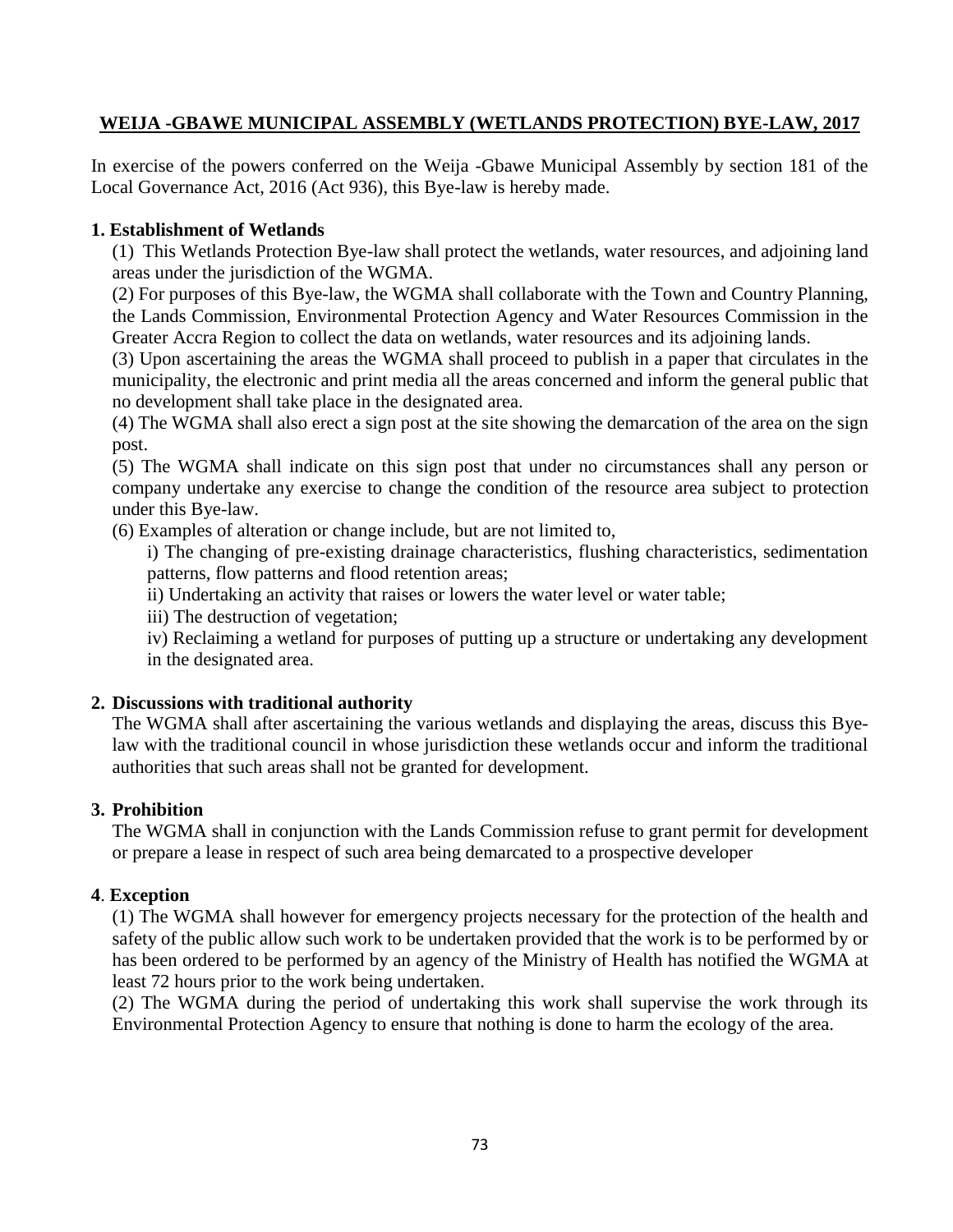#### **5. Monitoring and enforcement**

(1) The WGMA shall form a standing committee consisting of the five persons namely the Coordinating Director or his deputy, the Solicitor, the Head of Physical Planning, the head of Disaster Prevention and Management Department and one person each from the Environmental Protection Agency and Water Resources Commission to ensure the compliance of this Bye-law by the traditional authorities and the prospective developers.

(2) The WGMA shall pay periodic visits to the sites designated as wetlands and natural resources areas to ensure that the areas are not being degraded.

(3)Where a visit reveals any degradation, the standing committee shall inform the Legal Department in writing with evidence of the activities which seeks to destroy the environment.

(4)The WGMA on receipt of the evidence shall have authority to enforce this Bye-law by issuing a violation notice(s) or administrative orders to restore the area to its original position.

(5)Where the violation continues, the WGMA shall institute both civil and criminal action to restrain the continuous degradation of the wetlands or the natural resource.

(6) The Environmental Health Officer of the WGMA, and a police officer shall have authority to assist the committee in terms of enforcement bye-law 5(4) and (5).

### **7. Offence and penalty**

Any person who violates any provision of this bye-law or administrative orders issued thereunder, shall be punished a fine of not less than one hundred penalty units and not more than two hundred and fifty penalty units. Where violation of the said portion continues, the offence, shall attract a fine of one penalty unit per day.

#### **8. Title**

This Bye-law shall be cited as the Weija -Gbawe Municipal Assembly (Wetlands Protection) Byelaws, 2016.

#### **9. Application**

These Bye-laws shall apply within the area of authority of the WGMA.

#### **10. Interpretation**

In this bye-law, unless the context otherwise requires:

"WGMA" means Weija -Gbawe Municipal Assembly.

"Wetlands" means areas where water covers the soil, or is present either at or near the surface of the soil all year or for varying periods of time during the year, including during the growing season.

#### **11. Revocation**

Any bye-law on wetlands immediately before the coming into force of this Bye-law is hereby revoked

Made at a meeting of the Weija -Gbawe Municipal Assembly held on the ................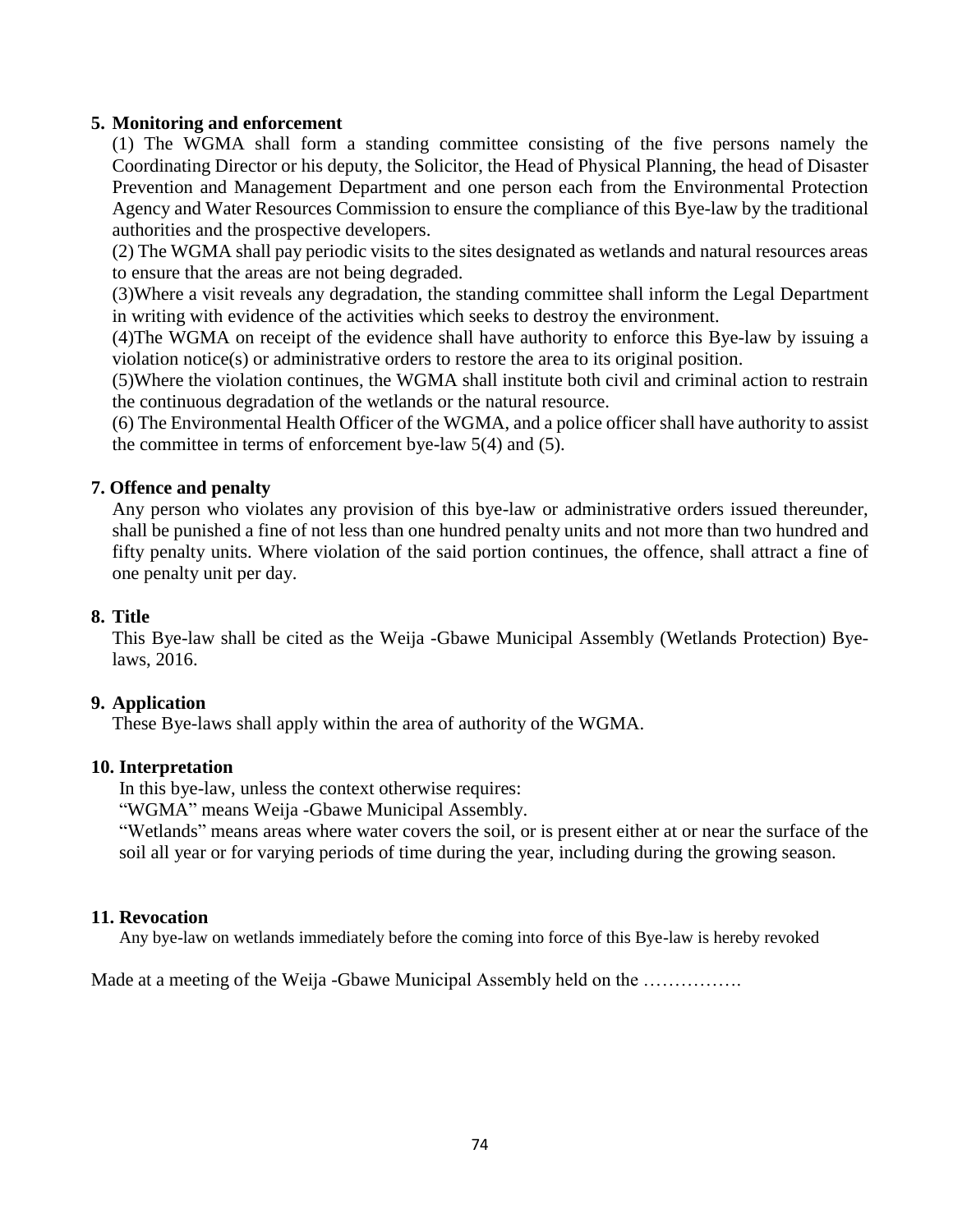#### **PATRICK BAIDOO MERCY QUANSAH PRESIDING MEMBER MUNICIPAL COORDINATING DIRECTOR WEIJA - GBAWE MUNICIPAL ASSEMBLY AND SECRETARY TO WGMA**

Approved by the Regional Co-ordinating Council, Greater Accra on behalf of the Ministry of Local Government and Rural Development.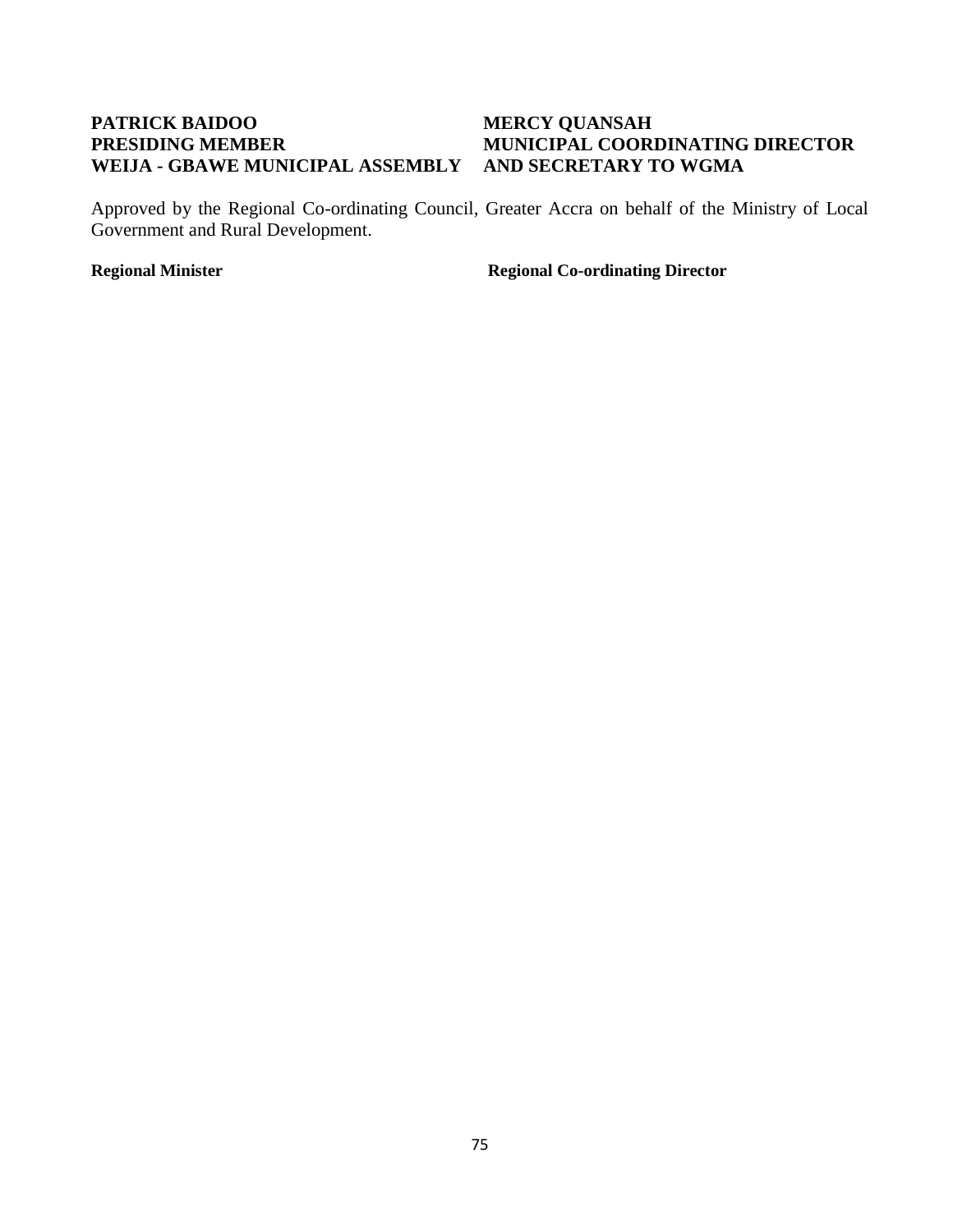#### **WEIJA -GBAWE MUNICIPAL ASSEMBLY (URBAN PASSENGER TRANSPORT SERVICES) BYE-LAW, 2017**

In exercise of the powers conferred on the Weija -Gbawe Municipal Assembly by section 181 of the Local Governance Act, 2016 (Act 936), this Bye-law is hereby made.

#### **1. Permit to operate**

(a) An entity operating an urban passenger transport services within the Municipality shall require a permit to operate any such system.

(b) An existing group of operators legally associated as a Union, Cooperative, Association, Limited Liability Company, Partnership or any new association formed and, currently providing transport services in the Municipality shall be eligible to apply and register with the WGMA after satisfying the requisite conditions.

#### **2. Application forms**

(a) A prospective applicant shall purchase the requisite application forms from the WGMA and complete same in triplicate and submit it to the Transport Department of the WGMA for processing.

(b) The applicant shall attach to the application the body's certificate of registration, tax clearance certificate, a detailed description of all routes to be plied, services to be provided, place of operation describing all facilities available and any other requirements as the WGMA shall from time to time require.

(c) The WGMA shall on receipt of the application with all its attachments issue a receipt to the applicant after the payment of the requisite fees approved by a resolution of the WGMA.

### **3. Processing of application forms**

(a) The completed application forms shall be processed by the WGMA within one month from the date of receipt of the application.

(b) The processing of the application shall be done by a five member panel comprising a member each of the Social and Development Planning Committees of the WGMA, the head of Transport Department at WGMA, the Solicitor of WGMA and a representative from the Motor Traffic and Transport Unit of the Ghana Police Service;

(c) The panel shall in processing the application among other things visit the place of operation of the applicant to verify the contents and other statements made in the application;

(d) The WGMA will assess the application based on the adequacy or otherwise of existing services and whether the proposed service is required in the public interest;

(e)The assessment will be done on the basis of the best evidence available to it, including evidence submitted by the Applicant in support of the application and information made available by local, regional and national transport union representatives where necessary or other relevant interest groups; (f)The WGMA may, if necessary, seek information from any public or private body, but without disclosing details of the application that has been made.

(g)The criteria for deciding whether a route is adequately served will comprise a review of existing service frequency, number of services provided per day/week and duration of daily service provided; (h) Evidence of unsatisfied demand, would include transport studies, representations, complaints and any case made by an application.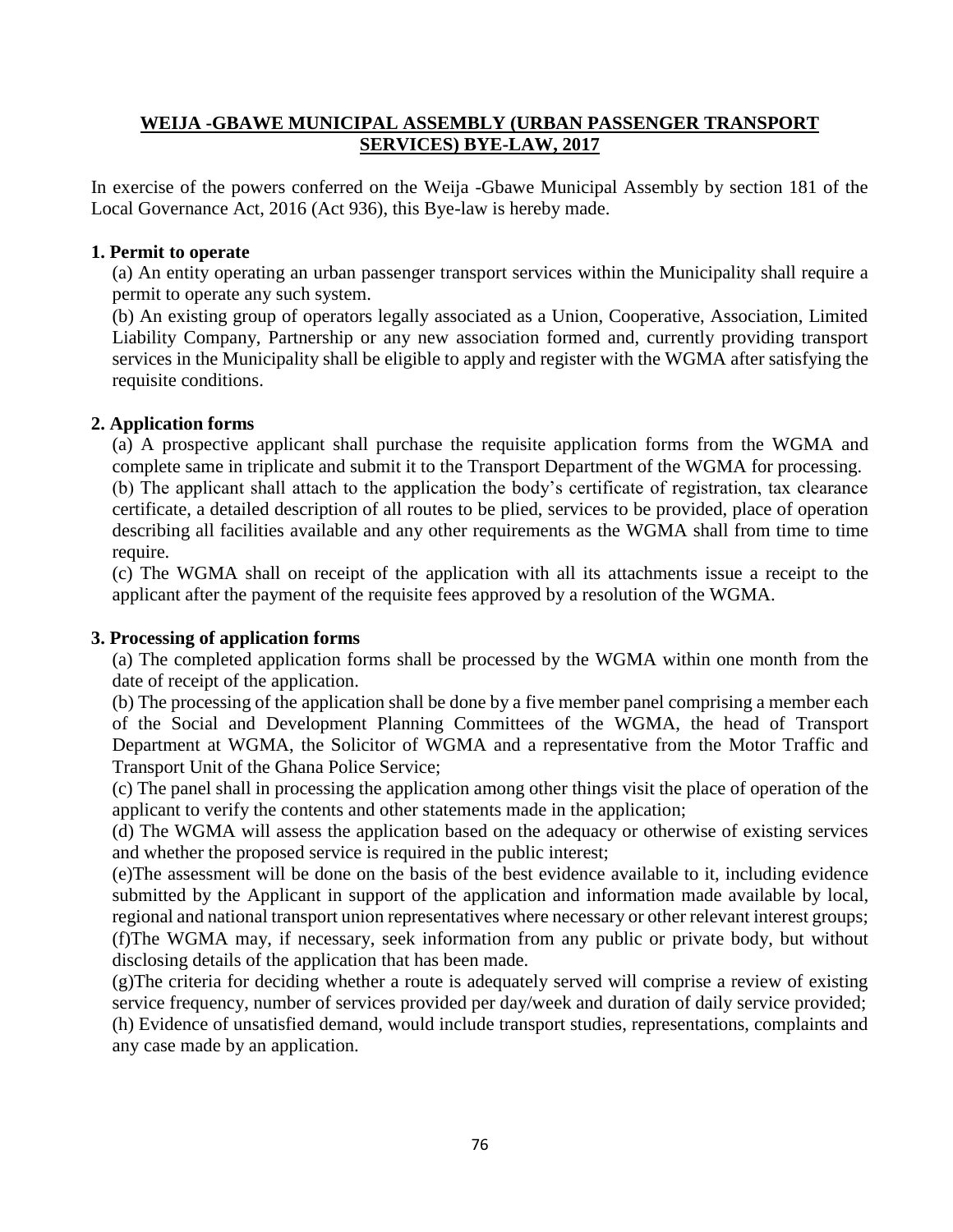### **4. Operational permit**

(a) The panel after processing the application shall issue an operational permit to the applicant for the operation of the urban transport services under Type 'A' permit for areas within the WGMA and type 'B' permit for areas outside the WGMA's jurisdiction;

(b) Any such permit granted is valid till 31st December of the year, in which it was issued.

(c) A successful applicant shall pay a fee fixed by the resolution of the WGMA.

(d) The panel in refusing an application shall state the grounds upon which the application has been refused and notify the applicant accordingly.

(e) An applicant whose application is refused shall in the case of failing to fulfil a condition complete a fresh application and resubmit the application for consideration.

(f) In any other case, the applicant shall appeal to the Municipal Chief Executive (MCE) within 21 days after the panel's decision.

(g) The Municipal Chief Executive shall constitute a three member appeals panel which shall vet the application and give its written recommendation to the MCE within fourteen days from constituting the panel.

(h) The Appeals panel shall comprise, a High Court judge who shall act as the chairman, a senior lawyer of fifteen years and above standing at the bar, and a senior police officer.

(i) The Municipal Chief Executive on receipt of the appeal decision shall notify the appellants of the Assembly's decision.

(j) Where the appeals panel refuses the grant of the permit, the applicant shall within 21 days of the decision appeal to the Regional Minister for a review of the decision.

(k) Where the Regional Minister also refuses to grant the permit, the applicant shall proceed to a court of law for redress.

(l) The panel in processing the application shall among others consider a detailed description of the route and time table in respect of the proposed service including pick up and set down points, inspect vehicles to be used, including road worthy and insurance certificates among others.

### **5**. **Duration of permit**

(a) A permit granted under this Bye-law shall be valid for one year after which it shall be renewed upon the fulfilment of the terms and conditions stated by the WGMA.

(b) The Transport Department of the WGMA shall set a task force which shall visit the various routes granted to the transport operator to assess the organization's compliance with the conditions of grant of the operational permit.

(c) An applicant whose renewal is refused by the WGMA shall go through the appeal process existing under this Bye-law.

- (d) The WGMA in rejecting the renewal of the operational permit shall be guided by the following;
	- (i) whether the service to which the permit relates has been carried out efficiently, or
	- (ii) whether there have been frequent breaches or not, and
	- (iii) whether the applicant has complied with the conditions attached to the permit and this Byelaws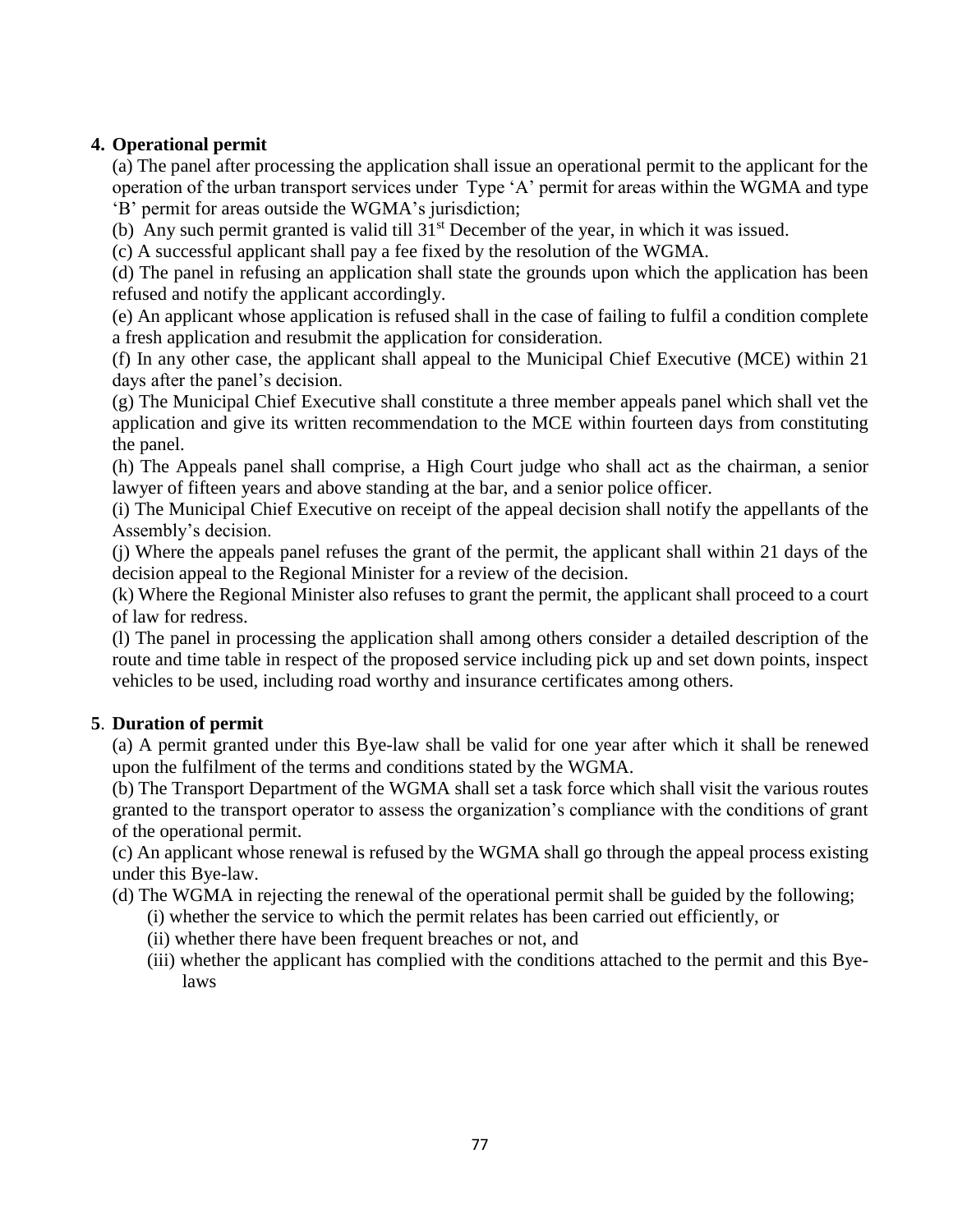#### **6. Complaint Unit**

(a) The WGMA shall set a compliant unit at the Transport Department to receive complaints from the general public concerning the operation of a permit holder at a bus terminal and on the routes provided to a permit holder.

(b) Any complaints received relating to operational permits for passenger services, or other matters arising in the context of the urban passenger transport services will be investigated by the WGMA with assistance where necessary from other relevant bodies**.**

(c) All complaints should be forwarded in writing to the WGMA, through Chairman of the WGMA Transport Commission or the Head of Unit of the WGMA Urban Passenger Transport Unit.

(d) Any compliant received shall be investigated by the WGMA to ascertain any factual breach or breaches after which a formal letter containing the complaint shall be forwarded to the permit holder for a response.

(e) Upon receipt of the response, the complaint unit shall give opportunity to the parties to state their case and parties questioned from their evidence. A final decision will only be made after consideration of the relevant factual matters and any submissions of the relevant parties.

(f) The complaint unit shall give its decision, fourteen days after hearing the parties and their decision must be written and read to the parties after duly inviting the parties to appear before them.

(g) Where the breach or offence is established against the permit holder, the permit holder shall be given a written warning by the compliant unit and where the breach continues, it shall be a ground for revoking or refusing to renew a permit.

#### **7. Regulation**

(1) The WGMA shall regulate the urban passenger transport services within its area of jurisdiction.

(2) Regulation of Urban Passenger Transport Services shall consist of the power to:

a. require that Urban Passenger Transport Services for any designated area within their area of authority is operated under a permit,

b. define routes, stopping places and terminals within part or the area of jurisdiction,

c. invite and evaluate applications for route operating permits and select from among the applicants,

d. award route service contracts,

e. award exclusive operating rights for a route, corridor or area to operators,

f. restrict or exclude other operators from routes or corridors where route service contracts have been awarded,

g. attach conditions to an urban passenger transport services permit in accordance with the procedures,

h. define and enforce services and vehicle quality standards in accordance with existing national regulations,

i. establish mechanisms for the operations and management of passenger transport services,

j. collaborate with any District Assembly for the performance of their respective functions relating to urban passenger transport services, and

k. generally promote integration of urban passenger transport services.

#### **8. Offences**

(1) A person commits an offence, if

a) he provides or operates an urban passenger transport service without a permit.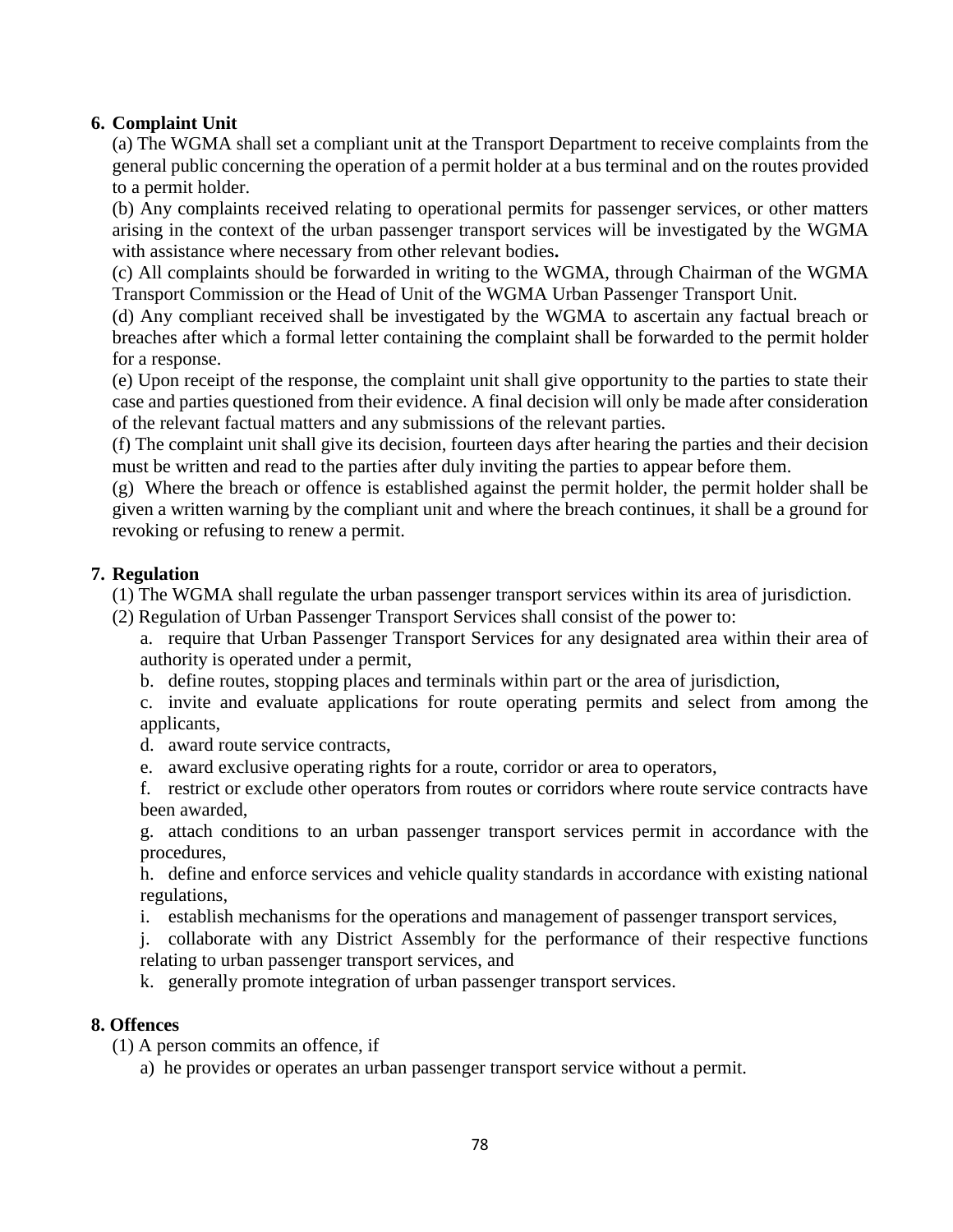b) he provides or attempts to provide an urban passenger transport service which is not in consonance with the terms and conditions of the permit. These offences shall include but not limited to:

- (i) operating on a route different from that specified by the permit, except at the time where there is clear evidence that the route was temporarily inaccessible,
- (ii) operating beyond the permitted limits of the route,
- (iii) operating at terminals not authorized under the permit,
- (iv) stopping to allow passengers to board or alight at places which are not authorized by the permit, and
- (v) carrying passengers in excess of the permitted capacity of the vehicle,

c) he provides false information for the purpose of obtaining an urban passenger transport service permit,

d) operates or attempts to operate or ply for trade at a terminal without authorization from the WGMA in accordance with the approved procedures,

e) he obstructs the effective functioning of any urban passenger transport facility or infrastructure, including terminals, access to terminals, designated parking places, designated stopping places, priority lanes or dedicated running ways for passenger transport vehicles, or

f) he intimidates or unlawfully attempts to persuade any person employed by the WGMA to carry out its functions.

(2) The provisions in this By-Law shall not inhibit the WGMA in applying penalties under any existing enactment.

#### **10. Penalties**

(1) where a person contravenes paragraph 9(1) (a) of this Bye-law, the Task Force established under this Bye-law shall impound the vehicle, and if found guilty by a court, pay a fine a fine of not less than one hundred penalty units and not more than two hundred and fifty penalty units and shall be made to sign a bond before or in addition imprisonment of two months.

(2) Where a person contravenes paragraph 9(1) (b) of this Bye-law, his vehicle shall be impounded subject to the payment of a fine of 70 penalty units and revocation of the permit for a period of 14 days or both.

(3) Where a person contravenes paragraph  $9(1)(c)$  of this Bye-Law, he shall be liable to the payment of a fine of 50 penalty units or a revocation of his permit and debarment from applying for or being granted new permit for a period of up to two (2) years.

(4) Where a person contravenes bye-law 9 (1) (e) and 9 (1) (f), the offender shall be liable on conviction to the payment of a fine 50 penalty units or to a term of imprisonment not exceeding two months or to both.

(5) A person who contravenes any other provision apart from the offences specified in paragraph 9 of this By-Law commits an offence and shall be liable on summary conviction to a fine of 40 penalty units or to a term of imprisonment of three months.

#### **11. Interpretation**

In this bye-law, unless the context otherwise requires: "WGMA" means Weija -Gbawe Municipal Assembly.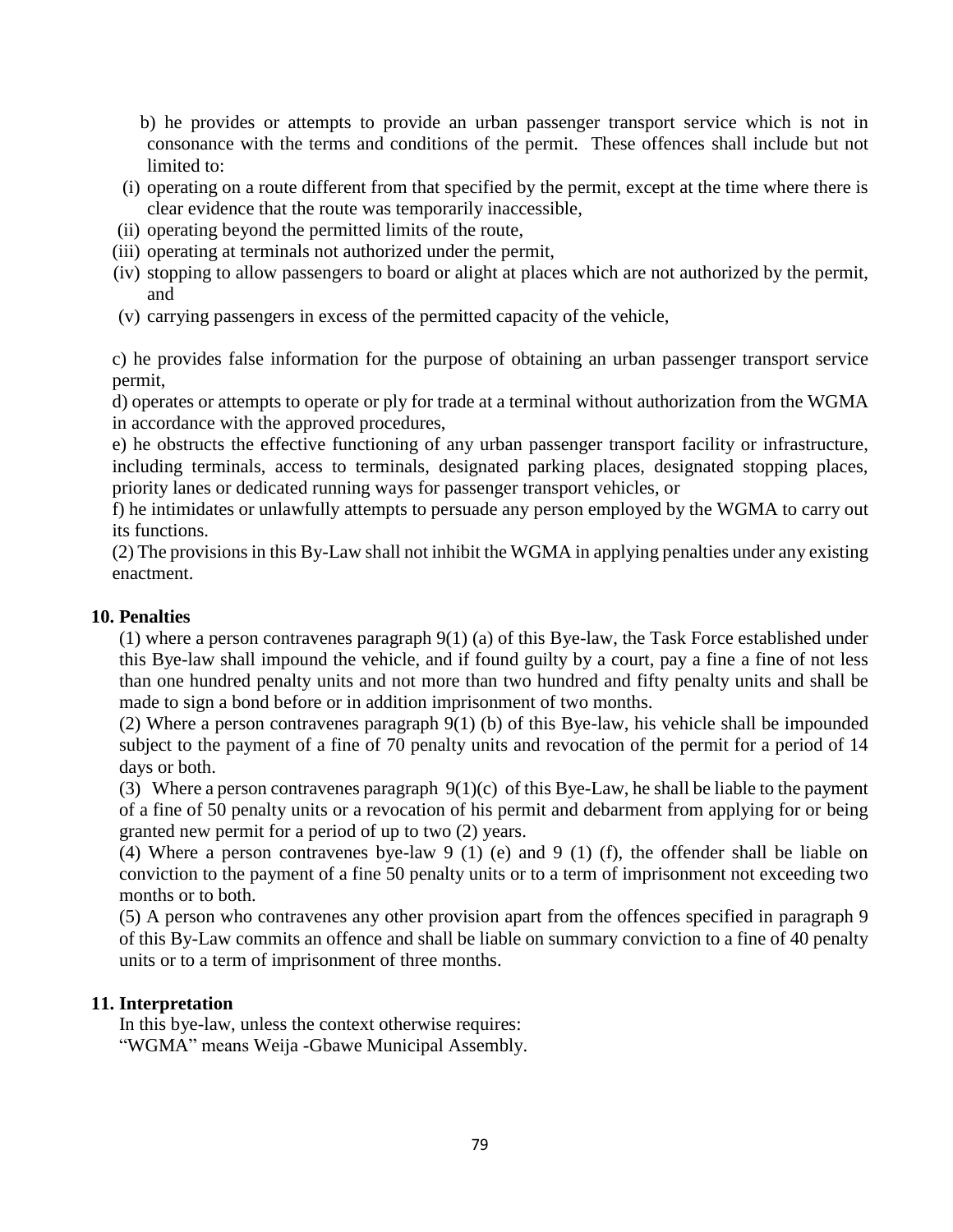#### **12. Revocation**

Any Bye-law on Urban Passenger Transport Services in existence within the area of authority of the WGMA before the coming into force of this Bye-law is hereby revoked.

Made at a meeting of the Weija -Gbawe Municipal Assembly held on the ………………

## **PATRICK BAIDOO MERCY QUANSAH WEIJA -GBAWE MUNICIPAL ASSEMBLY AND SECRETARY TO WGMA**

# **PRESIDING MEMBER MUNICIPAL COORDINATING DIRECTOR**

Approved by the Regional Co-ordinating Council, Greater Accra on behalf of the Ministry of Local Government and Rural Development.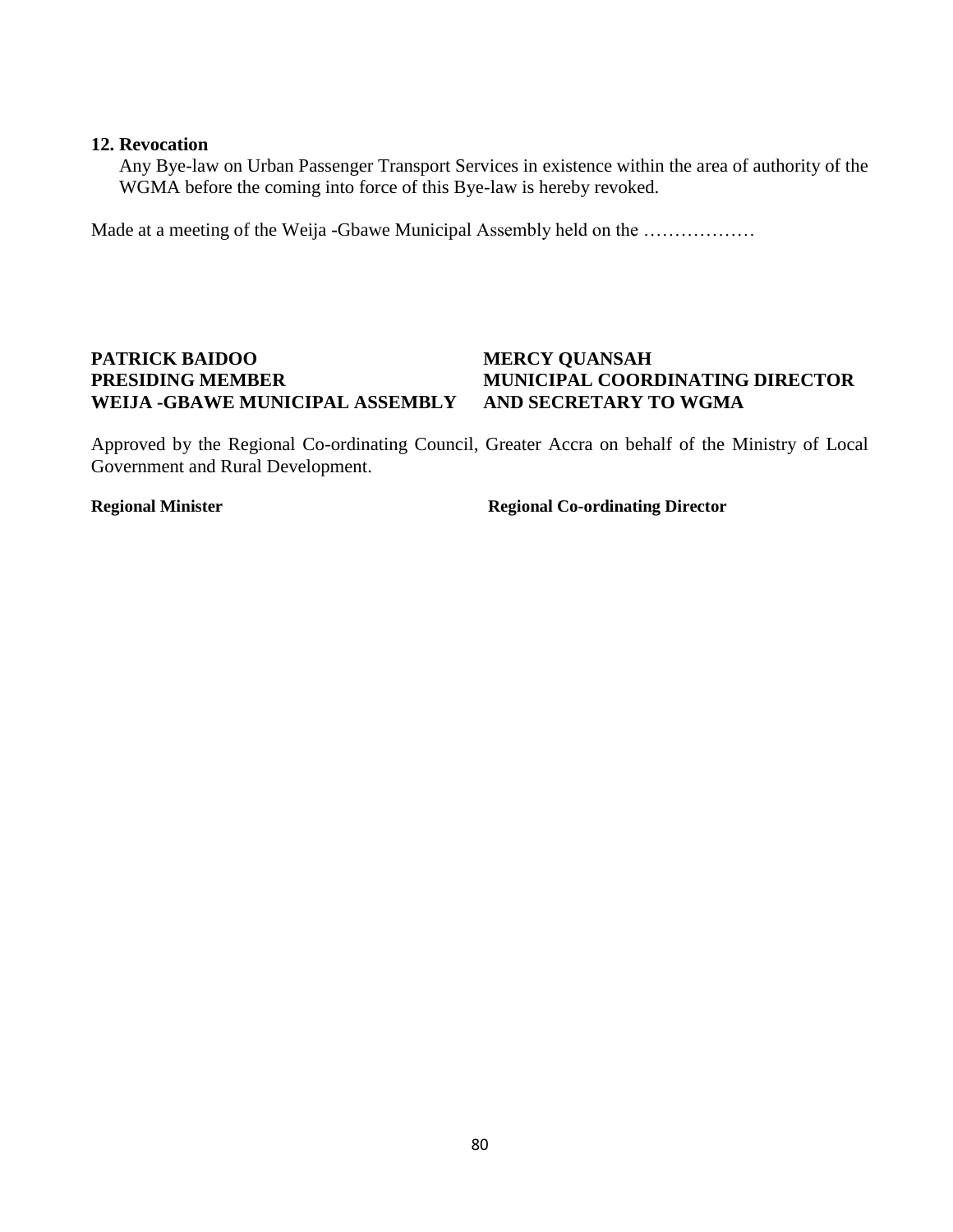#### **WEIJA -GBAWE MUNICIPAL ASSEMBLY (ABATEMENT OF LITTER) BYE-LAW, 2017**

In exercise of the powers conferred on the Weija -Gbawe Municipal Assembly by section 181 of the Local Governance Act, 2016 (Act 936), this Bye-law is hereby made.

#### **1. Deposit of litter**

A person shall not place, deposit, throw, leave or cause to be placed, deposited, thrown down and left, in any street, park, recreation ground or other public or open space to which the public has access, or in any ditch, water course, gutter or drain abutting on any street, glass, chinaware, earthenware, tin, carton, paper, plastics, bottles, nails or other sharp substances, orange peel, banana skin or the skin of any fruit or the leaves or refuse of any vegetable or any offensive, unwholesome or dangerous substance, otherwise than in a receptacle or place provided by the WGMA for that purpose.

#### **2. Litter not to be swept into streets or specified places**

A person shall not-

(a) Sweep or otherwise remove from any shop, vehicle, house or premises into any street, park, recreation ground or other public or open space to which the public has access, or in any ditch, water course, gutter or drain abutting on any street, any waste paper, shaving or other refuse or litter of any kind.

(b) Throw down and leave or cause or permit to be thrown down and left in any street, park, recreation ground or other public or open space for the purpose of advertising any bill, placard or other substances.

#### **3. Conveyance**

A person who conveys any filth, dust, ashes, refuse or litter or a noxious or offensive matter or liquid must operate a vehicle that has body of adequate size and construction for the type of waste being collected.

#### **4. Removal of falling filth or litter**

The person shall cover the receptacle with a net, tarpaulin or a suitable material to prevent the litter from falling into or upon the street or any drain or gutter abutting thereon and shall where necessary for that purpose use a cart or other suitable vehicle or receptacle properly and sufficiently covered.

#### **5**. **License**

(1) A prospective conveyer of any form of waste shall first apply to the WGMA in writing for a license to collect and transport waste;

(2) The application shall indicate among others the nature of waste to be collected, the machinery available for that category of waste, the company's registration documents among others;

(3) The WGMA in considering the application shall seek expert advice from the Waste Management Department on the suitability of the applicant's vehicles to be used for the collection of the waste and the safety measures in place.

(4) After considering the application, the WGMA shall issue a license subject to the payment of the approved fees determined by the resolution of the WGMA and other conditions which said license shall prescribe. The license shall expire on the 31<sup>st</sup> of December of the year in which the license was issued and shall be renewable.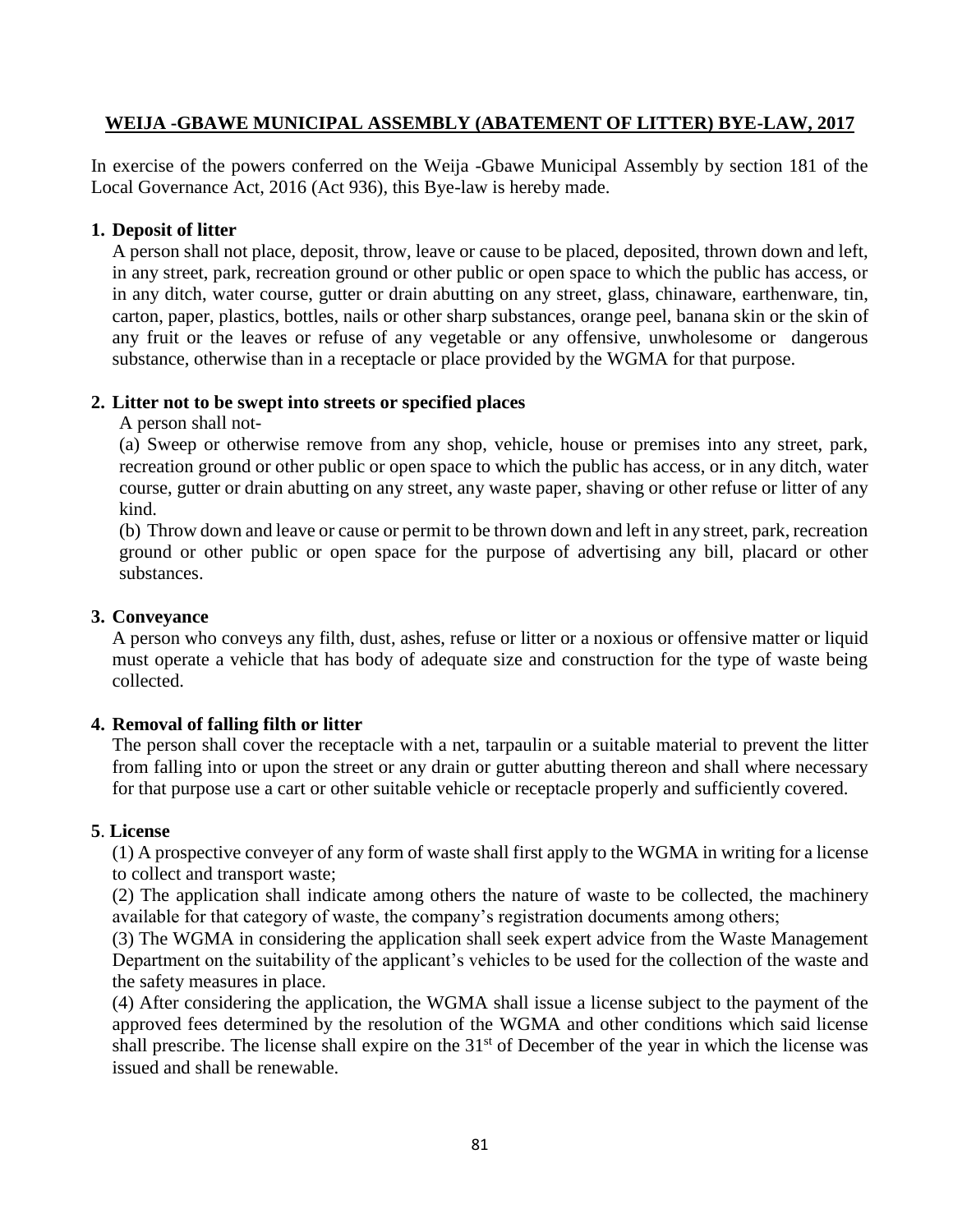#### **6. Failure to comply**

A license issued under this Bye-law may be revoked by the WGMA on the advice of the Waste Management Department where the holder has failed to comply with the provisions of the grant of the license and the provisions of this Bye-L

#### **7. Notice to offenders**

(1) A license may be revoked by the WGMA after a written notice has been served on the defaulting has failed to remedy the wrong.

(2) Any license so withdrawn shall only be restored after the applicant has complied with all the requirements required under this Bye-law.

#### **8. Revision of terms**

The terms of the grant of the license shall be reviewed every three years.

#### **9**. **Cleaning**

(1) If during the conveyance of filth, dust, ashes, refuse or litter, some fall off from the vehicle or any object being used, the person undertaking such conveyance shall cause same to be removed and clean the place on which such filth, dust, ashes, refuse or litter falls.

(2) For purposes of paragraph 4(1) of this Bye–law, a vehicle conveying filth which litters the street or any place shall be surcharged by a task force or an officer of the WGMA authorised to enforce the provisions of this Bye-law.

#### **10. Notice**

If any person contravenes any of the provisions of this Bye-law, the WGMA may by notice in writing served on such person, or affixed to some conspicuous place near the article complained of, require such person to remove the said article within forty-eight hours from the date of the notice.

### **11**. **Collection of refuse**

The owner or occupier of any premises other than premises owned by the Government of Ghana or an organ thereof, who requires the WGMA or other private companies to remove refuse there from daily shall-

(a) submit an application in writing to the WGMA containing the name, address and the house number of the applicant of such premises and other particulars sufficient to enable the premises be identified by the WGMA or the private company, and

(b) At his own expense, provide at a convenient place on the premises or such other place as the WGMA or the company may direct, a dustbin or other receptacle for containing the refuse which shall be of metal or plastic with a close fitting lid and shall be of such dimensions as shall be approved in writing by the WGMA.

#### **12**. **Provision of dustbins**

(1) If it appears to the WGMA that there are no proper means of depositing domestic refuse in any residential areas and the WGMA is satisfied that in the interest of public health it is necessary that the proper provision made for that purpose, the Assembly may by notice in writing require the occupier or owner of the premises in the area, to provide such number of covered dustbins or other receptacles for the reception of domestic refuse of such material, size and construction as the Assembly may direct;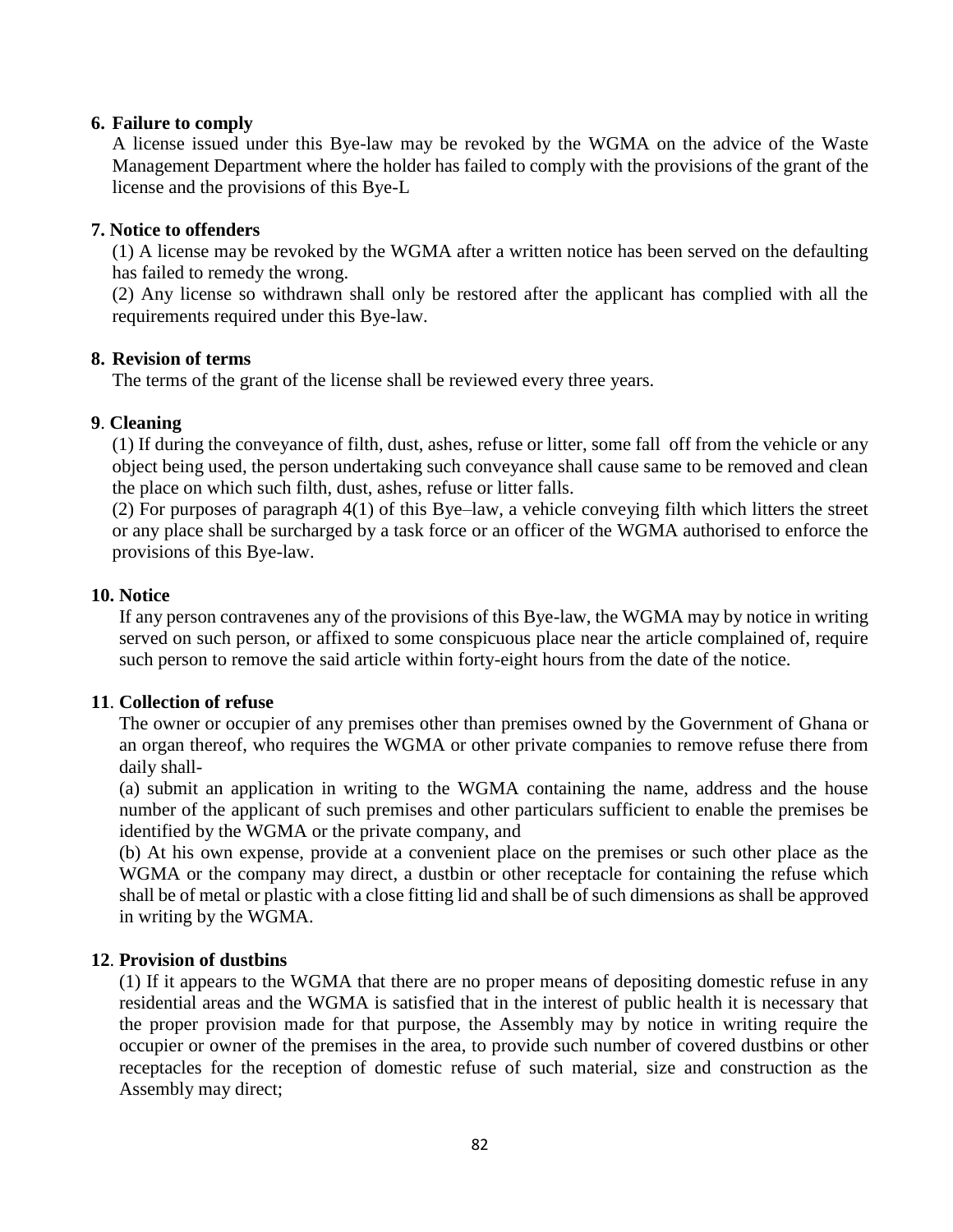(2) The WGMA or its Agents or Contractors shall place a bigger receptacle at a central point where necessary to enable owners and occupiers of premises to deposit their refuse at a fee to be determined by a resolution of the WGMA;

(3) Where a person fails to comply with these requirements within such period as may be specified by the WGMA, the Public Health Department of WGMA shall issue summons to the person or persons involved for prosecution in court.

A person, other than one employed by the WGMA, who handles the removal and disposal of refuse, shall not temper with the material deposited or the refuse.

#### **11. Prohibition**

The occupier of the premises shall not deposit or cause to be deposited in any dustbin provided for the reception of domestic refuse any liquid or faecal matter.

#### **12. Treatment of waste**

(1) The owner or occupier of premises on which business, industrial or recyclable waste is generated, must ensure that until the appointed times for collection by the WGMA or a private company of the waste

a) the waste should be stored in a bulk container or other approved receptacle; and

b) the waste shall be treated in such a way that it would not pose any health risk and/or nuisance to the neighbourhood.

#### **13. Fees**

The fee for the removal of domestic and commercial refuse shall be payable after the delivery of service and determined by resolution of the WGMA differently for domestic and commercial waste.

#### **14. Notice to discontinue**

A person desirous of discontinuing this service shall notify the Solicitor of WGMA or an official of the company involved not less than 14 clear days prior to the expiration of the month in which the person wishes to discontinue the service of the WGMA or the company.

#### **15. Application**

This Bye-law on Abatement of litter shall apply within the area of authority of the WGMA.

#### **16. Revocation**

Any Bye-law on Abatement of litter in existence immediately before the coming into force of this Bye-law is hereby revoked.

#### **17. Title**

This Bye-law may be cited as Weija -Gbawe Municipal Assembly (Abatement of Litter) Bye-Law.

#### **18. Offence and penalty**

Any person who contravenes or fails to comply with any of the provisions of this Bye-law is guilty of an offence and shall on conviction by a court is liable to a fine of not less than one hundred penalty units and not more than two hundred and fifty penalty units or imprisonment for a term not exceeding three months.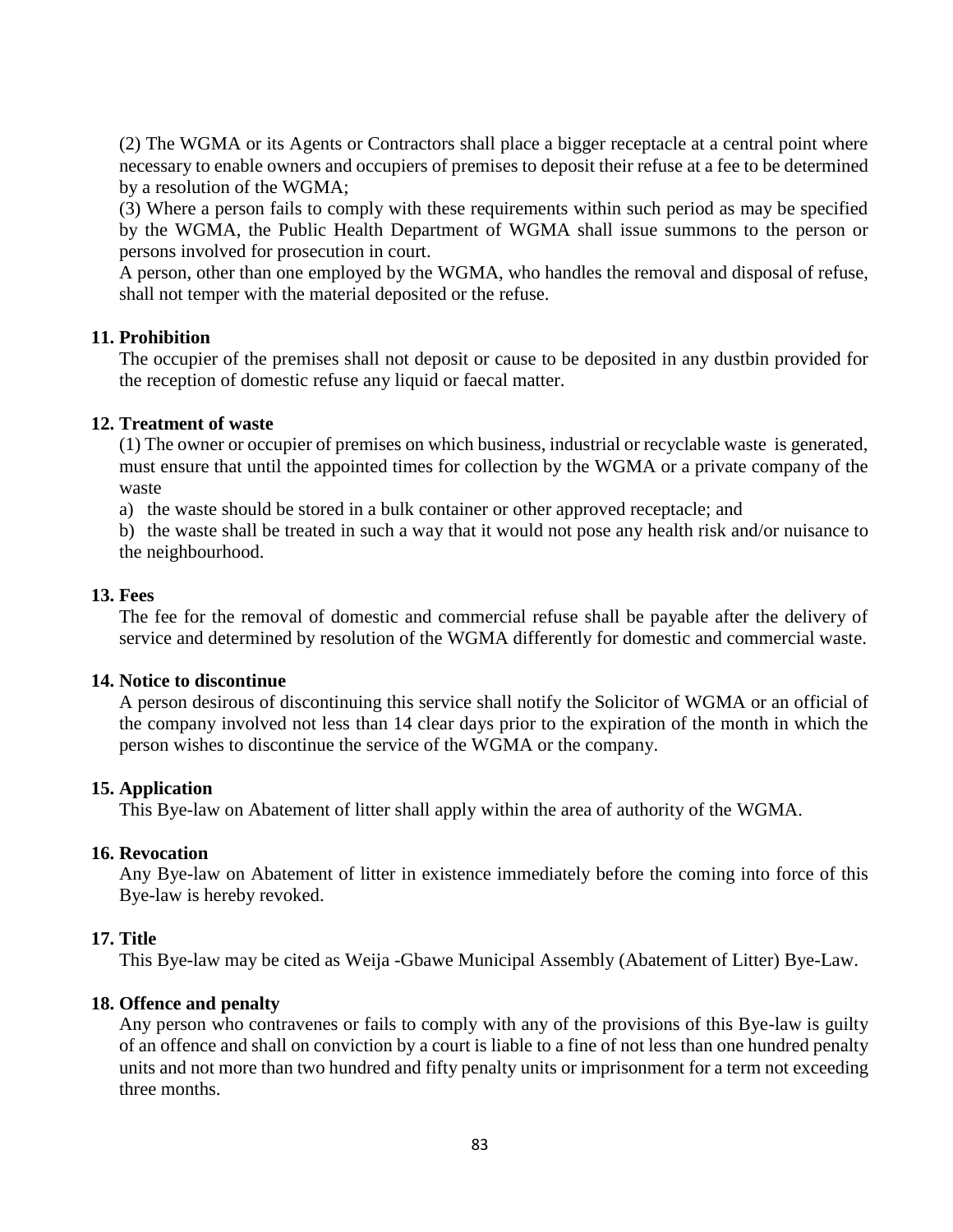#### **19. Interpretation**

In this Bye-law, unless the context otherwise requires, "WGMA" means Weija -Gbawe Municipal Assembly. Made at a meeting of the Weija -Gbawe Municipal Assembly held on the ...................

## **PATRICK BAIDOO MERCY QUANSAH WEIJA -GBAWE MUNICIPAL ASSEMBLY AND SECRETARY TO WGMA**

# **PRESIDING MEMBER MUNICIPAL COORDINATING DIRECTOR**

Approved by the Regional Co-ordinating Council, Greater Accra on behalf of the Ministry of Local Government and Rural Development.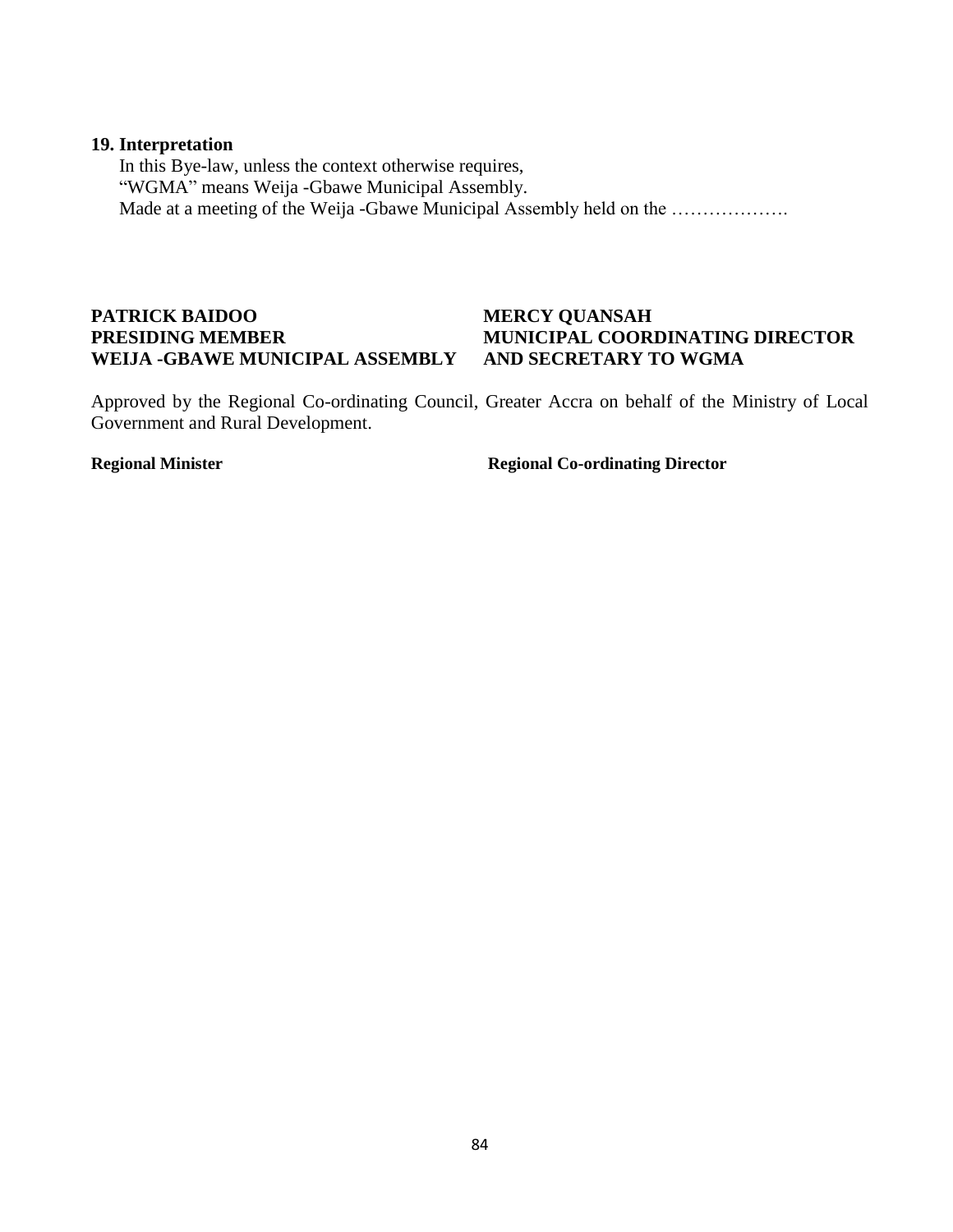## **WEIJA -GBAWE MUNICIPAL ASSEMBLY (BUILDING) BYE-LAW, 2017**

In exercise of the powers conferred on the Weija -Gbawe Municipal Assembly by section 181 of the Local Governance Act, 2016 (Act 936), this Bye-law is hereby made.

## **1. Building permit**

A person who desires to develop a piece of land for any purpose or make changes to an existing building, shall apply to the WGMA for a building permit and shall commence only after obtaining the permit for its development.

(2) The prospective developer shall purchase a set of application forms and complete same for consideration by the WGMA.

## **2. Application**

(1) An application for a building permit must be accompanied by the following documents;

a) Evidence of title to the land to be developed.

b) The drawings of the building to be developed signed by a licensed building surveyor, a qualified architect and a structural engineer where necessary.

c) The completed application forms with its attachments shall be submitted to the WGMA after paying the requisite fee prescribed by the Assembly.

### **3. Inspection of site**

(1) On receipt of the application form, the Physical Planning Department of the WGMA together with the applicant shall proceed to the site of the proposed development within one week and inspect the area earmarked for the development,

(2) Where the applicant's building will obstruct the flow of water, drain and other elements or sit in a road or part of it and or for any other reason, the WGMA shall refuse the granting of the permit and notify the applicant in writing, the reason(s) for refusing the application.

(3) The WGMA shall monitor and ensure that such a person does not develop the proposed site.

(4) The WGMA where satisfied that the proposed development will not obstruct access and further satisfies all the conditions laid under the law, shall approve same and grant the building permit to the prospective developer who shall commence building.

### **4. Development without a permit**

(1) This Bye-law applies if building work to which this Bye-law apply has been carried out without a building permit.

(2) The WGMA shall upon finding development without a building permit write to the owner, owner's agent or representative to which the building work relates to stop work and go through the application process before continuing with the development,

(3) The said applicant shall pay a fine of 40-300 penalty units and purchase the application forms and follow the procedure spelt out above.

(4) Where the owner of the property ignores the notice to apply for a building permit before continuing, the WGMA shall issue out a criminal summons before a Magistrate / Judge or a before a Law Court to compel the owner to procure the building permit.

(5) Where the building is located at an unauthorized location by virtue of non-conformity to the prescribed zoning in the planning scheme, the WGMA shall proceed to court for an order to demolish the structure and surcharge the owner of the development for the cost of destruction.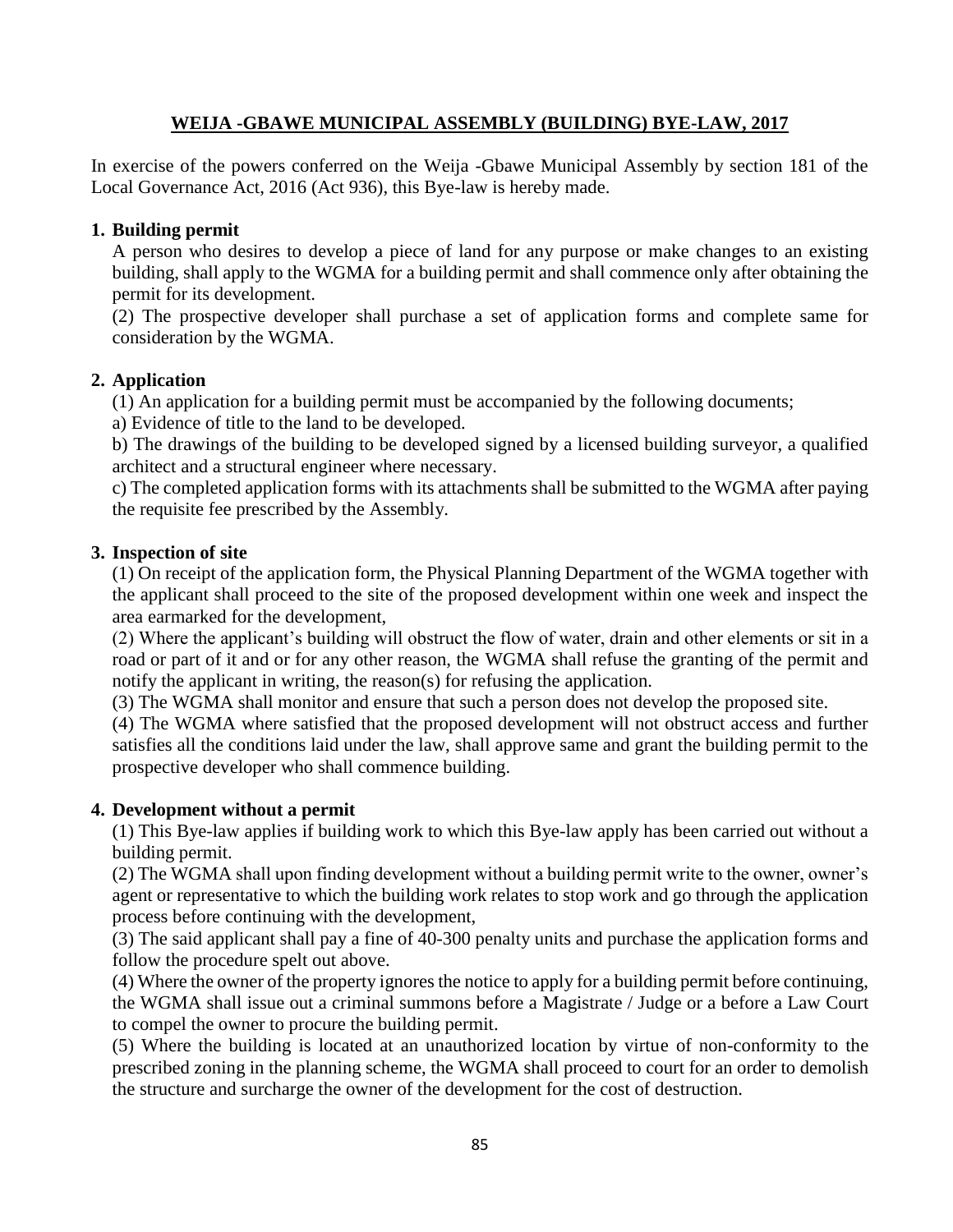(6) A building permit is to ensure that the work complies with each relevant requirement of this Byelaw and the National Building regulations.

#### **5. Consideration of factors for the grant**

(1) For the purposes of granting the building permit, the WGMA shall take into consideration the following factors;

(a) There are appropriate provisions for the early warning of fire; and the appropriate means of escape in case of fire;

(b) Faecal containment structure placement in the house;

(c) Avenue for escape of waste water discharge from the house;

(d) Drainage systems and adequate provision for toilets and baths in the house

(e) That a minimum of three (3) trees should be planted on the plot in consultation with Physical Planning Department/Environmental Health Department /Parks and Gardens.

(2) The WGMA shall ensure that the construction of drainage systems shall substantially be considered in the granting of the building permit.

(3) The WGMA shall ensure that no drainage system constructed by a landlord shall cause flood or be a cause of nuisance to the neighborhood. Where the drainage floods the area, the land lord shall rectify the situation by directing the waste water to the main drainage system provided in the area concerned.

(4) A household whose waste water passes through the surface of a road shall lay pipes with the advice and supervision of the officers of WGMA to join the main drainage system provided in the area concerned.

#### **6. Ventilation**

(1) A building must have adequate ventilation and lighting for people in it.

(2) Paragraph 6 (1) of this Bye-law does not apply to a building or space within a building that is used solely for storage or is a garage.

### **7. Access**

The WGMA shall ensure that in granting a building permit, there shall be reasonable provision for people to gain access to and to use, the building and its facilities.

### **8. Application**

This Bye-law shall apply within the jurisdiction of the Weija -Gbawe Municipal Assembly.

#### **9. Title**

This Bye-law may be cited as the Weija -Gbawe Municipal Assembly (Building) Bye-law, 2017.

#### **10. Revocation**

Any Bye-law on Building in existence within the area of authority of the Assembly before the coming into force of these Bye-laws is hereby revoked.

#### **11. Penalty**

Any person (s) who contravenes any of provisions of this Bye-law commits an offence and shall be liable on conviction to a fine of not less than one hundred penalty units and not more than two hundred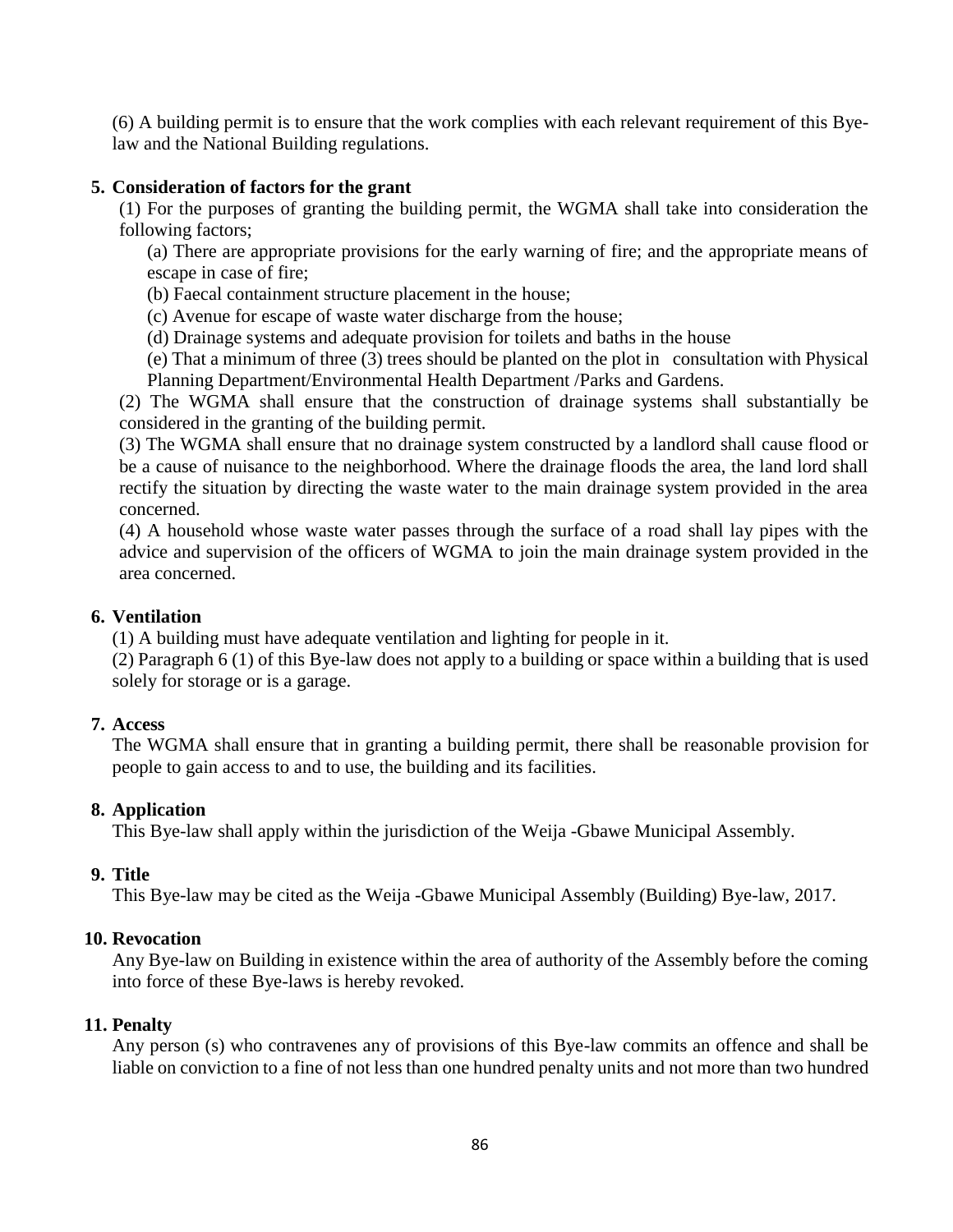and fifty penalty units or to a term of imprisonment not less than six months and not more than twelve months or to both the fine and imprisonment

#### **12. Interpretation**

In this Bye-law, unless the context otherwise requires –

"Building" means –

(a) A permanent or temporary structure with a roof;

(b) A part of a building;

"Building permit" means a license that authorizes work to be carried for the development of a property.

"Adequate ventilation" means the kind of ventilation as elaborated in the Building Regulations, LI 1630

"WGMA" means Weija -Gbawe Municipal Assembly;

"Title" means an acceptable documentary proof of ownership which shall include a lease, an allocation note with a site plan, and a devise in a will among others.

Made at a meeting of the Weija -Gbawe Municipal Assembly held on the .................

#### **PATRICK BAIDOO MERCY QUANSAH PRESIDING MEMBER MUNICIPAL COORDINATING DIRECTOR WEIJA -GBAWE MUNICIPAL ASSEMBLY AND SECRETARY TO WGMA**

Approved by the Regional Co-ordinating Council, Greater Accra on behalf of the Ministry of Local Government and Rural Development.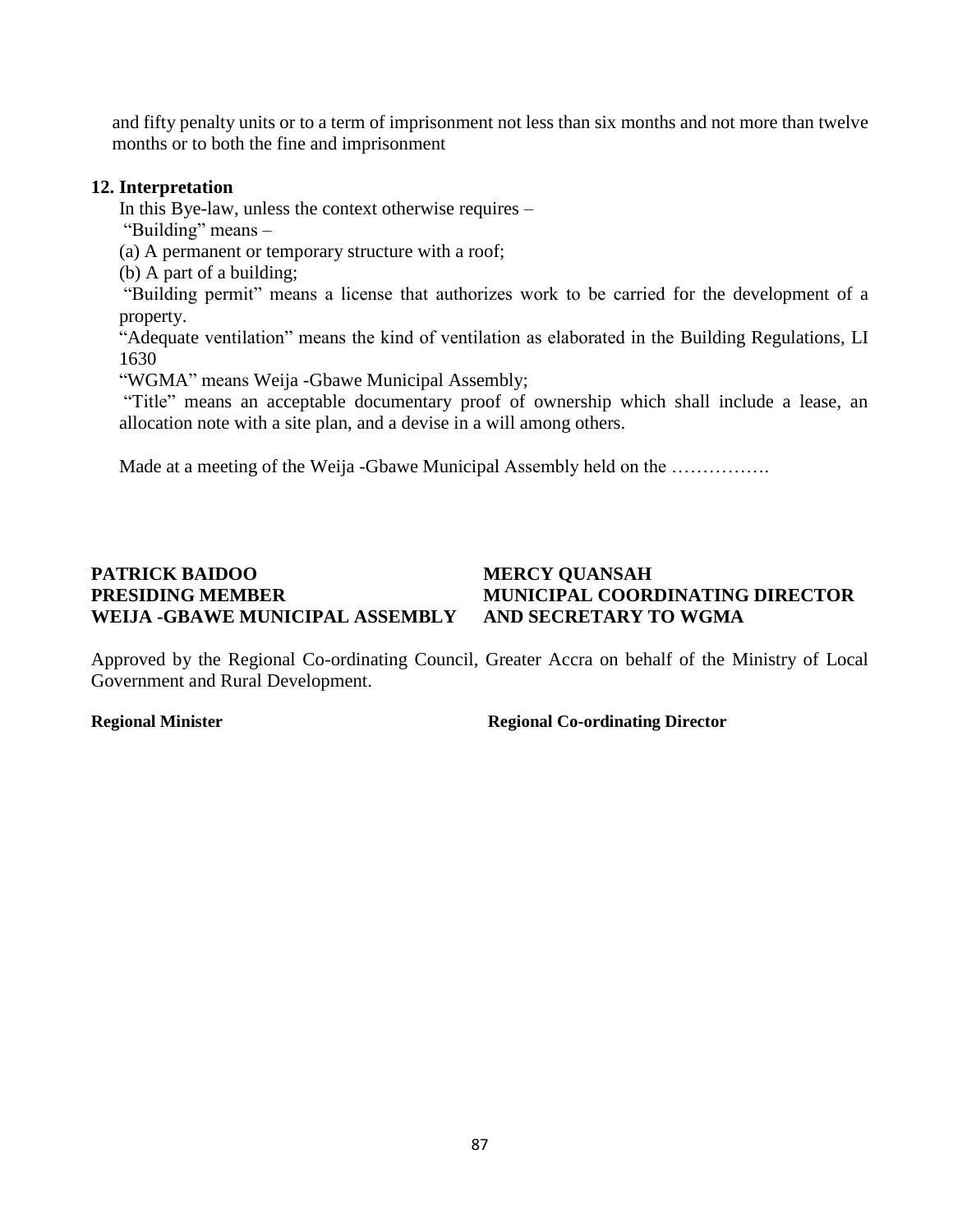## **WEIJA -GBAWE MUNICIPAL ASSEMBLY (HOUSE OWNERS, CARE TAKERS AND OCCUPIERS) BYE-LAW, 2017**

In exercise of the powers conferred on the Weija -Gbawe Municipal Assembly by section 181 of the Local Governance Act, 2016 (Act 936), this Bye-law is hereby made.

### 1. **Responsibility**

(1) Every house owner/occupier shall clear and keep clean all gutters public or private in or around his premises.

(2) House of this owner/occupier shall fix an electric bulb or security lights on the four external sides of his premises.

## **2. Construction across public way**

(1) A house owner/occupier shall not construct a gutter, drainage or lay a pipeline across a public way such as road or street except with the prior approval of the Municipal Roads Engineer.

(2) The house owner or occupier before undertaking any such construction envisaged under paragraph 2(1) Bye-law shall apply to the Municipal Roads Engineer in writing stating the reasons for such activity;

(3) On receipt of the application, the Department shall proceed to the location to ascertain the facts on the ground and make a determination on the application;

(4) Where the application is granted, the Department shall supervise the construction to suit the specifications so given by the Department.

## **3. Obstruction of public way and space**

(1) No landlord or Caretaker or any other person shall offer for sale, lease or rent any portion of road reservation, pavement, access road or lane.

(2) No person shall use or offer for use any portion of road reservation, pavement, access road or lane.

## **4. Aesthetic outlook of the Building**

House owners/occupiers shall ensure the cleanliness of the premises to be clean at all times.

## **5. Undeveloped plots**

(1) The owner or occupier of an undeveloped plot shall keep it clear of weeds and refuse at all times; (2) Where the area is not kept tidy and becomes weedy, the Environmental Health Officer for the area concerned shall serve a written notice on the land owner or occupier who fails to comply with the above paragraph to remedy the situation within seven days of the service of the notice.

(3) Where the land owner or occupier fails to remedy the wrong, it shall constitute a breach and the Environmental Health Officer shall issue a criminal summons against the land owner or the occupier for failing to clear the land of any weed, refuse and or rubbish.

### **6. Prohibition**

(1) A house owner/occupier shall not create a refuse dump in or immediately outside the premises.

(2) A house owner or occupier shall not burn refuse irrespective of the nature of the house.

(3) All house owners/occupiers shall get their cesspit emptied regularly by the Waste Management Department of WGMA to avoid causing nuisance to the neighbourhood.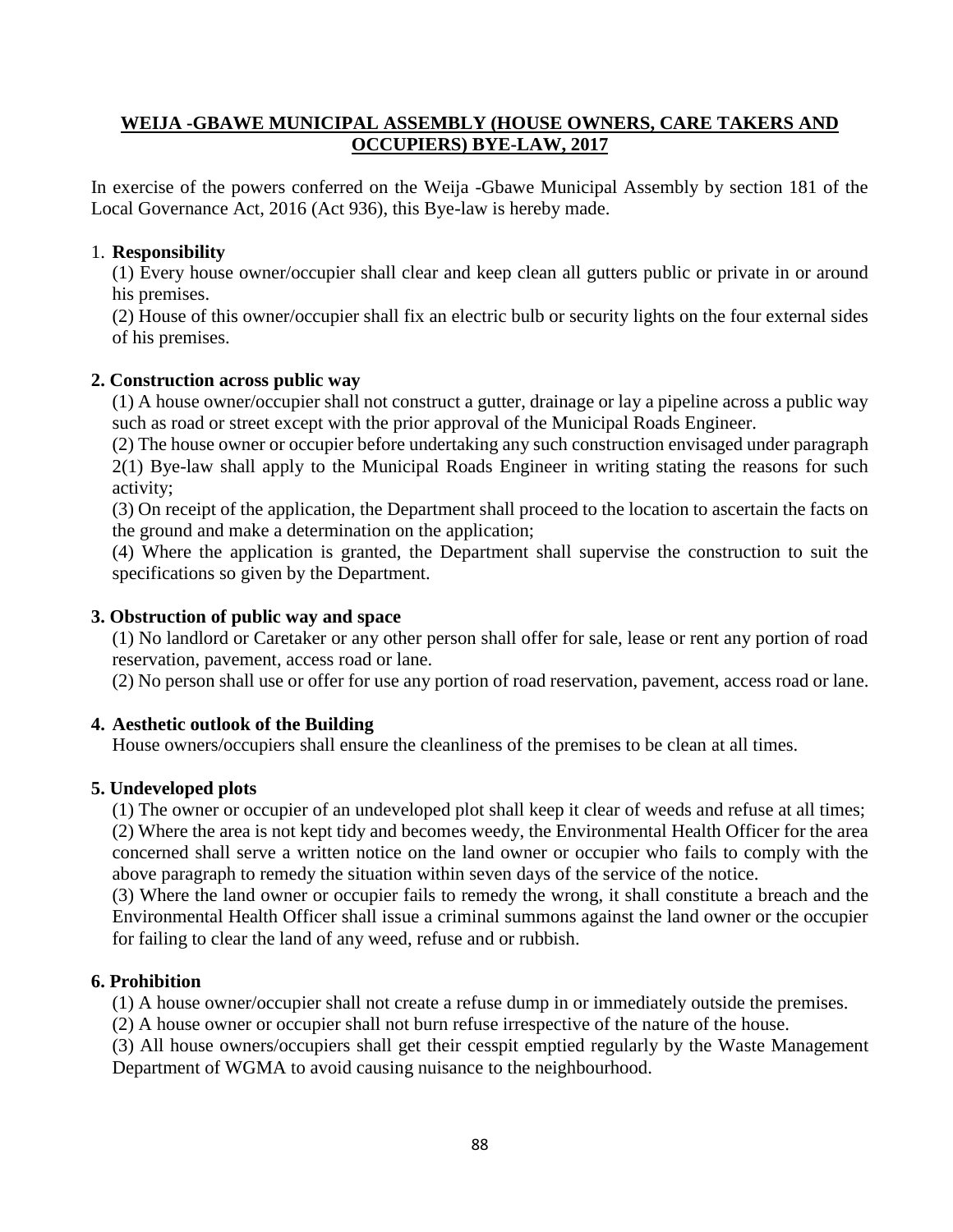(4) A house owner or occupier shall not under any circumstances dispose of effluent or other waste materials into gutters.

(5) The use of bucket latrine is strictly prohibited in the Municipality.

(6) The removal of faecal matter from all premises shall be the responsibility of the house owner or occupier. Any occupier who fails to remove any faecal matter from his premises when it is full commits an offence.

(7) A house owner or occupier who empties the cesspit tank or other waste materials into a drain commits an offence and shall be liable on conviction to a fine of 100 penalty units.

(8) The house owner or occupier shall within 24 hours abate the nuisance to the satisfaction of the Environmental Health Officer.

#### **6. Drainage**

(1) A house owner /occupier shall provide proper and adequate system of drainage for the discharge of their waste water to external drainage system;

(2) Where a house owner /occupier faces a difficulty in effectively discharging waste water, a report of the situation shall be made to the departments of Waste Management, Environmental and Works to offer technical advice to resolve the problem;

(3) Any cost involved in rectifying the situation shall be borne by the house owner/ occupier.

(4) Disposal of storm water shall be based on gravity flow principle. The downhill house owner shall permit the channeling of storm water from the uphill house under the supervision of health authorities

#### **7. Offence and Penalty**

(1) It shall be an offence for a house owner to construct a house without a kitchen, adequate toilets and bathroom(s).

(2) For buildings that already exist without toilets, the house owner/ occupier shall seek technical support and information from environmental, waste management and works department of WGMA to ensure their construction in the house.

(3) Any person (s) who contravenes any of provisions of this Bye-law commits an offence and shall be liable on conviction to a fine of not less than one hundred penalty units and not more than two hundred and fifty penalty units or to a term of imprisonment not exceeding six (6) months or to both

#### 8. **Title**

This Bye-law may be cited as Weija -Gbawe Municipal Assembly (House Owners and Occupier) Bye-Law, 2017.

### **9**. **Application**

This Bye-law shall apply within the area of authority of the WGMA.

#### **10. Interpretation**

In this Bye-law, unless the context otherwise requires-

"WGMA" means Weija -Gbawe Municipal Assembly.

"Occupier/owner" means any person who is the owner or acts as a caretaker of any premises or is in occupation of premises.

"Around premises" means the area or space immediately outside the main outlay of the premises.

"Immediately outside the main outlay of the premise" means 7 feet from the premises.

"Adequate Toilet" means toilets accessible to all occupiers in the house.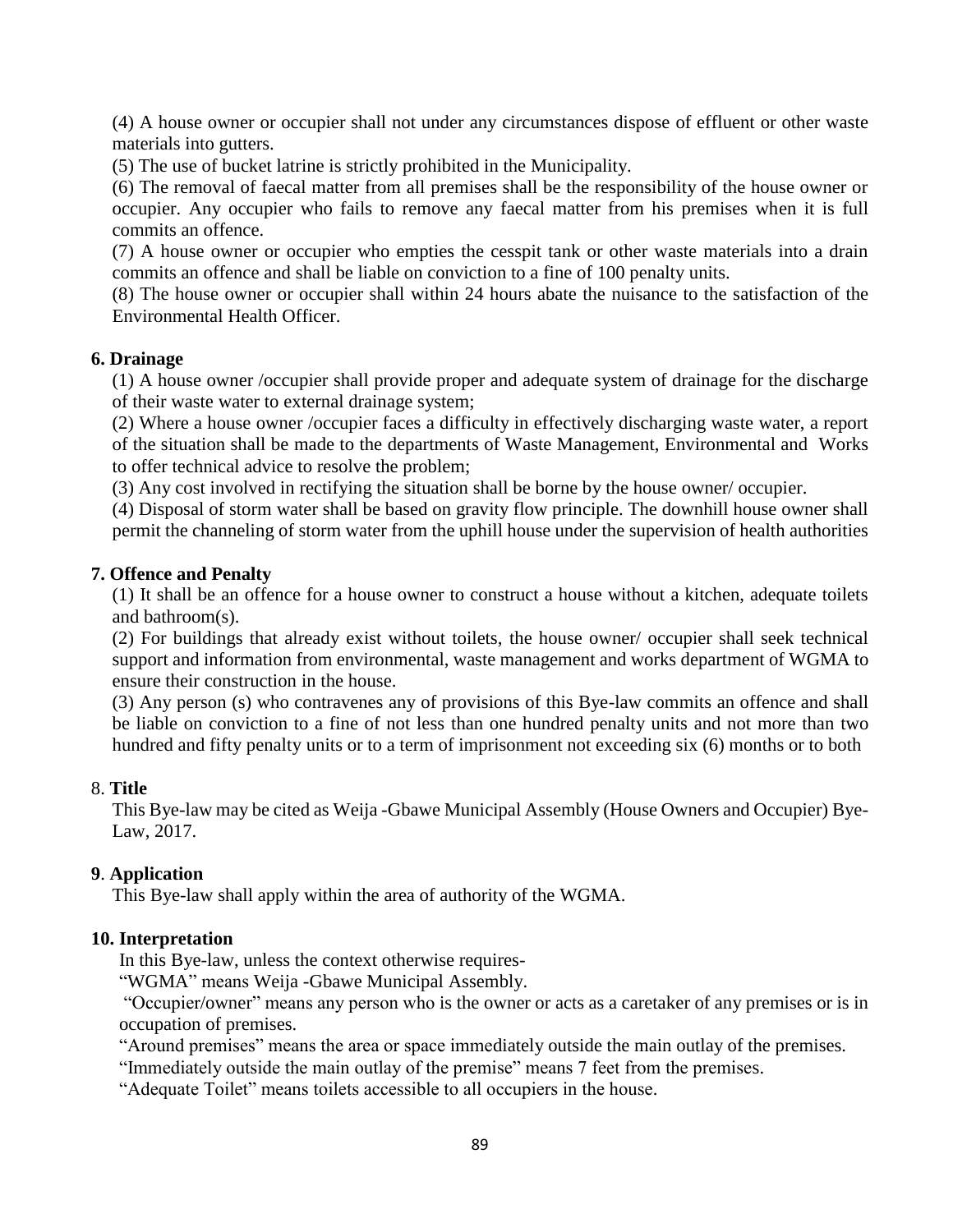"Official space reserved around pylons"

#### **11. Revocation**

Any House Owners/Occupiers Bye-Law within the area of authority of the WGMA in existence immediately before the passage of this Bye-Law is hereby revoked. Made at a meeting of the Weija -Gbawe Municipal Assembly held on the .............

### **PATRICK BAIDOO MERCY QUANSAH PRESIDING MEMBER MUNICIPAL COORDINATING DIRECTOR WEIJA -GBAWE MUNICIPAL ASSEMBLY AND SECRETARY TO WGMA**

Approved by the Regional Co-ordinating Council, Greater Accra on behalf of the Ministry of Local Government and Rural Development.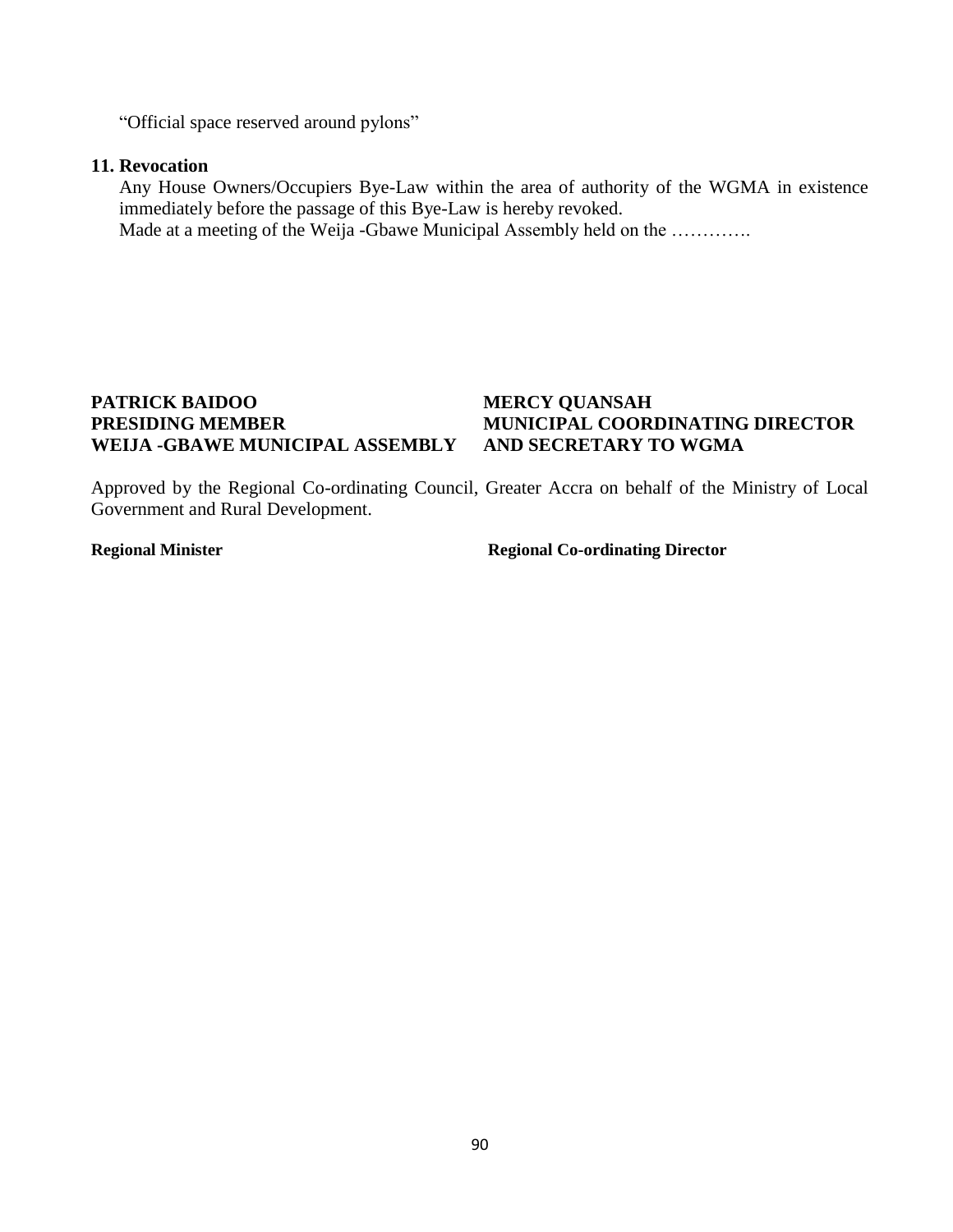## **WEIJA -GBAWE MUNICIPAL ASSEMBLY (BILLBOARDS OR SIGN-BOARDS AND ADVERTISING) BYE-LAW, 2017.**

In exercise of the powers conferred on the Weija -Gbawe Municipal Assembly by section 181 of the Local Governance Act, 2016 (Act 936), this Bye-law is hereby made.

#### **1. License**

(1) A person shall not erect, site or hang a billboard or sign-board or paint a building or any open space for purposes of advertising within the area of authority of the WGMA unless the person first obtains a license from the WGMA for that purpose.

(2) The prospective applicant must first present an application to the WGMA spelling out the kind of billboard, signboard or the advert to be placed out. The application shall contain a sketch showing the sizes, heights and structural character of the advert.

(3) The WGMA shall vet the application by considering among others, the location, size and its propriety before issuing a license for the advert after the payment of the appropriate fees fixed by a resolution of the WGMA.

(4) A license issued under this Bye-law shall expire on the  $31<sup>st</sup>$  day of December of the year in which it was granted, but in the case of a banner or a sign-board for an occasion, the license shall expire after the period specified.

(5) The prospective applicant shall display the number allotted by the WGMA, failure of which the WGMA shall notify the owner to display the number within three days. If this is not done the advert shall be removed without any further notice to the person who placed it out and shall be surcharged with the cost of removal.

### **2. Dilapidated billboards and sign-boards**

(1) Bill-boards, sign-boards or any advert that have become dilapidated or expired with time shall either be replaced or removed by the owners thereof.

(2) Where the owners of dilapidated or expired bill, sign-boards or advert take no steps to either replace or remove them, the same may be removed by the WGMA, and the defaulting owners may be made to pay penalties.

#### **3. Designated Locations**

(1) The WGMA reserves the right to determine the specific location or area suitable for the erection of one or more reflector directional sign-boards.

(2) To avoid a cluster of directional sign-boards in an area the WGMA may make provision for one general directional sign-board to accommodate the lot.

(3) In such a situation, the WGMA shall approve of a recognized individual or company with the requisite know-how after a public invitation to express interest to undertake the provision of the general reflector sign-board based upon a dimension approved by the relevant departments of the WGMA.

(4) A prospective advertiser shall not choose a site for the erection of a bill or sign-board unless it has been inspected and approved by the department of Physical Planning of the WGMA.

(5) The WGMA shall at a fee to be determined by the resolution of the Assembly, provide spaces within the municipality for posters.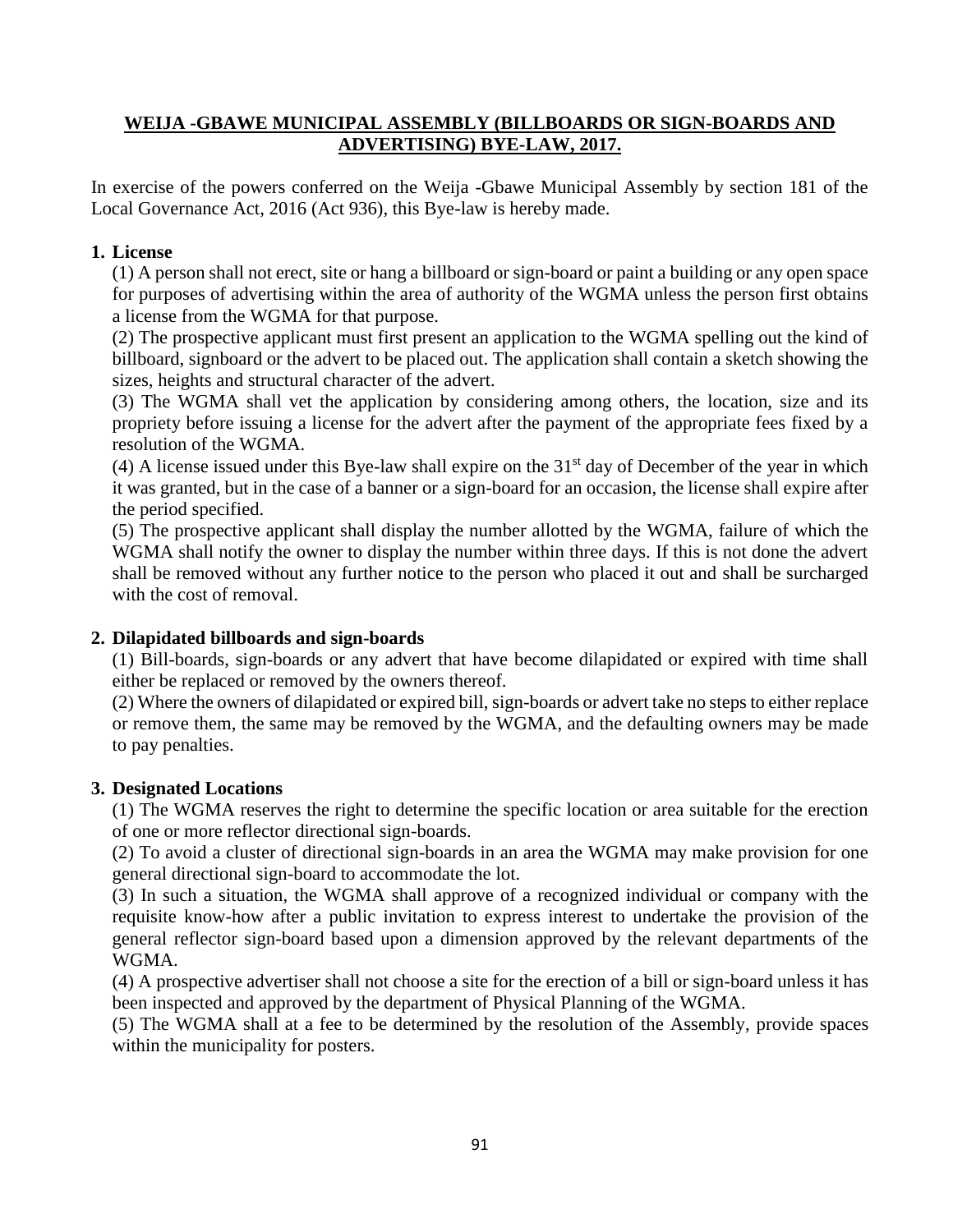(6) A poster pasted at an unauthorized location shall attract a spot fine of 50 penalty units and the owner of the poster made to remove same failure of which shall attract criminal prosecution.

#### **4. Erection of boards without authority**

Where a bill or sign-board is erected without a license from the WGMA, the WGMA shall levy the owner as follows-

- a. The payment of the approved fees and a penalty of 50% of the fees payable shall be imposed on the owner thereof if, in the opinion of the WGMA, the bill or sign-board is suitably located. The owner of such a sign shall regularize his application to the WGMA within *seven days* of the owner being notified in writing.
- b. The bill or sign-board shall be removed without notice if in the opinion of the WGMA it is wrongly located and surcharge the owner with the cost of removal.
- c. For the purposes of this Bye-law, a house or any open space painted to display any product shall constitute an advertisement and the provisions of this Bye-law shall apply to same.

#### **5. Offences and Penalty**

Any person (s) who contravenes any of provisions of this Bye-law commits an offence and shall be liable on conviction to a fine of not less than one hundred penalty units and not more than two hundred and fifty penalty units or to a term of imprisonment not less than six months and not more than twelve months or to both the fine and imprisonment

#### **6. Prohibition**

An advert shall not be erected on any electricity pole. An advert placed on an electric pole shall be removed and the owner surcharged with the cost of removal.

#### **7. Enforcement and Monitoring**

(1) The Department of Physical Planning and the Municipal guards shall ensure the compliance and enforcement of the provisions of this Bye-law.

(2) For purposes of paragraph 7(1) of this Bye-law, the enforcement team has power to remove any signboard or billboard wrongly located.

#### **8. Title**

This Bye-law may be cited as Weija -Gbawe Municipal Assembly (Billboards and Sign-Boards) Bye Laws, 2017.

#### **9. Interpretation**

In this Bye-law, unless the context requires;

"A bill, sign-board" or 'an advert' includes a banner or placard made from cloth, wood or metal for occasions like funeral, procession, religious or secular activity or a house or store or an open space painted for promoting a product and includes a poster;

A "dilapidated bill or sign-board" means a bill or sign-board whose message contained thereon has expired or has become obliterated or has fallen into a state of disrepair with parts falling into pieces. "WGMA" means Weija -Gbawe Municipal Assembly.

#### **10. Application**

This Bye-law shall apply within the area of authority of the WGMA.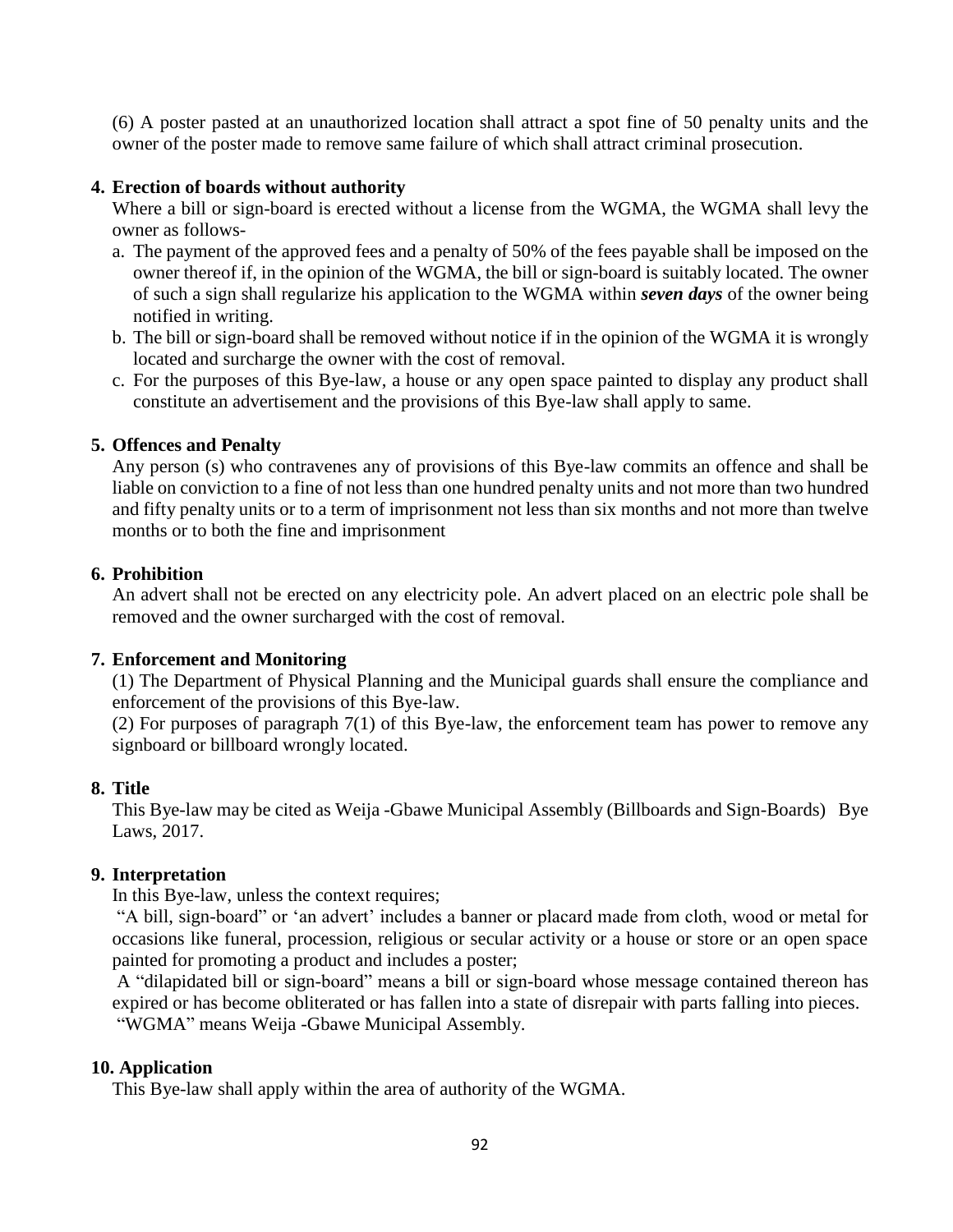#### **11. Revocation**.

Any Bye-Law on bill-boards, sign- boards and advertising, in force within the area of authority of the WGMA immediately before the coming into force of this Bye-Law is hereby revoked.

Made at a meeting of the Weija -Gbawe Municipal Assembly held on the…………..

#### **PATRICK BAIDOO MERCY QUANSAH PRESIDING MEMBER MUNICIPAL COORDINATING DIRECTOR WEIJA -GBAWE MUNICIPAL ASSEMBLY**

Approved by the Regional Co-ordinating Council, Greater Accra on behalf of the Ministry of Local Government and Rural Development.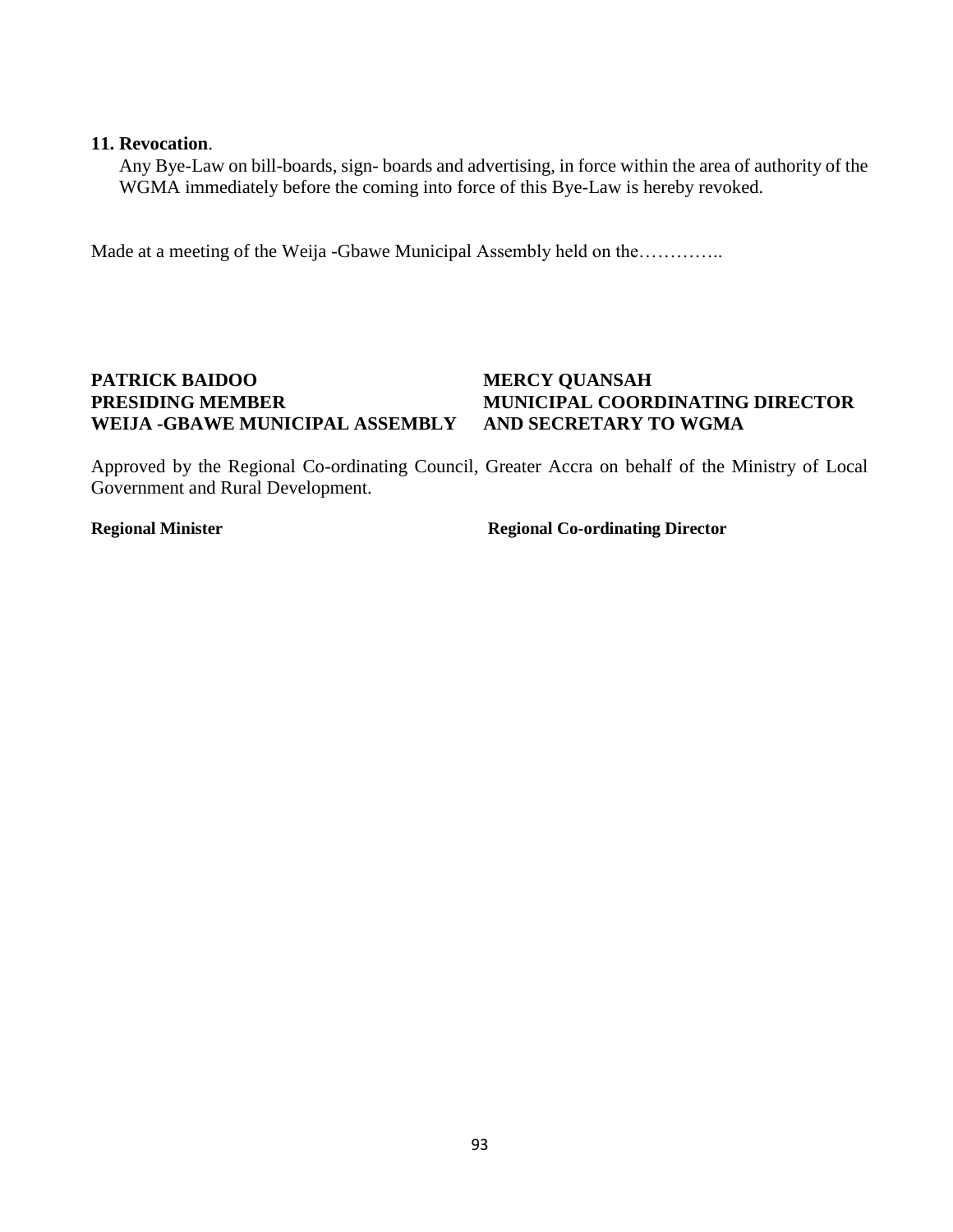#### **WEIJA -GBAWE MUNICIPAL ASSEMBLY (PROPERTY RATE) BYE-LAW, 2017.**

In exercise of the powers conferred on the Weija -Gbawe Municipal Assembly by section 181 of the Local Governance Act, 2016 (Act 936), this Bye-law is hereby made.

#### **1. Property Rate**

Any person who possesses a landed property within the area of authority of the WGMA shall pay annual rates in respect of that particular property as determined by WGMA.

#### **2. Penalty**

Any person who contravenes this Bye-law commits an offence and shall on conviction by a court be liable to a fine of between 40-80 penalty units or to a term of imprisonment not exceeding 2 months.

#### **3. Interpretation**

In this Bye-law, unless the context otherwise requires; "WGMA" means the Weija -Gbawe Municipal Assembly.

#### **4. Revocation**.

Any Bye-Law on property rate in force within the area of authority of the WGMA immediately before the coming into force of this Bye-Law is hereby revoked.

#### **5. Application**

This Bye-law shall apply within the area of authority of the WGMA.

Made at a meeting of the Weija -Gbawe Municipal Assembly held on the…………..

## **PATRICK BAIDOO MERCY QUANSAH WEIJA -GBAWE MUNICIPAL ASSEMBLY AND SECRETARY TO WGMA**

# **PRESIDING MEMBER MUNICIPAL COORDINATING DIRECTOR**

Approved by the Regional Co-ordinating Council, Greater Accra on behalf of the Ministry of Local Government and Rural Development.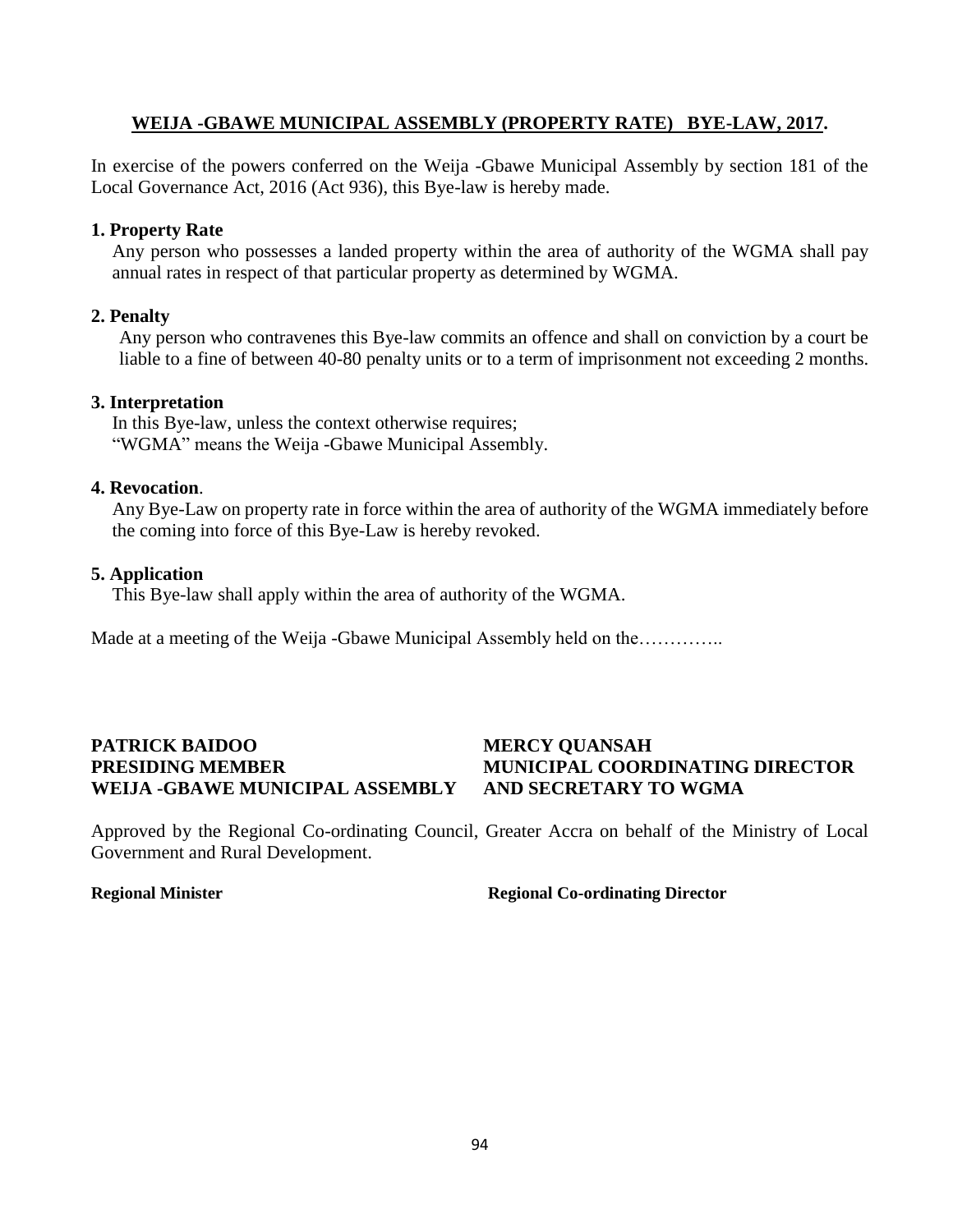## **WEIJA -GBAWE MUNICIPAL ASSEMBLY (CONTROL OF DOGS) BYE-LAWS, 2017**

In exercise of the powers conferred upon the Weija -Gbawe Municipal Assembly by section 79 of the Local Governance Act, 2016 (Act 936) these Bye-laws are hereby made:

## **1. Prohibition of keeping of dogs**

No person shall keep any kind of dog or bitch unless he applies for and obtains a license from the WGMA.

### **2. Dog License**

i. A person who keeps a dog within the area of authority of the WGMA shall obtain a license form the Medical Officer in respect of the dog.

ii. No dog license shall be required in respect of a dog under age of three months.

iii. No dog license shall be issued by the WGMA unless the owner produces an inoculation certificate in accordance with paragraph 6 of these Bye-laws.

### **3. Duration and license fee**

i. A dog license shall be valid for a period of one (1) year from the date of issue.

ii. The fee for a dog license shall be determined in accordance with the fee-fixing resolution of the WGMA for issue of license and renewal in respect of each dog.

## **4. Badges**

A person to whom a dog license is issued shall, while the license remains in force, keep on the dog a metal or plastic badge supplied by the WGMA in respect of the dog.

Excessive Noise from Dogs

i. Any person who keeps a dog in his /her premises shall ensure that the dogs are kept a gated cage during the time when he/she is present.

ii. Any person who allows his/her dogs on the compound for the dogs to make excessive noise from their parking shall be held responsible for the offence.

### **5. Stray dogs**

i. A dog in respect of which a license if granted shall be confined in a house by the owner between the hours of 6:30 am and 6:30pm and shall not be allowed to be at large within that period.

ii. It shall be lawful for any Police Officer, Health Officer or any person authorized by the WGMA to seize any stray dog found at large and brings it before a Magistrate or Tribunal who may direct that the dog be returned to its owner or assigned to a suitable person or make such order as he may think fit.

## **6. Keepers of dog**

Any person in whose custody, charge or possession or on whose premises a dog is found shall, for the purpose of these Bye-Laws, be deemed to be the keeper of such dog unless the contrary is proved.

### **7. Power to seize and destroy dog**

i. An officer of the WGMA, duly authorized on that behalf may seize and detain any dog founds in a public place which is not wearing a badge or which appears to be a stray dog.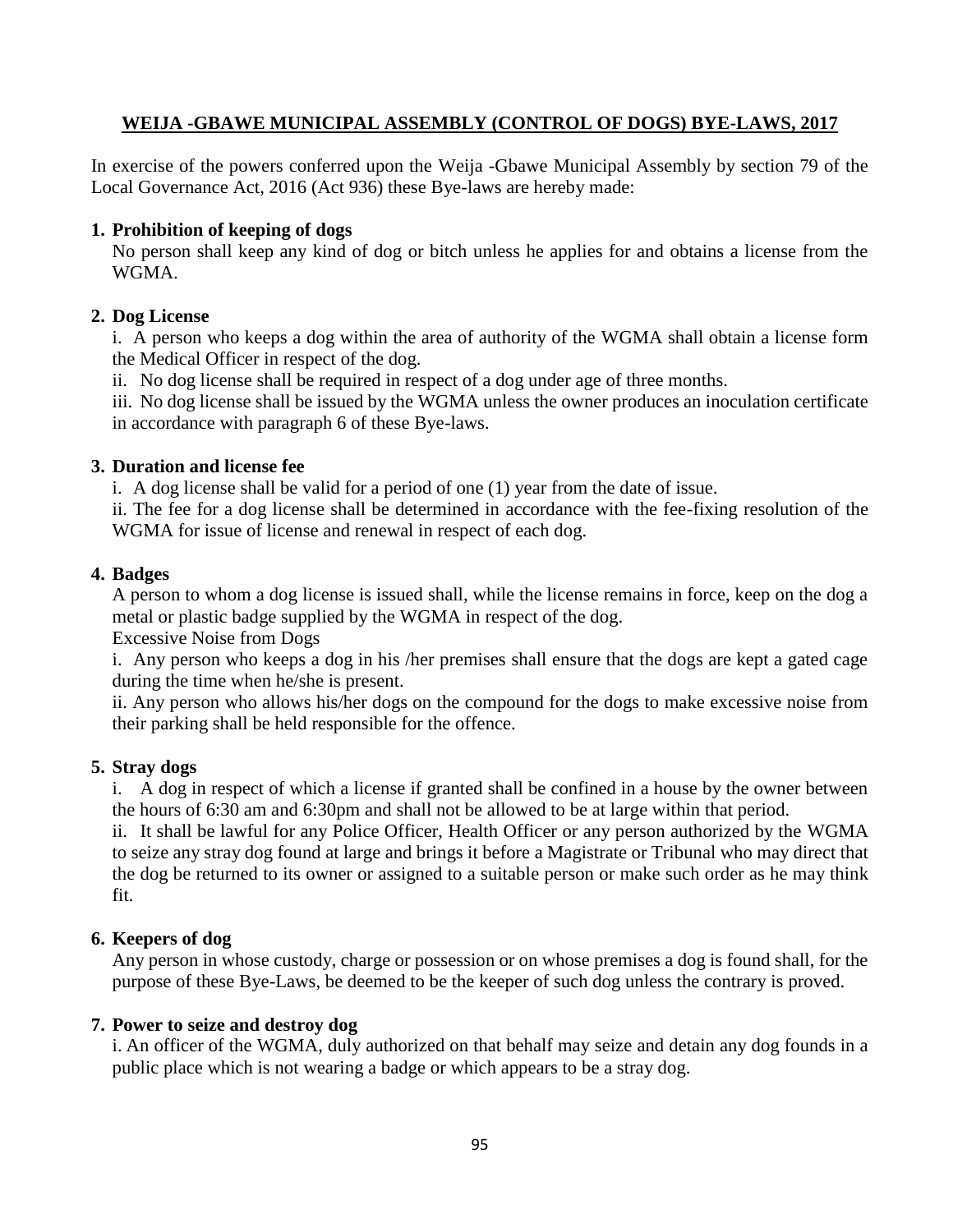ii. Where the owner of the dog is known, the officer shall cause a notice of the seizure to be served on him as soon as practicable.

iii. A dog seized and detained under these Bye-laws shall be release to its owner if he produces a valid license in respect of the dog and pays a detention fee of ten (10) penalty units for each day that the dog has been detained.

iv. Where a dog is detained under this paragraph for more that fourteen (14) days and its owner cannot be found or where notice of the detention is given to the owner and he does not claim the dog within fourteen (14) days such notice is served on him but fails to pay the impoundment fee, the Medial Officer of Health of the WGMA may cause the dog to be destroyed or otherwise disposed of.

#### **8. Seizure of disease dog**

An officer of the WGMA authorized in that behalf may seize any dog which is suffering or which he reasonably believes to be suffering from mange, rabies or other disease within the meaning of the Disease of Animals Act 1961 (Act 83).

#### **9. License to be produces on demand**

A person who has a dog license in force shall produce it within twenty-four (24) hours on request by an officer of the WGMA in that behalf.

#### **10. Inoculation**

A person who keeps a dog shall have it inoculated once every year against rabies at the Department of Animal Health and contain a certificate to that effect in respect of the dog.

#### **11. Penalty**

Any person (s) who contravenes any of provisions of this Bye-law commits an offence and shall be liable on conviction to a fine of not less than one hundred penalty units and not more than two hundred and fifty penalty units or to a term of imprisonment not less than six months and not more than twelve months or to both the fine and imprisonment

#### **12. Interpretation**

In these Bye-Laws unless the context otherwise requires "WGMA" means Weija -Gbawe Municipal Assembly;

Approved by Weija -Gbawe Municipal Assembly on….

## **PATRICK BAIDOO MERCY QUANSAH PRESIDING MEMBER MUNICIPAL COORDINATING DIRECTOR WEIJA -GBAWE MUNICIPAL ASSEMBLY AND SECRETARY TO WGMA**

Approved by the Regional Co-ordinating Council, Greater Accra on behalf of the Ministry of Local Government and Rural Development.

#### **Regional Minister Separation Co-ordinating Director** Regional Co-ordinating Director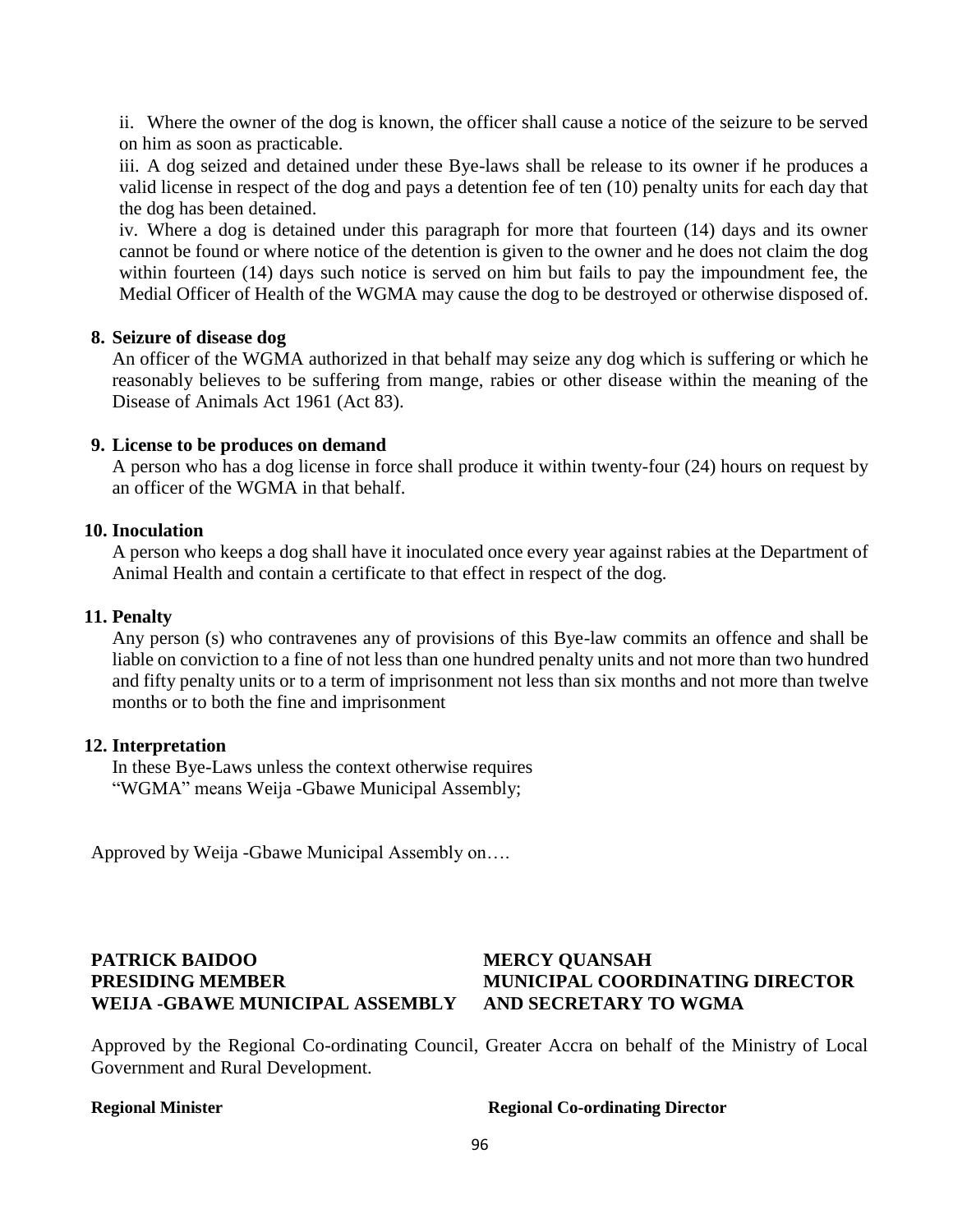#### **WEIJA -GBAWE MUNICIPAL ASSEMBLY (PRIVATES SCHOOLS AND RELIGIOUS BODIES) BYE-LAWS, 2017**

In exercise of the powers conferred upon the Weija -Gbawe Municipal Assembly by section 79 of the Local Governance Act, 2016 (Act 936) these Bye-laws are hereby made:

#### **1. Use of Classroom for Religious function**

No person, group of persons or any religious body shall use a classroom for the observance or celebration of a religious function within the area of administration of the WGMA unless approval from the WGMA has been obtained.

#### **2. Approval to use Classroom**

i. A religious body which has been given approval by these Bye-laws to use a classroom shall benefit from such approval only for the period specified and under the conditions as shall be determined by the WGMA.

ii. The conditions shall be as follows:

(a) Churches/bodies applying for school sites should be well established and shall be bodies interested in providing facilities for the enhancement of educational facilities in an area of administration of the WGMA.

(b) They shall be financially sound and capable to undertake biding projects for schools in accordance with specifications as the WGMA may direct;

(c) They shall pay a fee stipulated per month to the WGMA in accordance with the Fee-Fixing resolution of the WGMA. (consider Revising)

#### **3. Contribution of workmen and technical advice**

i. The WGMA shall contribute workmen and technical advice when the need arises as a complement to the efforts for the Church/Body where the church or body has enough fund and has satisfied the conditions stated in sub paragraph (ii) of paragraph (3) of this bye-law.

ii. Bodies / Churches shall co-operate with the local communities so that the schools shall become community school when created.

#### **4. Site of School**

Schools to be established not be sited near existing WGMA schools or other public schools in order that enrolment shall be maximized.

#### **5. Provision of Furniture**

- i. The Church/Body may provide furniture for newly established schools initiated by them.
- ii. The school so built shall be in the public system under the WGMA's Education Unit.
- iii.The Church / Body shall be represented on the School Committee which shall be formed to run the school.
- iv.The Agreement shall be executed between the Church/body and the WGMA vesting the property in the latter.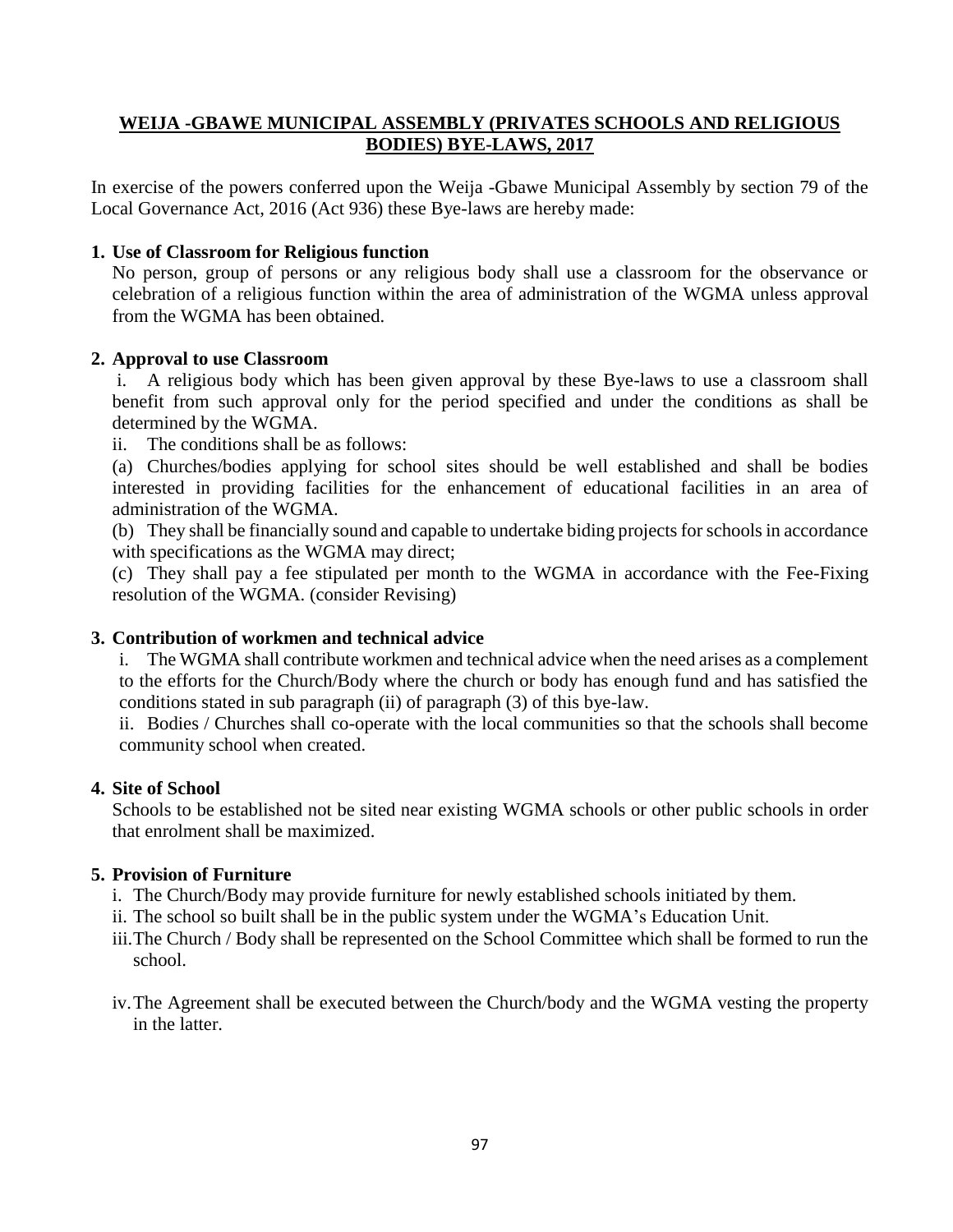#### **6. Inspection of the Premises**

An officer duly authorized by the WGMA to conduct inspection may enter and inspect the conditions of the premises and may request any person/group of persons, church/religious body to produce its license for inspection as required by the paragraph (1) of these bye-laws.

#### **7. Penalty**

Any person (s) who contravenes any of provisions of this Bye-law commits an offence and shall be liable on conviction to a fine of not less than one hundred penalty units and not more than two hundred and fifty penalty units or to a term of imprisonment not less than six months and not more than twelve months or to both the fine and imprisonment

#### **8. Discretionary Powers of WGMA**

The WGMA may revoke a license where a person, group of persons, church/religious body has been convicted on one occasion of an offence in breach of these Bye-Laws or any other Law.

#### **9. Interpretation**

In these Bye-Laws unless the context otherwise requires "WGMA" means Weija -Gbawe Municipal Assembly; . Approved by Weija -Gbawe Municipal Assembly on….

#### **PATRICK BAIDOO MERCY QUANSAH PRESIDING MEMBER MUNICIPAL COORDINATING DIRECTOR WEIJA -GBAWE MUNICIPAL ASSEMBLY AND SECRETARY TO WGMA**

Approved by the Regional Co-ordinating Council, Greater Accra on behalf of the Ministry of Local Government and Rural Development.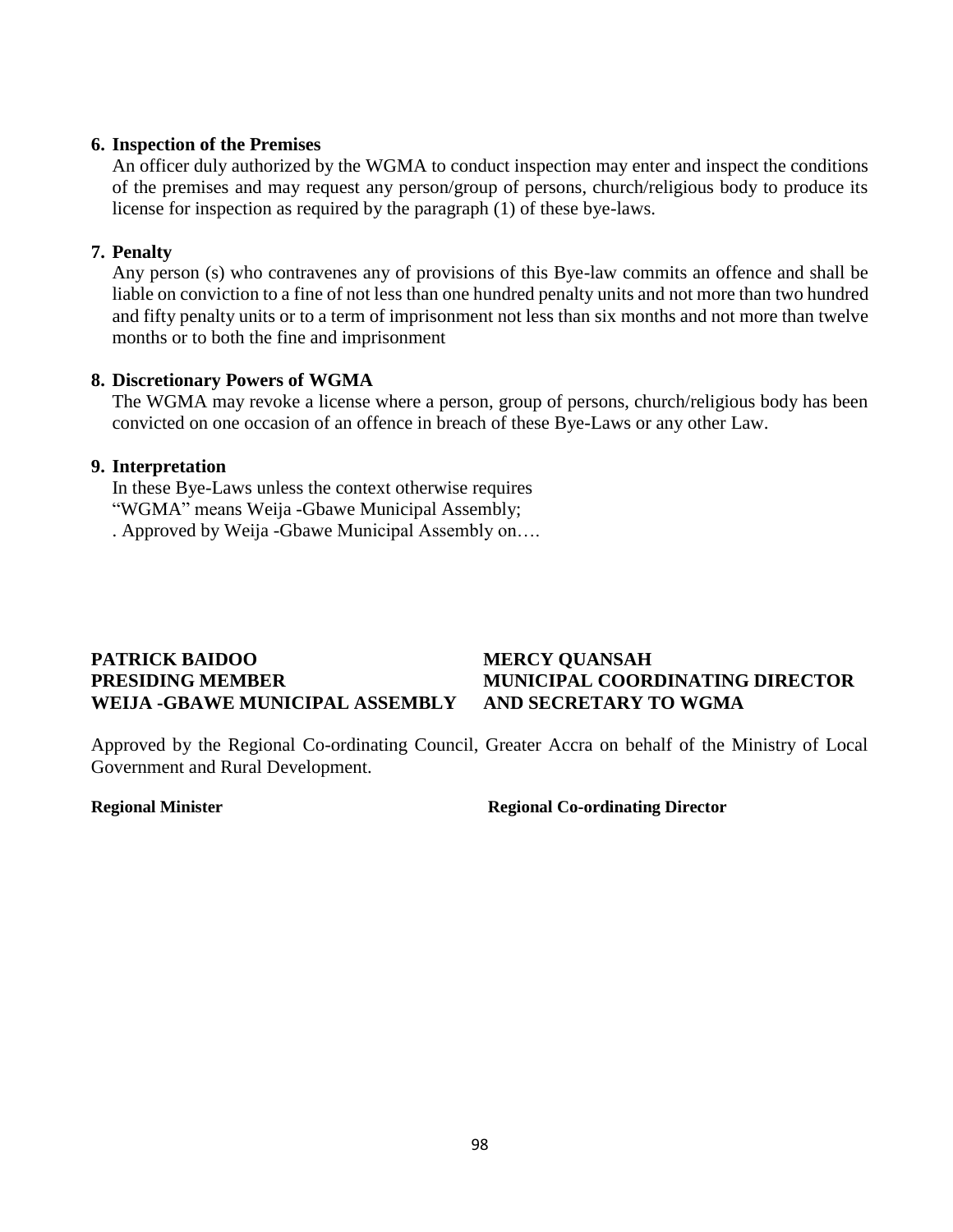## **WEIJA -GBAWE MUNICIPAL ASSEMBLY (CLEANING) BYE-LAWS, 2017**

In Exercise of the Power Conferred upon the Weija -Gbawe Municipal Assembly by section 79 of the Local Government Act, 1993 (Act 62) these Bye-Laws are hereby made:

#### **1. Removal of Unauthorized Structures**

WGMA may order the destruction or removal of any unauthorized structure attached to any bar restaurant.

#### **2. Arrangement of Articles**

Where articles are arranged in front of a building in such a way that –

- (a) They constitute a danger of obstruction to any person or vehicles or
- (b) They provide accommodation of a sort for a person, animal or thing they shall be removed without notice.

#### **3. A person who –**

- (a) Parks a vehicle; or
- (b) Packs goods or other things in any public pathway or pavement commits on offence.

#### **4. Poster for Advertisement**

- i. No person shall affix poster for advertisement on any wall, tree or fixtures, other than
	- (a) The space specifically provided or approved by the WGMA for such purposes; or
	- (b) The property owned or occupied by the advertiser'
- ii. Sub-paragraph (i) shall not apply to advertisements or posters for election or other notices initiate by the Government.

### **5. Throwing litter or refuse**

- i. A person who throws litter, refuse or other matter which may cause nuisance or block the free passage of water running in gutters or drains, commits an offence.
- ii. It shall be the responsibility of every commercial or individual operator to clean its frontage and keep it neat at all times.
- iii. Where a commercial or industrial operator fails to clean its frontage the WGMA through its appointed officers or agents shall draw the attention of the management to clean the premises within one week.
- iv. Where the management fails to undertake the cleaning within the period of one week, the WGMA shall undertake the cleaning for an aesthetic purpose and charge the commercial or the industrial concern a fee commensurate with the work undertaken.
- **6.** Where the WGMA under its powers appoints a HEALTH DAY, any person who on the Health Day obstructs –
	- (a) Any pupils or teacher of any of its schools; or
	- (b) Any other person authorized to clean any area of the administration, commits an offence and shall be liable to a fine not exceeding sixty (60) penalty units or to a term of imprisonment not less than six months and not more than twelve months or to both the fine and imprisonment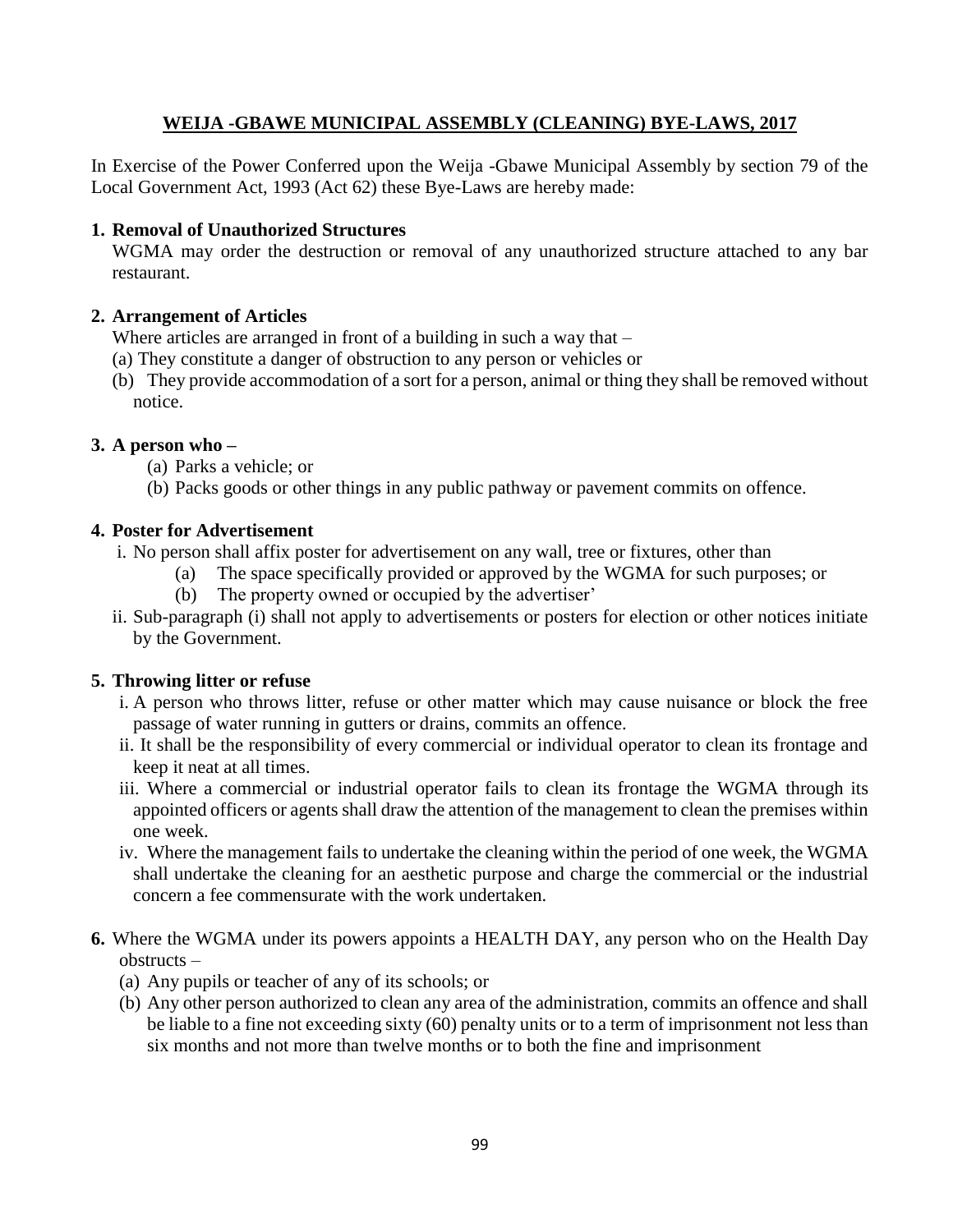- **7.** No empty cases, spare parts of vehicles or derelict vehicles and other articles hall be placed, or allowed at places where –
	- (a) They may cause obstruction to traffic or other users of the road; or
	- (b) Their presence may be an eyesore; or
	- (c) They are otherwise unpleasant to the public.

#### **8. Frontage to Commercial Industrial building to be cemented or paved and kept clean.**

i. The frontage of every commercial or industrial building shall be concreted or cemented or solidly paved, slabbed, titled or cultivated by the owner or occupier to the satisfaction of the Municipal Engineer.

ii. Where the owner or occupier of a commercial or industrial premise does nt comply with the provisions of sub-paragraph (1) of this paragraph the Municipal Engineer or the Town Planning Officer or any approved agent of WGMA shall do so and surcharge the owner or occupier of the commercial or industrial building concerned.

iii. Owners or occupiers of stores, shops, market stalls and market places shall keep their floors and frontage clean and clear of litter, rubbish or filth.

iv. Where a person is permitted or licensed to trade, work or use for any purpose the frontage of premises, the owner or occupier of the premises or other licensor shall severally or jointly be liable with the licensee for the defaults of that person under this paragraph.

#### **9. Nuisance**

A person who for the purpose of his trade, vocation or other business causes smell or other nuisance to the detriment of neighbors or the public commits an offence.

#### **10. No Liability lies against authorized persons.**

No person authorized by the WGMA to destroy, remove or otherwise dispose of anything under these Bye-Law, shall be liable to any person for any loss however sustained.

#### **11. Penalty**

Any person (s) who contravenes any of provisions of this Bye-law commits an offence and shall be liable on conviction to a fine of not less than one hundred penalty units and not more than two hundred and fifty penalty units or to a term of imprisonment not less than six months and not more than twelve months or to both the fine and imprisonment

#### **12. Interpretation**

In these Bye-Laws unless the context otherwise required –

"WGMA" means Weija -Gbawe Municipal Assembly,

"Premises" means any building, structure whatsoever and includes stalls, kiosks, bars and restaurants;

"Goods" includes trucks, cranes, Lorries, cars, motor cycles, tricycles, carts and wagons;

"Roads" includes street, kerb pavement, sidewalks and footpaths;

"Frontage" includes verandah and porch of any premises.

Approved by Weija -Gbawe Municipal Assembly on….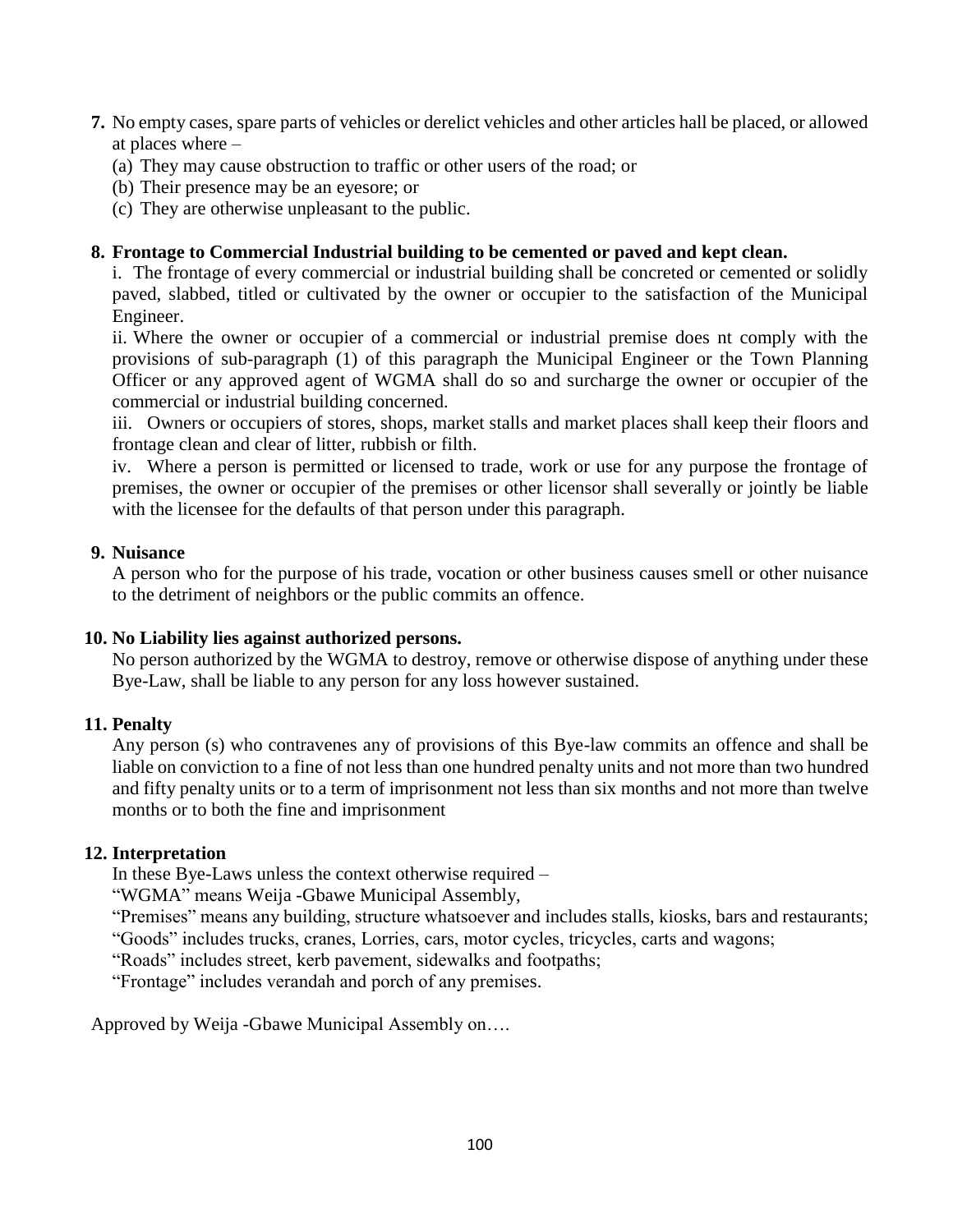## **PATRICK BAIDOO MERCY QUANSAH WEIJA -GBAWE MUNICIPAL ASSEMBLY AND SECRETARY TO WGMA**

# **PRESIDING MEMBER MUNICIPAL COORDINATING DIRECTOR**

Approved by the Regional Co-ordinating Council, Greater Accra on behalf of the Ministry of Local Government and Rural Development.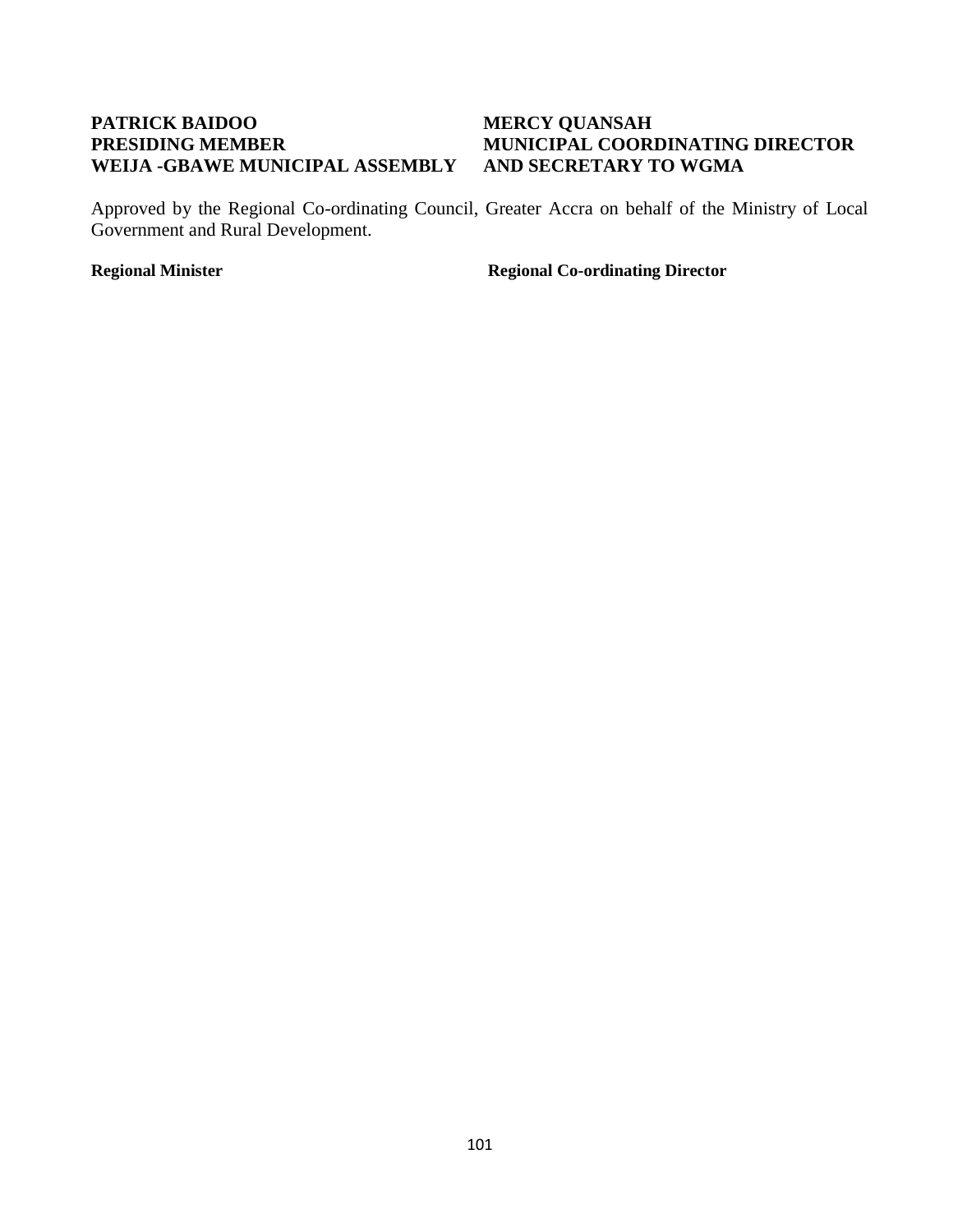## **WEIJA -GBAWE MUNICIPAL ASSEMBLY SCHEDULES**

#### **Schedule 1 - Household Solid Waste**

Kitchen waste, garden waste, animal waste, sand, ashes, paper, cardboard, food waste, plastic package, glass, tin cans, construction or demolition debris and bulk waste(including electronic wastes, machines, furniture, and other bulky items).

### **Schedule 2 - Industrial Solid Wastes**

Non-hazardous solid waste from

- (1) Food processing factories (canneries, breweries, abattoirs, slaughter houses etc.)Metal industries (ferrous/non-ferrous foundries/works)
- (2) Textile industries (garment factories, textile manufacturing)
- (3) Animal based products (canneries, leather works etc)
- (4) Wood industries (sawdust, veneer, wood waste etc.)

#### **Schedule 3 - Commercial Solid Wastes**

Solid waste from eating houses, restaurants, hotels, chop bars, fast food outlets, shops, stores markets, banks, offices and educational institutions

#### **Schedule 4 - Hazardous Waste**

Waste which is toxic, flammable, corrosive, highly reactive, explosive, radioactive or otherwise dangerous as defined by the Environmental Protection Agency, also including motor oil diesel fuel, petrol, paint solvents, dry cell and vehicle batteries, pesticides, infectious or medical wastes from hospitals and clinics, expired drugs, metallic and/or oily sludge's or solvents from commercial and industrial establishments and asbestos materials.

### **Schedule 5 - Bio-Medical Wastes**

### **Bio Medical Waste As Defined By EPA Including**

1**.** General/Normal Wastes similar in character to household solid wastes except that they are produced within a medical facility.

2. Infectious Waste generated by both in-patients and out-patient which are known or likely to contain pathogenic micro-organisms from blood or other body fluids. These include sharps (needles, blades, slides etc.)

3. Pathological Waste comprising body parts and tissues arising from amputations, surgical operations autopsy (post-mortem) and childbirth.

4. Hazardous Waste Comprising pharmaceutical waste (expired or discarded drugs and their containers) radioactive wastes and laboratory wastes (acids, alkalis, solvents, cultures specimens, organic chemicals heavy metals) incinerator ash and sludge,

#### **Schedule 6 - Liquid Wastes**

1. Septage (partially digested material removed from septic tanks)

2. Night Soil/excreta (relatively fresh or undigested material)

3. Sewage (fresh material mixed with water for flushing and transport along pipes)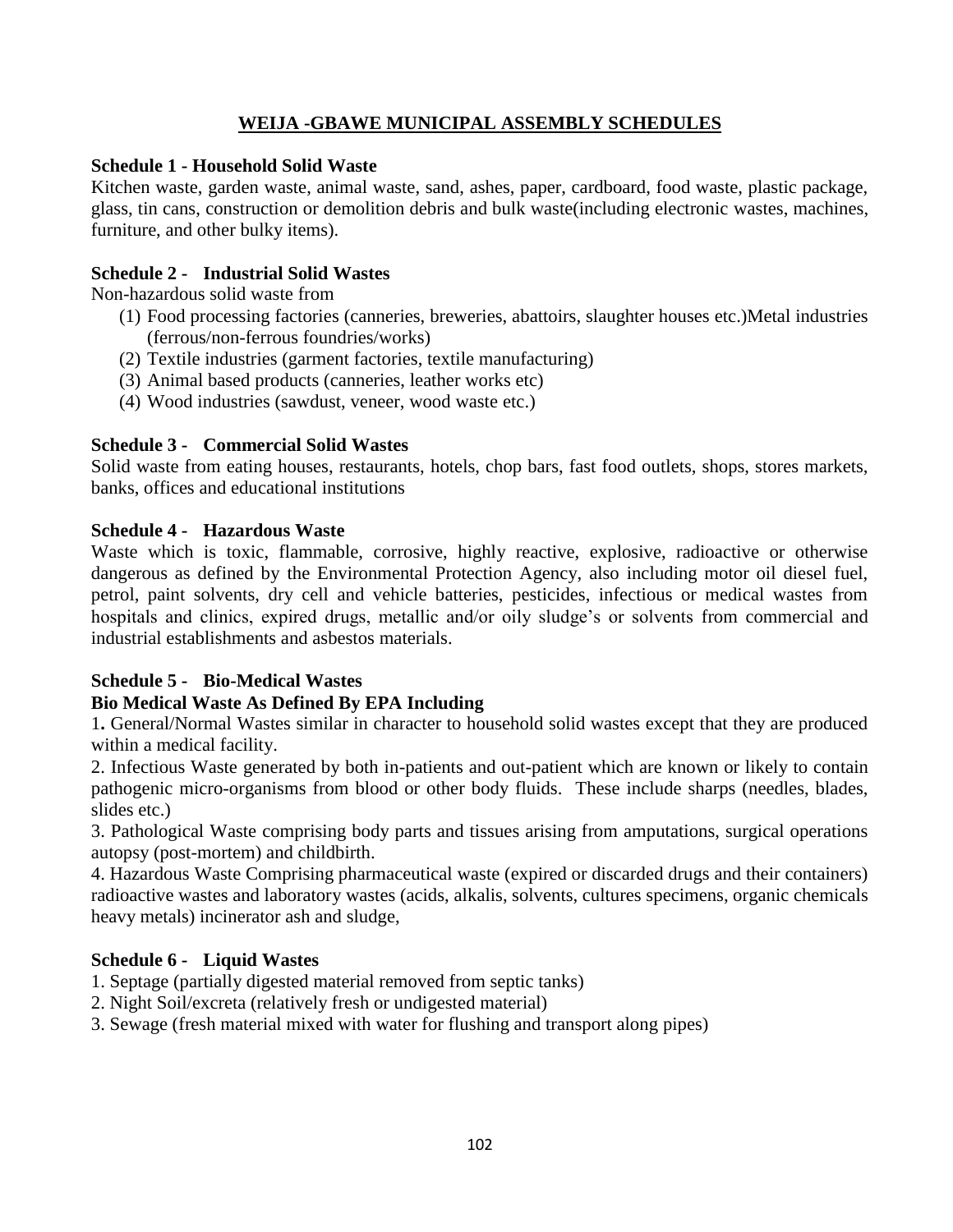## **Schedule 7 - Licensing Of Waste Management Service Providers**

#### **A. License Categories**

Licenses may be issued for the following service categories:

- 1. Dislodging of toilets and septic tanks (SD);
- 2. Management of public baths and toilets (PT)
- 3. Solid waste collection from individual institutional or domestic customer (HH);
- 4. Solid waste collection from communal containers and transfer stations (CC);
- 5. Cleansing or streets, drains, markets, lorry parks, public parks and open spaces (PC)
- 6. Treatment, recycling and disposal of wastes (TD).

### **B. Classification of Service Providers**

Service providers shall be classified into three classes (large, medium and small) according to their capacity to provide the services for which they are licensed. The minimum capacity require for each class is given below for each category of service;

|                                            | <b>Class</b>           |                        |                        |  |
|--------------------------------------------|------------------------|------------------------|------------------------|--|
| <b>Service Category</b>                    | Small $(3)$            | Medium $(2)$           | Large $(1)$            |  |
| Dislodging of Toilets and Septic Tanks     | 1 vacuum tanker        | 2 vacuum tankers       | 4 vacuum tankers       |  |
| (SD);                                      |                        |                        |                        |  |
| <b>Public Toilet</b>                       | ¢10 M/yr <sup>a</sup>  | ¢60M/yr <sup>a</sup>   | ¢150M/yr <sup>a</sup>  |  |
| House-to-House Solid Waste Collection      | $4$ T/day <sup>b</sup> | $15 \text{ T/day}^b$   | $30 \text{ T/day}^b$   |  |
| (HH);                                      |                        |                        |                        |  |
| in<br>Solid<br>Collection<br>Waste<br>from | container<br>2         | 4 containers lifters   | 6 containers lifters   |  |
| Containers (CC);                           | lifters                |                        |                        |  |
| Cleansing of Public Places (PC);           | ¢10 M/yr <sup>a</sup>  | ¢60M/yr <sup>a</sup>   | ¢150M/yr <sup>a</sup>  |  |
| Treatment, Recycling and Disposal          |                        | ¢100 M/yr <sup>a</sup> | ¢500 M/yr <sup>a</sup> |  |
| (TD);                                      |                        |                        |                        |  |

#### **Notes:**

**Table 1**

- (a) Audited Annual Turnover
- (b) Nominal Capacity:

Compactor truck: 8 T/day Side loader/Tipper: 4 T/day Tractor/Power tiller: 3 T/day Light truck (Pick-up): 2 T/day Donkey or hand cart: 1 T/day

In addition, resource personnel of service providers in any category must have the following resources: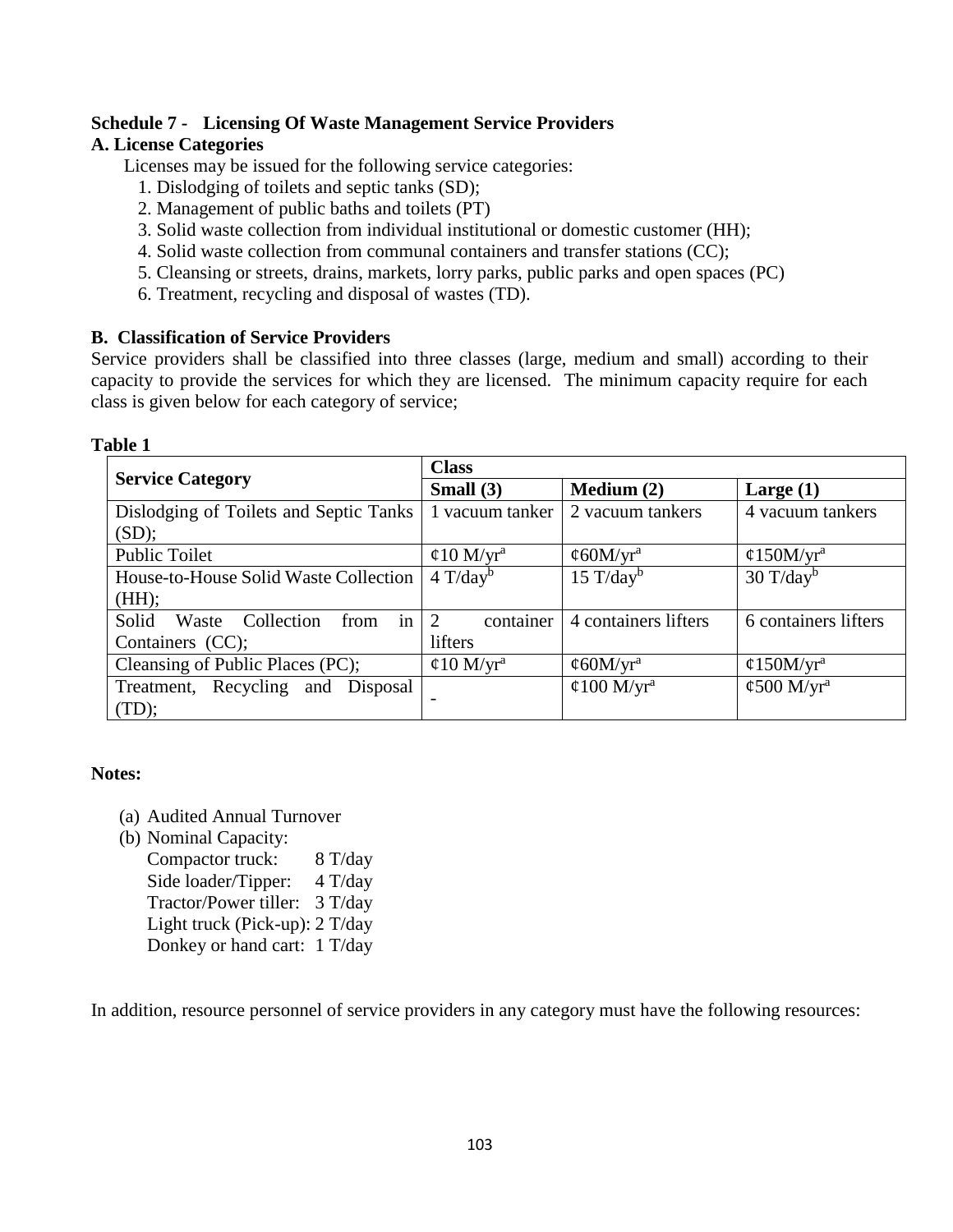#### **Minimum General Resources Personnel of Service Providers**

#### **Table 2**

| <b>Resource Personnel</b>                 | <b>Class</b> |              |             |
|-------------------------------------------|--------------|--------------|-------------|
|                                           | Small $(3)$  | Medium $(2)$ | Large $(1)$ |
| <b>QUALIFIED SANITARY ENGINEER</b>        |              |              | Yes         |
| <b>QUALIFIED TECHNICIAN</b>               |              | Yes          | Yes         |
| <b>FINANCIAL</b><br><b>GENERAL</b><br>AND | Yes          | Yes          | Yes         |
| <b>ADMINISTRATOR</b>                      |              |              |             |
| OFFICE/KIOSK/CONTAINER OPEN TO            | Yes          | Yes          | Yes         |
| <b>PUBLIC</b>                             |              |              |             |

#### **Schedule 8 - Approved Containers**

For Night soil:

For Solid Waste

- 1. 60 70 plastic/galvanized container
- 2. 80 litre plastic/galvanized container
- 3. 120 litre plastic/galvanized container
- 4. 240 litre plastic/galvanized container
- 5. 1100 litre plastic/galvanized container

#### **Schedule 9 Collection Areas and schedules** \*\*\*\* (To be specified)

#### **Schedule 10 Types of Wastes Acceptable for disposal**

- 1. Household solid waste
- 2. Industrial solid waste
- 3. Commercial solid Waste
- 4. Hazardous waste (except toxic, flammable, corrosive, radioactive, explosive materials, pesticides, asbestos or otherwise dangerous materials, as defined by the Environmental Protection Agency)
- 5. Bio-medical waste
- 6. All litter and clandestine piles of wastes, including street litter, street sweepings and waste from drain cleansing and dead animals.

#### **Schedule 11 Drainage Reservations**

- 1. Primary Drain 10 metres distance on either side of drain(Storm Drain)
- 2. Secondary 4 metres distance from drainage(Roadside Drain)
- 3. Residential/Tertiary Drainage 2 metres distance from drainage

Approved by Weija -Gbawe Municipal Assembly on….